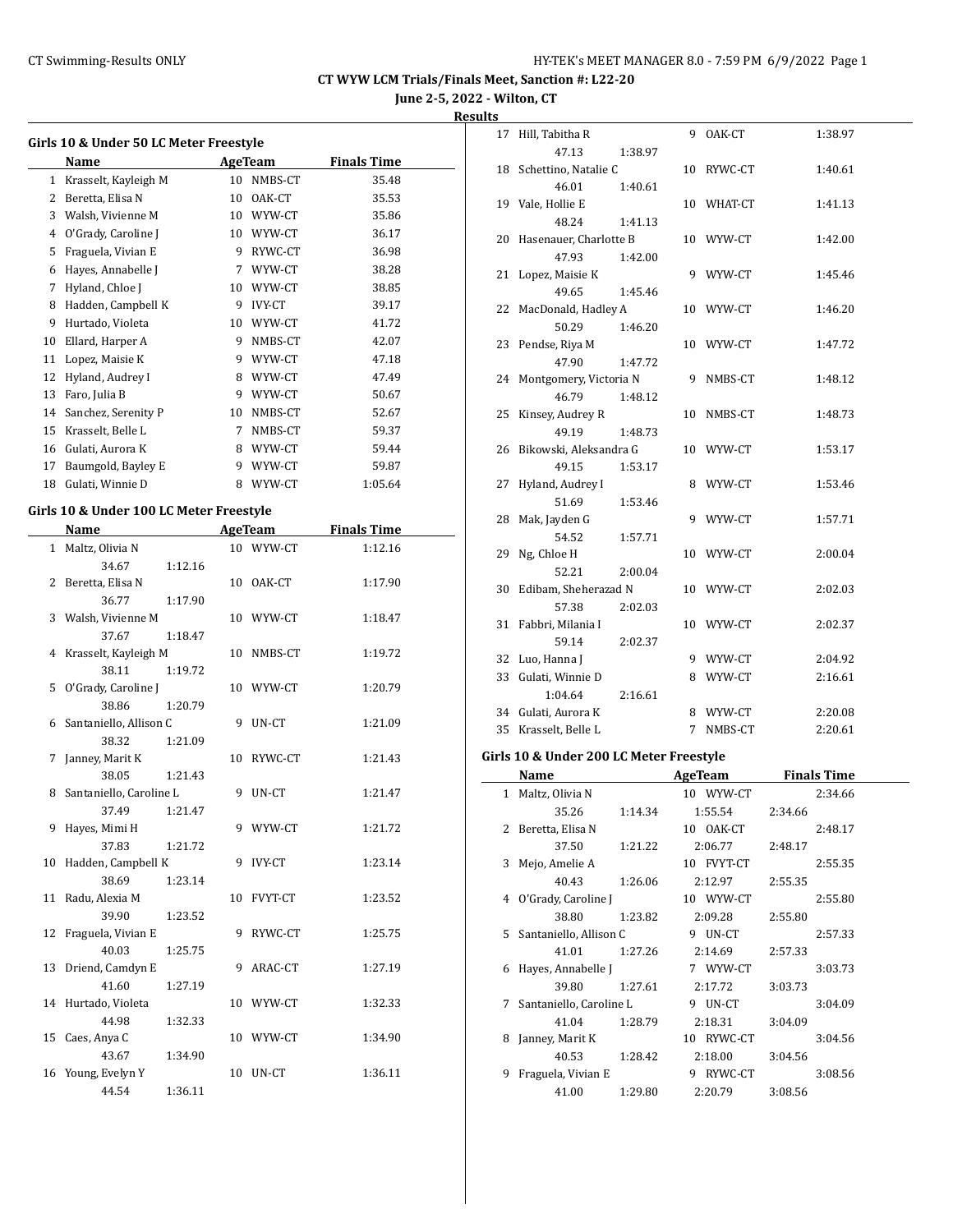**June 2-5, 2022 - Wilton, CT**

**Results**

|              | (Girls 10 & Under 200 LC Meter Freestyle) |         |    |                |         |                    |  |  |  |  |
|--------------|-------------------------------------------|---------|----|----------------|---------|--------------------|--|--|--|--|
|              | Name                                      |         |    | <b>AgeTeam</b> |         | <b>Finals Time</b> |  |  |  |  |
| 10           | Haddad, Madalyn A                         |         |    | 10 RYWC-CT     |         | 3:11.85            |  |  |  |  |
|              | 46.04                                     | 1:35.53 |    | 2:25.33        | 3:11.85 |                    |  |  |  |  |
| 11           | Hurtado, Violeta                          |         |    | 10 WYW-CT      |         | 3:37.55            |  |  |  |  |
|              | 46.45                                     | 1:42.31 |    | 2:46.89        | 3:37.55 |                    |  |  |  |  |
| 12           | Hoeppner, Lauren N                        |         |    | 9 ARAC-CT      |         | 3:49.65            |  |  |  |  |
|              | 50.78                                     | 1:52.82 |    | 2:56.35        | 3:49.65 |                    |  |  |  |  |
| 13           | Pendse, Riya M                            |         |    | 10 WYW-CT      |         | 4:01.47            |  |  |  |  |
|              | 50.49                                     | 1:51.95 |    | 2:58.98        | 4:01.47 |                    |  |  |  |  |
| 14           | Mak, Jayden G                             |         |    | 9 WYW-CT       |         | 4:10.49            |  |  |  |  |
|              | 56.49                                     | 2:03.01 |    | 3:10.25        | 4:10.49 |                    |  |  |  |  |
|              | Girls 10 & Under 400 LC Meter Freestyle   |         |    |                |         |                    |  |  |  |  |
|              | Name                                      |         |    | <b>AgeTeam</b> |         | <b>Finals Time</b> |  |  |  |  |
| $\mathbf{1}$ | Maltz, Olivia N                           |         |    | 10 WYW-CT      |         | 5:21.11            |  |  |  |  |
|              | 35.96                                     | 1:15.31 |    | 1:56.34        | 2:37.30 |                    |  |  |  |  |
|              | 3:18.68                                   | 3:59.78 |    | 4:41.21        | 5:21.11 |                    |  |  |  |  |
| 2            | Hayes, Mimi H                             |         |    | 9 WYW-CT       |         | 5:59.31            |  |  |  |  |
|              | 38.25                                     | 1:21.32 |    | 2:07.52        | 2:52.94 |                    |  |  |  |  |
|              | 3:40.06                                   | 4:26.07 |    | 5:13.84        | 5:59.31 |                    |  |  |  |  |
| 3            | Hadden, Campbell K                        |         |    | 9 IVY-CT       |         | 6:33.58            |  |  |  |  |
|              | 41.78                                     | 1:30.45 |    | 2:21.06        | 3:10.86 |                    |  |  |  |  |
|              | 4:02.43                                   | 4:53.71 |    | 5:44.59        | 6:33.58 |                    |  |  |  |  |
|              |                                           |         |    |                |         |                    |  |  |  |  |
|              | Girls 10 & Under 50 LC Meter Backstroke   |         |    |                |         |                    |  |  |  |  |
|              | Name                                      |         |    | <b>AgeTeam</b> |         | <b>Finals Time</b> |  |  |  |  |
| $\mathbf{1}$ | Maltz, Olivia N                           |         |    | 10 WYW-CT      |         | 40.62              |  |  |  |  |
|              | 2 Janney, Marit K                         |         |    | 10 RYWC-CT     |         | 42.79              |  |  |  |  |
|              | 3 Santaniello, Allison C                  |         | 9. | UN-CT          |         | 43.24              |  |  |  |  |
|              | 4 Hayes, Annabelle J                      |         |    | 7 WYW-CT       |         | 43.52              |  |  |  |  |
|              | 5 Hadden, Campbell K                      |         |    | 9 IVY-CT       |         | 43.53              |  |  |  |  |
|              | 6 Driend, Camdyn E                        |         |    | 9 ARAC-CT      |         | 43.86              |  |  |  |  |
|              | 7 Radu, Alexia M                          |         |    | 10 FVYT-CT     |         | 44.58              |  |  |  |  |
| 8            | Santaniello, Caroline L                   |         | 9  | UN-CT          |         | 44.66              |  |  |  |  |
| 9            | Walsh, Vivienne M                         |         |    | 10 WYW-CT      |         | 45.15              |  |  |  |  |
| 10           | Hyland, Chloe J                           |         |    | 10 WYW-CT      |         | 45.53              |  |  |  |  |
| 11           | Fraguela, Vivian E                        |         | 9  | RYWC-CT        |         | 45.54              |  |  |  |  |
| 12           | Hayes, Mimi H                             |         | 9  | WYW-CT         |         | 48.82              |  |  |  |  |
|              | 13 Hill, Tabitha R                        |         | 9  | OAK-CT         |         | 50.67              |  |  |  |  |
| 14           | Haddad, Madalyn A                         |         | 10 | RYWC-CT        |         | 50.92              |  |  |  |  |
| 15           | Lopez, Maisie K                           |         | 9  | WYW-CT         |         | 51.82              |  |  |  |  |
| 16           | Hoeppner, Lauren N                        |         | 9  | ARAC-CT        |         | 54.37              |  |  |  |  |
| 17           | Wang, Ellie Z                             |         | 9  | WYW-CT         |         | 55.00              |  |  |  |  |
| 18           | Tong, Kayla                               |         | 9  | WYW-CT         |         | 57.90              |  |  |  |  |
| 19           | Hyland, Audrey I                          |         | 8  | WYW-CT         |         | 58.74              |  |  |  |  |
| 20           | MacDonald, Hadley A                       |         | 10 | WYW-CT         |         | 1:00.05            |  |  |  |  |
| 21           | Fabbri, Milania I                         |         | 10 | WYW-CT         |         | 1:00.72            |  |  |  |  |
| 22           | Hasenauer, Charlotte B                    |         | 10 | WYW-CT         |         | 1:01.27            |  |  |  |  |
| 23           | Perras, Lisette                           |         | 8  | IVY-CT         |         | 1:08.16            |  |  |  |  |
| 24           | Luo, Hanna J                              |         | 9  | WYW-CT         |         | 1:10.30            |  |  |  |  |

#### **Girls 10 & Under 100 LC Meter Backstroke**

| <b>Name</b>          |         |    | AgeTeam | <b>Finals Time</b> |  |
|----------------------|---------|----|---------|--------------------|--|
| Maltz, Olivia N      |         | 10 | WYW-CT  | 1:24.26            |  |
| 41.27                | 1:24.26 |    |         |                    |  |
| 2 Hayes, Annabelle J |         |    | WYW-CT  | 1:28.14            |  |
| 42.57                | 1:28.14 |    |         |                    |  |

| 3  | Krasselt, Kayleigh M    |         | 10 | NMBS-CT        | 1:29.00   |
|----|-------------------------|---------|----|----------------|-----------|
|    | 43.65                   | 1:29.00 |    |                |           |
| 4  | Janney, Marit K         |         | 10 | RYWC-CT        | 1:29.33   |
|    | 43.89                   | 1:29.33 |    |                |           |
| 5  | Hadden, Campbell K      |         | 9  | IVY-CT         | 1:32.41   |
|    | 44.70                   | 1:32.41 |    |                |           |
| 6  | Radu, Alexia M          |         | 10 | FVYT-CT        | 1:36.12   |
|    | 47.82                   | 1:36.12 |    |                |           |
| 7  | Santaniello, Allison C  |         | 9  | UN-CT          | 1:37.44   |
|    | 46.91                   | 1:37.44 |    |                |           |
| 8  | Fraguela, Vivian E      |         | 9  | RYWC-CT        | 1:40.40   |
|    | 48.26                   | 1:40.40 |    |                |           |
| 9  | Santaniello, Caroline L |         | 9  | $_{\rm UN-CT}$ | 1:41.95   |
| 10 | Hyland, Chloe J         |         | 10 | WYW-CT         | 1:42.69   |
|    | 50.30                   | 1:42.69 |    |                |           |
| 11 | Hayes, Mimi H           |         |    | 9 WYW-CT       | 1:46.74   |
|    | 53.32                   | 1:46.74 |    |                |           |
| 12 | Hurtado, Violeta        |         |    | 10 WYW-CT      | 1:49.32   |
|    | 53.84                   | 1:49.32 |    |                |           |
| 13 | Caes, Anya C            |         |    | 10 WYW-CT      | 1:52.37   |
|    | 53.37                   | 1:52.37 |    |                |           |
| 14 | Vale, Hollie E          |         |    | 10 WHAT-CT     | 1:54.78   |
|    | 55.68                   | 1:54.78 |    |                |           |
| 15 | Schettino, Natalie C    |         | 10 | RYWC-CT        | 1:55.22   |
|    | 54.67                   | 1:55.22 |    |                |           |
| 16 | Hill, Tabitha R         |         | 9  | OAK-CT         | 1:55.75   |
|    | 56.07                   | 1:55.75 |    |                |           |
| 17 | MacDonald, Hadley A     |         | 10 | WYW-CT         | 2:04.70   |
|    | 1:01.01                 | 2:04.70 |    |                |           |
| 18 | Mak, Jayden G           |         |    | 9 WYW-CT       | 2:09.77   |
|    | 1:01.83                 | 2:09.77 |    |                |           |
| 19 | Montgomery, Victoria N  |         | 9  | NMBS-CT        | 2:14.12   |
| 20 | Krasselt, Belle L       |         | 7  | NMBS-CT        | 2:15.93   |
|    | 1:04.58                 | 2:15.93 |    |                |           |
| 21 | Hasenauer, Charlotte B  |         |    | 10 WYW-CT      | 2:21.18   |
|    | 1:09.64                 | 2:21.18 |    |                |           |
| 22 | Pendse, Riya M          |         |    | 10 WYW-CT      | 2:28.92   |
| 23 | Ng, Chloe H             |         | 10 | WYW-CT         | 2:35.41   |
|    | 1:13.12                 | 2:35.41 |    |                |           |
|    | --- Kinsey, Audrey R    |         |    | 10 NMBS-CT     | DQ        |
|    | 1:01.33                 | DQ      |    |                |           |
|    | Bikowski, Aleksandra G  |         | 10 | WYW-CT         | DQ        |
|    | 1:07.59                 | DQ      |    |                |           |
|    | Young, Evelyn Y         |         | 10 | UN-CT          | DQ        |
|    | 54.01                   | DQ      |    |                |           |
|    | Fabbri, Milania I       |         | 10 | WYW-CT         | <b>DQ</b> |
|    | Lopez, Maisie K         |         | 9  | WYW-CT         | <b>DQ</b> |
|    | 57.42                   | DQ      |    |                |           |

#### **Girls 10 & Under 50 LC Meter Breaststroke**

| Name                     |     | AgeTeam | <b>Finals Time</b> |
|--------------------------|-----|---------|--------------------|
| 1 Walsh, Vivienne M      | 10. | WYW-CT  | 42.06              |
| 2 Beretta, Elisa N       | 10  | OAK-CT  | 44.50              |
| 3 Janney, Marit K        | 10. | RYWC-CT | 47.10              |
| 4 Radu, Alexia M         | 10  | FVYT-CT | 47.47              |
| 5 Hyland, Chloe J        | 10  | WYW-CT  | 48.24              |
| 6 Santaniello, Allison C |     | UN-CT   | 48.54              |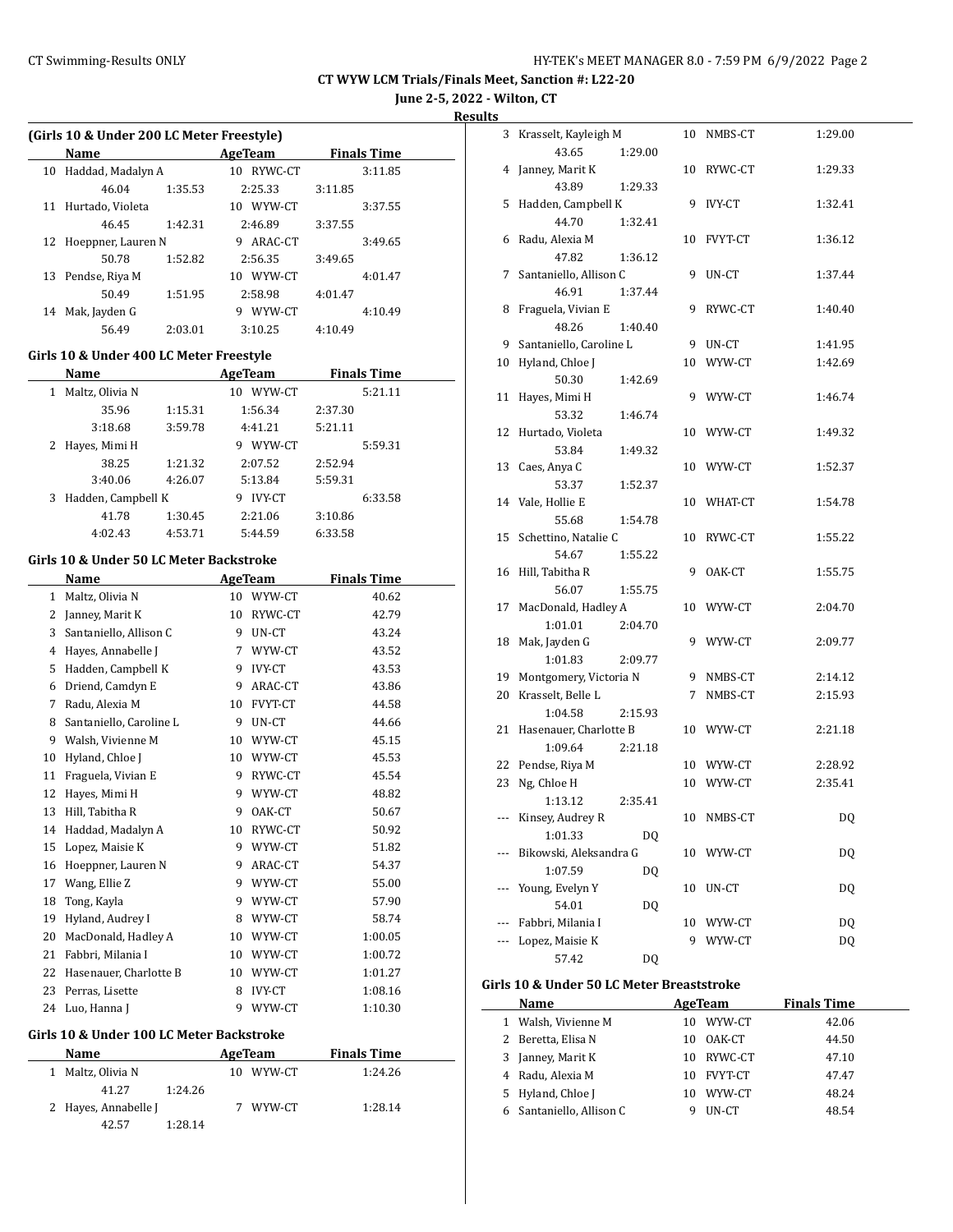**June 2-5, 2022 - Wilton, CT**

#### **Results**

| (Girls 10 & Under 50 LC Meter Breaststroke) |                                            |         |             |                |                    |  |  |
|---------------------------------------------|--------------------------------------------|---------|-------------|----------------|--------------------|--|--|
|                                             | Name                                       |         |             | AgeTeam        | <b>Finals Time</b> |  |  |
| 7                                           | Krasselt, Kayleigh M                       |         | 10          | NMBS-CT        | 50.27              |  |  |
| 8                                           | Hayes, Mimi H                              |         | 9           | WYW-CT         | 52.23              |  |  |
| 9                                           | Santaniello, Caroline L                    |         | 9           | UN-CT          | 52.70              |  |  |
| 10                                          | Driend, Camdyn E                           |         | 9           | ARAC-CT        | 52.73              |  |  |
| 11                                          | Hayes, Annabelle J                         |         | $7^{\circ}$ | WYW-CT         | 53.77              |  |  |
| 12                                          | Hurtado, Violeta                           |         |             | 10 WYW-CT      | 54.22              |  |  |
| 13                                          | Fraguela, Vivian E                         |         | 9           | RYWC-CT        | 56.38              |  |  |
| 14                                          | Schettino, Natalie C                       |         | 10          | RYWC-CT        | 56.74              |  |  |
| 15                                          | Young, Evelyn Y                            |         | 10          | UN-CT          | 57.28              |  |  |
| 16                                          | O'Grady, Caroline J                        |         |             | 10 WYW-CT      | 57.57              |  |  |
| 17                                          | MacDonald, Hadley A                        |         |             | 10 WYW-CT      | 57.73              |  |  |
| 18                                          | Lopez, Maisie K                            |         |             | 9 WYW-CT       | 59.00              |  |  |
| 19                                          | Vale, Hollie E                             |         | $10\,$      | WHAT-CT        | 59.35              |  |  |
| 20                                          | Montgomery, Victoria N                     |         | 9           | NMBS-CT        | 1:01.92            |  |  |
| 21                                          | Pendse, Riya M                             |         | 10          | WYW-CT         | 1:02.84            |  |  |
| 22                                          | Caes, Anya C                               |         |             | 10 WYW-CT      | 1:03.22            |  |  |
| 23                                          | Kinsey, Audrey R                           |         | 10          | NMBS-CT        | 1:04.02            |  |  |
| 24                                          | Luo, Hanna J                               |         | 9           | WYW-CT         | 1:04.84            |  |  |
| 25                                          | Mak, Jayden G                              |         | 9           | WYW-CT         | 1:07.82            |  |  |
| 26                                          | Gulati, Aurora K                           |         | 8           | WYW-CT         | 1:09.88            |  |  |
| 27                                          | Edibam, Sheherazad N                       |         |             | 10 WYW-CT      | 1:12.55            |  |  |
| 28                                          | Hasenauer, Charlotte B                     |         |             | 10 WYW-CT      | 1:23.77            |  |  |
| $\scriptstyle\cdots$                        | Ng, Chloe H                                |         |             | 10 WYW-CT      | DQ                 |  |  |
| $\overline{\phantom{a}}$                    | Gulati, Winnie D                           |         | 8           | WYW-CT         | DQ                 |  |  |
| $\scriptstyle\cdots$                        | Hyland, Audrey I                           |         | 8           | WYW-CT         | DQ                 |  |  |
|                                             | Girls 10 & Under 100 LC Meter Breaststroke |         |             |                |                    |  |  |
|                                             |                                            |         |             |                |                    |  |  |
|                                             | Name                                       |         |             | AgeTeam        | <b>Finals Time</b> |  |  |
| 1                                           | Walsh, Vivienne M<br>44.47                 |         | 10          | WYW-CT         | 1:32.06            |  |  |
|                                             |                                            | 1:32.06 |             |                |                    |  |  |
| 2                                           | Janney, Marit K<br>48.67                   | 1:39.45 | 10          | RYWC-CT        | 1:39.45            |  |  |
| 3                                           | Beretta, Elisa N                           |         | 10          | OAK-CT         | 1:39.99            |  |  |
|                                             | 46.73                                      |         |             |                |                    |  |  |
| $\overline{4}$                              | Radu, Alexia M                             | 1:39.99 | 10          | <b>FVYT-CT</b> | 1:41.28            |  |  |
|                                             | 49.37                                      | 1:41.28 |             |                |                    |  |  |
| 5                                           | Hyland, Chloe J                            |         | 10          | WYW-CT         | 1:45.55            |  |  |
|                                             | 51.71                                      | 1:45.55 |             |                |                    |  |  |
| 6                                           | Santaniello, Allison C                     |         | 9           | UN-CT          | 1:46.72            |  |  |
|                                             | 50.87                                      | 1:46.72 |             |                |                    |  |  |
| 7                                           | Mejo, Amelie A                             |         | 10          | <b>FVYT-CT</b> | 1:49.03            |  |  |
|                                             | 50.86                                      | 1:49.03 |             |                |                    |  |  |

8 Hayes, Mimi H 9 WYW-CT 1:55.98

9 Hadden, Campbell K 9 IVY-CT 1:56.55

10 Santaniello, Caroline L 9 UN-CT 1:56.78

11 Driend, Camdyn E 9 ARAC-CT 1:59.32 12 O'Grady, Caroline J 10 WYW-CT 2:00.56

13 Fraguela, Vivian E 9 RYWC-CT 2:01.99

14 Hurtado, Violeta 10 WYW-CT 2:03.80

53.98 1:55.98

56.16 1:56.55

54.15 1:56.78

58.26 2:00.56

57.92 2:01.99

58.28 2:03.80

|          | 15 Lopez, Maisie K                         |   | 9 WYW-CT       | 2:09.30            |  |
|----------|--------------------------------------------|---|----------------|--------------------|--|
|          | 1:03.90<br>2:09.30                         |   |                |                    |  |
| 16       | Tong, Kayla                                |   | 9 WYW-CT       | 2:13.88            |  |
|          | 1:03.33<br>2:13.88                         |   |                |                    |  |
| 17       | MacDonald, Hadley A                        |   | 10 WYW-CT      | 2:15.84            |  |
|          | 1:05.14<br>2:15.84                         |   |                |                    |  |
|          | 18 Hoeppner, Lauren N                      |   | 9 ARAC-CT      | 2:18.83            |  |
|          | 1:05.42<br>2:18.83                         |   |                |                    |  |
| 19       | Mak, Jayden G                              |   | 9 WYW-CT       | 2:23.94            |  |
|          | 1:07.69<br>2:23.94                         |   |                |                    |  |
|          | 20 Perras, Lisette                         |   | 8 IVY-CT       | 3:03.31            |  |
|          | 1:25.61<br>3:03.31                         |   |                |                    |  |
|          | --- Wang, Ellie Z                          | 9 | WYW-CT         | DQ                 |  |
|          | 1:12.21<br>DQ                              |   |                |                    |  |
|          | Hasenauer, Charlotte B                     |   | 10 WYW-CT      | DQ                 |  |
|          | 1:20.25<br>DQ                              |   |                |                    |  |
|          | --- Luo, Hanna J                           |   | 9 WYW-CT       | DQ                 |  |
|          | 1:13.20<br>DQ                              |   |                |                    |  |
|          | Pendse, Riya M                             |   | 10 WYW-CT      | DFS                |  |
|          | Girls 10 & Under 50 LC Meter Butterfly     |   |                |                    |  |
|          | Name                                       |   | AgeTeam        | <b>Finals Time</b> |  |
|          | 1 Maltz, Olivia N                          |   | 10 WYW-CT      | 36.76              |  |
|          | 2 Mejo, Amelie A                           |   | 10 FVYT-CT     | 40.60              |  |
|          | 3 Walsh, Vivienne M                        |   | 10 WYW-CT      | 41.83              |  |
|          | 4 Beretta, Elisa N                         |   | 10 OAK-CT      | 42.38              |  |
|          | 5 O'Grady, Caroline J                      |   | 10 WYW-CT      | 44.04              |  |
|          | 6 Radu, Alexia M                           |   |                |                    |  |
|          |                                            |   | 10 FVYT-CT     | 47.55              |  |
|          | 7 Hyland, Chloe J                          |   | 10 WYW-CT      | 48.83              |  |
|          | 8 Hayes, Annabelle J                       |   | 7 WYW-CT       | 49.45              |  |
|          | 9 Lopez, Maisie K                          |   | 9 WYW-CT       | 55.22              |  |
|          | 10 MacDonald, Hadley A                     |   | 10 WYW-CT      | 1:12.79            |  |
|          | --- Hill, Tabitha R                        |   | 9 OAK-CT       | DQ                 |  |
| $\cdots$ | Tong, Kayla                                |   | 9 WYW-CT       | DQ                 |  |
|          | Girls 10 & Under 100 LC Meter Butterfly    |   |                |                    |  |
|          | Name                                       |   | <b>AgeTeam</b> | <b>Finals Time</b> |  |
|          | 1 Maltz, Olivia N                          |   | 10 WYW-CT      | 1:20.09            |  |
|          | 37.25<br>1:20.09                           |   |                |                    |  |
|          | 2 Walsh, Vivienne M                        |   | 10 WYW-CT      | 1:36.62            |  |
|          | 1:36.62<br>44.06                           |   |                |                    |  |
|          | Girls 10 & Under 200 LC Meter IM           |   |                |                    |  |
|          |                                            |   |                |                    |  |
|          | <b>Name</b>                                |   | AgeTeam        | <b>Finals Time</b> |  |
|          | 1 Walsh, Vivienne M                        |   | 10 WYW-CT      | 3:06.15            |  |
|          | 43.93<br>1:35.25                           |   | 2:25.33        | 3:06.15            |  |
|          |                                            |   | 10 NMBS-CT     | 3:11.27            |  |
|          | 2 Krasselt, Kayleigh M<br>41.49<br>1:29.50 |   | 2:30.65        | 3:11.27            |  |
|          | 3 Beretta, Elisa N                         |   | 10 OAK-CT      | 3:14.80            |  |
|          | 47.94<br>1:37.47                           |   | 2:33.51        | 3:14.80            |  |
|          | 4 Santaniello, Allison C                   |   | 9 UN-CT        | 3:19.54            |  |
|          | 45.04<br>1:37.38                           |   | 2:36.26        | 3:19.54            |  |
|          | 5 O'Grady, Caroline J                      |   | 10 WYW-CT      | 3:26.53            |  |
|          | 45.80<br>1:38.96                           |   | 2:43.04        | 3:26.53            |  |
|          | 6 Santaniello, Caroline L                  |   | 9 UN-CT        | 3:30.50            |  |
|          | 47.34<br>1:39.30                           |   | 2:44.77        | 3:30.50            |  |
| 7        | Hyland, Chloe J                            |   | 10 WYW-CT      | 3:34.19            |  |
|          | 51.92<br>1:48.99                           |   | 2:47.65        | 3:34.19            |  |
|          |                                            |   |                |                    |  |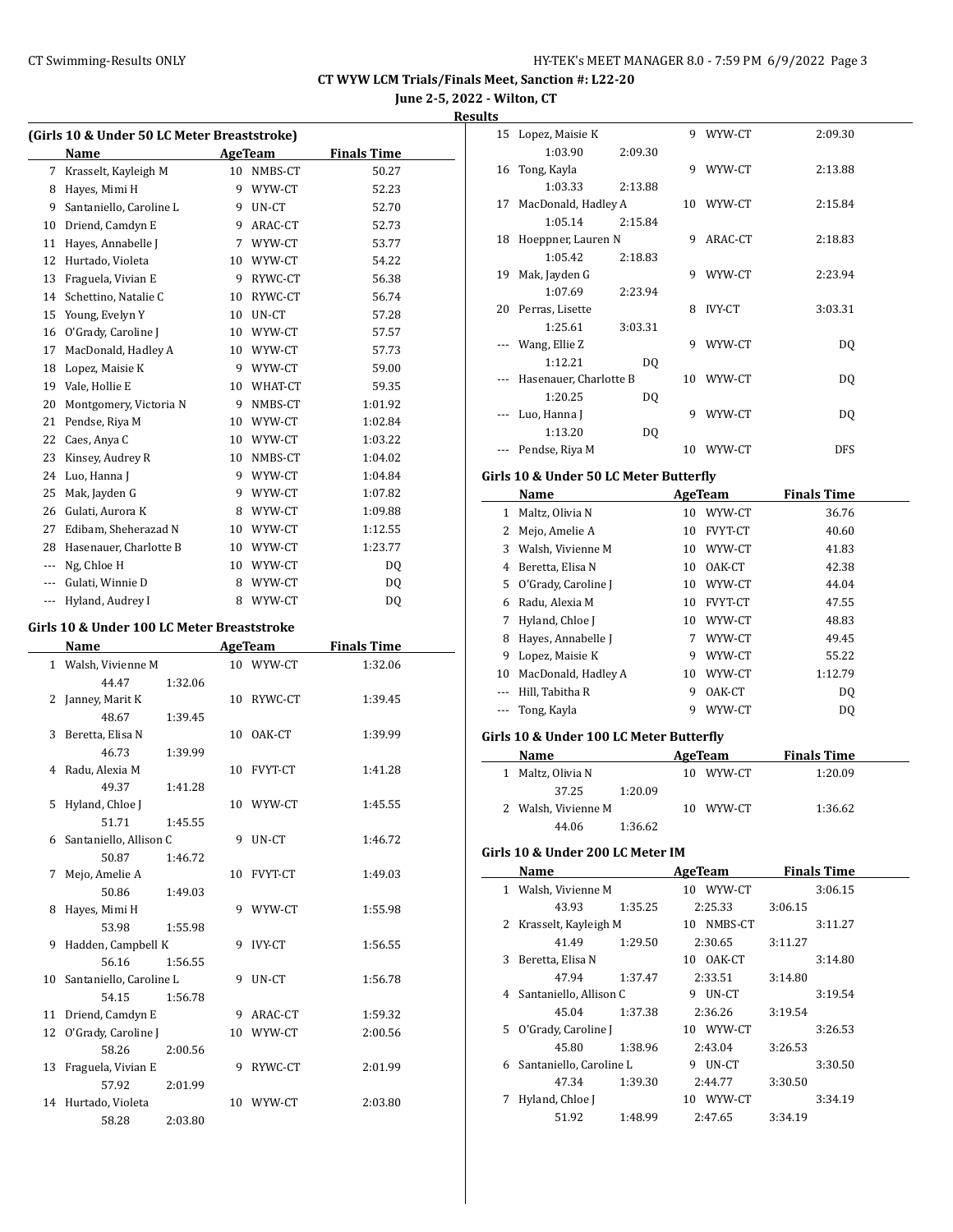**June 2-5, 2022 - Wilton, CT**

**Results**

|        | (Girls 10 & Under 200 LC Meter IM)<br>Name | AgeTeam    | <b>Finals Time</b> |
|--------|--------------------------------------------|------------|--------------------|
| 8      | Hayes, Annabelle J                         | 7 WYW-CT   | 3:34.68            |
|        | 50.52<br>1:40.88                           | 2:47.29    | 3:34.68            |
| 9      | Ellard, Harper A                           | 9 NMBS-CT  | 4:11.61            |
|        | 57.93<br>1:58.34                           | 3:19.24    | 4:11.61            |
|        | Sanchez, Serenity P                        | 10 NMBS-CT | DQ                 |
|        | Girls 11-12 50 LC Meter Freestyle          |            |                    |
|        | Name                                       | AgeTeam    | <b>Finals Time</b> |
|        | 1 Bowers, Savannah R                       | 12 WHAT-CT | 28.29              |
|        | 2 Fraguela, Sophia E                       | 11 RYWC-CT | 31.86              |
|        | 3 Istambouli, Julia G                      | 11 RYWC-CT | 32.09              |
|        | 4 Colvin, Caroline S                       | 12 WYW-CT  | 32.13              |
|        | 5 Kelly, Mary S                            | 11 WYW-CT  | 32.96              |
|        | 6 Beretta, Maria N                         | 12 OAK-CT  | 33.89              |
|        |                                            |            |                    |
|        | 7 Von Steenburg, Hanna G                   | 11 WYW-CT  | 34.95              |
| 8      | Bellino, Mimi L                            | 11 WHAT-CT | 35.16              |
| 9      | Downey, Eloise A                           | 12 WYW-CT  | 35.62              |
|        | 10 Urbanowicz, Marci                       | 11 OAK-CT  | 35.71              |
| 11     | Lerman, Diana A                            | 11 WYW-CT  | 36.04              |
| 12     | Johnson, Olivia M                          | 11 WYW-CT  | 36.09              |
| 13     | Grey, Kylee A                              | 11 WYW-CT  | 36.41              |
|        | 14 Miller, Lena F                          | 11 OAK-CT  | 36.68              |
| 15     | Gutierrez, Juliana                         | 11 NMBS-CT | 37.15              |
|        | 16 Ahmed-Islam, Mahanur M                  | 12 WHAT-CT | 37.62              |
|        | 17 Devine, Madison G                       | 11 WYW-CT  | 39.32              |
|        | 18 Kreuzer, Abby R                         | 11 WYW-CT  | 39.71              |
|        | 19 Bluman, Eloise J                        | 11 WYW-CT  | 40.06              |
|        | 20 Hartley, Ella R                         | 11 OAK-CT  | 40.93              |
|        | 21 Andrews, Evie A                         | 11 WYW-CT  | 42.77              |
|        | 22 Macken, Claire E                        | 11 WYW-CT  | 42.99              |
| 23     | Giuliani, Lily S                           | 11 WYW-CT  | 49.59              |
|        | 24 Kamra, Saanvi C                         | 12 WYW-CT  | 52.80              |
|        | Girls 11-12 100 LC Meter Freestyle         |            |                    |
|        | Name                                       | AgeTeam    | <b>Finals Time</b> |
| Finals |                                            |            |                    |
|        | 1 Bowers, Savannah R                       | 12 WHAT-CT | 1:02.86            |
|        | 30.13<br>1:02.86                           |            |                    |
|        | 2 Maltz, Ava E                             | 12 WYW-CT  | 1:07.25            |
|        | 32.65<br>1:07.25                           |            |                    |
| 3      | Fraguela, Sophia E                         | 11 RYWC-CT | 1:09.88            |
|        | 33.98<br>1:09.88                           |            |                    |
|        | 4 Kovac, Misha                             | 12 WHAT-CT | 1:10.10            |
|        | 33.39<br>1:10.10                           |            |                    |
| 5      | Istambouli, Julia G                        | 11 RYWC-CT | 1:10.73            |
|        | 34.01<br>1:10.73                           |            |                    |
| 6      | Beretta, Maria N                           | 12 OAK-CT  | 1:11.14            |
|        | 34.53<br>1:11.14                           |            |                    |
| 7      | Gravius, Ally E                            | 11 RYWC-CT | 1:12.44            |
|        | 34.54<br>1:12.44                           |            |                    |
| 8      | Roche, Danika I                            | 12 RYWC-CT | 1:12.56            |
|        | 34.05<br>1:12.56                           |            |                    |
| 9      | Kelly, Mary S                              | 11 WYW-CT  | 1:13.00            |
|        | 34.89<br>1:13.00                           |            |                    |

| 10 Johnson, Olivia M |         | 11 WYW-CT  | 1:18.39 |
|----------------------|---------|------------|---------|
| 36.94                | 1:18.39 |            |         |
| 11 Lasaro, Sophia S  |         | 11 RYWC-CT | 1:20.10 |
| 36.49                | 1:20.10 |            |         |
| 12 Darst, Annabel S  |         | 12 WYW-CT  | 1:20.26 |
| 38.28                | 1:20.26 |            |         |

## **Girls 11-12 100 LC Meter Freestyle**

|       | <u>Name</u>                          | <b>AgeTeam</b> |            | <b>Prelim Time</b> |   |
|-------|--------------------------------------|----------------|------------|--------------------|---|
|       | <b>Preliminaries</b>                 |                |            |                    |   |
|       | 1 Bowers, Savannah R                 |                | 12 WHAT-CT | 1:02.00            | q |
|       | 29.71<br>1:02.00                     |                |            |                    |   |
| 2     | Maltz, Ava E                         |                | 12 WYW-CT  | 1:06.58            | q |
|       | 32.24<br>1:06.58                     |                |            |                    |   |
| 3     | Kovac, Misha                         | 12             | WHAT-CT    | 1:08.36            | q |
|       | 32.46<br>1:08.36                     |                |            |                    |   |
| 4     | Fraguela, Sophia E                   | 11             | RYWC-CT    | 1:08.60            | q |
|       | 33.21<br>1:08.60                     |                |            |                    |   |
| 5     | Istambouli, Julia G                  | 11             | RYWC-CT    | 1:10.72            | q |
|       | 33.40<br>1:10.72                     |                |            |                    |   |
| 6     | Kelly, Mary S                        |                | 11 WYW-CT  | 1:12.56            | q |
|       | 34.60<br>1:12.56                     |                |            |                    |   |
| 7     | Gravius, Ally E                      | 11             | RYWC-CT    | 1:13.92            |   |
|       | 35.02<br>1:13.92                     |                |            |                    | q |
| 8     | Roche, Danika I                      |                | 12 RYWC-CT | 1:14.11            |   |
|       |                                      |                |            |                    | q |
| 9     | 34.43<br>1:14.11<br>Beretta, Maria N |                | 12 OAK-CT  | 1:14.53            |   |
|       |                                      |                |            |                    | q |
|       | 35.79<br>1:14.53                     |                | 12 WYW-CT  |                    |   |
|       | 10 Carcaterra, Peyla A               |                |            | 1:17.05            | q |
|       | 36.54<br>1:17.05                     |                |            |                    |   |
|       | 11 Lasaro, Sophia S                  | 11             | RYWC-CT    | 1:17.53            | q |
|       | 35.89<br>1:17.53                     |                |            |                    |   |
| 12    | Darst, Annabel S                     | 12             | WYW-CT     | 1:18.30            | q |
|       | 37.83<br>1:18.30                     |                |            |                    |   |
| 13    | Johnson, Olivia M                    |                | 11 WYW-CT  | 1:18.51            |   |
|       | 38.24<br>1:18.51                     |                |            |                    |   |
| 14    | Marx, Sierra C                       | 12             | RYWC-CT    | 1:18.55            |   |
|       | 37.77<br>1:18.55                     |                |            |                    |   |
|       | 15 Liu, Felicia Y                    | 11             | OAK-CT     | 1:18.82            |   |
|       | 37.04<br>1:18.82                     |                |            |                    |   |
| $*16$ | McLean, Audrey E                     |                | 12 RYWC-CT | 1:19.53            |   |
|       | 37.27<br>1:19.53                     |                |            |                    |   |
|       | *16 Bi, Alyssa J                     |                | 11 WYW-CT  | 1:19.53            |   |
|       | 37.30<br>1:19.53                     |                |            |                    |   |
|       | 18 Devine, Madison G                 |                | 11 WYW-CT  | 1:21.35            |   |
|       | 37.96<br>1:21.35                     |                |            |                    |   |
| 19    | Bellino, Mimi L                      | 11             | WHAT-CT    | 1:21.39            |   |
|       | 40.42<br>1:21.39                     |                |            |                    |   |
|       | 20 Gutierrez, Juliana                |                | 11 NMBS-CT | 1:21.58            |   |
|       | 38.36<br>1:21.58                     |                |            |                    |   |
| 21    | Pastick, Samantha A                  | 12             | ARAC-CT    | 1:22.16            |   |
|       | 38.71<br>1:22.16                     |                |            |                    |   |
| 22    | Michitti, Julia                      |                | 11 WHAT-CT | 1:23.01            |   |
|       | 38.39<br>1:23.01                     |                |            |                    |   |
| 23    | Ahmed-Islam, Mahanur M               |                | 12 WHAT-CT | 1:23.04            |   |
|       | 38.52<br>1:23.04                     |                |            |                    |   |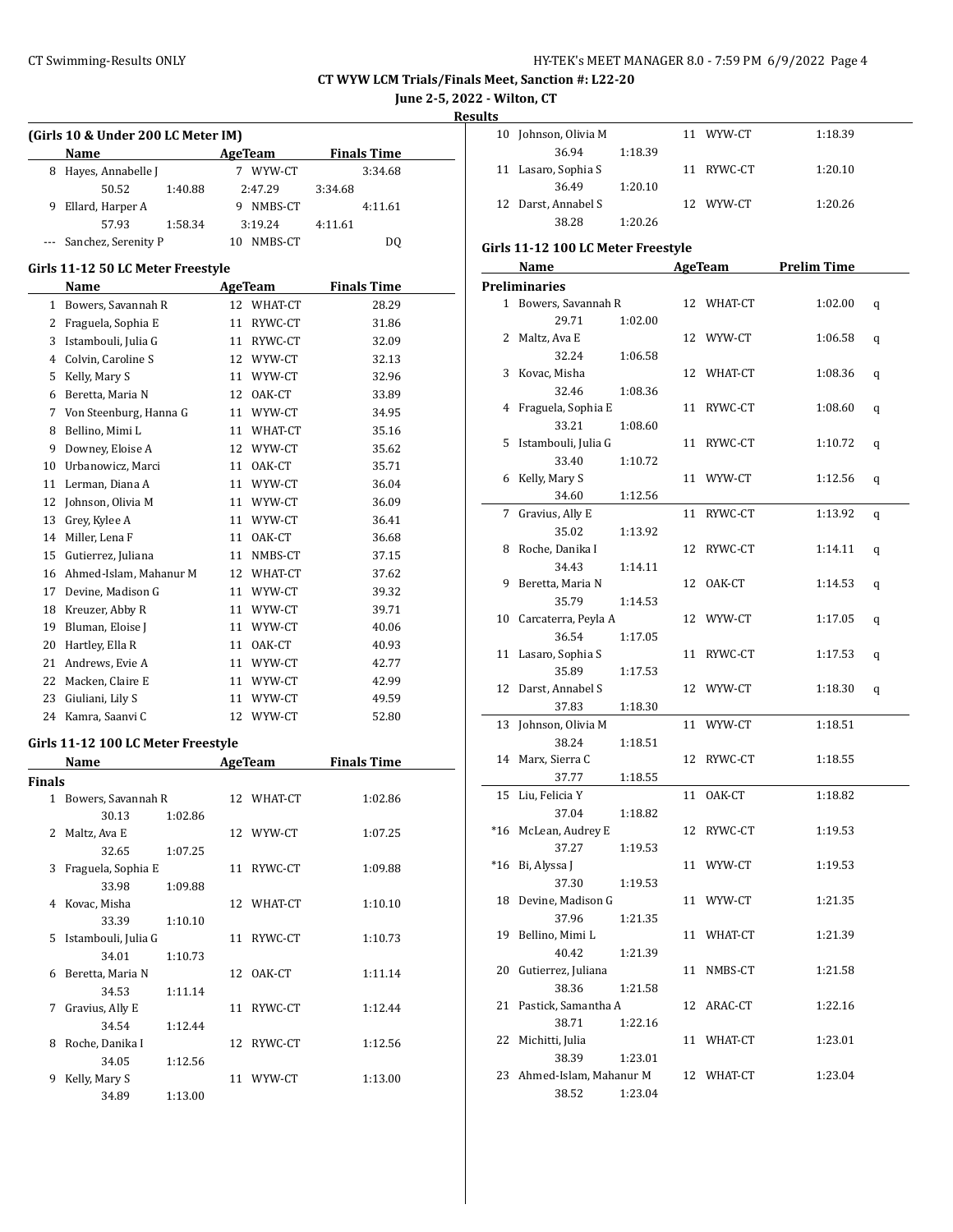**June 2-5, 2022 - Wilton, CT**

**Results**

| Preliminaries  (Girls 11-12 100 LC Meter Freestyle) |                                    |  |            |                     |  |  |  |
|-----------------------------------------------------|------------------------------------|--|------------|---------------------|--|--|--|
|                                                     | Name                               |  | AgeTeam    | <b>Prelim Time</b>  |  |  |  |
|                                                     | 24 Dimock, Elizabeth G             |  | 12 NMBS-CT | 1:23.76             |  |  |  |
|                                                     | 38.58<br>1:23.76                   |  |            |                     |  |  |  |
| 25                                                  | Mak, Kaitlin B                     |  | 11 WYW-CT  | 1:23.77             |  |  |  |
|                                                     | 38.54<br>1:23.77                   |  |            |                     |  |  |  |
| 26                                                  | Messinger, Mackenzie M             |  | 11 RYWC-CT | 1:27.04             |  |  |  |
|                                                     | 40.76<br>1:27.04                   |  |            |                     |  |  |  |
| 27                                                  | Kazmierczak, Abby E                |  | 11 WYW-CT  | 1:28.68             |  |  |  |
|                                                     | 42.09<br>1:28.68                   |  |            |                     |  |  |  |
| 28                                                  | Hartley, Ella R                    |  | 11 OAK-CT  | 1:29.24             |  |  |  |
|                                                     | 41.41<br>1:29.24                   |  |            |                     |  |  |  |
|                                                     | 29 Kreuzer, Abby R                 |  | 11 WYW-CT  | 1:29.52             |  |  |  |
|                                                     | 42.49<br>1:29.52                   |  |            |                     |  |  |  |
| 30                                                  | Ford, Sterling W                   |  | 11 WYW-CT  | 1:29.53             |  |  |  |
|                                                     | 42.13<br>1:29.53                   |  |            |                     |  |  |  |
| 31                                                  | Sandberg, Ava M                    |  | 11 NMBS-CT | 1:29.98             |  |  |  |
|                                                     | 43.31<br>1:29.98                   |  |            |                     |  |  |  |
| 32                                                  | Andrews, Evie A                    |  | 11 WYW-CT  | 1:31.64             |  |  |  |
| 33                                                  | Blodgett, Cheyenne E               |  | 12 FVYT-CT | 1:33.98             |  |  |  |
|                                                     | 46.38<br>1:33.98                   |  |            |                     |  |  |  |
|                                                     | 34 Beck, Josie Y                   |  | 11 WYW-CT  | 1:34.10             |  |  |  |
|                                                     | 45.67<br>1:34.10                   |  |            |                     |  |  |  |
| 35                                                  | Rossi, Gianna C                    |  | 11 WHAT-CT | 1:38.93             |  |  |  |
|                                                     | 44.41<br>1:38.93                   |  |            |                     |  |  |  |
| 36                                                  | Sriranga, Saanvi                   |  | 12 FVYT-CT | 1:39.13             |  |  |  |
|                                                     | 47.83<br>1:39.13                   |  |            |                     |  |  |  |
| 37                                                  | James, Kourtney M                  |  | 12 WHAT-CT | 1:40.40             |  |  |  |
|                                                     | 46.05<br>1:40.40                   |  |            |                     |  |  |  |
|                                                     | 38 Macken, Claire E                |  | 11 WYW-CT  | 1:40.96             |  |  |  |
|                                                     | 47.17<br>1:40.96                   |  |            |                     |  |  |  |
|                                                     | 39 Lee, Annika C                   |  | 12 NMBS-CT | 1:41.45             |  |  |  |
|                                                     | 47.90<br>1:41.45                   |  |            |                     |  |  |  |
| 40                                                  | Raghavan, Richa                    |  | 11 WYW-CT  | 1:46.52             |  |  |  |
|                                                     | 48.70<br>1:46.52                   |  |            |                     |  |  |  |
| 41                                                  | Vallez, Bryn R                     |  | 11 OAK-CT  | 1:49.09             |  |  |  |
|                                                     | 55.09<br>1:49.09                   |  |            |                     |  |  |  |
| 42                                                  | Giuliani, Lily S                   |  | 11 WYW-CT  | 1:50.28             |  |  |  |
|                                                     | 52.63<br>1:50.28                   |  |            |                     |  |  |  |
|                                                     | 43 Kamra, Saanvi C                 |  | 12 WYW-CT  | 1:57.41             |  |  |  |
|                                                     |                                    |  |            |                     |  |  |  |
|                                                     | Girls 11-12 200 LC Meter Freestyle |  |            |                     |  |  |  |
|                                                     | Name                               |  |            | AgeTeam Finals Time |  |  |  |
| A - Final                                           |                                    |  |            |                     |  |  |  |
| 1                                                   | Bowers, Savannah R                 |  | 12 WHAT-CT | 2:18.46             |  |  |  |
|                                                     | 31.48<br>1:06.66                   |  | 1:43.89    | 2:18.46             |  |  |  |
| 2                                                   | Maltz, Ava E                       |  | 12 WYW-CT  | 2:27.69             |  |  |  |
|                                                     | 33.54<br>1:11.06                   |  | 1:50.30    | 2:27.69             |  |  |  |
| 3                                                   | Laforest, Brianna K                |  | 11 IVY-CT  | 2:32.39             |  |  |  |
|                                                     | 34.99<br>1:13.78                   |  | 1:54.35    | 2:32.39             |  |  |  |
| 4                                                   | Fraguela, Sophia E                 |  | 11 RYWC-CT | 2:32.55             |  |  |  |
|                                                     | 34.52<br>1:14.28                   |  | 1:55.06    | 2:32.55             |  |  |  |
| 5                                                   | Kovac, Misha                       |  | 12 WHAT-CT | 2:33.73             |  |  |  |
|                                                     | 35.44<br>1:14.78                   |  | 1:55.38    | 2:33.73             |  |  |  |
| 6                                                   | Beretta, Maria N                   |  | 12 OAK-CT  | 2:34.38             |  |  |  |

35.78 1:15.60 1:55.95 2:34.38

| <b>B</b> - Final |                                    |         |            |         |         |   |
|------------------|------------------------------------|---------|------------|---------|---------|---|
|                  | 7 Istambouli, Julia G              |         | 11 RYWC-CT |         | 2:35.86 |   |
|                  | 35.65                              | 1:15.75 | 1:57.56    | 2:35.86 |         |   |
|                  | 8 Gravius, Ally E                  |         | 11 RYWC-CT |         | 2:38.16 |   |
|                  | 35.91                              | 1:16.09 | 1:58.06    | 2:38.16 |         |   |
|                  | 9 Kelly, Mary S                    |         | 11 WYW-CT  |         | 2:39.38 |   |
|                  | 36.19                              | 1:17.16 | 1:59.56    | 2:39.38 |         |   |
|                  | 10 Bellino, Mimi L                 |         | 11 WHAT-CT |         | 2:49.13 |   |
|                  | 38.41                              | 1:22.00 | 2:06.69    | 2:49.13 |         |   |
|                  | 11 Roche, Danika I                 |         | 12 RYWC-CT |         | 2:51.09 |   |
|                  | 36.19                              | 1:18.45 | 2:06.31    | 2:51.09 |         |   |
|                  | 12 Brinckerhoff, Indigo S          |         | 12 RYWC-CT |         | 2:56.93 |   |
|                  | 39.52                              | 1:25.27 | 2:11.88    | 2:56.93 |         |   |
|                  | Girls 11-12 200 LC Meter Freestyle |         |            |         |         |   |
|                  | Name AgeTeam Prelim Time           |         |            |         |         |   |
|                  | <b>Preliminaries</b>               |         |            |         |         |   |
|                  | 1 Bowers, Savannah R               |         | 12 WHAT-CT |         | 2:16.78 | q |
|                  | 31.33                              | 1:06.73 | 1:43.03    | 2:16.78 |         |   |
|                  | 2 Maltz, Ava E                     |         | 12 WYW-CT  |         | 2:21.65 | q |
|                  | 32.55                              | 1:08.69 | 1:45.68    | 2:21.65 |         |   |
|                  | 3 Laforest, Brianna K              |         | 11 IVY-CT  |         | 2:30.20 | q |
|                  | 34.68                              | 1:12.92 | 1:53.01    | 2:30.20 |         |   |
| 4                | Kovac, Misha                       |         | 12 WHAT-CT |         | 2:33.46 | q |
|                  | 34.61                              | 1:13.44 | 1:53.27    | 2:33.46 |         |   |
| 5                | Fraguela, Sophia E                 |         | 11 RYWC-CT |         | 2:37.59 | q |
|                  | 35.10                              | 1:15.97 | 1:57.47    | 2:37.59 |         |   |
| 6                | Beretta, Maria N                   |         | 12 OAK-CT  |         | 2:37.93 | q |
|                  | 36.51                              | 1:16.08 | 1:57.80    | 2:37.93 |         |   |
|                  | 7 Istambouli, Julia G              |         | 11 RYWC-CT |         | 2:38.62 | q |
|                  | 35.56                              | 1:15.83 | 1:58.77    | 2:38.62 |         |   |
|                  | 8 Gravius, Ally E                  |         | 11 RYWC-CT |         | 2:39.29 | q |
|                  | 36.76                              | 1:17.28 | 1:58.46    | 2:39.29 |         |   |
| 9                | Kelly, Mary S                      |         | 11 WYW-CT  |         | 2:39.58 | q |
|                  | 36.41                              | 1:17.25 | 1:59.64    | 2:39.58 |         |   |
|                  | 10 Roche, Danika I                 |         | 12 RYWC-CT |         | 2:45.71 | q |
|                  | 35.13                              | 1:16.80 | 2:01.57    | 2:45.71 |         |   |
|                  | 11 Bellino, Mimi L                 |         | 11 WHAT-CT |         | 2:48.84 | q |
|                  | 39.69                              | 1:24.03 | 2:07.66    | 2:48.84 |         |   |
|                  | 12 Brinckerhoff, Indigo S          |         | 12 RYWC-CT |         | 2:51.92 | q |
|                  | 38.79                              | 1:22.60 | 2:08.52    | 2:51.92 |         |   |
| 13               | Vesey, Kaitlin E                   |         | 11 RYWC-CT |         | 2:52.69 |   |
|                  | 39.88                              | 1:23.85 | 2:10.03    | 2:52.69 |         |   |
| 14               | Urbanowicz, Marci                  |         | 11 OAK-CT  |         | 2:53.05 |   |
|                  | 37.93                              | 1:21.82 | 2:07.95    | 2:53.05 |         |   |
| 15               | Marx, Sierra C                     |         | 12 RYWC-CT |         | 2:55.59 |   |
|                  | 38.30                              | 1:21.32 | 2:09.48    | 2:55.59 |         |   |
| 16               | Grey, Kylee A                      |         | 11 WYW-CT  |         | 2:56.10 |   |
|                  | 40.11                              | 1:25.69 | 2:12.74    | 2:56.10 |         |   |
| 17               | Pastick, Samantha A                |         | 12 ARAC-CT |         | 2:57.82 |   |
|                  | 38.58                              | 1:24.30 | 2:11.01    | 2:57.82 |         |   |
| 18               | Lasaro, Sophia S                   |         | 11 RYWC-CT |         | 2:58.95 |   |
|                  | 40.33                              | 1:27.38 | 2:16.12    | 2:58.95 |         |   |
| 19               | Sandberg, Ava M                    |         | 11 NMBS-CT |         | 2:59.66 |   |
|                  | 40.97                              | 1:28.49 | 2:16.60    | 2:59.66 |         |   |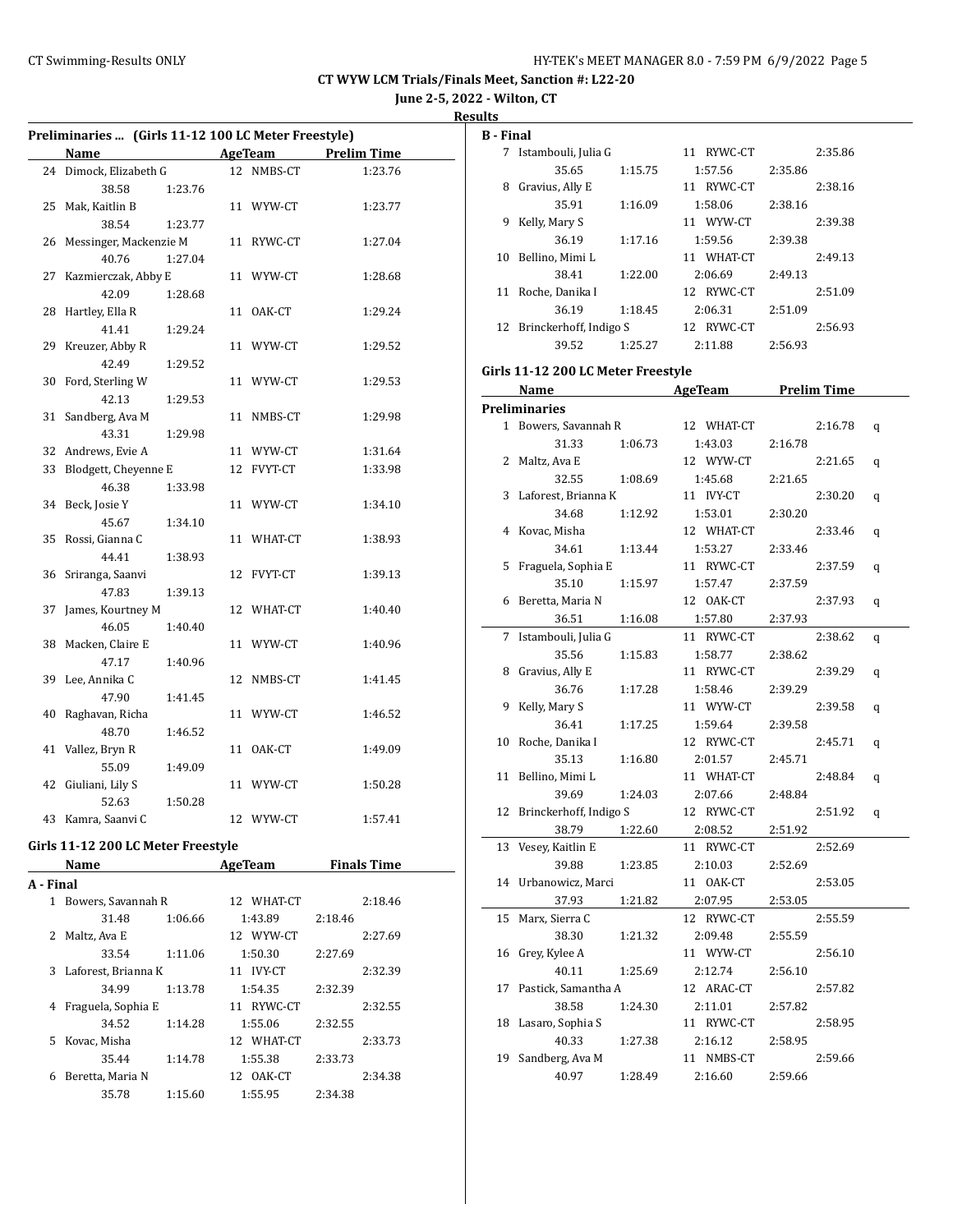**June 2-5, 2022 - Wilton, CT**

**Results**

| Preliminaries  (Girls 11-12 200 LC Meter Freestyle) |                                    |         |                      |         |                    |  |  |
|-----------------------------------------------------|------------------------------------|---------|----------------------|---------|--------------------|--|--|
|                                                     | Name                               |         | AgeTeam              |         | <b>Prelim Time</b> |  |  |
|                                                     | 20 Ahmed-Islam, Mahanur M          |         | 12 WHAT-CT           |         | 3:05.57            |  |  |
|                                                     | 40.41                              | 1:28.52 | 2:18.84              | 3:05.57 |                    |  |  |
| 21                                                  | Michitti, Julia                    |         | 11 WHAT-CT           |         | 3:06.48            |  |  |
|                                                     | 40.72                              | 1:27.45 | 2:18.37              | 3:06.48 |                    |  |  |
| 22                                                  | Mak, Kaitlin B                     |         | 11 WYW-CT            |         | 3:08.63            |  |  |
|                                                     | 40.98                              | 1:29.00 | 2:19.68              | 3:08.63 |                    |  |  |
| 23                                                  | Miller, Summer R                   |         | 11 WHAT-CT           |         | 3:09.34            |  |  |
|                                                     | 42.69                              | 1:32.48 | 2:21.68              | 3:09.34 |                    |  |  |
| 24                                                  | Miller, Lena F                     |         | 11 OAK-CT            |         | 3:12.45            |  |  |
|                                                     | 43.30                              | 1:33.66 | 2:23.70              | 3:12.45 |                    |  |  |
| 25                                                  | Ford, Sterling W                   |         | 11 WYW-CT            |         | 3:13.44            |  |  |
|                                                     | 45.88                              | 1:34.72 | 2:25.49              | 3:13.44 |                    |  |  |
| 26                                                  | Messinger, Mackenzie M             |         | 11 RYWC-CT           |         | 3:13.76            |  |  |
|                                                     | 45.86                              | 1:35.37 | 2:26.06              | 3:13.76 |                    |  |  |
| 27                                                  | Kreuzer, Abby R                    |         | 11 WYW-CT            |         | 3:15.25            |  |  |
|                                                     | 45.83                              | 1:35.82 | 2:27.33              | 3:15.25 |                    |  |  |
| 28                                                  | Kazmierczak, Abby E                |         | 11 WYW-CT            |         | 3:18.44            |  |  |
|                                                     | 44.20                              | 1:35.74 | 2:29.61              | 3:18.44 |                    |  |  |
| 29                                                  | Andrews, Evie A                    |         | 11 WYW-CT            |         | 3:20.17            |  |  |
|                                                     | 44.53                              | 1:34.84 | 2:28.84              | 3:20.17 |                    |  |  |
| 30                                                  | Hogan, Catherine D                 |         | 11 OAK-CT            |         | 3:24.93            |  |  |
|                                                     | 44.88                              | 1:38.92 | 2:33.45              | 3:24.93 |                    |  |  |
| 31                                                  | Rossi, Gianna C                    |         | 11 WHAT-CT           |         | 3:29.40            |  |  |
|                                                     | 45.58                              | 1:39.60 | 2:35.05              | 3:29.40 |                    |  |  |
| 32                                                  | Adams, Catherine A                 |         | 11 WYW-CT            |         | 3:30.47            |  |  |
|                                                     | 48.01                              | 1:38.61 | 2:35.56              | 3:30.47 |                    |  |  |
| 33                                                  | Beck, Josie Y                      |         | 11 WYW-CT            |         | 3:30.67            |  |  |
|                                                     | 48.70                              | 1:41.23 | 2:40.47              |         |                    |  |  |
|                                                     | 34 Lee, Annika C                   |         | 12 NMBS-CT           | 3:30.67 | 3:50.23            |  |  |
|                                                     | 51.49                              |         |                      |         |                    |  |  |
| 35                                                  | Raghavan, Richa                    | 1:50.69 | 2:51.07<br>11 WYW-CT | 3:50.23 |                    |  |  |
|                                                     | 56.28                              | 1:59.66 | 3:06.30              |         | 4:06.72            |  |  |
|                                                     |                                    |         |                      | 4:06.72 |                    |  |  |
|                                                     | Girls 11-12 400 LC Meter Freestyle |         |                      |         |                    |  |  |
|                                                     | Name                               |         | AgeTeam              |         | <b>Finals Time</b> |  |  |
| $\mathbf{1}$                                        | Bowers, Savannah R                 |         | 12 WHAT-CT           |         | 4:52.59            |  |  |
|                                                     | 32.60                              | 1:08.28 | 1:46.22              | 2:24.00 |                    |  |  |
|                                                     | 3:02.91                            | 3:40.49 | 4:18.84              | 4:52.59 |                    |  |  |
|                                                     | 2 Maltz, Ava E                     |         | 12 WYW-CT            |         | 5:03.48            |  |  |
|                                                     | 33.12                              | 1:09.89 | 1:48.22              | 2:28.05 |                    |  |  |
|                                                     | 3:07.74                            | 3:46.88 | 4:25.99              | 5:03.48 |                    |  |  |
| 3                                                   | Laforest, Brianna K                |         | 11 IVY-CT            |         | 5:19.66            |  |  |
|                                                     | 35.76                              | 1:15.53 | 1:56.23              | 2:37.05 |                    |  |  |
|                                                     | 3:18.65                            | 3:59.51 | 4:40.64              | 5:19.66 |                    |  |  |
| 4                                                   | Beretta, Maria N                   |         | 12 OAK-CT            |         | 5:24.84            |  |  |
|                                                     | 36.80                              | 1:17.42 | 1:59.21              | 2:41.01 |                    |  |  |
|                                                     | 3:22.47                            | 4:04.70 | 4:45.12              | 5:24.84 |                    |  |  |
| 5                                                   | Vesey, Kaitlin E                   |         | 11 RYWC-CT           |         | 5:58.90            |  |  |
|                                                     | 41.37                              | 1:26.08 | 2:09.68              | 2:54.76 |                    |  |  |
|                                                     | 3:40.89                            | 4:26.58 | 5:13.01              | 5:58.90 |                    |  |  |
| 6                                                   | Bellino, Mimi L                    |         | 11 WHAT-CT           |         | 6:07.23            |  |  |
|                                                     | 41.10                              | 1:27.24 | 2:14.60              | 3:02.38 |                    |  |  |
|                                                     | 3:51.02                            | 4:38.94 | 5:23.79              | 6:07.23 |                    |  |  |
|                                                     |                                    |         |                      |         |                    |  |  |
|                                                     |                                    |         |                      |         |                    |  |  |

| 7  | West, Anna             |         | 11 WYW-CT  |         | 6:21.19 |
|----|------------------------|---------|------------|---------|---------|
|    | 40.53                  | 1:26.74 | 2:16.31    | 3:05.29 |         |
|    | 3:55.98                | 4:45.76 | 5:34.22    | 6:21.19 |         |
| 8  | Ahmed-Islam, Mahanur M |         | 12 WHAT-CT |         | 6:31.25 |
|    | 41.88                  | 1:31.52 | 2:21.80    | 3:12.17 |         |
|    | 4:02.60                | 4:53.85 | 5:44.01    | 6:31.25 |         |
| 9  | Ford, Sterling W       |         | 11 WYW-CT  |         | 6:49.61 |
|    | 45.37                  | 1:37.33 | 2:30.25    | 3:21.78 |         |
|    | 4:16.82                | 5:08.82 | 6:01.50    | 6:49.61 |         |
| 10 | Miller, Lena F         |         | 11 OAK-CT  |         | 6:55.62 |
|    | 46.09                  | 1:37.91 | 2:31.59    | 3:25.02 |         |
|    | 4:19.46                | 5:12.38 | 6:05.24    | 6:55.62 |         |
| 11 | Beck, Josie Y          |         | 11 WYW-CT  |         | 7:06.05 |
|    | 50.05                  | 1:43.46 | 2:40.77    | 3:34.81 |         |
|    | 4:30.99                | 5:25.42 | 6:17.48    | 7:06.05 |         |
|    |                        |         |            |         |         |

#### **Girls 11-12 50 LC Meter Backstroke**

|               | Name                   | AgeTeam       | <b>Finals Time</b> |  |
|---------------|------------------------|---------------|--------------------|--|
| <b>Finals</b> |                        |               |                    |  |
|               | Bowers, Savannah R     | WHAT-CT<br>12 | 34.88              |  |
|               | Kovac, Misha           | WHAT-CT<br>12 | 35.85              |  |
| 3             | Maltz, Ava E           | WYW-CT<br>12  | 37.91              |  |
| 4             | Roche, Danika I        | RYWC-CT<br>12 | 38.56              |  |
| 5.            | Istambouli, Julia G    | RYWC-CT<br>11 | 38.61              |  |
| 6             | Colvin, Caroline S     | WYW-CT<br>12  | 38.90              |  |
| 7             | Beretta, Maria N       | OAK-CT<br>12  | 39.65              |  |
| 8             | Fraguela, Sophia E     | RYWC-CT<br>11 | 40.18              |  |
| 9             | Von Steenburg, Hanna G | WYW-CT<br>11  | 41.20              |  |
| 10            | Gravius, Ally E        | RYWC-CT<br>11 | 41.34              |  |
| 11            | Kelly, Mary S          | WYW-CT<br>11  | 41.72              |  |
| 12            | Miller, Lena F         | OAK-CT<br>11  | 42.65              |  |
|               |                        |               |                    |  |

# **Girls 11-12 50 LC Meter Backstroke**

|      | <b>Name</b>            |    | AgeTeam       | <b>Prelim Time</b> |   |
|------|------------------------|----|---------------|--------------------|---|
|      | <b>Preliminaries</b>   |    |               |                    |   |
| 1    | Bowers, Savannah R     | 12 | WHAT-CT       | 34.20              | q |
| 2    | Kovac, Misha           | 12 | WHAT-CT       | 36.28              | q |
| $*3$ | Maltz, Ava E           | 12 | WYW-CT        | 38.16              | q |
| *3   | Istambouli, Julia G    | 11 | RYWC-CT       | 38.16              | q |
| 5    | Roche, Danika I        | 12 | RYWC-CT       | 38.89              | q |
| 6    | Beretta, Maria N       | 12 | OAK-CT        | 39.03              | q |
| 7    | Colvin, Caroline S     | 12 | WYW-CT        | 39.25              | q |
| 8    | Fraguela, Sophia E     | 11 | RYWC-CT       | 40.36              | q |
| 9    | Von Steenburg, Hanna G | 11 | WYW-CT        | 40.73              | q |
| 10   | Kelly, Mary S          | 11 | WYW-CT        | 40.77              | q |
| 11   | Gravius, Ally E        | 11 | RYWC-CT       | 41.15              | q |
| 12   | Laforest, Brianna K    | 11 | <b>IVY-CT</b> | 41.24              | q |
| 13   | Miller, Lena F         | 11 | OAK-CT        | 41.56              |   |
| 14   | Marx, Sierra C         | 12 | RYWC-CT       | 41.59              |   |
| 15   | Lerman, Diana A        | 11 | WYW-CT        | 42.19              |   |
| 16   | Vesey, Kaitlin E       | 11 | RYWC-CT       | 42.47              |   |
| 17   | Lasaro, Sophia S       | 11 | RYWC-CT       | 42.70              |   |
| 18   | Bellino, Mimi L        | 11 | WHAT-CT       | 42.87              |   |
| 19   | Darst, Annabel S       | 12 | WYW-CT        | 43.26              |   |
| 20   | Liu, Felicia Y         | 11 | OAK-CT        | 43.45              |   |
| 21   | Pastick, Samantha A    | 12 | ARAC-CT       | 44.26              |   |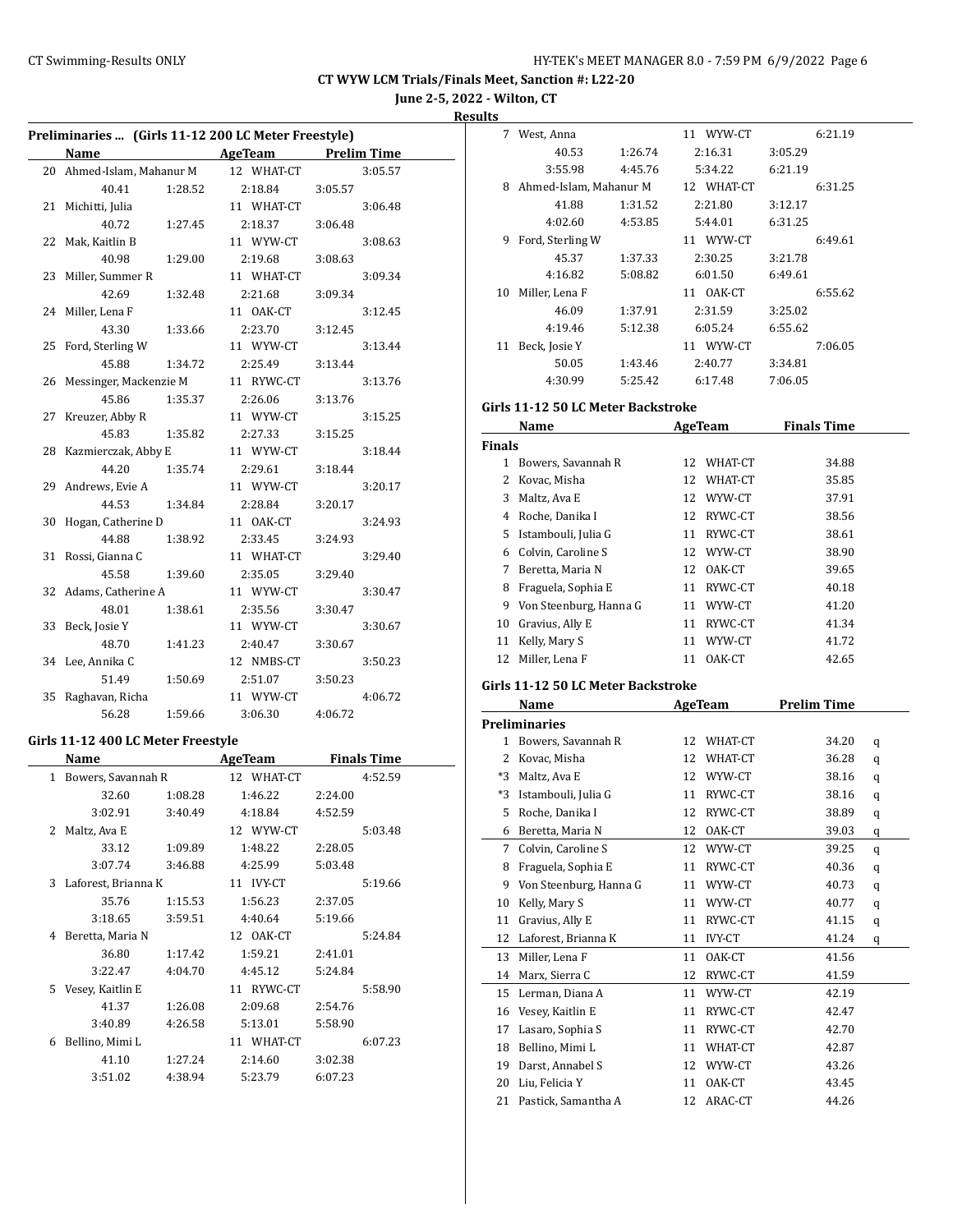**June 2-5, 2022 - Wilton, CT**

# **Results**

| Preliminaries  (Girls 11-12 50 LC Meter Backstroke) |                                     |         |    |            |                    |  |
|-----------------------------------------------------|-------------------------------------|---------|----|------------|--------------------|--|
|                                                     | Name                                |         |    | AgeTeam    | <b>Prelim Time</b> |  |
| 22                                                  | Gutierrez, Juliana                  |         | 11 | NMBS-CT    | 44.73              |  |
|                                                     | 23 Downey, Eloise A                 |         |    | 12 WYW-CT  | 44.99              |  |
|                                                     | 24 Ahmed-Islam. Mahanur M           |         |    | 12 WHAT-CT | 45.24              |  |
|                                                     | 25 Devine, Madison G                |         |    | 11 WYW-CT  | 45.94              |  |
|                                                     | 26 Urbanowicz, Marci                |         |    | 11 OAK-CT  | 46.24              |  |
| 27                                                  | Messinger, Mackenzie M              |         |    | 11 RYWC-CT | 46.26              |  |
|                                                     | 28 Miller, Summer R                 |         |    | 11 WHAT-CT | 46.71              |  |
|                                                     | 29 Brinckerhoff, Indigo S           |         |    | 12 RYWC-CT | 46.89              |  |
| 30                                                  | Michitti, Julia                     |         |    | 11 WHAT-CT | 47.37              |  |
| 31                                                  | Johnson, Olivia M                   |         |    | 11 WYW-CT  | 47.56              |  |
| 32                                                  | Blodgett, Cheyenne E                |         |    | 12 FVYT-CT | 48.16              |  |
| 33                                                  | Mak, Kaitlin B                      |         |    | 11 WYW-CT  | 48.17              |  |
|                                                     | 34 Kreuzer, Abby R                  |         |    | 11 WYW-CT  | 48.42              |  |
|                                                     | 35 Andrews, Evie A                  |         |    | 11 WYW-CT  | 49.04              |  |
|                                                     | 36 Sandberg, Ava M                  |         |    | 11 NMBS-CT | 49.07              |  |
| 37                                                  | Kazmierczak, Abby E                 |         |    | 11 WYW-CT  | 49.13              |  |
|                                                     |                                     |         |    |            |                    |  |
|                                                     | 38 Beck, Josie Y                    |         |    | 11 WYW-CT  | 50.25              |  |
| 39                                                  | Rondeau, Willa C                    |         |    | 11 WYW-CT  | 52.48              |  |
|                                                     | 40 Hartley, Ella R                  |         |    | 11 OAK-CT  | 52.65              |  |
| 41                                                  | Bromage, Eleanor P                  |         |    | 11 WYW-CT  | 53.73              |  |
| 42                                                  | Hogan, Catherine D                  |         |    | 11 OAK-CT  | 55.01              |  |
| 43                                                  | Raghavan, Richa                     |         |    | 11 WYW-CT  | 55.51              |  |
|                                                     | 44 Lee, Annika C                    |         |    | 12 NMBS-CT | 55.56              |  |
|                                                     | 45 Kamra, Saanvi C                  |         |    | 12 WYW-CT  | 56.40              |  |
|                                                     | 46 Rossi, Gianna C                  |         |    | 11 WHAT-CT | 56.41              |  |
| 47                                                  | Macken, Claire E                    |         |    | 11 WYW-CT  | 1:01.70            |  |
|                                                     | 48 Rana, Aashi                      |         | 11 | WYW-CT     | 1:04.54            |  |
|                                                     | 49 Vallez, Bryn R                   |         |    | 11 OAK-CT  | 1:06.13            |  |
|                                                     | Girls 11-12 100 LC Meter Backstroke |         |    |            |                    |  |
|                                                     | Name                                |         |    | AgeTeam    | <b>Finals Time</b> |  |
| Finals                                              |                                     |         |    |            |                    |  |
| $\mathbf{1}$                                        | Maltz, Ava E                        |         | 12 | WYW-CT     | 1:17.29            |  |
|                                                     | 38.23                               | 1:17.29 |    |            |                    |  |
| 2                                                   | Kovac, Misha                        |         |    | 12 WHAT-CT | 1:18.04            |  |
|                                                     | 38.12                               | 1:18.04 |    |            |                    |  |
| 3                                                   | Colvin, Caroline S                  |         | 12 | WYW-CT     | 1:22.81            |  |
|                                                     | 41.33                               | 1:22.81 |    |            |                    |  |
|                                                     | 4 Istambouli, Julia G               |         | 11 | RYWC-CT    | 1:25.39            |  |
|                                                     | 40.89                               | 1:25.39 |    |            |                    |  |
|                                                     | 5 Marx, Sierra C                    |         |    | 12 RYWC-CT | 1:25.41            |  |
| 6                                                   | Fraguela, Sophia E                  |         | 11 | RYWC-CT    | 1:27.32            |  |
|                                                     | 42.06                               | 1:27.32 |    |            |                    |  |
| 7                                                   | Roche, Danika I                     |         | 12 | RYWC-CT    | 1:27.35            |  |
|                                                     | 40.88                               | 1:27.35 |    |            |                    |  |
| 8                                                   | Kelly, Mary S                       |         | 11 | WYW-CT     | 1:28.95            |  |
|                                                     | 43.56                               | 1:28.95 |    |            |                    |  |
| 9                                                   | Gravius, Ally E                     |         | 11 | RYWC-CT    | 1:29.80            |  |
|                                                     | 43.08                               | 1:29.80 |    |            |                    |  |
| 10                                                  | Von Steenburg, Hanna G              |         | 11 | WYW-CT     | 1:30.85            |  |
|                                                     | 44.12                               | 1:30.85 |    |            |                    |  |
| 11                                                  | Lasaro, Sophia S                    |         | 11 | RYWC-CT    | 1:33.03            |  |
|                                                     | 44.02                               | 1:33.03 |    |            |                    |  |
| 12                                                  | Bi, Alyssa J                        |         | 11 | WYW-CT     | 1:34.05            |  |
|                                                     | 45.81                               | 1:34.05 |    |            |                    |  |
|                                                     |                                     |         |    |            |                    |  |

|    | Girls 11-12 100 LC Meter Backstroke |    |               |                    |   |  |  |  |
|----|-------------------------------------|----|---------------|--------------------|---|--|--|--|
|    | Name                                |    | AgeTeam       | <b>Prelim Time</b> |   |  |  |  |
|    | <b>Preliminaries</b>                |    |               |                    |   |  |  |  |
|    | 1 Kovac, Misha                      |    | 12 WHAT-CT    | 1:17.24            | q |  |  |  |
|    | 37.78<br>1:17.24                    |    |               |                    |   |  |  |  |
|    | 2 Maltz, Ava E                      |    | 12 WYW-CT     | 1:18.99            | q |  |  |  |
|    | 39.66<br>1:18.99                    |    |               |                    |   |  |  |  |
| 3  | Colvin, Caroline S                  | 12 | WYW-CT        | 1:22.03            | q |  |  |  |
|    | 40.93<br>1:22.03                    |    |               |                    |   |  |  |  |
| 4  | Roche, Danika I                     | 12 | RYWC-CT       | 1:22.54            | q |  |  |  |
|    | 39.26<br>1:22.54                    |    |               |                    |   |  |  |  |
| 5  | Istambouli, Julia G                 | 11 | RYWC-CT       | 1:24.98            | q |  |  |  |
|    | 41.21<br>1:24.98                    |    |               |                    |   |  |  |  |
|    | 6 Marx, Sierra C                    | 12 | RYWC-CT       | 1:26.87            | q |  |  |  |
| 7  | Carcaterra, Peyla A                 | 12 | WYW-CT        | 1:27.07            | q |  |  |  |
|    | 41.70<br>1:27.07                    |    |               |                    |   |  |  |  |
| 8  | Kelly, Mary S                       |    | 11 WYW-CT     | 1:27.44            | q |  |  |  |
|    | 42.93<br>1:27.44                    |    |               |                    |   |  |  |  |
| 9  | Fraguela, Sophia E                  | 11 | RYWC-CT       | 1:29.13            | q |  |  |  |
|    | 42.32<br>1:29.13                    |    |               |                    |   |  |  |  |
|    | 10 Gravius, Ally E                  | 11 | RYWC-CT       | 1:29.16            | q |  |  |  |
|    | 43.18<br>1:29.16                    |    |               |                    |   |  |  |  |
|    | 11 Von Steenburg, Hanna G           | 11 | WYW-CT        | 1:31.93            | q |  |  |  |
|    | 45.08<br>1:31.93                    |    |               |                    |   |  |  |  |
|    | 12 Lasaro, Sophia S                 | 11 | RYWC-CT       | 1:32.31            |   |  |  |  |
|    | 44.23<br>1:32.31                    |    |               |                    | q |  |  |  |
| 13 | Bi, Alyssa J                        | 11 | WYW-CT        | 1:32.86            |   |  |  |  |
|    | 47.01                               |    |               |                    |   |  |  |  |
| 14 | 1:32.86<br>Bellino, Mimi L          |    | 11 WHAT-CT    | 1:33.50            |   |  |  |  |
|    |                                     |    |               |                    |   |  |  |  |
|    | 45.66<br>1:33.50                    |    |               |                    |   |  |  |  |
| 15 | Downey, Eloise A                    | 12 | WYW-CT        | 1:33.54            |   |  |  |  |
|    | 46.95<br>1:33.54                    |    |               |                    |   |  |  |  |
|    | 16 Brooks, Maryn R                  |    | 11 WYW-CT     | 1:33.63            |   |  |  |  |
|    | 44.47<br>1:33.63                    |    |               |                    |   |  |  |  |
| 17 | McLean, Audrey E                    | 12 | RYWC-CT       | 1:34.12            |   |  |  |  |
|    | 45.48<br>1:34.12                    |    |               |                    |   |  |  |  |
|    | 18 Lerman, Diana A                  |    | 11 WYW-CT     | 1:34.49            |   |  |  |  |
|    | 46.12<br>1:34.49                    |    |               |                    |   |  |  |  |
| 19 | Chan, Isabella                      | 12 | <b>IVY-CT</b> | 1:34.96            |   |  |  |  |
|    | 44.61<br>1:34.96                    |    |               |                    |   |  |  |  |
|    | 20 Darst, Annabel S                 |    | 12 WYW-CT     | 1:35.81            |   |  |  |  |
|    | 47.62<br>1:35.81                    |    |               |                    |   |  |  |  |
|    | 21 Pastick, Samantha A              |    | 12 ARAC-CT    | 1:36.53            |   |  |  |  |
|    | 48.00<br>1:36.53                    |    |               |                    |   |  |  |  |
|    | 22 Ahmed-Islam, Mahanur M           |    | 12 WHAT-CT    | 1:36.85            |   |  |  |  |
|    | 46.56<br>1:36.85                    |    |               |                    |   |  |  |  |
|    | 23 Devine, Madison G                |    | 11 WYW-CT     | 1:38.92            |   |  |  |  |
|    | 24 Urbanowicz, Marci                | 11 | OAK-CT        | 1:39.68            |   |  |  |  |
|    | 48.42<br>1:39.68                    |    |               |                    |   |  |  |  |
| 25 | Michitti, Julia                     |    | 11 WHAT-CT    | 1:40.25            |   |  |  |  |
|    | 48.53<br>1:40.25                    |    |               |                    |   |  |  |  |
| 26 | Ford, Sterling W                    |    | 11 WYW-CT     | 1:42.85            |   |  |  |  |
|    | 50.40<br>1:42.85                    |    |               |                    |   |  |  |  |
| 27 | Messinger, Mackenzie M              |    | 11 RYWC-CT    | 1:44.27            |   |  |  |  |
|    | 49.57<br>1:44.27                    |    |               |                    |   |  |  |  |
|    |                                     |    |               |                    |   |  |  |  |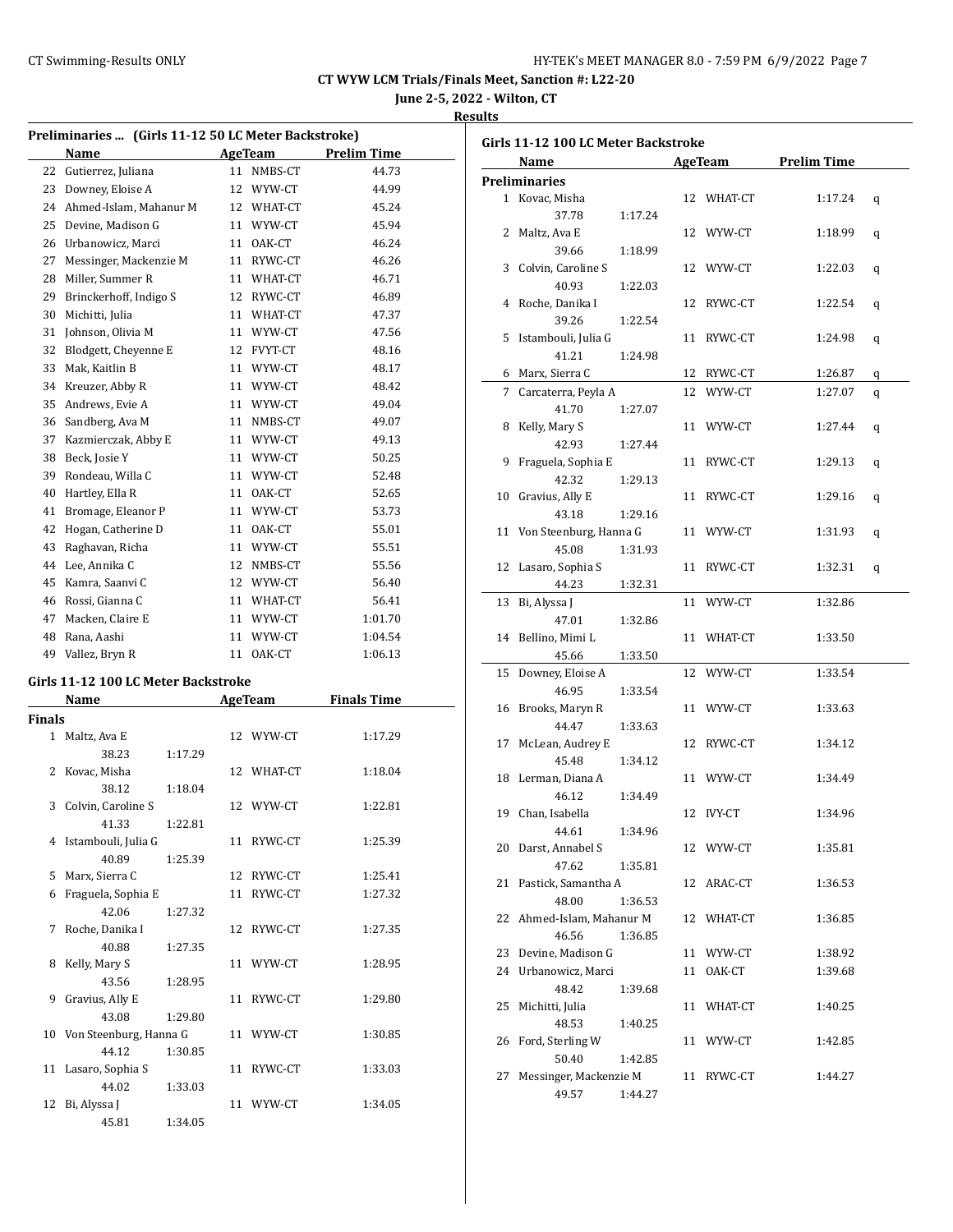**June 2-5, 2022 - Wilton, CT**

**Results**

|               | Preliminaries  (Girls 11-12 100 LC Meter Backstroke)<br>Name |    | <b>AgeTeam</b>    | <b>Prelim Time</b> |   |
|---------------|--------------------------------------------------------------|----|-------------------|--------------------|---|
| 28            | Johnson, Olivia M                                            |    | 11 WYW-CT         | 1:45.14            |   |
|               | 52.68<br>1:45.14                                             |    |                   |                    |   |
|               | 29 Mak, Kaitlin B                                            |    | 11 WYW-CT         | 1:45.44            |   |
|               | 30 Sandberg, Ava M                                           |    | 11 NMBS-CT        | 1:47.70            |   |
|               | 31 Kazmierczak, Abby E                                       |    | 11 WYW-CT         | 1:48.17            |   |
|               | 50.95<br>1:48.17                                             |    |                   |                    |   |
| 32            | Kreuzer, Abby R                                              |    | 11 WYW-CT         | 1:50.68            |   |
|               | 53.58<br>1:50.68                                             |    |                   |                    |   |
| 33            | Beck, Josie Y                                                |    | 11 WYW-CT         | 1:51.31            |   |
|               | 55.92<br>1:51.31                                             |    |                   |                    |   |
| 34            | James, Kourtney M                                            |    | 12 WHAT-CT        | 1:56.55            |   |
|               | 58.40<br>1:56.55                                             |    |                   |                    |   |
| 35            | Blodgett, Cheyenne E                                         |    | 12 FVYT-CT        | 1:59.10            |   |
|               | 57.69<br>1:59.10                                             |    |                   |                    |   |
| 36            | Rossi, Gianna C                                              |    | 11 WHAT-CT        | 2:00.34            |   |
|               | 57.08<br>2:00.34                                             |    |                   |                    |   |
| 37            | Sriranga, Saanvi                                             |    | 12 FVYT-CT        | 2:01.32            |   |
|               | 59.04<br>2:01.32                                             |    |                   |                    |   |
|               | 38 Lee, Annika C                                             |    | 12 NMBS-CT        | 2:02.20            |   |
| 39            | Raghavan, Richa                                              |    | 11 WYW-CT         | 2:05.59            |   |
|               | 1:00.57<br>2:05.59                                           |    |                   |                    |   |
| 40            | Kamra, Saanvi C                                              |    | 12 WYW-CT         | 2:10.16            |   |
|               | 1:05.76<br>2:10.16                                           |    |                   |                    |   |
| 41            | Macken, Claire E                                             |    | 11 WYW-CT         | 2:10.85            |   |
| 42            | Vallez, Bryn R                                               |    | 11 OAK-CT         | 2:15.44            |   |
|               | --- Giuliani, Lily S                                         |    | 11 WYW-CT         | DQ                 |   |
|               | 1:01.05                                                      |    |                   |                    |   |
|               | --- Dimock, Elizabeth G                                      |    | 12 NMBS-CT        | DQ                 |   |
|               | Girls 11-12 50 LC Meter Breaststroke                         |    |                   |                    |   |
|               | Name                                                         |    | <b>AgeTeam</b>    | <b>Finals Time</b> |   |
| <b>Finals</b> |                                                              |    |                   |                    |   |
|               | 1 Beretta, Maria N                                           |    | 12 OAK-CT         | 37.54              |   |
|               | 2 Bowers, Savannah R                                         |    | 12 WHAT-CT        | 37.77              |   |
|               | 3 Fraguela, Sophia E                                         |    | 11 RYWC-CT        | 42.87              |   |
|               | 4 Pastick. Samantha A                                        |    | 12 ARAC-CT        | 43.03              |   |
|               | 5 Kovac, Misha                                               |    | 12 WHAT-CT        | 43.75              |   |
| 6             | Gutierrez, Juliana                                           | 11 | NMBS-CT           | 45.92              |   |
| 7             | McLean, Audrey E                                             | 12 | RYWC-CT           | 46.09              |   |
| 8             | Lerman, Diana A                                              | 11 | WYW-CT            | 46.15              |   |
|               | 9 Mak, Kaitlin B                                             |    | 11 WYW-CT         | 46.97              |   |
| 10            | Bi, Alyssa J                                                 |    | 11 WYW-CT         | 47.65              |   |
| 11            | Roche, Danika I                                              | 12 | RYWC-CT           | 48.51              |   |
| 12            | Darst, Annabel S                                             |    | 12 WYW-CT         | 49.62              |   |
|               | Girls 11-12 50 LC Meter Breaststroke                         |    |                   |                    |   |
|               |                                                              |    |                   |                    |   |
|               | Name                                                         |    | AgeTeam           | <b>Prelim Time</b> |   |
| 1             | <b>Preliminaries</b><br>Bowers, Savannah R                   | 12 | WHAT-CT           | 38.17              |   |
| 2             |                                                              | 12 |                   |                    | q |
| 3             | Beretta, Maria N<br>Fraguela, Sophia E                       |    | OAK-CT<br>RYWC-CT | 39.62              | q |
| 4             |                                                              | 11 |                   | 43.40              | q |
|               | Kovac, Misha                                                 |    | 12 WHAT-CT        | 43.83              | q |
| 5             | Pastick, Samantha A                                          |    | 12 ARAC-CT        | 44.16              | q |
| 6             | Gutierrez, Juliana                                           | 11 | NMBS-CT           | 45.82              | q |
| 7             | McLean, Audrey E                                             | 12 | RYWC-CT           | 46.86              | q |

| 8   | Bi, Alyssa J           | 11 | WYW-CT    | 47.38   | q |
|-----|------------------------|----|-----------|---------|---|
| 9   | Lerman, Diana A        | 11 | WYW-CT    | 47.61   | q |
| 10  | Roche, Danika I        | 12 | RYWC-CT   | 47.74   | q |
| 11  | Mak, Kaitlin B         |    | 11 WYW-CT | 48.36   | q |
| 12  | Darst, Annabel S       |    | 12 WYW-CT | 48.65   | q |
| 13  | Brooks, Maryn R        | 11 | WYW-CT    | 48.89   |   |
| 14  | Von Steenburg, Hanna G | 11 | WYW-CT    | 48.96   |   |
| 15  | Liu. Felicia Y         | 11 | OAK-CT    | 49.27   |   |
| 16  | Lasaro, Sophia S       | 11 | RYWC-CT   | 49.62   |   |
| 17  | Urbanowicz, Marci      | 11 | OAK-CT    | 50.10   |   |
| 18  | Istambouli, Julia G    | 11 | RYWC-CT   | 50.67   |   |
| 19  | Ahmed-Islam, Mahanur M | 12 | WHAT-CT   | 51.76   |   |
| 20  | Devine, Madison G      | 11 | WYW-CT    | 51.89   |   |
| 21  | Hartley, Ella R        | 11 | OAK-CT    | 52.18   |   |
| 22  | Kazmierczak, Abby E    |    | 11 WYW-CT | 52.43   |   |
| 23  | Michitti, Julia        | 11 | WHAT-CT   | 53.07   |   |
| 24  | Downey, Eloise A       |    | 12 WYW-CT | 53.91   |   |
| 25  | Marx, Sierra C         | 12 | RYWC-CT   | 54.46   |   |
| 26  | Ford, Sterling W       | 11 | WYW-CT    | 54.48   |   |
| 27  | Andrews, Evie A        | 11 | WYW-CT    | 54.75   |   |
| 28  | Kreuzer, Abby R        | 11 | WYW-CT    | 54.94   |   |
| 29  | Johnson, Olivia M      |    | 11 WYW-CT | 55.01   |   |
| 30  | Dimock, Elizabeth G    | 12 | NMBS-CT   | 56.06   |   |
| 31  | Beck, Josie Y          | 11 | WYW-CT    | 56.63   |   |
| 32  | Sriranga, Saanvi       | 12 | FVYT-CT   | 1:00.86 |   |
| 33  | James, Kourtney M      | 12 | WHAT-CT   | 1:02.61 |   |
| 34  | Rossi, Gianna C        | 11 | WHAT-CT   | 1:02.93 |   |
| 35  | Kamra, Saanvi C        |    | 12 WYW-CT | 1:03.43 |   |
| 36  | Macken, Claire E       | 11 | WYW-CT    | 1:04.18 |   |
| 37  | Giuliani, Lily S       | 11 | WYW-CT    | 1:07.24 |   |
| 38  | Vallez, Bryn R         | 11 | OAK-CT    | 1:11.33 |   |
| 39  | Lee, Annika C          | 12 | NMBS-CT   | 1:14.61 |   |
| --- | Messinger, Mackenzie M | 11 | RYWC-CT   | DQ      |   |
| --- | Raghavan, Richa        | 11 | WYW-CT    | DQ      |   |
|     |                        |    |           |         |   |

#### **Girls 11-12 100 LC Meter Breaststroke**

|               | Name                  |         | <b>AgeTeam</b> | <b>Finals Time</b> |
|---------------|-----------------------|---------|----------------|--------------------|
| <b>Finals</b> |                       |         |                |                    |
| 1             | Bowers, Savannah R    |         | 12 WHAT-CT     | 1:23.80            |
|               | 39.96                 | 1:23.80 |                |                    |
|               | 2 Beretta, Maria N    |         | 12 OAK-CT      | 1:27.22            |
|               | 41.58                 | 1:27.22 |                |                    |
|               | 3 Pastick, Samantha A |         | 12 ARAC-CT     | 1:35.58            |
|               | 45.00                 | 1:35.58 |                |                    |
|               | 4 Colvin, Caroline S  |         | 12 WYW-CT      | 1:37.91            |
|               | 46.32                 | 1:37.91 |                |                    |
|               | 5 Fraguela, Sophia E  |         | 11 RYWC-CT     | 1:38.42            |
|               | 45.52                 | 1:38.42 |                |                    |
| 6             | Gutierrez, Juliana    |         | 11 NMBS-CT     | 1:40.67            |
|               | 48.33                 | 1:40.67 |                |                    |
| 7             | Grey, Kylee A         |         | 11 WYW-CT      | 1:42.93            |
|               | 50.86                 | 1:42.93 |                |                    |
| 8             | Darst, Annabel S      |         | 12 WYW-CT      | 1:46.77            |
|               | 50.67                 | 1:46.77 |                |                    |
| 9             | Miller, Summer R      |         | 11 WHAT-CT     | 1:48.06            |
|               | 51.15                 | 1:48.06 |                |                    |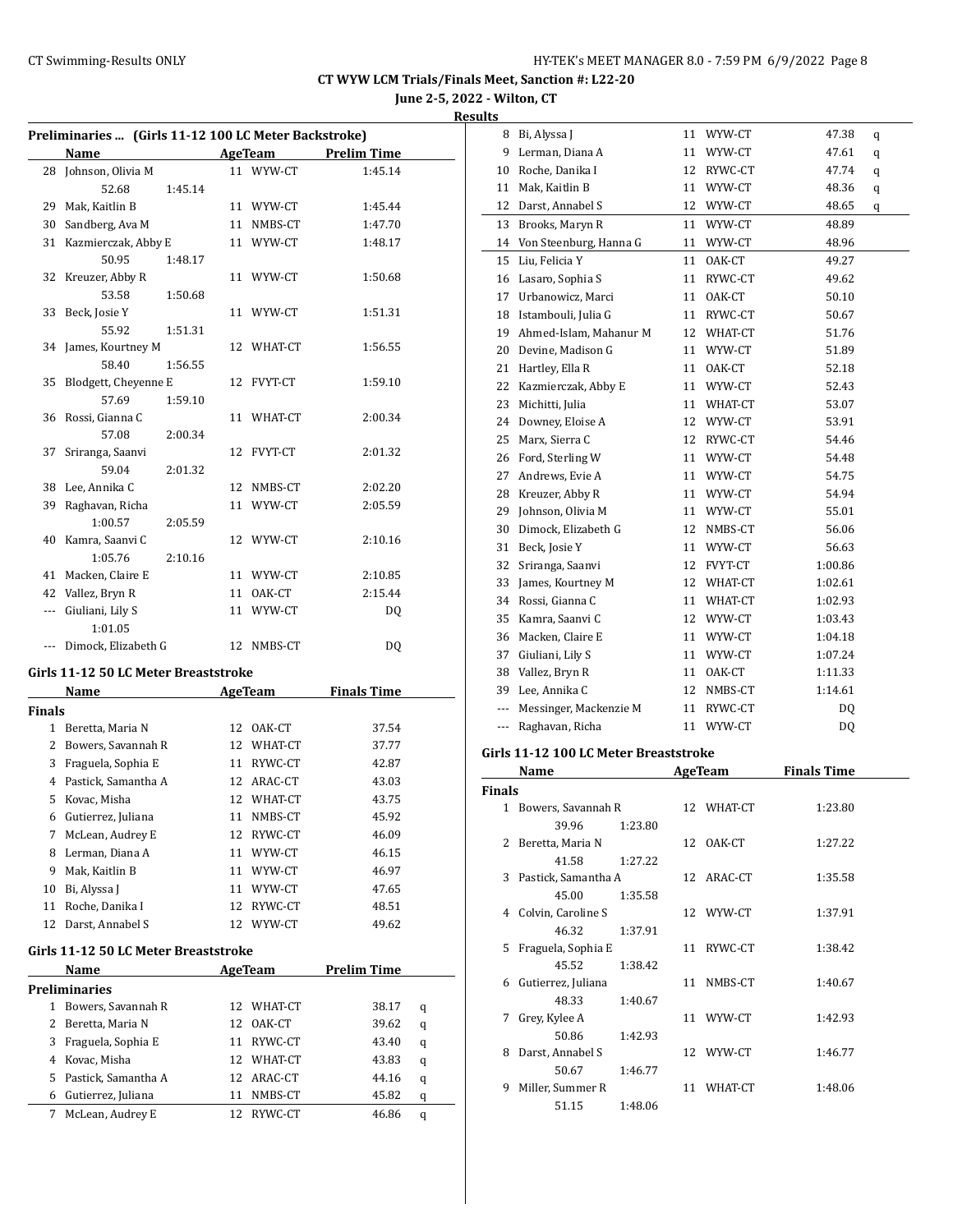**June 2-5, 2022 - Wilton, CT**

**Results**

|                                                                                                                                                                                                        |         |    |            |                     | june 2-5, |
|--------------------------------------------------------------------------------------------------------------------------------------------------------------------------------------------------------|---------|----|------------|---------------------|-----------|
| Finals  (Girls 11-12 100 LC Meter Breaststroke)                                                                                                                                                        |         |    |            |                     |           |
| Name                                                                                                                                                                                                   |         |    |            | AgeTeam Finals Time |           |
| 10 Vesey, Kaitlin E                                                                                                                                                                                    |         |    | 11 RYWC-CT | 1:48.79             |           |
| 51.14                                                                                                                                                                                                  | 1:48.79 |    |            |                     |           |
| 11 Bellino, Mimi L                                                                                                                                                                                     |         |    | 11 WHAT-CT | 1:49.64             |           |
| 52.29                                                                                                                                                                                                  | 1:49.64 |    |            |                     |           |
| 12 Miller, Lena F                                                                                                                                                                                      |         |    | 11 OAK-CT  | 1:53.27             |           |
| 54.06                                                                                                                                                                                                  | 1:53.27 |    |            |                     |           |
| Girls 11-12 100 LC Meter Breaststroke                                                                                                                                                                  |         |    |            |                     |           |
| Name<br>$\mathcal{L}^{\mathcal{L}}(\mathcal{L}^{\mathcal{L}})$ and $\mathcal{L}^{\mathcal{L}}(\mathcal{L}^{\mathcal{L}})$ . The contribution of $\mathcal{L}^{\mathcal{L}}(\mathcal{L}^{\mathcal{L}})$ |         |    |            | AgeTeam Prelim Time |           |
| <b>Preliminaries</b>                                                                                                                                                                                   |         |    |            |                     |           |
| 1 Bowers, Savannah R                                                                                                                                                                                   |         |    | 12 WHAT-CT | 1:23.82             | q         |
| 40.03                                                                                                                                                                                                  | 1:23.82 |    |            |                     |           |
| 2 Beretta, Maria N                                                                                                                                                                                     |         |    | 12 OAK-CT  | 1:27.75             | q         |
| 42.32                                                                                                                                                                                                  | 1:27.75 |    |            |                     |           |
| 3 Pastick, Samantha A                                                                                                                                                                                  |         |    | 12 ARAC-CT | 1:36.38             | q         |
| 45.91                                                                                                                                                                                                  | 1:36.38 |    |            |                     |           |
| 4 Colvin, Caroline S                                                                                                                                                                                   |         |    | 12 WYW-CT  | 1:36.87             | q         |
| 46.43                                                                                                                                                                                                  | 1:36.87 |    |            |                     |           |
| 5 Fraguela, Sophia E                                                                                                                                                                                   |         |    | 11 RYWC-CT | 1:39.47             | q         |
| 46.96                                                                                                                                                                                                  | 1:39.47 |    |            |                     |           |
| 6 Gutierrez, Juliana                                                                                                                                                                                   |         | 11 | NMBS-CT    | 1:41.64             | q         |
| 49.20                                                                                                                                                                                                  | 1:41.64 |    |            |                     |           |
| 7 Lerman, Diana A                                                                                                                                                                                      |         |    | 11 WYW-CT  | 1:42.54             | q         |
| 48.92                                                                                                                                                                                                  | 1:42.54 |    |            |                     |           |
| 8 Darst, Annabel S                                                                                                                                                                                     |         |    | 12 WYW-CT  | 1:43.83             | q         |
| 49.76                                                                                                                                                                                                  | 1:43.83 |    |            |                     |           |
| 9 Grey, Kylee A                                                                                                                                                                                        |         |    | 11 WYW-CT  | 1:44.66             | q         |
| 49.91                                                                                                                                                                                                  | 1:44.66 |    |            |                     |           |
| 10 Vesey, Kaitlin E                                                                                                                                                                                    |         | 11 | RYWC-CT    | 1:46.89             | q         |
| 49.71                                                                                                                                                                                                  | 1:46.89 |    |            |                     |           |
| 11 Miller, Lena F                                                                                                                                                                                      |         | 11 | OAK-CT     | 1:48.27             | q         |

12 Miller, Summer R 11 WHAT-CT 1:48.87 q

13 Lasaro, Sophia S 11 RYWC-CT 1:49.36

14 Hartley, Ella R 11 OAK-CT 1:50.11

15 Bellino, Mimi L 11 WHAT-CT 1:50.34

16 Von Steenburg, Hanna G 11 WYW-CT 1:50.43

17 Michitti, Julia 11 WHAT-CT 1:54.54

18 Ahmed-Islam, Mahanur M 12 WHAT-CT 1:54.55

19 Bromage, Eleanor P 11 WYW-CT 1:55.32

20 Andrews, Evie A 11 WYW-CT 1:57.83

21 Messinger, Mackenzie M 11 RYWC-CT 2:03.66

22 Beck, Josie Y 11 WYW-CT 2:04.12

51.81 1:48.27

51.36 1:48.87

51.28 1:49.36

53.10 1:50.11

53.73 1:50.34

51.62 1:50.43

56.82 1:54.54

53.51 1:54.55

55.03 1:55.32

57.96 1:57.83

59.20 2:03.66

59.54 2:04.12

| v  |                           |         |    |               |         |
|----|---------------------------|---------|----|---------------|---------|
| 23 | Blodgett, Cheyenne E      |         |    | 12 FVYT-CT    | 2:05.04 |
|    | 59.75                     | 2:05.04 |    |               |         |
|    | 24 Brinckerhoff, Indigo S |         |    | 12 RYWC-CT    | 2:06.48 |
|    | 1:02.00                   | 2:06.48 |    |               |         |
| 25 | Ford, Sterling W          |         |    | 11 WYW-CT     | 2:06.66 |
|    | 1:02.18                   | 2:06.66 |    |               |         |
|    | 26 Adams, Catherine A     |         |    | 11 WYW-CT     | 2:16.25 |
|    | 1:05.34                   | 2:16.25 |    |               |         |
| 27 | Rossi, Gianna C           |         |    | 11 WHAT-CT    | 2:17.77 |
|    | 1:07.11                   | 2:17.77 |    |               |         |
| 28 | Vallez, Bryn R            |         | 11 | OAK-CT        | 2:33.75 |
|    | 1:14.80                   | 2:33.75 |    |               |         |
|    | Duval, Kylie E            |         | 11 | <b>IVY-CT</b> | DQ      |
|    | Liu, Felicia Y            |         | 11 | OAK-CT        | DQ      |
|    | 54.33                     | DQ      |    |               |         |
|    | Rondeau, Willa C          |         | 11 | WYW-CT        | DQ      |
|    | 1:08.64                   | DQ      |    |               |         |
|    | Marx, Sierra C            |         | 12 | RYWC-CT       | DQ      |
|    | 55.36                     | DQ      |    |               |         |

#### **Girls 11-12 50 LC Meter Butterfly**

| Name          |                     |    | <b>AgeTeam</b> | <b>Finals Time</b> |  |  |
|---------------|---------------------|----|----------------|--------------------|--|--|
| <b>Finals</b> |                     |    |                |                    |  |  |
| 1             | Kovac, Misha        | 12 | WHAT-CT        | 32.43              |  |  |
| 2             | Maltz, Ava E        | 12 | WYW-CT         | 33.17              |  |  |
| 3             | Gravius, Ally E     | 11 | RYWC-CT        | 35.27              |  |  |
| 4             | Colvin, Caroline S  | 12 | WYW-CT         | 36.19              |  |  |
| 5             | Grey, Kylee A       | 11 | WYW-CT         | 37.66              |  |  |
| 6             | Gutierrez, Juliana  | 11 | NMBS-CT        | 37.99              |  |  |
| 7             | Istambouli, Julia G | 11 | RYWC-CT        | 39.06              |  |  |
| 8             | Roche, Danika I     | 12 | RYWC-CT        | 39.24              |  |  |
| 9             | Kelly, Mary S       | 11 | WYW-CT         | 39.65              |  |  |
| 10            | Urbanowicz, Marci   | 11 | OAK-CT         | 39.90              |  |  |
| 11            | Downey, Eloise A    | 12 | WYW-CT         | 39.91              |  |  |
| 12            | Johnson, Olivia M   | 11 | WYW-CT         | 42.25              |  |  |

#### **Girls 11-12 50 LC Meter Butterfly**

| Name |                        |    | AgeTeam       | Prelim Time |   |
|------|------------------------|----|---------------|-------------|---|
|      | <b>Preliminaries</b>   |    |               |             |   |
| 1    | Kovac, Misha           | 12 | WHAT-CT       | 33.05       | q |
| 2    | Maltz, Ava E           | 12 | WYW-CT        | 33.15       | q |
| 3    | Gravius, Ally E        | 11 | RYWC-CT       | 35.15       | q |
| 4    | Laforest, Brianna K    | 11 | <b>IVY-CT</b> | 35.35       | q |
| 5    | Roche, Danika I        | 12 | RYWC-CT       | 37.13       | q |
| 6    | Colvin, Caroline S     | 12 | WYW-CT        | 37.14       | q |
| 7    | Istambouli, Julia G    | 11 | RYWC-CT       | 37.65       | q |
| 8    | Gutierrez, Juliana     | 11 | NMBS-CT       | 38.40       | q |
| 9    | Kelly, Mary S          | 11 | WYW-CT        | 38.68       | q |
| 10   | Grey, Kylee A          | 11 | WYW-CT        | 39.04       | q |
| 11   | Downey, Eloise A       | 12 | WYW-CT        | 41.59       | q |
| 12   | Johnson, Olivia M      | 11 | WYW-CT        | 42.03       | q |
| 13   | Lerman, Diana A        | 11 | WYW-CT        | 42.41       |   |
| 14   | Urbanowicz, Marci      | 11 | OAK-CT        | 43.04       |   |
| 15   | Darst, Annabel S       | 12 | WYW-CT        | 44.29       |   |
| 16   | Von Steenburg, Hanna G | 11 | WYW-CT        | 44.91       |   |
| 17   | Devine, Madison G      | 11 | WYW-CT        | 45.35       |   |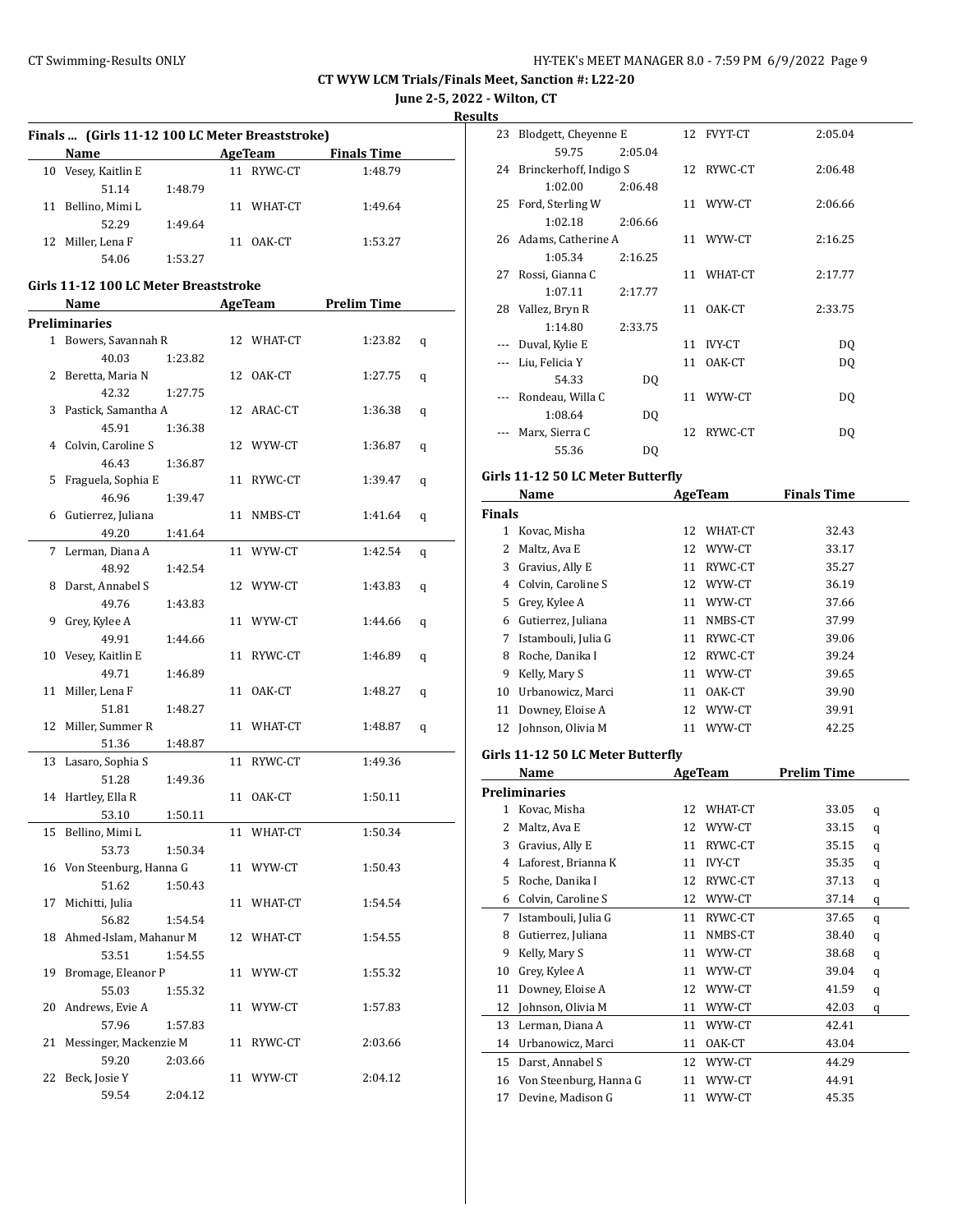**June 2-5, 2022 - Wilton, CT**

**Results**

 $\overline{\phantom{a}}$ 

|               | Preliminaries  (Girls 11-12 50 LC Meter Butterfly) |         | AgeTeam        | <b>Prelim Time</b> |   |
|---------------|----------------------------------------------------|---------|----------------|--------------------|---|
|               | Name<br>18 Kazmierczak, Abby E                     |         | 11 WYW-CT      | 46.13              |   |
|               |                                                    |         |                | 49.54              |   |
|               | 19 Ford, Sterling W                                |         | 11 WYW-CT      |                    |   |
|               | 20 Mak, Kaitlin B                                  |         | 11 WYW-CT      | 56.04              |   |
|               | 21 Rondeau, Willa C                                |         | 11 WYW-CT      | 57.40              |   |
|               | 22 Bromage, Eleanor P                              |         | 11 WYW-CT      | 1:01.46            |   |
|               | 23 Macken, Claire E                                |         | 11 WYW-CT      | 1:01.48            |   |
|               | --- Lee, Annika C                                  |         | 12 NMBS-CT     | DQ                 |   |
|               | --- Raghavan, Richa                                |         | 11 WYW-CT      | XDQ                |   |
|               | --- Rana, Aashi                                    |         | 11 WYW-CT      | <b>XDQ</b>         |   |
|               | --- Kamra, Saanvi C                                |         | 12 WYW-CT      | DQ                 |   |
|               | --- Sandberg, Ava M                                |         | 11 NMBS-CT     | <b>DQ</b>          |   |
|               | --- Kreuzer, Abby R                                |         | 11 WYW-CT      | <b>DQ</b>          |   |
|               | Girls 11-12 100 LC Meter Butterfly                 |         |                |                    |   |
|               | Name                                               |         | <b>AgeTeam</b> | <b>Finals Time</b> |   |
| <b>Finals</b> |                                                    |         |                |                    |   |
|               | 1 Bowers, Savannah R                               |         | 12 WHAT-CT     | 1:12.88            |   |
|               | 33.50                                              | 1:12.88 |                |                    |   |
|               | 2 Maltz, Ava E                                     |         | 12 WYW-CT      | 1:17.07            |   |
|               | 34.10                                              | 1:17.07 |                |                    |   |
| 3             | Gravius, Ally E                                    |         | 11 RYWC-CT     | 1:20.48            |   |
|               | 36.77                                              | 1:20.48 |                |                    |   |
| 4             | Colvin, Caroline S                                 |         | 12 WYW-CT      | 1:22.69            |   |
|               | 38.88                                              | 1:22.69 |                |                    |   |
| 5             | Gutierrez, Juliana                                 |         | 11 NMBS-CT     | 1:30.59            |   |
|               | 41.15                                              | 1:30.59 |                |                    |   |
| 6             | Kelly, Mary S                                      |         | 11 WYW-CT      | 1:31.32            |   |
|               | 40.94                                              | 1:31.32 |                |                    |   |
| 7             | Downey, Eloise A                                   |         | 12 WYW-CT      | 1:35.16            |   |
|               | 45.44                                              | 1:35.16 |                |                    |   |
| 8             | Bellino, Mimi L                                    |         | 11 WHAT-CT     | 1:38.64            |   |
|               | 46.39                                              | 1:38.64 |                |                    |   |
| 9             | Sandberg, Ava M                                    |         | 11 NMBS-CT     | 1:52.71            |   |
|               | 49.69                                              | 1:52.71 |                |                    |   |
| 10            | Brooks, Maryn R                                    |         | 11 WYW-CT      | 1:59.92            |   |
|               | 54.52                                              | 1:59.92 |                |                    |   |
|               | Girls 11-12 100 LC Meter Butterfly                 |         |                |                    |   |
|               | Name                                               |         | <b>AgeTeam</b> | <b>Prelim Time</b> |   |
|               | <b>Preliminaries</b>                               |         |                |                    |   |
| $\mathbf{1}$  | Bowers, Savannah R                                 |         | 12 WHAT-CT     | 1:13.91            | q |
|               | 33.92                                              | 1:13.91 |                |                    |   |
| 2             | Maltz, Ava E                                       |         | 12 WYW-CT      | 1:15.26            | q |
|               | 34.21                                              | 1:15.26 |                |                    |   |
| 3             | Gravius, Ally E                                    |         | 11 RYWC-CT     | 1:18.09            | q |
|               | 35.91                                              | 1:18.09 |                |                    |   |
| 4             | Colvin, Caroline S                                 |         | 12 WYW-CT      | 1:23.26            | q |

38.39 1:23.26

39.54 1:26.70

37.89 1:29.56

41.79 1:32.20

5 Carcaterra, Peyla A 12 WYW-CT 1:26.70 q

6 Gutierrez, Juliana 11 NMBS-CT 1:29.56 q

7 Kelly, Mary S 11 WYW-CT 1:32.20 q

| LЭ |                  |         |     |               |         |   |
|----|------------------|---------|-----|---------------|---------|---|
| 8  | Bellino, Mimi L  |         | 11  | WHAT-CT       | 1:36.31 | q |
|    | 42.87            | 1:36.31 |     |               |         |   |
| 9  | Downey, Eloise A |         | 12. | WYW-CT        | 1:36.66 | q |
|    | 42.06            | 1:36.66 |     |               |         |   |
| 10 | Brooks, Maryn R  |         | 11  | WYW-CT        | 1:43.51 | q |
|    | 45.95            | 1:43.51 |     |               |         |   |
| 11 | Sandberg, Ava M  |         | 11  | NMBS-CT       | 1:52.53 | q |
|    | 45.71            | 1:52.53 |     |               |         |   |
|    | Chan, Isabella   |         | 12  | <b>IVY-CT</b> | DO.     |   |
|    | 41.02            | D0      |     |               |         |   |

## **Girls 11-12 200 LC Meter IM**

| Name                      |         | <b>AgeTeam</b> |            |         | <b>Finals Time</b> |
|---------------------------|---------|----------------|------------|---------|--------------------|
| 1 Colvin, Caroline S      |         | 12 WYW-CT      |            |         | 2:53.59            |
| 38.39                     | 1:21.95 | 2:16.00        |            | 2:53.59 |                    |
| 2 Fraguela, Sophia E      |         | 11 RYWC-CT     |            |         | 2:56.70            |
| 41.42                     | 1:26.41 | 2:20.18        |            | 2:56.70 |                    |
| 3 Kelly, Mary S           |         | 11 WYW-CT      |            |         | 3:07.83            |
| 42.06                     | 1:31.45 | 2:27.39        |            | 3:07.83 |                    |
| 4 Gutierrez, Juliana      |         |                | 11 NMBS-CT |         | 3:11.51            |
| 42.89                     | 1:33.44 | 2:28.43        |            | 3:11.51 |                    |
| 5 Grey, Kylee A           |         |                | 11 WYW-CT  |         | 3:12.96            |
| 40.98                     | 1:31.29 | 2:29.59        |            | 3:12.96 |                    |
| 6 West, Anna              |         | 11 WYW-CT      |            |         | 3:14.21            |
| 40.68                     | 1:32.21 | 2:29.05        |            | 3:14.21 |                    |
| 7 Urbanowicz, Marci       |         | 11 OAK-CT      |            |         | 3:17.34            |
| 43.88                     | 1:35.38 | 2:34.14        |            | 3:17.34 |                    |
| 8 Lerman, Diana A         |         | 11 WYW-CT      |            |         | 3:17.78            |
| 45.62                     | 1:35.29 | 2:32.78        |            | 3:17.78 |                    |
| 9 Downey, Eloise A        |         | 12 WYW-CT      |            |         | 3:25.99            |
| 45.28                     | 1:36.49 | 2:44.23        |            | 3:25.99 |                    |
| 10 Von Steenburg, Hanna G |         | 11 WYW-CT      |            |         | 3:26.06            |
| 49.00                     | 1:38.94 | 2:43.83        |            | 3:26.06 |                    |
| 11 Devine, Madison G      |         | 11 WYW-CT      |            |         | 3:29.39            |
| 46.23                     | 1:39.30 | 2:43.70        |            | 3:29.39 |                    |
| 12 Johnson, Olivia M      |         |                | 11 WYW-CT  |         | 3:31.01            |
| 48.21                     | 1:45.21 | 2:49.05        |            | 3:31.01 |                    |
| 13 Andrews, Evie A        |         |                | 11 WYW-CT  |         | 3:42.47            |
| 52.14                     | 1:47.11 | 2:52.44        |            | 3:42.47 |                    |
| 14 Kreuzer, Abby R        |         |                | 11 WYW-CT  |         | 3:48.40            |
| 53.72                     | 1:53.57 | 2:59.44        |            | 3:48.40 |                    |
| 15 Hartley, Ella R        |         | 11 OAK-CT      |            |         | 3:52.57            |
| 58.36                     | 1:59.76 | 3:00.41        |            | 3:52.57 |                    |
| 16 Macken, Claire E       |         | 11 WYW-CT      |            |         | 4:21.79            |
| 1:01.17                   | 2:06.77 | 3:22.23        |            | 4:21.79 |                    |
| Bluman, Eloise J          |         | 11 WYW-CT      |            |         | DQ                 |
| 51.97                     | 1:49.48 | 2:53.65        |            | DQ      |                    |

#### **Girls 13-14 50 LC Meter Freestyle**

l,

|   | Name                   |     | AgeTeam    | <b>Finals Time</b> |
|---|------------------------|-----|------------|--------------------|
|   | 1 Kongettira, Vedha    | 13  | WYW-CT     | 29.61              |
|   | 2 Kwarcinski, Alexa G  | 14  | RYWC-CT    | 29.83              |
|   | 3 Robertson, Sara M    | 13  | OAK-CT     | 30.23              |
| 4 | Foito, Avery L         | 13  | ARAC-CT    | 30.43              |
|   | 5 Mulmi, Aarya         |     | 14 ARAC-CT | 31.02              |
|   | 6 Grey, Mackenzie P    | 13. | WYW-CT     | 31.08              |
|   | McCormack, Elisabeth R |     | UN-CT      | 31.23              |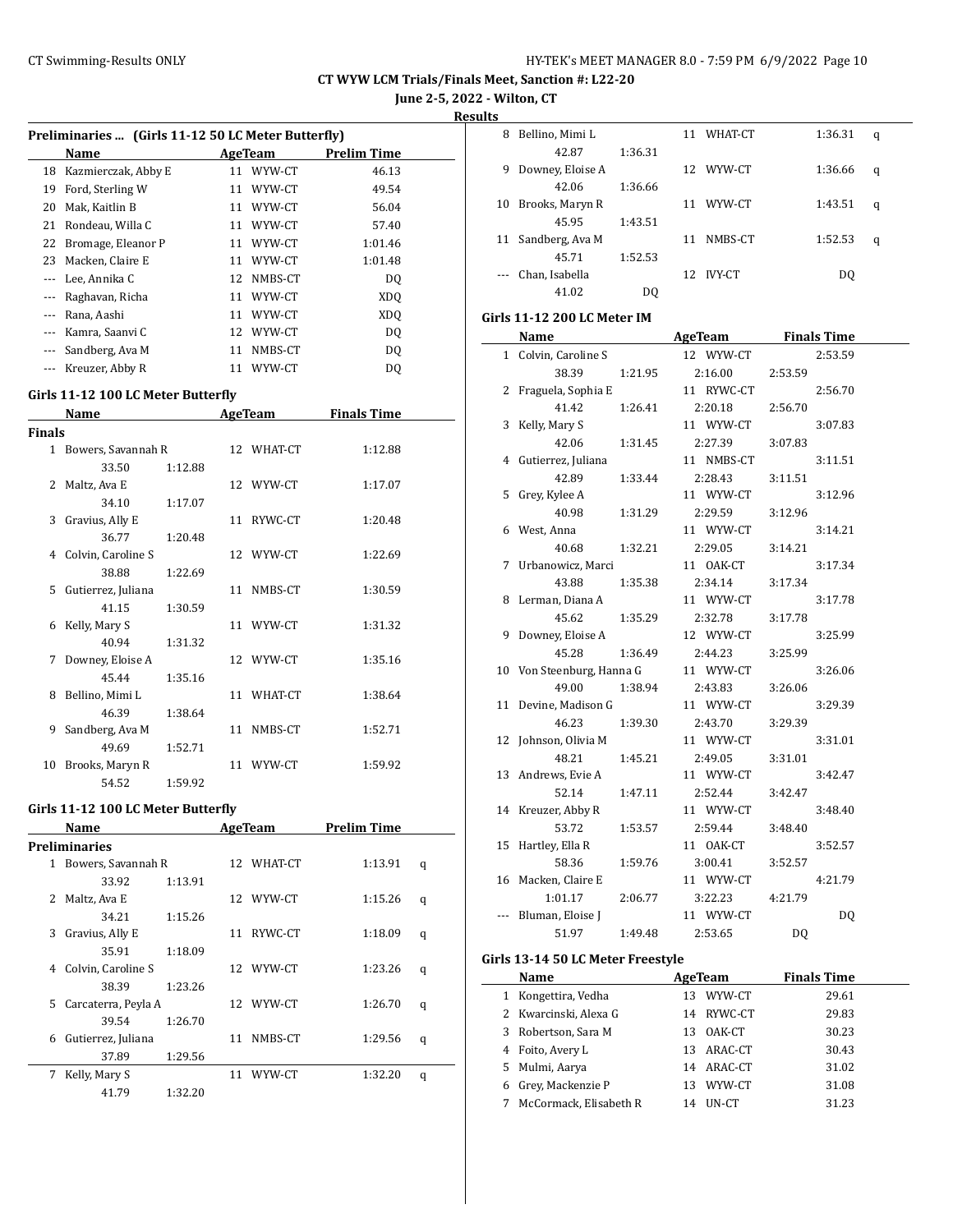**June 2-5, 2022 - Wilton, CT**

| (Girls 13-14 50 LC Meter Freestyle) |                     |         |                    |       |  |  |  |  |  |
|-------------------------------------|---------------------|---------|--------------------|-------|--|--|--|--|--|
|                                     | Name                | AgeTeam | <b>Finals Time</b> |       |  |  |  |  |  |
| 8                                   | Fusco, Francesca V  | 14      | RYWC-CT            | 31.37 |  |  |  |  |  |
| 9                                   | Jo, Meghan K        | 14      | WHAT-CT            | 31.88 |  |  |  |  |  |
| 10                                  | Lussier, Megan J    | 13      | WYW-CT             | 31.95 |  |  |  |  |  |
| 11                                  | Heller, Elise H     | 13      | WYW-CT             | 32.13 |  |  |  |  |  |
| 12                                  | Mais, Abigaile L    | 13      | WEST-CT            | 32.45 |  |  |  |  |  |
| 13                                  | Raffaeli, Catie M   | 13      | ARAC-CT            | 32.61 |  |  |  |  |  |
| 14                                  | Horton, Abby R      | 13      | WYW-CT             | 32.84 |  |  |  |  |  |
| 15                                  | Smolenack, Rylee K  | 13      | WYW-CT             | 33.16 |  |  |  |  |  |
| 16                                  | Peterson, Maggie C  | 13      | OAK-CT             | 33.71 |  |  |  |  |  |
| 17                                  | Parker, Sydney E    | 14      | WHAT-CT            | 33.78 |  |  |  |  |  |
| 18                                  | Mahan, Jacqueline K | 14      | RYWC-CT            | 33.83 |  |  |  |  |  |
| 19                                  | West, Sara J        | 13      | WYW-CT             | 34.49 |  |  |  |  |  |
| 20                                  | Patel, Sina         | 14      | WYW-CT             | 34.55 |  |  |  |  |  |
| 21                                  | Winslow, Abby       | 13      | WYW-CT             | 35.35 |  |  |  |  |  |
| 22                                  | Andrews, Audrey T   | 14      | WYW-CT             | 39.00 |  |  |  |  |  |
|                                     |                     |         |                    |       |  |  |  |  |  |

#### **Girls 13-14 100 LC Meter Freestyle**

|               | Name                  |         | <b>AgeTeam</b> |            | <b>Finals Time</b> |
|---------------|-----------------------|---------|----------------|------------|--------------------|
| <b>Finals</b> |                       |         |                |            |                    |
|               | 1 Petertonjes, Zoe *  |         |                | 14 RYWC-CT | 1:01.79            |
|               | 29.92                 | 1:01.79 |                |            |                    |
|               | 2 Benoit, Marin T     |         |                | 13 WHAT-CT | 1:02.93            |
|               | 30.64                 | 1:02.93 |                |            |                    |
|               | 3 Fusco, Francesca V  |         |                | 14 RYWC-CT | 1:04.69            |
|               | 31.43                 | 1:04.69 |                |            |                    |
|               | 4 Beach, Emmy L       |         |                | 14 ARAC-CT | 1:05.00            |
|               | 30.98                 | 1:05.00 |                |            |                    |
|               | 5 Kwarcinski, Alexa G |         |                | 14 RYWC-CT | 1:05.38            |
|               | 31.44                 | 1:05.38 |                |            |                    |
|               | 6 Robertson, Sara M   |         |                | 13 OAK-CT  | 1:05.67            |
|               | 31.46                 | 1:05.67 |                |            |                    |
|               | 7 Malone, Lily R      |         |                | 14 WEST-CT | 1:05.77            |
|               | 31.66                 | 1:05.77 |                |            |                    |
|               | 8 Levine, Hannah A    |         |                | 14 WEST-CT | 1:05.86            |
|               | 31.75                 | 1:05.86 |                |            |                    |
| 9             | Foito, Avery L        |         |                | 13 ARAC-CT | 1:07.26            |
|               | 32.29                 | 1:07.26 |                |            |                    |
| 10            | Grey, Mackenzie P     |         |                | 13 WYW-CT  | 1:07.31            |
|               | 32.21                 | 1:07.31 |                |            |                    |
| 11            | Omar, Sara M          |         |                | 14 WHAT-CT | 1:07.51            |
|               | 32.50                 | 1:07.51 |                |            |                    |
|               | 12 Jo, Meghan K       |         |                | 14 WHAT-CT | 1:08.56            |
|               | 32.58                 | 1:08.56 |                |            |                    |

#### **Girls 13-14 100 LC Meter Freestyle**

| <b>Name</b> |                               |         |    | AgeTeam    | <b>Prelim Time</b> |   |  |
|-------------|-------------------------------|---------|----|------------|--------------------|---|--|
|             | Preliminaries                 |         |    |            |                    |   |  |
| 1           | Petertonies, Zoe <sup>*</sup> |         | 14 | RYWC-CT    | 1:04.89            | q |  |
|             | 31.18                         | 1:04.89 |    |            |                    |   |  |
|             | Beach, Emmy L                 |         |    | 14 ARAC-CT | 1:04.97            | q |  |
|             | 31.34                         | 1:04.97 |    |            |                    |   |  |
| 3           | Benoit, Marin T               |         | 13 | WHAT-CT    | 1:05.22            | q |  |
|             | 31.46                         | 1:05.22 |    |            |                    |   |  |
| 4           | Kwarcinski, Alexa G           |         | 14 | RYWC-CT    | 1:05.67            | q |  |
|             | 31.70                         | 1:05.67 |    |            |                    |   |  |

| 5   | Robertson, Sara M      |         |    | 13 OAK-CT  | 1:06.22 | q |
|-----|------------------------|---------|----|------------|---------|---|
|     | 31.72                  | 1:06.22 |    |            |         |   |
| 6   | Levine, Hannah A       |         |    | 14 WEST-CT | 1:06.89 | q |
|     | 32.07                  | 1:06.89 |    |            |         |   |
| 7   | Fusco, Francesca V     |         |    | 14 RYWC-CT | 1:07.03 | q |
|     | 32.09                  | 1:07.03 |    |            |         |   |
| 8   | Foito, Avery L         |         |    | 13 ARAC-CT | 1:07.91 | q |
|     | 32.59                  | 1:07.91 |    |            |         |   |
| 9   | Malone, Lily R         |         |    | 14 WEST-CT | 1:07.96 |   |
|     |                        | 1:07.96 |    |            |         | q |
|     | 32.37                  |         |    |            |         |   |
| 10  | Omar, Sara M           |         |    | 14 WHAT-CT | 1:08.66 | q |
|     | 32.85                  | 1:08.66 |    |            |         |   |
| 11  | Jo, Meghan K           |         |    | 14 WHAT-CT | 1:08.84 | q |
|     | 33.02                  | 1:08.84 |    |            |         |   |
| 12  | Grey, Mackenzie P      |         |    | 13 WYW-CT  | 1:09.22 | q |
|     | 32.84                  | 1:09.22 |    |            |         |   |
| 13  | Suter, Caroline L      |         | 14 | RYWC-CT    | 1:10.36 |   |
|     | 33.27                  | 1:10.36 |    |            |         |   |
|     | 14 Leary, Ally R       |         | 13 | FVYT-CT    | 1:10.37 |   |
|     | 33.72                  | 1:10.37 |    |            |         |   |
| 15  | Mulmi, Aarya           |         |    | 14 ARAC-CT | 1:10.53 |   |
|     | 33.64                  | 1:10.53 |    |            |         |   |
|     | 16 Wroblewski, Kaya    |         |    | 13 OAK-CT  | 1:10.70 |   |
|     | 33.99                  | 1:10.70 |    |            |         |   |
| 17  | Heller, Elise H        |         |    | 13 WYW-CT  | 1:11.43 |   |
|     | 33.97                  | 1:11.43 |    |            |         |   |
|     | 18 Costa, Ceci C       |         |    | 13 WYW-CT  | 1:11.99 |   |
|     | 34.91                  | 1:11.99 |    |            |         |   |
|     | 19 Raffaeli, Catie M   |         | 13 | ARAC-CT    |         |   |
|     |                        |         |    |            | 1:12.31 |   |
|     | 35.39                  | 1:12.31 |    |            |         |   |
| 20  | Bargellini, Victoria G |         | 13 | NMBS-CT    | 1:12.40 |   |
|     | 35.79                  | 1:12.40 |    |            |         |   |
|     | 21 Anastasiadou, Fenya |         |    | 14 RYWC-CT | 1:12.79 |   |
|     | 34.22                  | 1:12.79 |    |            |         |   |
| 22  | Agnihotri, Preksha     |         |    | 14 FVYT-CT | 1:13.07 |   |
|     | 34.96                  | 1:13.07 |    |            |         |   |
| 23  | Nordquist, Claire E    |         |    | 13 WHAT-CT | 1:13.25 |   |
|     | 34.34                  | 1:13.25 |    |            |         |   |
| 24  | Rossi, Olivia K        |         |    | 13 WHAT-CT | 1:13.52 |   |
|     | 34.75                  | 1:13.52 |    |            |         |   |
|     | 25 Pancrazi, Lexi A    |         | 13 | NMBS-CT    | 1:14.04 |   |
|     | 36.73                  | 1:14.04 |    |            |         |   |
| 26  | Mahan, Jacqueline K    |         |    | 14 RYWC-CT | 1:14.05 |   |
|     | 35.23                  | 1:14.05 |    |            |         |   |
| 27  | Horton, Abby R         |         |    | 13 WYW-CT  | 1:14.29 |   |
|     | 35.46                  | 1:14.29 |    |            |         |   |
| *28 | Parker, Sydney E       |         |    | 14 WHAT-CT | 1:15.86 |   |
|     | *28 Douglas, Keira K   |         | 13 | NMBS-CT    | 1:15.86 |   |
|     | 37.22                  | 1:15.86 |    |            |         |   |
|     | 30 Weber, Jen K        |         | 13 | FVYT-CT    | 1:15.92 |   |
|     | 35.91                  | 1:15.92 |    |            |         |   |
|     | 31 Macintyre, Mei      |         |    | 13 WYW-CT  | 1:16.21 |   |
|     |                        |         |    |            |         |   |
|     | 36.69                  | 1:16.21 |    |            |         |   |
|     | 32 Jones, Sydney A     |         |    | 14 WHAT-CT | 1:16.63 |   |
|     | 37.46                  | 1:16.63 |    |            |         |   |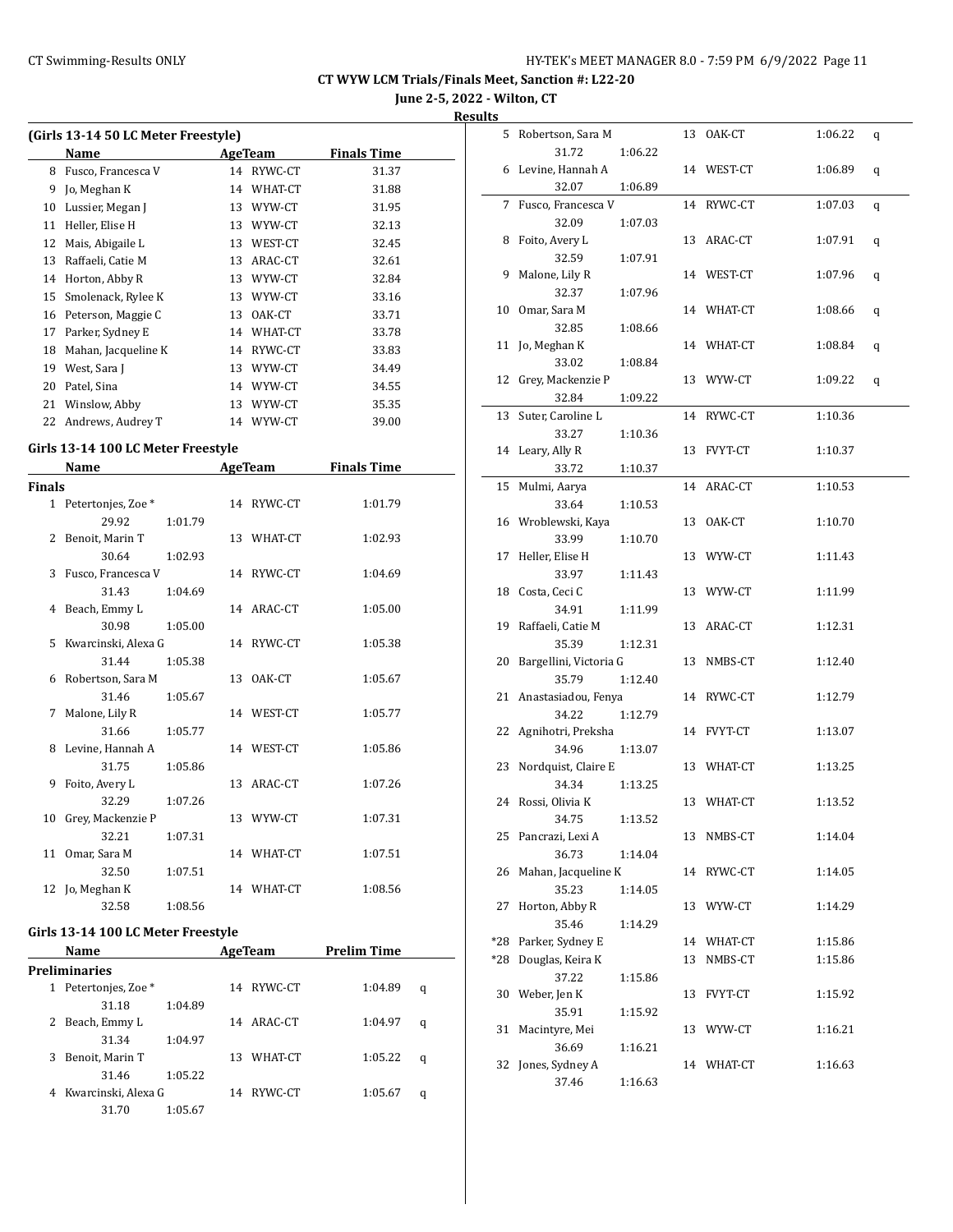**June 2-5, 2022 - Wilton, CT**

| u<br>` |  |
|--------|--|
|        |  |

| Preliminaries  (Girls 13-14 100 LC Meter Freestyle) |                                     |                                      |                    |  |  |  |  |  |
|-----------------------------------------------------|-------------------------------------|--------------------------------------|--------------------|--|--|--|--|--|
|                                                     | <b>Example 2018</b> AgeTeam<br>Name |                                      | <b>Prelim Time</b> |  |  |  |  |  |
|                                                     | 33 Charhon, Gabrielle L             | 13 WYW-CT                            | 1:16.90            |  |  |  |  |  |
|                                                     | 37.01<br>1:17.07                    | 1:16.90                              |                    |  |  |  |  |  |
|                                                     | 34 Carrier-Holt, Kenzie K           | 14 OAK-CT                            | 1:17.34            |  |  |  |  |  |
|                                                     | 36.49<br>1:17.34                    |                                      |                    |  |  |  |  |  |
|                                                     | 35 Wade, McKinley A                 | 14 WHAT-CT                           | 1:17.79            |  |  |  |  |  |
|                                                     | 36 Horton, Sarah J                  | 13 WYW-CT                            | 1:18.05            |  |  |  |  |  |
|                                                     | 36.27<br>1:18.05                    |                                      |                    |  |  |  |  |  |
|                                                     | 37 Accettella, Lillian G            | 14 RYWC-CT                           | 1:18.34            |  |  |  |  |  |
|                                                     | 38 Hill, Phoebe R                   | 13 OAK-CT                            | 1:19.24            |  |  |  |  |  |
|                                                     | 37.16<br>1:19.24                    |                                      |                    |  |  |  |  |  |
|                                                     | 39 MacLaren, Kate E                 | 13 UN-CT                             | 1:19.35            |  |  |  |  |  |
|                                                     | 37.69<br>1:19.39                    | 1:19.35                              |                    |  |  |  |  |  |
|                                                     | *40 Ma, Bianca J                    | 13 FVYT-CT                           | 1:19.37            |  |  |  |  |  |
|                                                     | *40 West, Sara J                    | 13 WYW-CT                            | 1:19.37            |  |  |  |  |  |
|                                                     | 36.40<br>1:19.37                    |                                      |                    |  |  |  |  |  |
|                                                     | 42 Cogle, Maleah G                  | 13 WHAT-CT                           | 1:19.90            |  |  |  |  |  |
|                                                     | 43 Francique, Devyn Z               | 14 WYW-CT                            | 1:21.16            |  |  |  |  |  |
|                                                     | 37.82<br>1:21.18                    | 1:21.16                              |                    |  |  |  |  |  |
|                                                     | 44 Arbucci, Riley J                 | 13 RYWC-CT                           | 1:21.85            |  |  |  |  |  |
|                                                     | 38.87<br>1:21.88                    | 1:21.85                              |                    |  |  |  |  |  |
|                                                     | 45 Wennerholm, Angela L             | 14 RYWC-CT                           | 1:24.99            |  |  |  |  |  |
|                                                     | 46 Andrews, Audrey T                | 14 WYW-CT                            | 1:29.28            |  |  |  |  |  |
|                                                     | 41.79                               | 1:29.26 1:29.28                      |                    |  |  |  |  |  |
|                                                     |                                     |                                      |                    |  |  |  |  |  |
|                                                     | Girls 13-14 200 LC Meter Freestyle  |                                      |                    |  |  |  |  |  |
|                                                     |                                     |                                      |                    |  |  |  |  |  |
|                                                     | Name                                | <b>Example 2 AgeTeam</b> Finals Time |                    |  |  |  |  |  |
|                                                     |                                     |                                      |                    |  |  |  |  |  |
| A - Final                                           | 1 Petertonjes, Zoe *                | 14 RYWC-CT                           | 2:15.64            |  |  |  |  |  |
|                                                     | 31.74<br>1:05.67                    | 1:40.95                              | 2:15.64            |  |  |  |  |  |
|                                                     | 2 Benoit, Marin T                   | 13 WHAT-CT                           | 2:16.85            |  |  |  |  |  |
|                                                     | 31.91<br>1:06.90                    | 1:42.90                              | 2:16.85            |  |  |  |  |  |
|                                                     | 3 Beach, Emmy L                     | 14 ARAC-CT                           | 2:17.24            |  |  |  |  |  |
|                                                     | 31.75<br>1:06.10                    | 1:41.82                              | 2:17.24            |  |  |  |  |  |
|                                                     | 4 Omar, Sara M                      | 14 WHAT-CT                           | 2:24.07            |  |  |  |  |  |
|                                                     | 32.78<br>1:09.28                    | 1:46.59                              | 2:24.07            |  |  |  |  |  |
|                                                     | 5 Peterson, Maggie C                | 13 OAK-CT                            | 2:27.95            |  |  |  |  |  |
|                                                     | 35.89<br>1:13.89                    | 1:50.88                              | 2:27.95            |  |  |  |  |  |
|                                                     | 6 Kwarcinski, Alexa G               | 14 RYWC-CT                           | 2:32.85            |  |  |  |  |  |
|                                                     | 33.83<br>1:12.15                    | 1:53.60                              | 2:32.85            |  |  |  |  |  |
| <b>B</b> - Final                                    |                                     |                                      |                    |  |  |  |  |  |
|                                                     | 7 Jo, Meghan K                      | 14 WHAT-CT                           | 2:24.58            |  |  |  |  |  |
|                                                     | 33.46<br>1:09.56                    | 1:47.84                              | 2:24.58            |  |  |  |  |  |
| 8                                                   | Mais, Abigaile L                    | 13 WEST-CT                           | 2:26.80            |  |  |  |  |  |
|                                                     | 33.78<br>1:10.30                    | 1:49.00                              | 2:26.80            |  |  |  |  |  |
| 9                                                   | Costa, Ceci C                       | 13 WYW-CT                            | 2:26.81            |  |  |  |  |  |
|                                                     | 33.71<br>1:10.91                    | 1:49.45                              | 2:26.81            |  |  |  |  |  |
| 10                                                  | Foito, Avery L                      | 13 ARAC-CT                           | 2:27.02            |  |  |  |  |  |
|                                                     | 33.55<br>1:10.58                    | 1:49.91                              | 2:27.02            |  |  |  |  |  |
| 11                                                  | Leary, Ally R                       | 13 FVYT-CT                           | 2:28.90            |  |  |  |  |  |
|                                                     | 34.34<br>1:12.10                    | 1:51.47                              | 2:28.90            |  |  |  |  |  |
| 12                                                  | Wroblewski, Kaya                    | 13 OAK-CT                            | 2:31.45            |  |  |  |  |  |
|                                                     | 34.62<br>1:13.24                    | 1:52.68                              | 2:31.45            |  |  |  |  |  |

|    | Name                   |         | AgeTeam    |         | <b>Prelim Time</b> |   |
|----|------------------------|---------|------------|---------|--------------------|---|
|    | <b>Preliminaries</b>   |         |            |         |                    |   |
|    | 1 Petertonjes, Zoe *   |         | 14 RYWC-CT |         | 2:21.29            | q |
|    | 32.15                  | 1:07.79 | 1:45.18    | 2:21.29 |                    |   |
|    | 2 Beach, Emmy L        |         | 14 ARAC-CT |         | 2:21.94            | q |
|    | 32.96                  | 1:08.07 | 1:45.33    | 2:21.94 |                    |   |
| 3  | Benoit, Marin T        |         | 13 WHAT-CT |         | 2:26.34            |   |
|    | 32.38                  | 1:09.64 | 1:48.52    | 2:26.34 |                    | q |
|    |                        |         |            |         |                    |   |
| 4  | Kwarcinski, Alexa G    |         | 14 RYWC-CT |         | 2:27.30            | q |
|    | 33.57                  | 1:10.35 | 1:50.02    | 2:27.30 |                    |   |
| 5  | Peterson, Maggie C     |         | 13 OAK-CT  |         | 2:28.68            | q |
|    | 36.26                  | 1:13.91 | 1:52.06    | 2:28.68 |                    |   |
| 6  | Omar, Sara M           |         | 14 WHAT-CT |         | 2:29.37            | q |
|    | 33.79                  | 1:11.71 | 1:51.38    | 2:29.37 |                    |   |
| 7  | Foito, Avery L         |         | 13 ARAC-CT |         | 2:30.35            | q |
|    | 34.71                  | 1:13.29 | 1:53.10    | 2:30.35 |                    |   |
| 8  | Jo, Meghan K           |         | 14 WHAT-CT |         | 2:30.99            | q |
|    | 34.72                  | 1:12.83 | 1:52.53    | 2:30.99 |                    |   |
| 9  | Leary, Ally R          |         | 13 FVYT-CT |         | 2:31.23            | q |
|    | 34.94                  | 1:13.57 | 1:53.42    | 2:31.23 |                    |   |
| 10 | Curtin, Amelia J       |         | 14 FVYT-CT |         | 2:31.96            | q |
|    | 35.32                  | 1:15.03 | 1:55.01    | 2:31.96 |                    |   |
| 11 | Mais, Abigaile L       |         | 13 WEST-CT |         | 2:32.93            | q |
|    | 34.66                  | 1:13.73 | 1:53.64    | 2:32.93 |                    |   |
| 12 | Wroblewski, Kaya       |         | 13 OAK-CT  |         | 2:33.26            | q |
|    | 34.22                  | 1:13.58 | 1:53.77    | 2:33.26 |                    |   |
| 13 | Costa, Ceci C          |         | 13 WYW-CT  |         | 2:33.71            |   |
|    | 35.68                  | 1:14.53 | 1:54.95    | 2:33.71 |                    |   |
|    | 14 Powell, Kaitlyn I   |         | 13 IVY-CT  |         | 2:33.89            |   |
|    | 35.38                  | 1:13.87 | 1:54.10    | 2:33.89 |                    |   |
| 15 | Anastasiadou, Fenya    |         | 14 RYWC-CT |         | 2:35.76            |   |
|    | 34.73                  | 1:13.97 | 1:54.82    | 2:35.76 |                    |   |
|    | 16 Raffaeli, Catie M   |         | 13 ARAC-CT |         | 2:35.84            |   |
|    | 35.92                  | 1:15.76 | 1:56.17    | 2:35.84 |                    |   |
|    | 17 Lussier, Megan J    |         | 13 WYW-CT  |         | 2:35.85            |   |
|    | 35.26                  | 1:15.27 | 1:55.79    | 2:35.85 |                    |   |
|    | 18 Vesey, Caroline G   |         | 13 RYWC-CT |         | 2:38.32            |   |
|    | 36.32                  | 1:16.43 | 1:57.31    | 2:38.32 |                    |   |
|    | 19 Heller, Elise H     |         | 13 WYW-CT  |         | 2:38.55            |   |
|    | 35.29                  | 1:15.31 | 1:57.06    | 2:38.55 |                    |   |
|    |                        |         |            |         |                    |   |
|    | 20 Nordquist, Claire E |         | 13 WHAT-CT |         | 2:40.82            |   |
|    | 36.35                  | 1:17.43 | 2:00.31    | 2:40.82 |                    |   |
| 21 | Douglas, Keira K       |         | 13 NMBS-CT |         | 2:42.22            |   |
|    | 38.60                  | 1:21.37 | 2:05.07    | 2:42.22 |                    |   |
| 22 | Parker, Sydney E       |         | 14 WHAT-CT |         | 2:42.72            |   |
|    | 36.48                  | 1:18.28 | 2:01.49    | 2:42.72 |                    |   |
| 23 | Rossi, Olivia K        |         | 13 WHAT-CT |         | 2:43.63            |   |
|    | 37.30                  | 1:19.04 | 2:02.67    | 2:43.63 |                    |   |
| 24 | Cherniske, Lucy C      |         | 13 NMBS-CT |         | 2:44.95            |   |
|    | 37.58                  | 1:20.68 | 2:05.13    | 2:44.95 |                    |   |
| 25 | Perkowski, Olivia A    |         | 14 ARAC-CT |         | 2:45.16            |   |
|    | 36.78                  | 1:19.49 | 2:03.12    | 2:45.16 |                    |   |
| 26 | Winslow, Abby          |         | 13 WYW-CT  |         | 2:45.47            |   |
|    | 36.31                  | 1:17.69 | 2:01.11    | 2:45.47 |                    |   |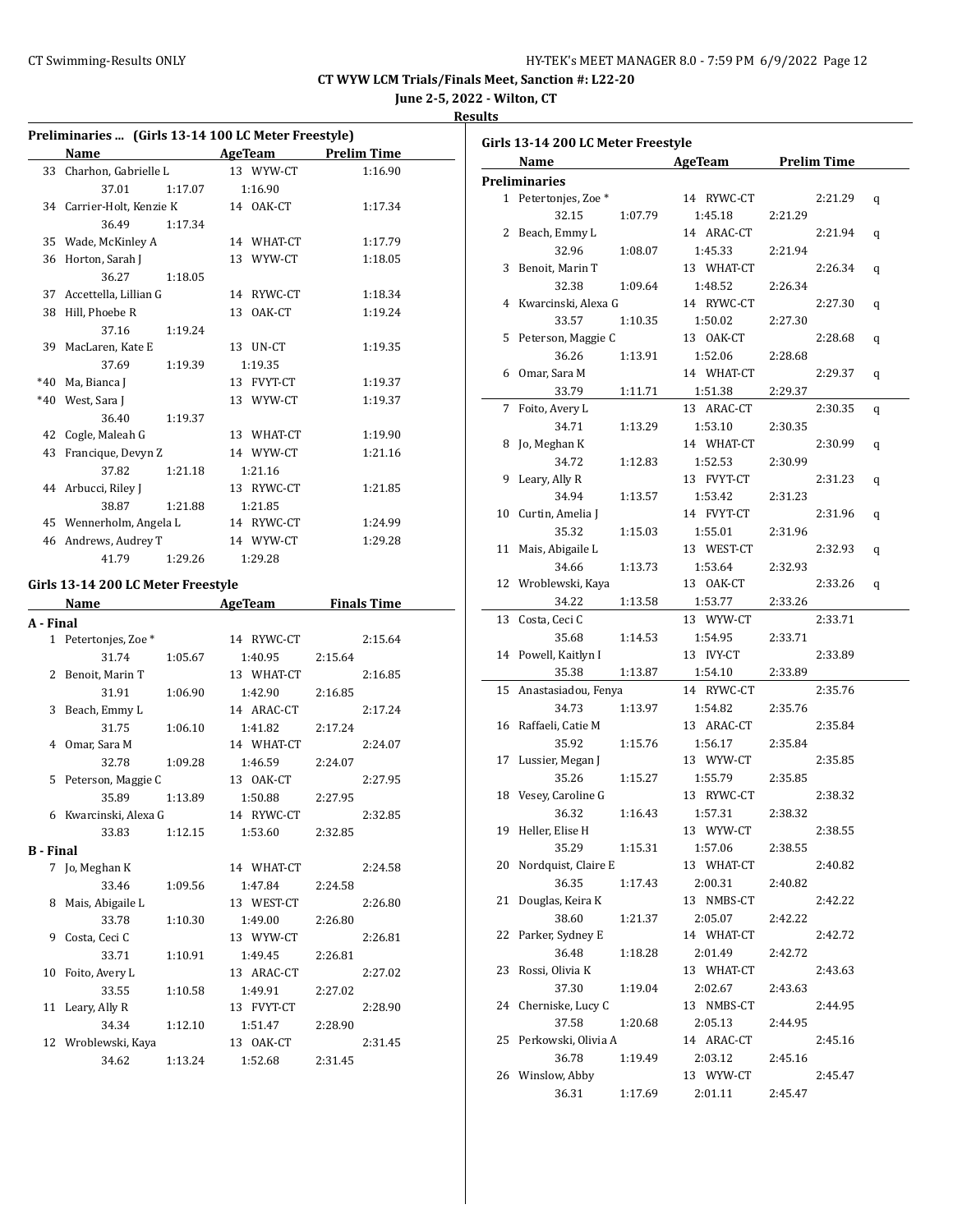**June 2-5, 2022 - Wilton, CT**

|                                                     |            |                    |         | <b>Results</b> |                       |          |            |          |          |
|-----------------------------------------------------|------------|--------------------|---------|----------------|-----------------------|----------|------------|----------|----------|
| Preliminaries  (Girls 13-14 200 LC Meter Freestyle) |            |                    |         |                | 2 Jo, Meghan K        |          | 14 WHAT-CT |          | 19:31.50 |
| Name                                                | AgeTeam    | <b>Prelim Time</b> |         |                | 34.61                 | 1:12.10  | 1:51.08    | 2:29.39  |          |
| 27 Mahan, Jacqueline K                              | 14 RYWC-CT |                    | 2:47.61 |                | 3:08.69               | 3:47.21  | 4:26.47    | 5:04.89  |          |
| 37.16<br>1:20.82                                    | 2:04.99    | 2:47.61            |         |                | 5:44.34               | 6:24.09  | 7:02.99    | 7:41.53  |          |
| 28 Hill, Phoebe R                                   | 13 OAK-CT  |                    | 2:47.70 |                | 8:21.36               | 9:01.13  | 9:40.45    | 10:19.19 |          |
| 38.25<br>1:21.66                                    | 2:05.52    | 2:47.70            |         |                | 10:58.95              | 11:38.07 | 12:17.64   | 12:56.51 |          |
| 29 Macintyre, Mei                                   | 13 WYW-CT  |                    | 2:48.06 |                | 13:36.89              | 14:16.42 | 14:56.65   | 15:35.72 |          |
| 38.99<br>1:21.94                                    | 2:05.97    | 2:48.06            |         |                | 16:16.15              | 16:55.79 | 17:36.54   | 18:14.58 |          |
| 30 Patel, Sina                                      | 14 WYW-CT  |                    | 2:48.19 |                | 18:54.60              | 19:31.50 |            |          |          |
| 38.90<br>1:22.39                                    | 2:06.44    | 2:48.19            |         |                | 3 Suter, Caroline L   |          | 14 RYWC-CT |          | 19:40.28 |
| 31 Wade, McKinley A                                 | 14 WHAT-CT |                    | 2:48.94 |                | 34.12                 | 1:12.27  | 1:50.67    | 2:30.06  |          |
| 38.79<br>1:21.65                                    | 2:06.53    | 2:48.94            |         |                | 3:09.65               | 3:49.00  | 4:28.80    | 5:07.92  |          |
| 32 Charhon, Gabrielle L                             | 13 WYW-CT  |                    | 2:49.75 |                | 5:48.44               | 6:28.15  | 7:07.78    | 7:48.32  |          |
| 39.32<br>1:22.81                                    | 2:07.22    | 2:49.75            |         |                | 8:28.17               | 9:07.63  | 9:47.71    | 10:27.04 |          |
| 33 Carrier-Holt, Kenzie K                           | 14 OAK-CT  |                    | 2:51.76 |                | 11:07.68              | 11:47.21 | 12:27.17   | 13:06.73 |          |
| 38.10<br>1:21.44                                    | 2:07.26    | 2:51.76            |         |                | 13:46.64              | 14:26.18 | 15:07.04   | 15:46.13 |          |
| 34 Accettella, Lillian G                            | 14 RYWC-CT |                    | 2:51.86 |                | 16:25.26              | 17:04.95 | 17:44.66   | 18:23.60 |          |
| 39.61<br>1:23.63                                    | 2:09.08    | 2:51.86            |         |                | 19:02.74              | 19:40.28 |            |          |          |
| 35 Kreuzer, Maya G                                  | 13 WYW-CT  |                    | 2:52.69 |                | 4 Costa, Ceci C       |          | 13 WYW-CT  |          | 20:19.52 |
| 39.04<br>1:23.45                                    | 2:09.61    | 2:52.69            |         |                | 35.80                 | 1:15.04  | 1:55.05    | 2:38.10  |          |
| 36 MacLaren, Kate E                                 | 13 UN-CT   |                    | 2:53.89 |                | 3:20.50               | 4:02.03  | 4:44.02    | 5:24.34  |          |
| 40.33<br>1:24.73                                    | 2:10.55    | 2:53.89            |         |                | 6:07.03               | 6:47.29  | 7:23.07    | 8:08.87  |          |
| 37 West, Sara J                                     | 13 WYW-CT  |                    | 2:55.04 |                | 8:50.78               | 9:31.13  | 10:07.83   | 10:52.42 |          |
| 38.98<br>1:24.78                                    | 2:11.38    | 2:55.04            |         |                | 11:33.49              | 12:12.85 | 12:55.00   | 13:34.21 |          |
| 38 Jones, Sydney A                                  | 14 WHAT-CT |                    | 2:55.66 |                | 14:15.43              | 14:55.68 | 15:36.96   | 16:17.47 |          |
| 39.69<br>1:25.66                                    | 2:13.64    | 2:55.66            |         |                | 16:58.51              | 17:38.94 | 18:20.01   | 19:00.45 |          |
| 39 Hardy, Alaina M                                  | 14 WYW-CT  |                    | 2:56.36 |                | 19:35.85              | 20:19.52 |            |          |          |
| 40.38<br>1:25.97                                    | 2:12.86    | 2:56.36            |         |                | 5 Vesey, Caroline G   |          | 13 RYWC-CT |          | 21:02.01 |
| 40 Scates, Leah E                                   | 13 ARAC-CT |                    | 2:58.64 |                | 36.57                 | 1:16.25  | 1:57.72    | 2:39.87  |          |
| 39.46<br>1:25.25                                    | 2:13.56    | 2:58.64            |         |                | 3:22.22               | 4:04.53  | 4:47.42    | 5:29.96  |          |
| 41 Bromage, Beatrice S                              | 13 WYW-CT  |                    | 3:00.83 |                | 6:12.85               | 6:55.24  | 7:37.00    | 8:18.29  |          |
| 41.87<br>1:26.40                                    | 2:13.60    | 3:00.83            |         |                | 9:00.85               | 9:43.01  | 10:26.02   | 11:09.16 |          |
| 42 Arbucci, Riley J                                 | 13 RYWC-CT |                    | 3:03.73 |                | 11:52.14              | 12:34.74 | 13:17.88   | 14:00.51 |          |
| 1:28.02<br>41.21                                    | 2:16.21    | 3:03.73            |         |                | 14:43.64              | 15:26.14 | 16:09.44   | 16:51.13 |          |
| 43 Francique, Devyn Z                               | 14 WYW-CT  |                    | 3:09.06 |                | 17:34.19              | 18:16.22 | 18:58.53   | 19:40.14 |          |
| 41.04<br>1:28.34                                    | 2:15.89    | 3:09.06            |         |                | 20:21.71              | 21:02.01 |            |          |          |
| 44 Andrews, Audrey T                                | 14 WYW-CT  |                    | 3:11.20 |                | 6 Nordquist, Claire E |          | 13 WHAT-CT |          | 21:39.87 |
| 42.72<br>1:31.51                                    | 2:23.89    | 3:11.20            |         |                | 37.34                 | 1:19.29  | 2:03.45    | 2:45.95  |          |
| 45 Elsenboss, Lilly G                               | 13 RYWC-CT |                    | 3:19.71 |                | 3:30.68               | 4:14.82  | 4:59.14    | 5:42.67  |          |
| 46.29<br>1:34.99                                    | 2:28.33    | 3:19.71            |         |                | 6:24.41               | 7:10.16  | 7:54.67    | 8:38.27  |          |
| --- Pancrazi, Lexi A                                | 13 NMBS-CT |                    | DQ      |                | 9:22.50               | 10:05.76 | 10:50.10   | 11:33.64 |          |
| 39.86<br>1:23.71                                    | 2:08.69    | DQ                 |         |                | 12:18.41              | 13:02.67 | 13:47.84   | 14:31.60 |          |
| Girls 13-14 1500 LC Meter Freestyle                 |            |                    |         |                |                       |          | 16:45.03   |          |          |
|                                                     |            |                    |         |                | 15:16.27              | 16:00.51 |            | 17:28.51 |          |

#### **Girls 13-14 1500 LC Meter Freestyle**

| Name               |          | AgeTeam    | <b>Finals Time</b> |  |
|--------------------|----------|------------|--------------------|--|
| Beach, Emmy L<br>1 |          | 14 ARAC-CT | 19:21.62           |  |
| 33.45              | 1:09.98  | 1:47.52    | 2:25.16            |  |
| 3:03.83            | 3:42.81  | 4:21.87    | 5:00.74            |  |
| 5:39.95            | 6:18.52  | 6:57.71    | 7:36.80            |  |
| 8:16.19            | 8:55.11  | 9:34.78    | 10:13.60           |  |
| 10:53.68           | 11:32.61 | 12:12.41   | 12:51.61           |  |
| 13:31.59           | 14:10.66 | 14:50.65   | 15:29.65           |  |
| 16:09.08           | 16:48.38 | 17:28.24   | 18:06.82           |  |
| 18:45.16           | 19:21.62 |            |                    |  |

# 20:58.86 21:39.87 **Girls 13-14 100 LC Meter Backstroke**

|               | Name                 |         |     | AgeTeam    | <b>Finals Time</b> |  |
|---------------|----------------------|---------|-----|------------|--------------------|--|
| <b>Finals</b> |                      |         |     |            |                    |  |
| 1             | Benoit, Marin T      |         | 13  | WHAT-CT    | 1:10.93            |  |
|               | 35.12                | 1:10.93 |     |            |                    |  |
|               | 2 Fusco, Francesca V |         |     | 14 RYWC-CT | 1:11.90            |  |
|               | 35.12                | 1:11.90 |     |            |                    |  |
| 3             | Robertson, Sara M    |         | 13. | OAK-CT     | 1:12.91            |  |
|               | 34.85                | 1:12.91 |     |            |                    |  |
| 4             | Malone, Lily R       |         | 14  | WEST-CT    | 1:15.65            |  |
|               | 36.34                | 1:15.65 |     |            |                    |  |

18:12.96 18:55.88 19:38.86 20:20.05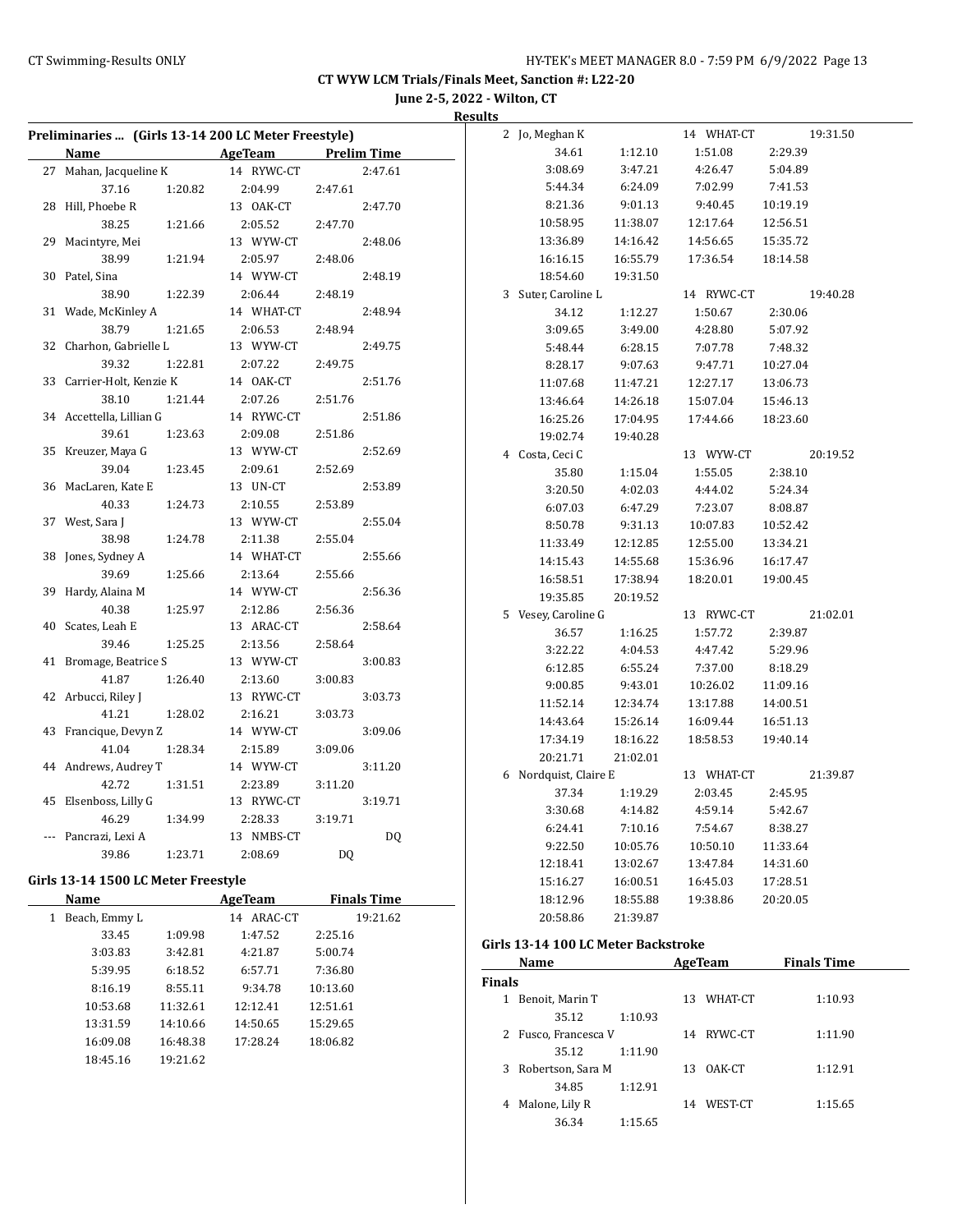**June 2-5, 2022 - Wilton, CT**

**Results**

|    | Finals  (Girls 13-14 100 LC Meter Backstroke) |         |    |                |                    |   |
|----|-----------------------------------------------|---------|----|----------------|--------------------|---|
|    | Name<br><u> Alban Alban (</u>                 |         |    | AgeTeam        | <b>Finals Time</b> |   |
|    | 5 Costa, Ceci C                               |         |    | 13 WYW-CT      | 1:16.63            |   |
|    | 36.78                                         | 1:16.63 |    |                |                    |   |
|    | 6 Nordquist, Claire E                         |         |    | 13 WHAT-CT     | 1:16.90            |   |
|    | 37.00                                         | 1:16.90 |    |                |                    |   |
|    | 7 Petertonjes, Zoe *                          |         |    | 14 RYWC-CT     | 1:18.36            |   |
|    | 36.93                                         | 1:18.36 |    |                |                    |   |
| 8  | Mulmi, Aarya                                  |         |    | 14 ARAC-CT     | 1:18.45            |   |
|    | 36.61                                         | 1:18.45 |    |                |                    |   |
| 9  | Mais, Abigaile L                              |         |    | 13 WEST-CT     | 1:19.19            |   |
|    | 38.26                                         | 1:19.19 |    |                |                    |   |
|    | 10 Peterson, Maggie C                         |         |    | 13 OAK-CT      | 1:19.29            |   |
|    | 39.39                                         | 1:19.29 |    |                |                    |   |
|    | 11 Kwarcinski, Alexa G                        |         |    | 14 RYWC-CT     | 1:21.22            |   |
|    | 39.00                                         | 1:21.22 |    |                |                    |   |
|    | 12 Foito, Avery L                             |         |    | 13 ARAC-CT     | 1:22.09            |   |
|    | 38.44                                         | 1:22.09 |    |                |                    |   |
|    | Girls 13-14 100 LC Meter Backstroke           |         |    |                |                    |   |
|    | Name                                          |         |    | <b>AgeTeam</b> | <b>Prelim Time</b> |   |
|    |                                               |         |    |                |                    |   |
|    | <b>Preliminaries</b>                          |         |    |                |                    |   |
|    | 1 Robertson, Sara M                           |         |    | 13 OAK-CT      | 1:10.48            | q |
|    | 34.01                                         | 1:10.48 |    |                |                    |   |
| 2  | Fusco, Francesca V                            |         |    | 14 RYWC-CT     | 1:13.01            | q |
|    | 35.38                                         | 1:13.01 |    |                |                    |   |
| 3  | Benoit, Marin T                               |         |    | 13 WHAT-CT     | 1:13.76            | q |
|    | 36.13                                         | 1:13.76 |    |                |                    |   |
| 4  | Malone, Lily R                                |         |    | 14 WEST-CT     | 1:16.81            | q |
|    | 36.78                                         | 1:16.81 |    |                |                    |   |
|    | 5 Petertonjes, Zoe *                          |         |    | 14 RYWC-CT     | 1:17.74            | q |
|    | 37.56                                         | 1:17.74 |    |                |                    |   |
|    | 6 Foito, Avery L                              |         |    | 13 ARAC-CT     | 1:18.27            | q |
|    | 38.87                                         | 1:18.27 |    |                |                    |   |
| 7  | Peterson, Maggie C                            |         |    | 13 OAK-CT      | 1:18.56            | q |
|    | 38.77                                         | 1:18.56 |    |                |                    |   |
| 8  | Nordquist, Claire E                           |         |    | 13 WHAT-CT     | 1:18.65            | q |
|    | 38.32                                         | 1:18.65 |    |                |                    |   |
| 9  | Mulmi, Aarya                                  |         |    | 14 ARAC-CT     | 1:19.55            | q |
|    | 38.08                                         | 1:19.55 |    |                |                    |   |
|    | 10 Kwarcinski, Alexa G                        |         |    | 14 RYWC-CT     | 1:19.63            | q |
|    | 37.95                                         | 1:19.63 |    |                |                    |   |
| 11 | Costa, Ceci C                                 |         |    | 13 WYW-CT      | 1:21.24            | q |
|    | 39.55                                         | 1:21.24 |    |                |                    |   |
| 12 | Mais, Abigaile L                              |         |    | 13 WEST-CT     | 1:21.31            | q |
|    | 38.94                                         | 1:21.31 |    |                |                    |   |
| 13 | Wroblewski, Kaya                              |         | 13 | OAK-CT         | 1:21.48            |   |
|    | 40.53                                         | 1:21.48 |    |                |                    |   |
| 14 | Raffaeli, Catie M                             |         |    | 13 ARAC-CT     | 1:23.09            |   |
|    | 41.12                                         | 1:23.09 |    |                |                    |   |

15 Horton, Abby R 13 WYW-CT 1:23.31

16 Bargellini, Victoria G 13 NMBS-CT 1:23.35

17 Mahan, Jacqueline K 14 RYWC-CT 1:23.36

40.13 1:23.31

40.38 1:23.35

40.55 1:23.36

|    | 18 Weber, Jen K           |         | 13 FVYT-CT | 1:23.40 |
|----|---------------------------|---------|------------|---------|
|    | 40.19                     | 1:23.40 |            |         |
| 19 | Levine, Hannah A          |         | 14 WEST-CT | 1:24.55 |
|    | 42.24                     | 1:24.55 |            |         |
|    | 20 McCormack, Elisabeth R |         | 14 UN-CT   | 1:24.61 |
|    | 40.47                     | 1:24.61 |            |         |
| 21 | Ma, Bianca J              |         | 13 FVYT-CT | 1:26.03 |
|    | 41.01                     | 1:26.03 |            |         |
|    | 22 Heller, Elise H        |         | 13 WYW-CT  | 1:26.10 |
|    | 42.14                     | 1:26.10 |            |         |
|    | 23 Leary, Ally R          |         | 13 FVYT-CT | 1:27.09 |
|    | 42.95                     | 1:27.09 |            |         |
|    | 24 Patel, Sina            |         | 14 WYW-CT  | 1:28.27 |
|    | 42.10                     | 1:28.27 |            |         |
|    | 25 Carrier-Holt, Kenzie K |         | 14 OAK-CT  | 1:28.37 |
|    | 26 Macintyre, Mei         |         | 13 WYW-CT  | 1:29.00 |
|    | 44.68                     | 1:29.00 |            |         |
| 27 | Rossi, Olivia K           |         | 13 WHAT-CT | 1:29.13 |
|    | 43.03                     | 1:29.13 |            |         |
| 28 | Wade, McKinley A          |         | 14 WHAT-CT | 1:29.32 |
|    | 44.05                     | 1:29.32 |            |         |
|    | 29 Pancrazi, Lexi A       |         | 13 NMBS-CT | 1:29.44 |
|    | 44.11                     | 1:29.44 |            |         |
|    | 30 MacLaren, Kate E       |         | 13 UN-CT   | 1:30.75 |
|    | 31 Jones, Sydney A        |         | 14 WHAT-CT | 1:30.88 |
|    | 45.13                     | 1:30.88 |            |         |
|    | 32 Kreuzer, Maya G        |         | 13 WYW-CT  | 1:32.75 |
|    | 45.52                     | 1:32.75 |            |         |
|    | 33 Accettella, Lillian G  |         | 14 RYWC-CT | 1:33.26 |
|    | 44.52                     | 1:33.26 |            |         |
| 34 | Horton, Sarah J           |         | 13 WYW-CT  | 1:33.35 |
|    | 44.87                     | 1:33.35 |            |         |
|    | 35 Arbucci, Riley J       |         | 13 RYWC-CT | 1:33.68 |
|    | 45.66                     | 1:33.68 |            |         |
| 36 | Charhon, Gabrielle L      |         | 13 WYW-CT  | 1:34.36 |
|    | 45.66                     | 1:34.36 |            |         |
|    | 37 West, Sara J           |         | 13 WYW-CT  | 1:35.62 |
|    | 46.95                     | 1:35.62 |            |         |
|    | 38 Parker, Sydney E       |         | 14 WHAT-CT | 1:36.11 |
|    | 45.99 1:36.11             |         |            |         |
|    | 39 Cogle, Maleah G        |         | 13 WHAT-CT | 1:38.65 |
|    | 48.43                     | 1:38.65 |            |         |
| 40 | Wennerholm, Angela L      |         | 14 RYWC-CT | 1:38.75 |
|    | 48.47                     | 1:38.75 |            |         |
| 41 | Hill, Phoebe R            |         | 13 OAK-CT  | 1:41.48 |
|    | 48.70                     | 1:41.48 |            |         |
| 42 | Francique, Devyn Z        |         | 14 WYW-CT  | 1:43.63 |
|    | 51.66                     | 1:43.63 |            |         |
| 43 | Andrews, Audrey T         |         | 14 WYW-CT  | 1:47.42 |
|    | 52.65                     | 1:47.42 |            |         |
|    |                           |         |            |         |

#### **Girls 13-14 200 LC Meter Backstroke**

|           | Name                |         | AgeTeam   | <b>Finals Time</b> |  |
|-----------|---------------------|---------|-----------|--------------------|--|
| A - Final |                     |         |           |                    |  |
|           | 1 Robertson, Sara M |         | 13 OAK-CT | 2:32.02            |  |
|           | 34.58               | 1:12.23 | 1:52.53   | 2:32.02            |  |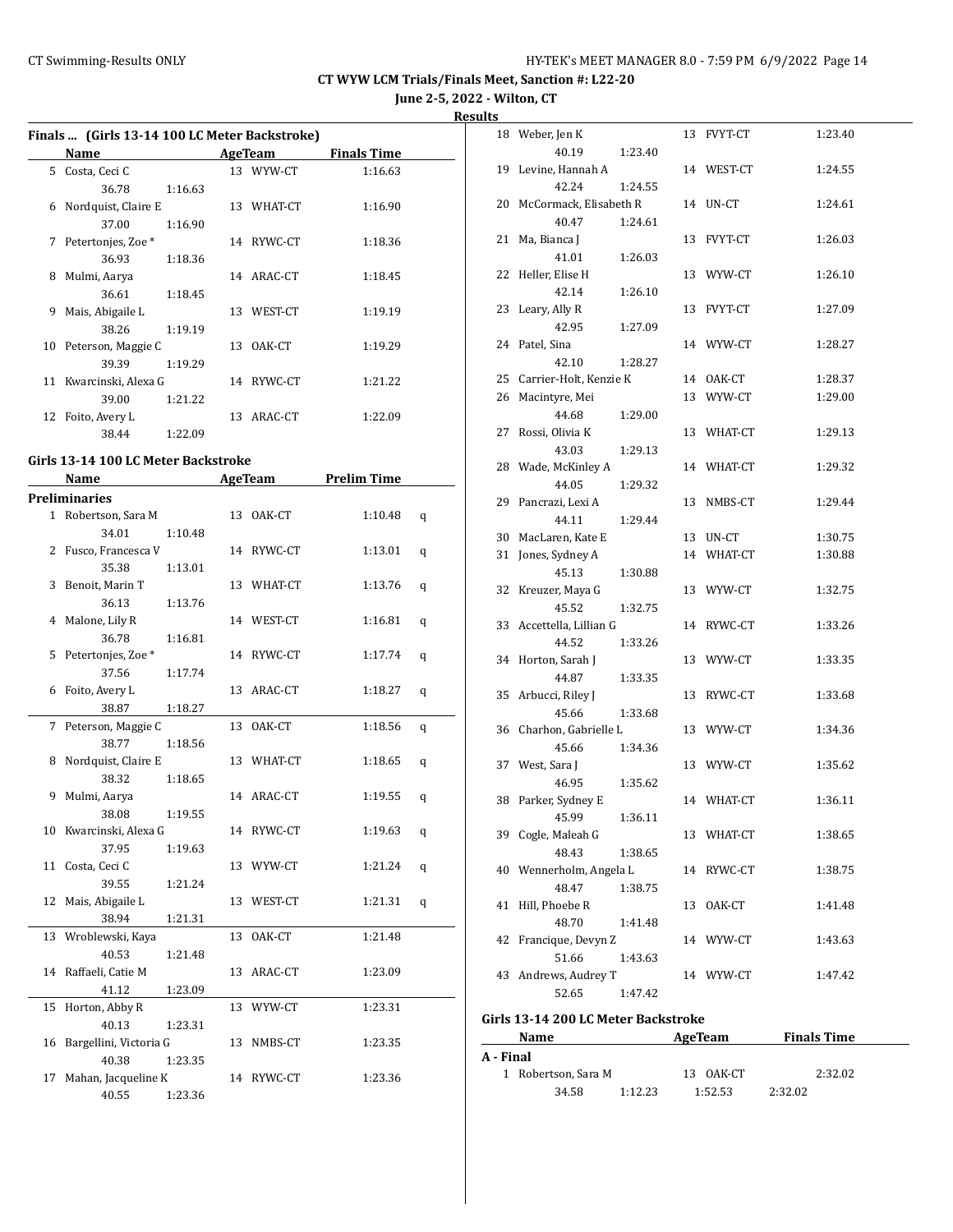**June 2-5, 2022 - Wilton, CT**

**Results**

| A - Final  (Girls 13-14 200 LC Meter Backstroke) |                                     |         |                 |         |                    |   |  |
|--------------------------------------------------|-------------------------------------|---------|-----------------|---------|--------------------|---|--|
|                                                  | Name AgeTeam Finals Time            |         |                 |         |                    |   |  |
|                                                  | 2 Fusco, Francesca V                |         | 14 RYWC-CT      |         | 2:35.41            |   |  |
|                                                  | 35.40                               |         | 1:13.98 1:55.05 | 2:35.41 |                    |   |  |
|                                                  | 3 Benoit, Marin T                   |         | 13 WHAT-CT      |         | 2:36.89            |   |  |
|                                                  | 36.83                               | 1:16.33 | 1:57.66         | 2:36.89 |                    |   |  |
|                                                  | 4 Kongettira, Vedha                 |         | 13 WYW-CT       |         | 2:43.55            |   |  |
|                                                  | 37.34                               | 1:18.62 | 2:01.70         | 2:43.55 |                    |   |  |
|                                                  | 5 Nordquist, Claire E               |         | 13 WHAT-CT      |         | 2:46.11            |   |  |
|                                                  | 38.22                               | 1:20.57 | 2:03.93         | 2:46.11 |                    |   |  |
|                                                  | 6 Horton, Abby R                    |         | 13 WYW-CT       |         | 2:48.40            |   |  |
|                                                  | 38.75                               | 1:21.78 | 2:05.70         | 2:48.40 |                    |   |  |
| <b>B</b> - Final                                 |                                     |         |                 |         |                    |   |  |
|                                                  | 7 Costa, Ceci C                     |         | 13 WYW-CT       |         | 2:46.31            |   |  |
|                                                  |                                     |         |                 |         |                    |   |  |
|                                                  | 39.03                               | 1:20.67 | 2:04.57         | 2:46.31 |                    |   |  |
|                                                  | 8 McCormack, Elisabeth R            |         | 14 UN-CT        |         | 2:49.38            |   |  |
|                                                  | 40.02                               | 1:22.93 | 2:07.77         | 2:49.38 |                    |   |  |
|                                                  | 9 Vesey, Caroline G                 |         | 13 RYWC-CT      |         | 2:56.36            |   |  |
|                                                  | 41.73                               | 1:25.92 | 2:12.22         | 2:56.36 |                    |   |  |
|                                                  | 10 Winslow, Abby                    |         | 13 WYW-CT       |         | 2:57.22            |   |  |
|                                                  | 40.26                               | 1:23.47 | 2:10.38         | 2:57.22 |                    |   |  |
|                                                  | 11 Patel, Sina                      |         | 14 WYW-CT       |         | 3:03.13            |   |  |
|                                                  | 42.48                               | 1:28.62 | 2:17.27         | 3:03.13 |                    |   |  |
|                                                  | 12 Pancrazi, Lexi A                 |         | 13 NMBS-CT      |         | 3:07.25            |   |  |
|                                                  | 44.75                               | 1:32.33 | 2:20.15         | 3:07.25 |                    |   |  |
|                                                  | Girls 13-14 200 LC Meter Backstroke |         |                 |         |                    |   |  |
|                                                  | Name AgeTeam                        |         |                 |         | <b>Prelim Time</b> |   |  |
|                                                  | <b>Preliminaries</b>                |         |                 |         |                    |   |  |
|                                                  | 1 Robertson, Sara M                 |         | 13 OAK-CT       |         | 2:32.63            | q |  |
|                                                  | 34.95                               | 1:12.70 | 1:53.09         | 2:32.63 |                    |   |  |
|                                                  | 2 Fusco, Francesca V                |         | 14 RYWC-CT      |         | 2:42.04            |   |  |
|                                                  |                                     |         |                 |         |                    | q |  |
|                                                  | 37.54                               | 1:18.60 | 2:01.12         | 2:42.04 |                    |   |  |
|                                                  | 3 Benoit, Marin T                   |         | 13 WHAT-CT      |         | 2:43.78            | q |  |
|                                                  | 38.05                               | 1:19.66 | 2:03.65         | 2:43.78 |                    |   |  |
|                                                  | 4 Nordquist, Claire E               |         | 13 WHAT-CT      |         | 2:49.13            | q |  |
|                                                  | 40.35                               | 1:23.18 | 2:06.80         | 2:49.13 |                    |   |  |
|                                                  | 5 Kongettira, Vedha                 |         | 13 WYW-CT       |         | 2:49.88            | q |  |
|                                                  | 39.89                               | 1:22.85 | 2:07.57         | 2:49.88 |                    |   |  |
| 6                                                | Horton, Abby R                      |         | 13 WYW-CT       |         | 2:51.70            | q |  |
|                                                  | 39.90                               | 1:23.36 | 2:08.71         | 2:51.70 |                    |   |  |
| 7                                                | Costa, Ceci C                       |         | 13 WYW-CT       |         | 2:54.06            | q |  |
|                                                  | 41.63                               | 1:25.34 | 2:10.68         | 2:54.06 |                    |   |  |
| 8                                                | McCormack, Elisabeth R              |         | 14 UN-CT        |         | 2:55.72            | q |  |
|                                                  | 40.61                               | 1:24.94 | 2:11.23         | 2:55.72 |                    |   |  |
| 9                                                | Curtin, Amelia J                    |         | 14 FVYT-CT      |         | 2:58.13            | q |  |
|                                                  | 41.16                               | 1:25.98 | 2:12.54         | 2:58.13 |                    |   |  |
|                                                  | 10 Vesey, Caroline G                |         | 13 RYWC-CT      |         | 3:00.04            | q |  |
|                                                  | 42.74                               | 1:28.41 | 2:14.89         | 3:00.04 |                    |   |  |
| 11                                               | Winslow, Abby                       |         | 13 WYW-CT       |         | 3:03.86            | q |  |
|                                                  | 42.15                               | 1:27.06 | 2:15.79         | 3:03.86 |                    |   |  |
| 12                                               | Patel, Sina                         |         | 14 WYW-CT       |         | 3:08.45            | q |  |
|                                                  | 43.91                               | 1:32.24 | 2:21.72         | 3:08.45 |                    |   |  |
| 13                                               | Pancrazi, Lexi A                    |         | 13 NMBS-CT      |         | 3:15.45            |   |  |
|                                                  | 47.46                               | 1:38.70 | 2:28.00         | 3:15.45 |                    |   |  |

|                  | 14 Hardy, Alaina M                    |         | 14 WYW-CT                            |         | 3:15.53 |
|------------------|---------------------------------------|---------|--------------------------------------|---------|---------|
|                  | 45.28                                 | 1:36.07 | 2:27.27                              | 3:15.53 |         |
|                  | 15 Scates, Leah E                     |         | 13 ARAC-CT                           |         | 3:18.96 |
|                  | 44.18                                 | 1:35.35 | 2:27.81                              | 3:18.96 |         |
|                  | 16 West, Sara J                       |         | 13 WYW-CT                            |         | 3:21.80 |
|                  | 46.69                                 | 1:37.62 | 2:29.69                              | 3:21.80 |         |
|                  | 17 Hill, Phoebe R                     |         | 13 OAK-CT                            |         | 3:34.06 |
|                  | 49.07                                 | 1:46.38 | 2:40.36                              | 3:34.06 |         |
|                  | 18 Francique, Devyn Z                 |         | 14 WYW-CT                            |         | 3:42.13 |
|                  | 52.97                                 | 1:50.49 | 2:45.92                              | 3:42.13 |         |
|                  | Girls 13-14 100 LC Meter Breaststroke |         |                                      |         |         |
|                  | Name                                  |         | <b>Example 2 AgeTeam</b> Finals Time |         |         |
| A - Final        |                                       |         |                                      |         |         |
|                  | 1 Kwarcinski, Alexa G                 |         | 14 RYWC-CT                           |         | 1:21.35 |
|                  | 38.31                                 | 1:21.35 |                                      |         |         |
|                  | 2 Mais, Abigaile L                    |         | 13 WEST-CT                           |         | 1:25.57 |
|                  | 40.52                                 | 1:25.57 |                                      |         |         |
|                  | *3 Suter, Caroline L                  |         | 14 RYWC-CT                           |         | 1:26.56 |
|                  | 40.77                                 | 1:26.56 |                                      |         |         |
|                  | *3 Kreuzer, Maya G                    |         | 13 WYW-CT                            |         | 1:26.56 |
|                  | 41.55                                 | 1:26.56 |                                      |         |         |
|                  | 5 Powell, Kaitlyn I                   |         | 13 IVY-CT                            |         | 1:27.83 |
|                  | 42.26                                 | 1:27.83 |                                      |         |         |
|                  | 6 Wroblewski, Kaya                    |         | 13 OAK-CT                            |         | 1:33.08 |
|                  | 43.69                                 | 1:33.08 |                                      |         |         |
| <b>B</b> - Final |                                       |         |                                      |         |         |
|                  | 7 McCormack, Elisabeth R              |         | 14 UN-CT                             |         | 1:29.64 |
|                  | 42.70                                 | 1:29.64 |                                      |         |         |
|                  | 8 Grey, Mackenzie P                   |         | 13 WYW-CT                            |         | 1:29.95 |
|                  | 42.91                                 | 1:29.95 |                                      |         |         |
|                  | 9 Petertonjes, Zoe *                  |         | 14 RYWC-CT                           |         | 1:30.47 |
|                  | 44.14                                 | 1:30.47 |                                      |         |         |
|                  | 10 Agnihotri, Preksha                 |         | 14 FVYT-CT                           |         | 1:33.98 |
|                  | 44.53                                 | 1:33.98 |                                      |         |         |
|                  | 11 Perkowski, Olivia A                |         | 14 ARAC-CT                           |         | 1:34.65 |
|                  | 44.71                                 | 1:34.65 |                                      |         |         |
|                  | 12 Foito, Avery L                     |         | 13 ARAC-CT                           |         | 1:34.95 |
|                  | 44.96                                 | 1:34.95 |                                      |         |         |
|                  | Girls 13-14 100 LC Meter Breaststroke |         |                                      |         |         |

|              | Name                 |         |    | AgeTeam       | <b>Prelim Time</b> |   |
|--------------|----------------------|---------|----|---------------|--------------------|---|
|              | <b>Preliminaries</b> |         |    |               |                    |   |
| $\mathbf{1}$ | Kwarcinski, Alexa G  |         | 14 | RYWC-CT       | 1:21.45            | q |
|              | 37.52                | 1:21.45 |    |               |                    |   |
| 2            | Mais, Abigaile L     |         | 13 | WEST-CT       | 1:26.85            | q |
|              | 41.60                | 1:26.85 |    |               |                    |   |
| 3            | Powell, Kaitlyn I    |         | 13 | <b>IVY-CT</b> | 1:27.73            | q |
|              | 42.39                | 1:27.73 |    |               |                    |   |
| 4            | Kreuzer, Maya G      |         | 13 | WYW-CT        | 1:29.27            | q |
|              | 43.50                | 1:29.27 |    |               |                    |   |
| 5.           | Suter, Caroline L    |         | 14 | RYWC-CT       | 1:29.58            | q |
|              | 42.57                | 1:29.58 |    |               |                    |   |
| 6            | Wroblewski, Kaya     |         | 13 | OAK-CT        | 1:29.86            | q |
|              | 42.81                | 1:29.86 |    |               |                    |   |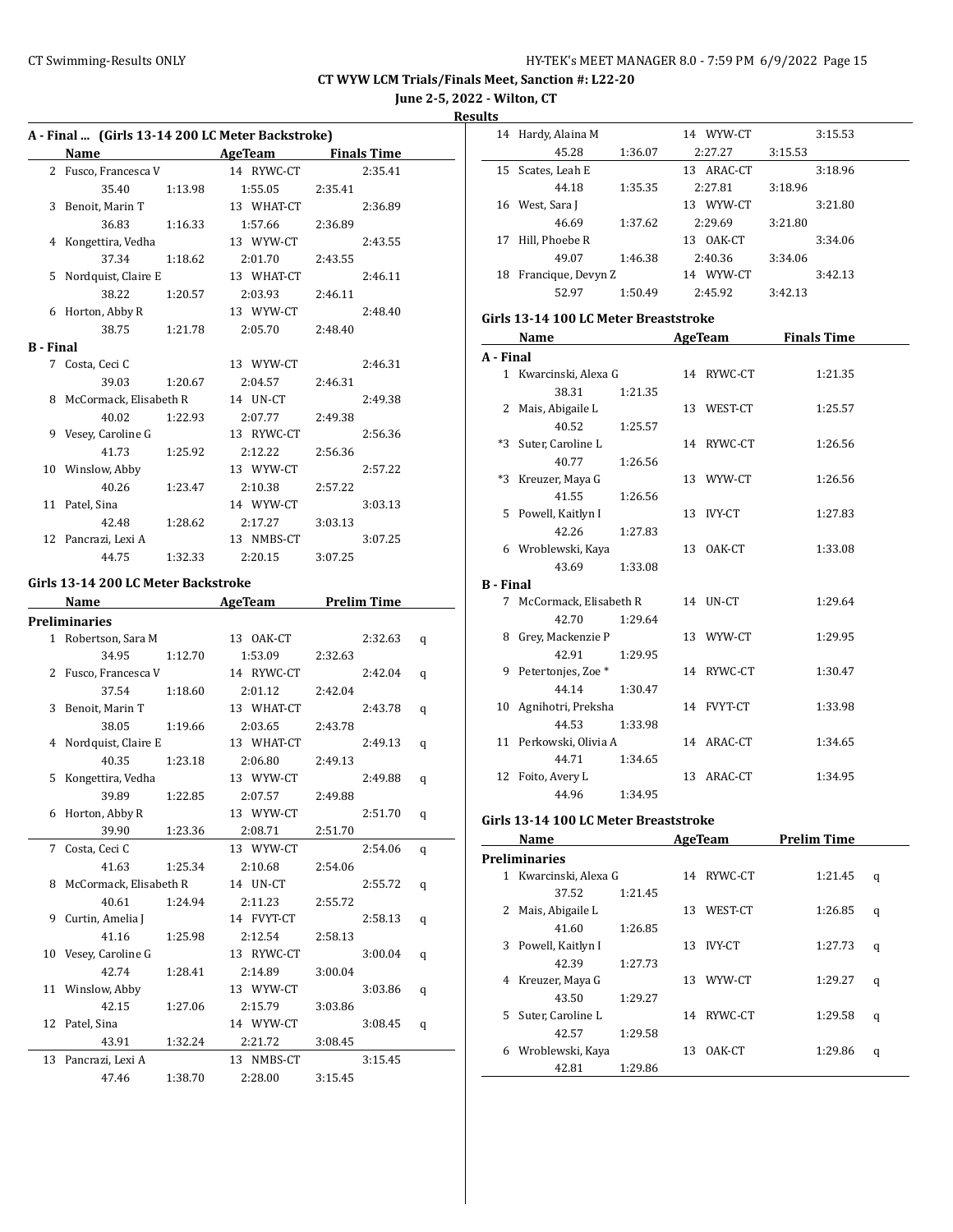**June 2-5, 2022 - Wilton, CT**

**Results**

| Preliminaries  (Girls 13-14 100 LC Meter Breaststroke) |                              |         |    |            |                    |   |
|--------------------------------------------------------|------------------------------|---------|----|------------|--------------------|---|
|                                                        | <b>Name</b>                  |         |    | AgeTeam    | <b>Prelim Time</b> |   |
|                                                        | 7 Petertonjes, Zoe *         |         |    | 14 RYWC-CT | 1:30.86            | q |
|                                                        | 43.52                        | 1:30.86 |    |            |                    |   |
|                                                        | 8 McCormack, Elisabeth R     |         |    | 14 UN-CT   | 1:30.93            | q |
|                                                        | 43.09                        | 1:30.93 |    |            |                    |   |
| 9                                                      | Foito, Avery L               |         |    | 13 ARAC-CT | 1:31.35            | q |
|                                                        | 43.38                        | 1:31.35 |    |            |                    |   |
|                                                        | 10 Agnihotri, Preksha        |         |    | 14 FVYT-CT | 1:32.53            | q |
|                                                        | 44.61                        | 1:32.53 |    |            |                    |   |
|                                                        | 11 Grey, Mackenzie P         |         |    | 13 WYW-CT  | 1:32.55            |   |
|                                                        | 45.45                        | 1:32.55 |    |            |                    | q |
|                                                        |                              |         |    | 14 ARAC-CT |                    |   |
|                                                        | 12 Perkowski, Olivia A       |         |    |            | 1:32.65            | q |
|                                                        | 44.45                        | 1:32.65 |    |            |                    |   |
| 13                                                     | Raffaeli, Catie M            |         |    | 13 ARAC-CT | 1:33.47            |   |
|                                                        | 44.54                        | 1:33.47 |    |            |                    |   |
|                                                        | 14 Macintyre, Mei            |         |    | 13 WYW-CT  | 1:33.51            |   |
|                                                        | 44.54                        | 1:33.51 |    |            |                    |   |
| 15                                                     | Patel, Sina                  |         |    | 14 WYW-CT  | 1:33.91            |   |
|                                                        | 43.63                        | 1:33.91 |    |            |                    |   |
|                                                        | 16 Beach, Emmy L             |         |    | 14 ARAC-CT | 1:34.47            |   |
|                                                        | 44.64                        | 1:34.47 |    |            |                    |   |
| 17                                                     | Horton, Sarah J              |         |    | 13 WYW-CT  | 1:37.20            |   |
|                                                        | 45.59                        | 1:37.20 |    |            |                    |   |
|                                                        | 18 Cherniske, Lucy C         |         |    | 13 NMBS-CT | 1:38.53            |   |
|                                                        | 45.81                        | 1:38.53 |    |            |                    |   |
|                                                        | 19 Vesey, Caroline G         |         |    | 13 RYWC-CT | 1:39.22            |   |
|                                                        | 47.54                        | 1:39.22 |    |            |                    |   |
|                                                        | 20 Douglas, Keira K          |         |    | 13 NMBS-CT | 1:39.52            |   |
|                                                        | 47.11                        | 1:39.52 |    |            |                    |   |
|                                                        | 21 Mahan, Jacqueline K       |         |    | 14 RYWC-CT | 1:40.80            |   |
|                                                        | 48.74                        | 1:40.80 |    |            |                    |   |
|                                                        | 22 West, Sara J              |         |    | 13 WYW-CT  | 1:42.44            |   |
|                                                        | 49.20                        | 1:42.44 |    |            |                    |   |
|                                                        | 23 Wade, McKinley A          |         |    | 14 WHAT-CT | 1:42.50            |   |
|                                                        | 50.84                        |         |    |            |                    |   |
|                                                        |                              | 1:42.50 |    | 14 WHAT-CT |                    |   |
|                                                        | 24 Parker, Sydney E<br>49.13 |         |    |            | 1:42.90            |   |
|                                                        |                              | 1:42.90 |    |            |                    |   |
|                                                        | 25 Carrier-Holt, Kenzie K    |         |    | 14 OAK-CT  | 1:43.59            |   |
|                                                        | 49.12 1:43.59                |         |    |            |                    |   |
|                                                        | 26 Rossi, Olivia K           |         |    | 13 WHAT-CT | 1:44.43            |   |
|                                                        | 49.73                        | 1:44.43 |    |            |                    |   |
| 27                                                     | Charhon, Gabrielle L         |         |    | 13 WYW-CT  | 1:44.74            |   |
|                                                        | 49.16                        | 1:44.74 |    |            |                    |   |
| 28                                                     | Hill, Phoebe R               |         |    | 13 OAK-CT  | 1:45.06            |   |
|                                                        | 48.43                        | 1:45.06 |    |            |                    |   |
| 29                                                     | Horton, Abby R               |         |    | 13 WYW-CT  | 1:45.49            |   |
|                                                        | 49.64                        | 1:45.49 |    |            |                    |   |
| 30                                                     | Accettella, Lillian G        |         |    | 14 RYWC-CT | 1:47.39            |   |
|                                                        | 51.86                        | 1:47.39 |    |            |                    |   |
| 31                                                     | Pilch, Isabella H            |         | 13 | NMBS-CT    | 1:51.07            |   |
|                                                        | 52.79                        | 1:51.07 |    |            |                    |   |
| 32                                                     | Bromage, Beatrice S          |         |    | 13 WYW-CT  | 1:53.01            |   |
|                                                        | 54.82                        | 1:53.01 |    |            |                    |   |
|                                                        | 33 Arbucci, Riley J          |         |    | 13 RYWC-CT | 1:54.54            |   |
|                                                        | 54.43                        | 1:54.54 |    |            |                    |   |
|                                                        |                              |         |    |            |                    |   |

| 34 Heller, Elise H    |         | 13 WYW-CT  | 1:55.85 |
|-----------------------|---------|------------|---------|
| 55.16                 | 1:55.85 |            |         |
| 35 Elsenboss, Lilly G |         | 13 RYWC-CT | 2:03.12 |
| 59.13                 | 2:03.12 |            |         |
| 36 Francique, Devyn Z |         | 14 WYW-CT  | 2:03.77 |
| 58.41                 | 2:03.77 |            |         |

## **Girls 13-14 200 LC Meter Breaststroke**

|               | Name                     |         | AgeTeam    | <b>Finals Time</b> |  |
|---------------|--------------------------|---------|------------|--------------------|--|
| <b>Finals</b> |                          |         |            |                    |  |
|               | 1 Mais, Abigaile L       |         | 13 WEST-CT | 2:58.30            |  |
|               | 40.34                    | 1:24.84 | 2:11.48    | 2:58.30            |  |
|               | 2 Levine, Hannah A       |         | 14 WEST-CT | 3:01.60            |  |
|               | 40.34                    | 1:26.45 | 2:14.18    | 3:01.60            |  |
|               | 3 Kwarcinski, Alexa G    |         | 14 RYWC-CT | 3:01.87            |  |
|               | 39.61                    | 1:25.23 | 2:14.19    | 3:01.87            |  |
|               | 4 McCormack, Elisabeth R |         | 14 UN-CT   | 3:08.78            |  |
|               | 43.15                    | 1:31.16 | 2:20.74    | 3:08.78            |  |
|               | 5 Wroblewski, Kaya       |         | 13 OAK-CT  | 3:11.90            |  |
|               | 43.88                    | 1:32.66 | 2:22.67    | 3:11.90            |  |
|               | 6 Kreuzer, Maya G        |         | 13 WYW-CT  | 3:13.67            |  |
|               | 43.01 1:32.24            |         | 2:23.49    | 3:13.67            |  |
|               | 7 Grey, Mackenzie P      |         | 13 WYW-CT  | 3:14.70            |  |
|               | 44.31                    | 1:33.00 | 2:24.25    | 3:14.70            |  |
|               | 8 Macintyre, Mei         |         | 13 WYW-CT  | 3:16.63            |  |
|               | 45.51                    | 1:35.64 | 2:27.47    | 3:16.63            |  |
|               | 9 Patel, Sina            |         | 14 WYW-CT  | 3:17.73            |  |
|               | 44.17                    | 1:33.43 | 2:26.17    | 3:17.73            |  |
|               | 10 Douglas, Keira K      |         | 13 NMBS-CT | 3:21.87            |  |
|               | 46.18                    | 1:39.36 | 2:31.22    | 3:21.87            |  |
|               | 11 West, Sara J          |         | 13 WYW-CT  | 3:31.90            |  |
|               | 46.72                    | 1:39.65 | 2:36.24    | 3:31.90            |  |

#### **Girls 13-14 200 LC Meter Breaststroke**

|              | Name                   |         | <b>AgeTeam</b> | <b>Prelim Time</b> |   |
|--------------|------------------------|---------|----------------|--------------------|---|
|              | <b>Preliminaries</b>   |         |                |                    |   |
| $\mathbf{1}$ | Kwarcinski, Alexa G    |         | 14 RYWC-CT     | 3:03.29            | q |
|              | 39.72                  | 1:25.64 | 2:15.01        | 3:03.29            |   |
| 2            | Mais, Abigaile L       |         | 13 WEST-CT     | 3:06.07            | q |
|              | 42.34                  | 1:29.37 | 2:18.56        | 3:06.07            |   |
| 3            | Levine, Hannah A       |         | 14 WEST-CT     | 3:14.60            | q |
|              | 42.00                  | 1:31.27 | 2:22.37        | 3:14.60            |   |
| 4            | McCormack, Elisabeth R |         | 14 UN-CT       | 3:17.34            | q |
|              | 44.09                  | 1:35.45 | 2:27.00        | 3:17.34            |   |
| 5.           | Wroblewski, Kaya       |         | 13 OAK-CT      | 3:18.56            | q |
|              | 45.59                  | 1:35.36 | 2:27.85        | 3:18.56            |   |
| 6            | Kreuzer, Maya G        |         | 13 WYW-CT      | 3:21.41            | q |
|              | 44.17                  | 1:35.67 | 2:30.29        | 3:21.41            |   |
| 7            | Patel, Sina            |         | 14 WYW-CT      | 3:21.98            | q |
|              | 45.35                  | 1:37.06 | 2:29.57        | 3:21.98            |   |
| 8            | Grey, Mackenzie P      |         | 13 WYW-CT      | 3:22.19            | q |
|              | 46.68                  | 1:38.59 | 2:31.69        | 3:22.19            |   |
| 9            | Macintyre, Mei         |         | 13 WYW-CT      | 3:25.16            | q |
|              | 47.04                  | 1:39.22 | 2:32.53        | 3:25.16            |   |
| 10           | Raffaeli, Catie M      |         | 13 ARAC-CT     | 3:28.08            | q |
|              | 47.66                  | 1:40.67 | 2:34.79        | 3:28.08            |   |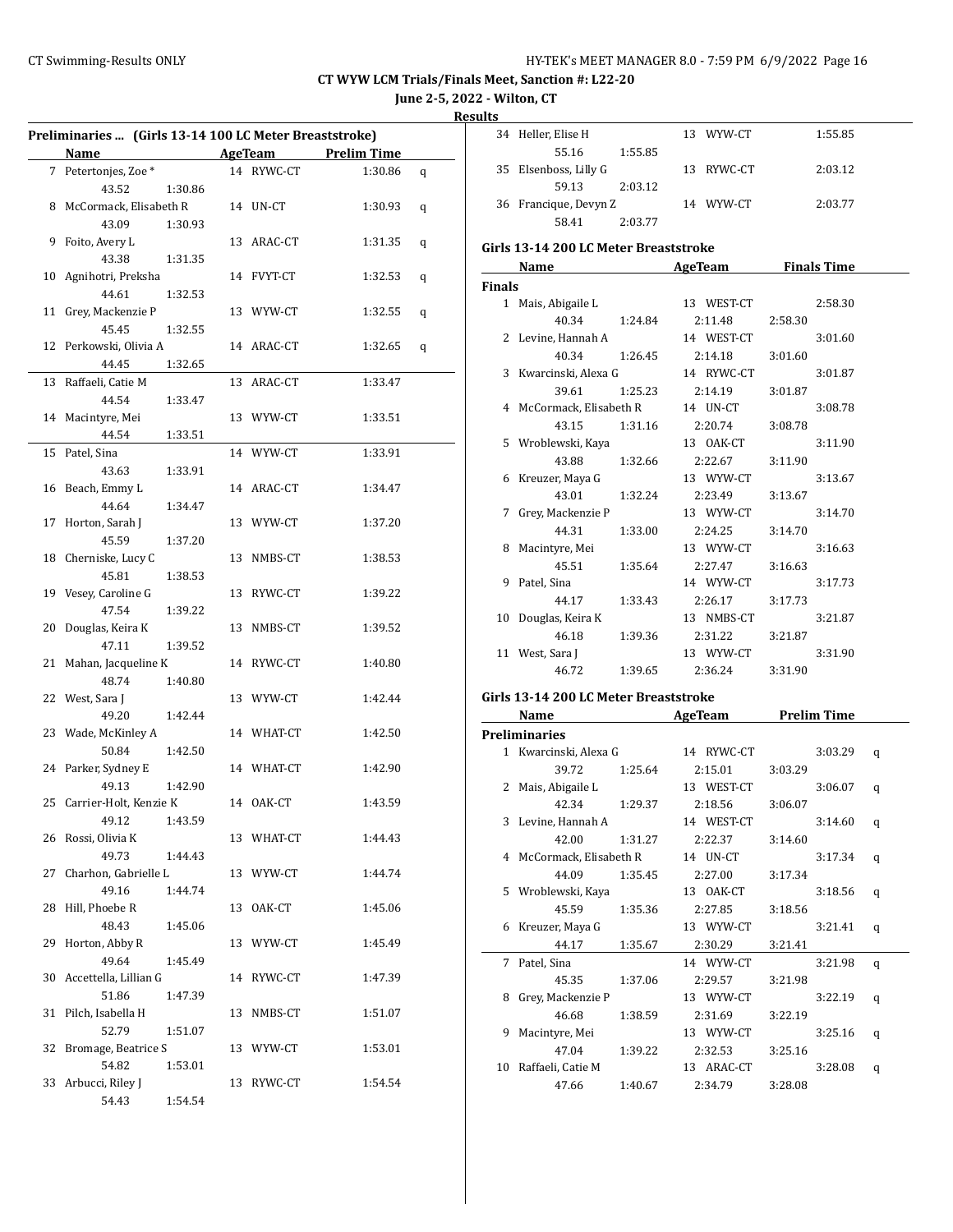# **June 2-5, 2022 - Wilton, CT**

**Results**

|                  | Preliminaries  (Girls 13-14 200 LC Meter Breaststroke) |         |  |            |         |                    |   |
|------------------|--------------------------------------------------------|---------|--|------------|---------|--------------------|---|
|                  | Name                                                   |         |  | AgeTeam    |         | <b>Prelim Time</b> |   |
|                  | 11 Douglas, Keira K                                    |         |  | 13 NMBS-CT |         | 3:34.99            | q |
|                  | 49.39                                                  | 1:45.71 |  | 2:42.36    | 3:34.99 |                    |   |
|                  | 12 West, Sara J                                        |         |  | 13 WYW-CT  |         | 3:38.22            | q |
|                  | 48.54                                                  | 1:44.39 |  | 2:40.82    | 3:38.22 |                    |   |
|                  | 13 Hill, Phoebe R                                      |         |  | 13 OAK-CT  |         | 3:42.20            |   |
|                  | 48.66                                                  | 1:46.90 |  | 2:45.23    | 3:42.20 |                    |   |
|                  | 14 Bargellini, Victoria G                              |         |  | 13 NMBS-CT |         | 3:43.00            |   |
|                  | 51.56                                                  | 1:49.70 |  | 2:47.58    | 3:43.00 |                    |   |
|                  | 15 Francique, Devyn Z                                  |         |  | 14 WYW-CT  |         | 4:24.79            |   |
|                  | 57.00                                                  | 2:02.91 |  | 3:13.78    | 4:24.79 |                    |   |
|                  | Girls 13-14 100 LC Meter Butterfly                     |         |  |            |         |                    |   |
|                  | Name                                                   |         |  | AgeTeam    |         | <b>Finals Time</b> |   |
| A - Final        |                                                        |         |  |            |         |                    |   |
|                  | 1 Benoit, Marin T                                      |         |  | 13 WHAT-CT |         | 1:07.62            |   |
|                  | 32.38                                                  | 1:07.62 |  |            |         |                    |   |
|                  | 2 Petertonjes, Zoe*                                    |         |  | 14 RYWC-CT |         | 1:09.02            |   |
|                  | 32.33                                                  | 1:09.02 |  |            |         |                    |   |
|                  | 3 Fusco, Francesca V                                   |         |  | 14 RYWC-CT |         | 1:12.57            |   |
|                  | 33.60                                                  | 1:12.57 |  |            |         |                    |   |
|                  | 4 Peterson, Maggie C                                   |         |  | 13 OAK-CT  |         | 1:13.21            |   |
|                  | 35.40                                                  | 1:13.21 |  |            |         |                    |   |
|                  | 5 Robertson, Sara M                                    |         |  | 13 OAK-CT  |         | 1:13.56            |   |
|                  | 34.87                                                  | 1:13.56 |  |            |         |                    |   |
|                  | 6 Anastasiadou, Fenya                                  |         |  | 14 RYWC-CT |         | 1:14.51            |   |
|                  | 34.64                                                  | 1:14.51 |  |            |         |                    |   |
| <b>B</b> - Final |                                                        |         |  |            |         |                    |   |
|                  | 7 Kongettira, Vedha                                    |         |  | 13 WYW-CT  |         | 1:13.66            |   |
|                  | 33.26                                                  | 1:13.66 |  |            |         |                    |   |
|                  | 8 Suter, Caroline L                                    |         |  | 14 RYWC-CT |         | 1:14.34            |   |
|                  | 33.98                                                  | 1:14.34 |  |            |         |                    |   |
|                  | 9 Omar, Sara M                                         |         |  | 14 WHAT-CT |         | 1:15.41            |   |
|                  | 35.33                                                  | 1:15.41 |  |            |         |                    |   |
|                  | 10 Agnihotri, Preksha                                  |         |  | 14 FVYT-CT |         | 1:17.22            |   |
|                  | 35.26                                                  | 1:17.22 |  |            |         |                    |   |
| 11               | Jo, Meghan K                                           |         |  | 14 WHAT-CT |         | 1:18.43            |   |
|                  | 36.43                                                  | 1:18.43 |  |            |         |                    |   |
|                  | 12 Grey, Mackenzie P                                   |         |  | 13 WYW-CT  |         | 1:19.62            |   |
|                  | 35.57                                                  | 1:19.62 |  |            |         |                    |   |

#### **Girls 13-14 100 LC Meter Butterfly**

|    | <b>Name</b>        |         |     | <b>AgeTeam</b> | <b>Prelim Time</b> |   |
|----|--------------------|---------|-----|----------------|--------------------|---|
|    | Preliminaries      |         |     |                |                    |   |
| 1  | Petertonjes, Zoe * |         | 14  | RYWC-CT        | 1:10.64            | q |
|    | 33.57              | 1:10.64 |     |                |                    |   |
| 2  | Benoit, Marin T    |         | 13. | WHAT-CT        | 1:10.95            | q |
|    | 34.12              | 1:10.95 |     |                |                    |   |
| 3  | Robertson, Sara M  |         | 13. | OAK-CT         | 1:12.11            | q |
|    | 34.08              | 1:12.11 |     |                |                    |   |
| 4  | Fusco, Francesca V |         |     | 14 RYWC-CT     | 1:12.18            | q |
|    | 34.35              | 1:12.18 |     |                |                    |   |
| 5. | Peterson, Maggie C |         | 13. | OAK-CT         | 1:12.34            | q |
|    | 35.19              | 1:12.34 |     |                |                    |   |
|    |                    |         |     |                |                    |   |

| սււծ |                         |         |    |            |         |   |
|------|-------------------------|---------|----|------------|---------|---|
|      | 6 Anastasiadou, Fenya   |         |    | 14 RYWC-CT | 1:16.92 | q |
|      | 35.86                   | 1:16.92 |    |            |         |   |
| 7    | Omar, Sara M            |         |    | 14 WHAT-CT | 1:17.51 | q |
|      | 36.51                   | 1:17.51 |    |            |         |   |
| 8    | Suter, Caroline L       |         |    | 14 RYWC-CT | 1:17.63 | q |
|      | 36.27                   | 1:17.63 |    |            |         |   |
| 9    | Agnihotri, Preksha      |         |    | 14 FVYT-CT | 1:17.88 | q |
|      | 36.15                   | 1:17.88 |    |            |         |   |
|      | 10 Kongettira, Vedha    |         |    | 13 WYW-CT  | 1:18.41 | q |
|      | 36.20                   | 1:18.41 |    |            |         |   |
| 11   | Jo, Meghan K            |         |    | 14 WHAT-CT | 1:18.99 | q |
|      | 36.28                   | 1:18.99 |    |            |         |   |
| 12   | Grey, Mackenzie P       |         |    | 13 WYW-CT  | 1:22.64 | q |
|      | 38.23                   | 1:22.64 |    |            |         |   |
| 13   | Leary, Ally R           |         |    | 13 FVYT-CT | 1:24.92 |   |
|      | 38.53                   | 1:24.92 |    |            |         |   |
| 14   | Pilch, Isabella H       |         | 13 | NMBS-CT    | 1:27.19 |   |
|      | 39.55                   | 1:27.19 |    |            |         |   |
| 15   | Carrier-Holt, Kenzie K  |         | 14 | OAK-CT     | 1:28.01 |   |
|      | 40.07                   | 1:28.01 |    |            |         |   |
| 16   | Lussier, Megan J        |         |    | 13 WYW-CT  | 1:28.95 |   |
|      | 39.60                   | 1:28.95 |    |            |         |   |
| 17   | Horton, Sarah J         |         |    | 13 WYW-CT  | 1:31.37 |   |
|      | 39.41                   | 1:31.37 |    |            |         |   |
|      | 18 Scates, Leah E       |         |    | 13 ARAC-CT | 1:35.86 |   |
|      | 19 Charhon, Gabrielle L |         |    | 13 WYW-CT  | 1:36.27 |   |
|      | 45.50                   | 1:36.27 |    |            |         |   |
| 20   | Wade, McKinley A        |         |    | 14 WHAT-CT | 1:37.12 |   |
|      | 41.20                   | 1:37.12 |    |            |         |   |
| 21   | Parker, Sydney E        |         |    | 14 WHAT-CT | 1:38.26 |   |
|      | 44.06                   | 1:38.26 |    |            |         |   |
| 22   | Hardy, Alaina M         |         |    | 14 WYW-CT  | 1:39.55 |   |
|      | 46.09                   | 1:39.55 |    |            |         |   |
| 23   | MacLaren, Kate E        |         |    | 13 UN-CT   | 1:41.22 |   |
|      | 41.38                   | 1:41.22 |    |            |         |   |
| 24   | Rossi, Olivia K         |         |    | 13 WHAT-CT | 1:43.61 |   |
|      | 48.04                   | 1:43.61 |    |            |         |   |
| 25   | Macintyre, Mei          |         |    | 13 WYW-CT  | 1:44.36 |   |
|      | 49.76                   | 1:44.36 |    |            |         |   |
| 26   | Bromage, Beatrice S     |         |    | 13 WYW-CT  | 1:45.55 |   |
|      | 50.80                   | 1:45.55 |    |            |         |   |
| 27   | Andrews, Audrey T       |         |    | 14 WYW-CT  | 1:50.94 |   |
|      | 52.96                   | 1:50.94 |    |            |         |   |
|      | Jones, Sydney A         |         |    | 14 WHAT-CT | DQ      |   |
|      | 46.37                   | DQ      |    |            |         |   |

## **Girls 13-14 200 LC Meter Butterfly**

|               | Name                    |         | AgeTeam       | <b>Finals Time</b> |         |
|---------------|-------------------------|---------|---------------|--------------------|---------|
| <b>Finals</b> |                         |         |               |                    |         |
| 1             | Peterson, Maggie C      |         | OAK-CT<br>13. |                    | 2:38.01 |
|               | 36.47                   | 1:16.57 | 1:57.42       | 2:38.01            |         |
|               | 2 Suter, Caroline L     |         | 14 RYWC-CT    |                    | 2:50.74 |
|               | 35.94                   | 1:18.05 | 2:03.97       | 2:50.74            |         |
|               | --- Anastasiadou, Fenya |         | RYWC-CT<br>14 |                    | DO.     |
|               | 36.28                   | 1:17.92 | 2:03.09       | DO                 |         |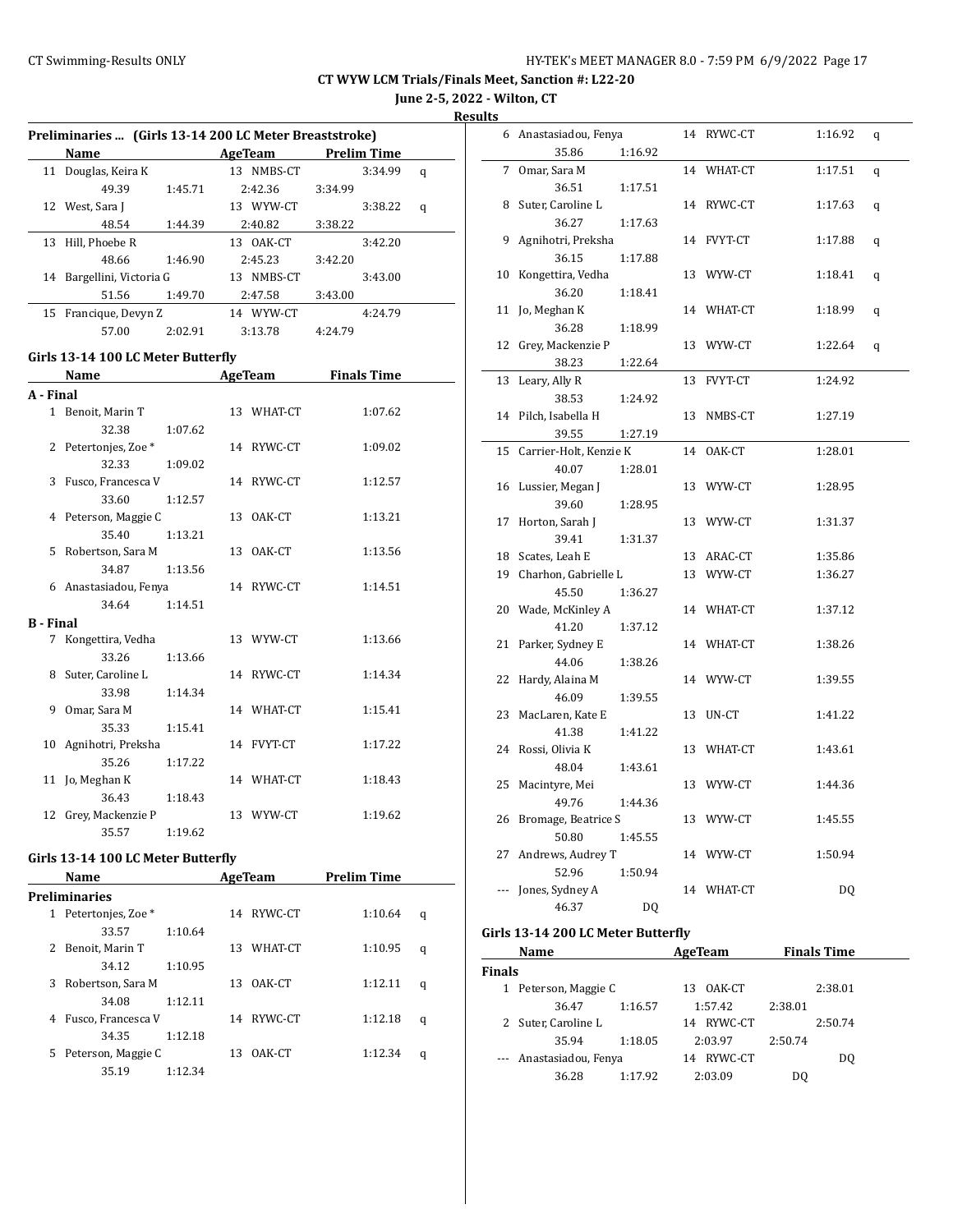**June 2-5, 2022 - Wilton, CT**

**Results**

| Girls 13-14 200 LC Meter Butterfly |         |               |         |                    |   |  |
|------------------------------------|---------|---------------|---------|--------------------|---|--|
| Name                               |         | AgeTeam       |         | <b>Prelim Time</b> |   |  |
| <b>Preliminaries</b>               |         |               |         |                    |   |  |
| 1 Peterson, Maggie C               |         | OAK-CT<br>13. |         | 2:38.96            | q |  |
| 36.77                              | 1:16.95 | 1:57.66       | 2:38.96 |                    |   |  |
| 2 Anastasiadou, Fenya              |         | RYWC-CT<br>14 |         | 2:55.74            | q |  |
| 37.28                              | 1:21.12 | 2:08.07       | 2:55.74 |                    |   |  |
| Suter, Caroline L                  |         | RYWC-CT<br>14 |         | 2:59.88            | q |  |
| 38.06                              | 1:22.13 | 2:10.90       | 2:59.88 |                    |   |  |

#### **Girls 13-14 400 LC Meter IM**

|   | Name                  |         | AgeTeam    |         | <b>Finals Time</b> |
|---|-----------------------|---------|------------|---------|--------------------|
|   | 1 Peterson, Maggie C  |         | 13 OAK-CT  |         | 5:36.43            |
|   | 36.06                 | 1:15.87 | 1:58.97    | 2:40.82 |                    |
|   | 3:32.25               | 4:22.01 | 5:00.29    | 5:36.43 |                    |
|   | 2 Mais, Abigaile L    |         | 13 WEST-CT |         | 5:43.23            |
|   | 36.02                 | 1:19.43 | 2:05.50    | 2:49.37 |                    |
|   | 3:37.48               | 4:24.81 | 5:05.41    | 5:43.23 |                    |
|   | 3 Robertson, Sara M   |         | 13 OAK-CT  |         | 5:48.63            |
|   | 35.53                 | 1:15.41 | 1:55.30    | 2:36.74 |                    |
|   | 3:32.56               | 4:30.63 | 5:10.29    | 5:48.63 |                    |
|   | 4 Kwarcinski, Alexa G |         | 14 RYWC-CT |         | 5:49.41            |
|   | 36.37                 | 1:21.59 | 2:08.46    | 2:53.06 |                    |
|   | 3:47.89               | 4:28.12 | 5:09.84    | 5:49.41 |                    |
|   | 5 Fusco, Francesca V  |         | 14 RYWC-CT |         | 5:59.05            |
|   | 34.86                 | 1:16.07 | 1:59.73    | 2:44.25 |                    |
|   | 3:40.74               | 4:37.16 | 5:18.35    | 5:59.05 |                    |
|   | 6 Omar, Sara M        |         | 14 WHAT-CT |         | 6:03.81            |
|   | 37.00                 | 1:20.61 | 2:08.00    | 2:54.54 |                    |
|   | 3:49.12               | 4:47.16 | 5:25.40    | 6:03.81 |                    |
|   | 7 Kreuzer, Maya G     |         | 13 WYW-CT  |         | 6:19.92            |
|   | 44.44                 | 1:35.61 | 2:26.65    | 3:15.89 |                    |
|   | 4:06.52               | 4:57.00 | 5:39.52    | 6:19.92 |                    |
|   | 8 Patel, Sina         |         | 14 WYW-CT  |         | 6:32.79            |
|   | 44.97                 | 1:41.13 | 2:30.73    | 3:19.92 |                    |
|   | 4:11.76               | 5:05.17 | 5:50.48    | 6:32.79 |                    |
| 9 | Horton, Sarah J       |         | 13 WYW-CT  |         | 6:35.64            |
|   | 43.12                 | 1:35.81 | 2:26.52    | 3:15.91 |                    |
|   | 4:10.79               | 5:05.12 | 5:50.94    | 6:35.64 |                    |

#### **Girls 15 & Over 50 LC Meter Freestyle**

|    | Name               |    | AgeTeam | <b>Finals Time</b> |  |
|----|--------------------|----|---------|--------------------|--|
| 1  | Hatzis, Mia N      | 15 | RYWC-CT | 28.63              |  |
| 2  | Franco, Katie      | 18 | WEST-CT | 29.20              |  |
| 3  | Hastings, Virginia | 16 | WYW-CT  | 29.24              |  |
| 4  | Doersch, Sofia M   | 16 | RYWC-CT | 29.26              |  |
| 5  | Daignault, Andie L | 16 | WEST-CT | 29.58              |  |
| 6  | Urbanowicz, Alex   | 15 | OAK-CT  | 29.82              |  |
| 7  | Strober, Lila N    | 16 | OAK-CT  | 29.87              |  |
| 8  | Kongettira, Aanya  | 15 | WYW-CT  | 29.98              |  |
| 9  | Liu, Jenney J      | 15 | WHAT-CT | 30.26              |  |
| 10 | MacLaren, Meghan S | 15 | RYWC-CT | 30.27              |  |
| 11 | Choukri, Nora      | 16 | WYW-CT  | 30.69              |  |
| 12 | Herbert, Julia P   | 15 | RYWC-CT | 30.88              |  |
| 13 | Youel, Miriam J    | 15 | WHAT-CT | 30.93              |  |
| 14 | Herbert, Olivia R  | 17 | RYWC-CT | 30.99              |  |
| 15 | Meador, Mollie S   | 17 | WYW-CT  | 31.19              |  |
|    |                    |    |         |                    |  |

| 16 | Kopis, Adele K         | 17 | WEST-CT    | 31.33 |
|----|------------------------|----|------------|-------|
| 17 | Sedlak, Maggie A       | 17 | WEST-CT    | 31.39 |
| 18 | Nordquist, Molly B     |    | 16 WHAT-CT | 31.44 |
| 19 | Mims. Samantha R       |    | 16 WYW-CT  | 31.90 |
| 20 | Velazquez, Kimberly K  | 15 | WEST-CT    | 32.66 |
| 21 | Chodash, Ali S         | 16 | WEST-CT    | 32.99 |
| 22 | Badzioch, Amelia M     | 18 | WHAT-CT    | 33.31 |
| 23 | Swierczek, Magdalena E | 18 | RYWC-CT    | 34.94 |
| 24 | Friedman, Lia P        | 15 | WYW-CT     | 34.97 |
| 25 | Rutherford, Nina L     | 15 | WYW-CT     | 35.62 |
| 26 | Skidell. Zoe D         | 17 | WYW-CT     | 36.94 |

#### **Girls 15 & Over 100 LC Meter Freestyle**

|               | Name                     |         | <b>AgeTeam</b> | <b>Finals Time</b> |  |
|---------------|--------------------------|---------|----------------|--------------------|--|
| <b>Finals</b> |                          |         |                |                    |  |
|               | 1 Hastings, Virginia     |         | 16 WYW-CT      | 1:00.55            |  |
|               | 29.39                    | 1:00.55 |                |                    |  |
|               | 2 Daignault, Andie L     |         | 16 WEST-CT     | 1:01.37            |  |
|               | 29.04                    | 1:01.37 |                |                    |  |
|               | 3 Doersch, Sofia M       |         | 16 RYWC-CT     | 1:01.75            |  |
|               | 29.83                    | 1:01.75 |                |                    |  |
|               | 4 Beauchene, Katherine E |         | 15 FVYT-CT     | 1:02.00            |  |
|               | 30.19                    | 1:02.00 |                |                    |  |
|               | 5 Levine, Emma A         |         | 16 WEST-CT     | 1:03.16            |  |
|               | 30.24                    | 1:03.16 |                |                    |  |
|               | 6 Youel, Miriam J        |         | 15 WHAT-CT     | 1:03.54            |  |
|               | 30.63                    | 1:03.54 |                |                    |  |
|               | 7 Strober, Lila N        |         | 16 OAK-CT      | 1:03.61            |  |
|               | 30.75                    | 1:03.61 |                |                    |  |
|               | 8 Huewe, Olivia M        |         | 17 WEST-CT     | 1:03.70            |  |
|               | 30.14                    | 1:03.70 |                |                    |  |
|               | 9 Cosentino, Kate E      |         | 16 OAK-CT      | 1:05.39            |  |
|               | 31.15                    | 1:05.39 |                |                    |  |
|               | 10 Choukri, Nora         |         | 16 WYW-CT      | 1:05.44            |  |
|               | 31.45                    | 1:05.44 |                |                    |  |
|               | 11 Urbanowicz, Alex      |         | 15 OAK-CT      | 1:06.32            |  |
|               | 31.57                    | 1:06.32 |                |                    |  |
|               | 12 Keegan, Katie M       |         | 16 WHAT-CT     | 1:06.43            |  |
|               | 31.42                    | 1:06.43 |                |                    |  |

# **Girls 15 & Over 100 LC Meter Freestyle**

|      | Name                 |         |    | AgeTeam    | Prelim Time |   |
|------|----------------------|---------|----|------------|-------------|---|
|      | <b>Preliminaries</b> |         |    |            |             |   |
| *1   | Hastings, Virginia   |         |    | 16 WYW-CT  | 1:03.59     | q |
|      | 31.21                | 1:03.59 |    |            |             |   |
| $*1$ | Daignault, Andie L   |         |    | 16 WEST-CT | 1:03.59     | q |
|      | 30.30                | 1:03.59 |    |            |             |   |
| 3    | Franco, Katie        |         | 18 | WEST-CT    | 1:03.67     | q |
|      | 30.71                | 1:03.67 |    |            |             |   |
| 4    | Doersch, Sofia M     |         | 16 | RYWC-CT    | 1:03.68     | q |
|      | 31.12                | 1:03.68 |    |            |             |   |
| 5.   | Strober, Lila N      |         | 16 | OAK-CT     | 1:03.72     | q |
|      | 30.68                | 1:03.72 |    |            |             |   |
| 6    | Youel, Miriam J      |         | 15 | WHAT-CT    | 1:04.48     | q |
|      | 31.27                | 1:04.48 |    |            |             |   |
| 7    | Levine, Emma A       |         | 16 | WEST-CT    | 1:04.80     | q |
|      | 31.08                | 1:04.80 |    |            |             |   |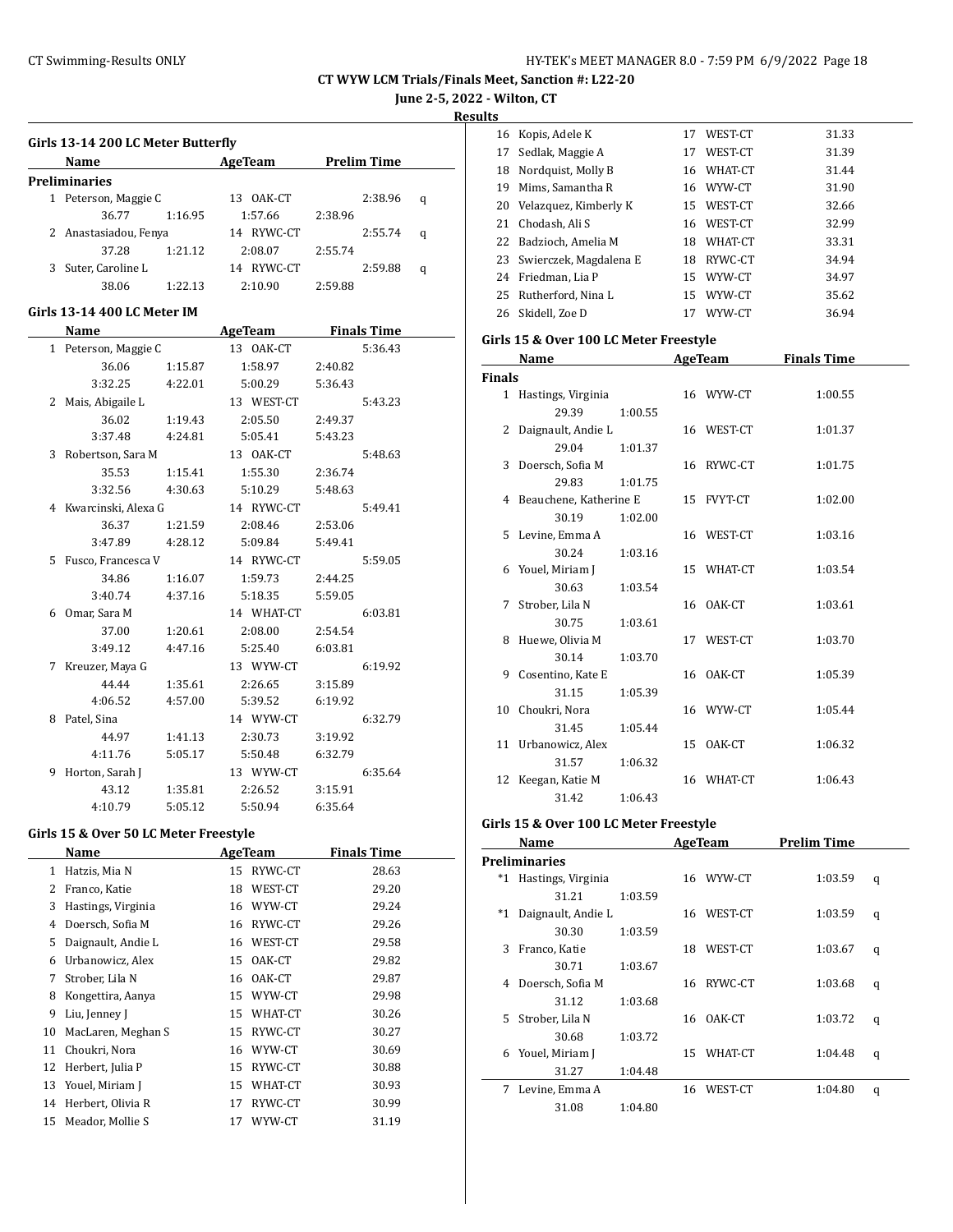**June 2-5, 2022 - Wilton, CT**

| Preliminaries  (Girls 15 & Over 100 LC Meter Freestyle) |                          |         |    |               |                    |   |
|---------------------------------------------------------|--------------------------|---------|----|---------------|--------------------|---|
|                                                         | Name                     |         |    | AgeTeam       | <b>Prelim Time</b> |   |
|                                                         | 8 Herbert, Olivia R      |         |    | 17 RYWC-CT    | 1:05.23            | q |
|                                                         | 32.11                    | 1:05.23 |    |               |                    |   |
| 9                                                       | Beauchene, Katherine E   |         |    | 15 FVYT-CT    | 1:05.41            | q |
|                                                         | 31.59                    | 1:05.41 |    |               |                    |   |
| 10                                                      | Huewe, Olivia M          |         |    | 17 WEST-CT    | 1:05.68            | q |
|                                                         | 30.83                    | 1:05.68 |    |               |                    |   |
| 11                                                      | Urbanowicz, Alex         |         |    | 15 OAK-CT     | 1:05.79            | q |
|                                                         | 31.34                    | 1:05.79 |    |               |                    |   |
| 12                                                      | Liu, Jenney J            |         |    | 15 WHAT-CT    | 1:06.33            | q |
|                                                         | 32.06                    | 1:06.33 |    |               |                    |   |
| 13                                                      | Cosentino, Kate E        |         |    | 16 OAK-CT     | 1:06.90            |   |
|                                                         | 32.26                    | 1:06.90 |    |               |                    |   |
| 14                                                      | Keegan, Katie M          |         |    | 16 WHAT-CT    | 1:07.12            |   |
|                                                         | 31.86                    | 1:07.12 |    |               |                    |   |
| 15                                                      | Choukri, Nora            |         |    | 16 WYW-CT     | 1:07.15            |   |
|                                                         | 32.05                    | 1:07.15 |    |               |                    |   |
|                                                         | 16 Carboni, Cate M       |         | 17 | RYWC-CT       | 1:07.27            |   |
|                                                         | 32.64                    | 1:07.27 |    |               |                    |   |
| 17                                                      | Turner, Libby L          |         |    | 15 WEST-CT    | 1:07.82            |   |
|                                                         | 32.84                    | 1:07.82 |    |               |                    |   |
| 18                                                      | Park, Ellie W            |         |    | 16 WEST-CT    | 1:07.87            |   |
|                                                         | 32.70                    | 1:07.87 |    |               |                    |   |
| 19                                                      | Kopis, Adele K           |         |    | 17 WEST-CT    | 1:07.98            |   |
|                                                         | 32.02                    | 1:07.98 |    |               |                    |   |
| 20                                                      | Winslow, Madison I       |         |    | 16 WYW-CT     | 1:08.21            |   |
|                                                         | 32.72                    | 1:08.21 |    |               |                    |   |
| 21                                                      | Meador, Mollie S         |         |    | 17 WYW-CT     | 1:08.56            |   |
|                                                         | 32.56                    | 1:08.56 |    |               |                    |   |
| 22                                                      | Limani, Diellza          |         |    | 16 RYWC-CT    | 1:08.75            |   |
|                                                         | 32.26                    | 1:08.75 |    |               |                    |   |
| *23                                                     | Bhagavatula, Sahana      |         |    | 15 WYW-CT     | 1:09.21            |   |
|                                                         | 33.22                    | 1:09.21 |    |               |                    |   |
| *23                                                     | Bertolette, Abby K       |         |    | 16 WHAT-CT    | 1:09.21            |   |
|                                                         | 33.22                    | 1:09.21 |    |               |                    |   |
| 25                                                      | Zajac, Iza               |         |    | 15 FVYT-CT    | 1:09.78            |   |
|                                                         | 33.15                    | 1:09.78 |    |               |                    |   |
| *26                                                     | MacLaren, Meghan S       |         |    | 15 RYWC-CT    | 1:09.84            |   |
|                                                         | 33.60                    | 1:09.84 |    |               |                    |   |
|                                                         | *26 Riccobon, Ruthie E   |         |    | 16 WHAT-CT    | 1:09.84            |   |
|                                                         | 33.60                    | 1:09.84 |    |               |                    |   |
| 28                                                      | Tevelde, Ella M          |         | 15 | <b>IVY-CT</b> | 1:09.90            |   |
|                                                         | 33.58                    | 1:09.90 |    |               |                    |   |
| 29                                                      | Vongsouvanh, Katherine A |         | 15 | RYWC-CT       | 1:10.58            |   |
|                                                         | 34.01                    | 1:10.58 |    |               |                    |   |
| 30                                                      | Skidell, Zoe D           |         | 17 | WYW-CT        | 1:10.60            |   |
|                                                         | 34.51                    | 1:10.60 |    |               |                    |   |
| 31                                                      | Mims, Samantha R         |         |    | 16 WYW-CT     | 1:10.73            |   |
|                                                         | 33.39                    | 1:10.73 |    |               |                    |   |
| 32                                                      | McDermott, Sophia P      |         | 17 | ARAC-CT       | 1:10.95            |   |
|                                                         | 33.99                    | 1:10.95 |    |               |                    |   |
| 33                                                      | Liu, Fedora R            |         | 16 | OAK-CT        | 1:10.96            |   |
|                                                         | 33.67                    | 1:10.96 |    |               |                    |   |
| 34                                                      | Sorensen, Charlotte B    |         |    | 16 WHAT-CT    | 1:11.41            |   |
|                                                         | 33.67                    | 1:11.41 |    |               |                    |   |

| <u>.э</u> |                            |         |    |            |         |
|-----------|----------------------------|---------|----|------------|---------|
|           | *35 Swierczek, Magdalena E |         |    | 18 RYWC-CT | 1:12.84 |
|           | 34.34                      | 1:12.84 |    |            |         |
|           | *35 Fischer, Grace H       |         |    | 16 RYWC-CT | 1:12.84 |
|           | 34.34                      | 1:12.84 |    |            |         |
| *37       | Smiley, Lauren E           |         |    | 16 RYWC-CT | 1:13.24 |
|           | 34.07                      | 1:13.24 |    |            |         |
| *37       | Murphy, Doran G            |         |    | 15 RYWC-CT | 1:13.24 |
|           | 34.07                      | 1:13.24 |    |            |         |
| 39        | Robins, Erin M             |         |    | 15 WYW-CT  | 1:13.61 |
|           | 35.11                      | 1:13.61 |    |            |         |
|           | 40 Waters, Sarah E         |         |    | 15 RYWC-CT | 1:14.72 |
|           | 35.78                      | 1:14.72 |    |            |         |
|           | 41 Jung, Marina M          |         |    | 15 FVYT-CT | 1:14.92 |
|           | 34.90                      | 1:14.92 |    |            |         |
|           | 42 Agrafojo, Libby A       |         | 18 | OAK-CT     | 1:17.17 |
|           | 36.92                      | 1:17.17 |    |            |         |
|           | Morales, Lucia             |         | 15 | UN-CT      | DQ      |
|           | 34.90                      | DQ      |    |            |         |
|           |                            |         |    |            |         |

## **Girls 15 & Over 200 LC Meter Freestyle**

|           | Name                                |         | AgeTeam         | <b>Finals Time</b> |         |
|-----------|-------------------------------------|---------|-----------------|--------------------|---------|
| A - Final |                                     |         |                 |                    |         |
|           | 1 Hastings, Virginia                |         | 16 WYW-CT       |                    | 2:12.36 |
|           | 31.20                               | 1:04.95 | 1:39.27         | 2:12.36            |         |
|           | 2 Franco, Katie                     |         | 18 WEST-CT      |                    | 2:13.76 |
|           | 31.13                               | 1:04.62 | 1:39.32         | 2:13.76            |         |
|           | 3 Youel, Miriam J                   |         | 15 WHAT-CT      |                    | 2:14.18 |
|           | 31.60                               | 1:05.09 | 1:39.94         | 2:14.18            |         |
|           | 4 Herbert, Olivia R                 |         | 17 RYWC-CT      |                    | 2:17.24 |
|           | 32.82                               | 1:07.60 | 1:43.00         | 2:17.24            |         |
|           | 5 Hatzis, Mia N                     |         | 15 RYWC-CT      |                    | 2:17.50 |
|           | 32.21                               | 1:07.02 | 1:43.09         | 2:17.50            |         |
|           | 6 Sedlak, Maggie A                  |         | 17 WEST-CT      |                    | 2:17.99 |
|           | 31.48                               | 1:06.62 | 1:42.53         | 2:17.99            |         |
| B - Final |                                     |         |                 |                    |         |
|           | 7 Beauchene, Katherine E 15 FVYT-CT |         |                 |                    | 2:12.90 |
|           | 31.83                               | 1:05.33 | 1:40.18         | 2:12.90            |         |
|           | 8 Choukri, Nora                     |         | 16 WYW-CT       |                    | 2:18.68 |
|           | 32.38                               | 1:07.14 | 1:43.27         | 2:18.68            |         |
| 9         | Carboni, Cate M                     |         | 17 RYWC-CT      |                    | 2:18.86 |
|           | 32.94                               | 1:08.22 | 1:44.38         | 2:18.86            |         |
|           | 10 Winslow, Madison I 16 WYW-CT     |         |                 |                    | 2:19.25 |
|           | 33.57                               |         | 1:08.28 1:44.04 | 2:19.25            |         |
|           | 11 Layden, Victoria K               |         | 16 WHAT-CT      |                    | 2:21.81 |
|           | 32.63                               | 1:08.38 | 1:46.10         | 2:21.81            |         |
|           | 12 Velazquez, Kimberly K 15 WEST-CT |         |                 |                    | 2:28.04 |
|           | 32.58                               | 1:09.54 | 1:48.63         | 2:28.04            |         |

#### **Girls 15 & Over 200 LC Meter Freestyle**

|    | Name                 |         | AgeTeam       |         | <b>Prelim Time</b> |   |
|----|----------------------|---------|---------------|---------|--------------------|---|
|    | <b>Preliminaries</b> |         |               |         |                    |   |
|    | Hatzis, Mia N        |         | 15 RYWC-CT    |         | 2:16.22            | a |
|    | 31.92                | 1:06.05 | 1:41.61       | 2:16.22 |                    |   |
|    | Franco, Katie        |         | WEST-CT<br>18 |         | 2:18.25            | q |
|    | 32.08                | 1:06.36 | 1:42.66       | 2:18.25 |                    |   |
| *3 | Hastings, Virginia   |         | WYW-CT<br>16. |         | 2:19.13            | q |
|    | 32.93                | 1:08.48 | 1:44.69       | 2:19.13 |                    |   |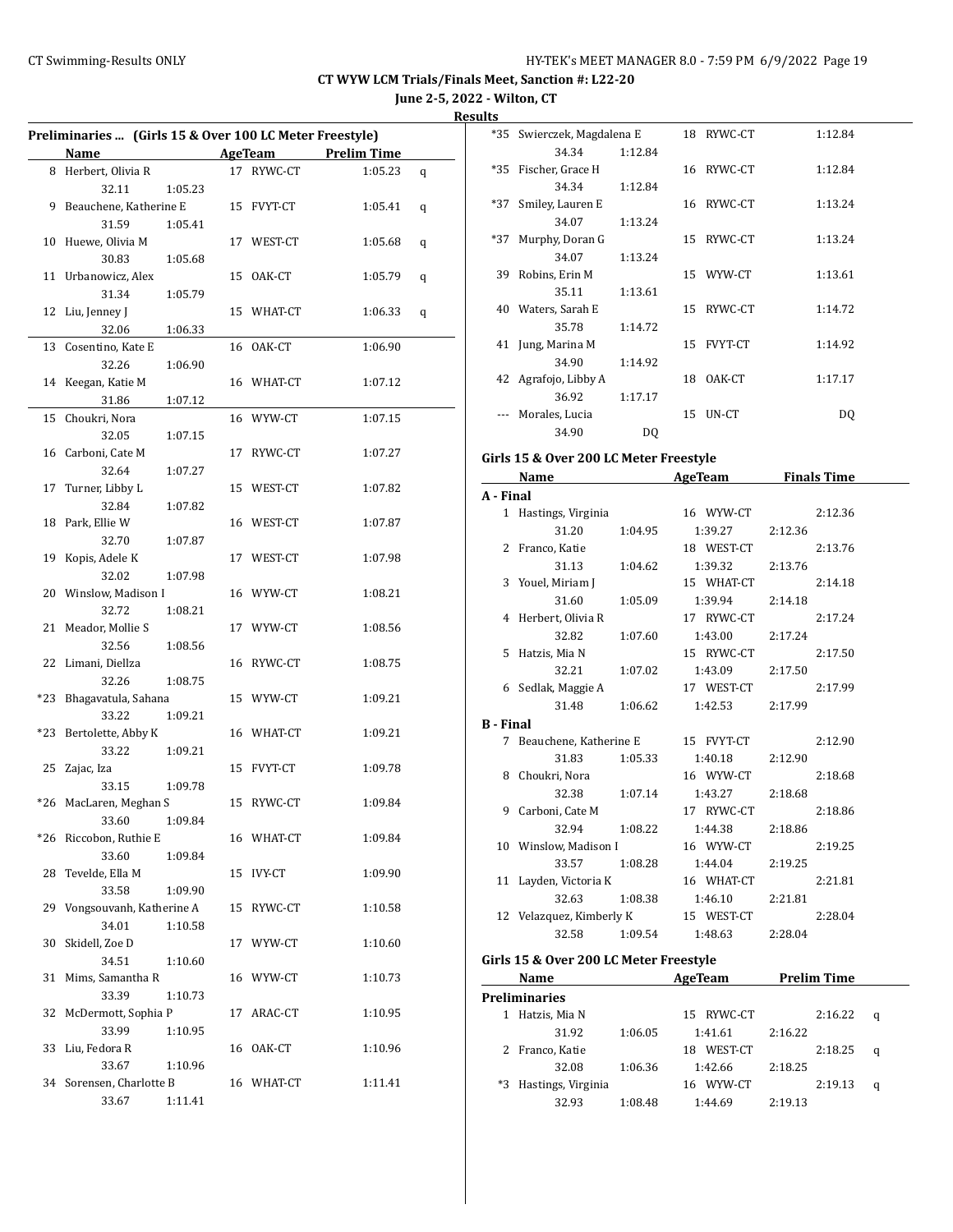**June 2-5, 2022 - Wilton, CT**

**Results**

 $\overline{\phantom{a}}$ 

| Preliminaries  (Girls 15 & Over 200 LC Meter Freestyle) |                            |         |                      |                    |   |  |
|---------------------------------------------------------|----------------------------|---------|----------------------|--------------------|---|--|
|                                                         | Name                       |         | AgeTeam              | <b>Prelim Time</b> |   |  |
| *3                                                      | Youel, Miriam J            |         | 15 WHAT-CT           | 2:19.13            | q |  |
|                                                         | 33.32                      | 1:08.54 | 1:44.95              | 2:19.13            |   |  |
| 5                                                       | Herbert, Olivia R          |         | 17 RYWC-CT           | 2:19.14            | q |  |
|                                                         | 33.48                      | 1:08.91 | 1:45.14              | 2:19.14            |   |  |
| 6                                                       | Sedlak, Maggie A           |         | 17 WEST-CT           | 2:21.32            | q |  |
|                                                         | 32.82                      | 1:08.58 | 1:45.31              | 2:21.32            |   |  |
| 7                                                       | Beauchene, Katherine E     |         | 15 FVYT-CT           | 2:21.67            | q |  |
|                                                         | 33.25                      | 1:09.21 | 1:46.54              | 2:21.67            |   |  |
| 8                                                       | Layden, Victoria K         |         | 16 WHAT-CT           | 2:21.68            | q |  |
|                                                         | 32.72                      | 1:09.30 | 1:46.25              | 2:21.68            |   |  |
| 9                                                       | Carboni, Cate M            |         | 17 RYWC-CT           | 2:22.31            | q |  |
|                                                         | 33.34                      | 1:09.27 | 1:46.54              | 2:22.31            |   |  |
| 10                                                      | Choukri, Nora              |         | 16 WYW-CT            | 2:23.19            | q |  |
|                                                         | 33.26                      | 1:09.77 | 1:46.91              | 2:23.19            |   |  |
| 11                                                      | Richards, Erin J           |         | 15 FVYT-CT           | 2:23.60            | q |  |
|                                                         | 33.46                      | 1:09.89 | 1:47.21              | 2:23.60            |   |  |
|                                                         | 12 Winslow, Madison I      |         | 16 WYW-CT            | 2:24.84            | q |  |
|                                                         | 34.30                      | 1:09.99 | 1:47.14              | 2:24.84            |   |  |
| 13                                                      | Velazquez, Kimberly K      |         | 15 WEST-CT           | 2:25.88            |   |  |
|                                                         | 33.19                      | 1:09.91 | 1:48.24              | 2:25.88            |   |  |
| 14                                                      | Turner, Libby L            |         | 15 WEST-CT           | 2:25.94            |   |  |
|                                                         | 33.97                      | 1:11.10 | 1:49.05              | 2:25.94            |   |  |
| 15                                                      | Keegan, Katie M            |         | 16 WHAT-CT           | 2:29.73            |   |  |
|                                                         | 33.61                      | 1:11.85 | 1:50.89              | 2:29.73            |   |  |
| 16                                                      | Kopis, Adele K             |         | 17 WEST-CT           | 2:30.55            |   |  |
|                                                         | 33.13                      | 1:11.47 | 1:50.55              | 2:30.55            |   |  |
| 17                                                      | Peterson, Amelia R         |         | 16 OAK-CT            | 2:30.57            |   |  |
|                                                         | 34.59                      | 1:12.53 | 1:51.65              | 2:30.57            |   |  |
| 18                                                      | MacLaren, Meghan S         |         | 15 RYWC-CT           | 2:30.67            |   |  |
|                                                         | 35.23                      | 1:13.16 | 1:52.37              | 2:30.67            |   |  |
| 19                                                      | Vongsouvanh, Katherine A   |         | 15 RYWC-CT           | 2:32.59            |   |  |
|                                                         | 35.35                      | 1:13.91 | 1:53.92              | 2:32.59            |   |  |
| 20                                                      | Limani, Diellza            |         | 16 RYWC-CT           | 2:32.78            |   |  |
|                                                         | 34.63                      | 1:12.49 | 1:52.67              | 2:32.78            |   |  |
| 21                                                      | Bertolette, Abby K         |         | 16 WHAT-CT           | 2:33.86            |   |  |
|                                                         | 35.89                      | 1:15.14 | 1:55.25              | 2:33.86            |   |  |
| 22                                                      | Badzioch, Amelia M         |         | 18 WHAT-CT           | 2:34.73            |   |  |
|                                                         | 35.46                      | 1:15.61 | 1:56.25              | 2:34.73            |   |  |
| 23                                                      | Riccobon, Ruthie E         |         | 16 WHAT-CT           | 2:34.86            |   |  |
|                                                         | 36.15                      | 1:16.20 | 1:56.14              | 2:34.86            |   |  |
| 24                                                      | Behling, Ella M            |         | 16 RYWC-CT           | 2:37.15            |   |  |
|                                                         | 36.69                      | 1:16.79 | 1:57.58              | 2:37.15            |   |  |
| 25                                                      | Mims, Samantha R           |         | 16 WYW-CT            | 2:38.43            |   |  |
|                                                         | 35.48                      | 1:16.22 | 1:57.78              | 2:38.43            |   |  |
| 26                                                      | Bhagavatula, Sahana        |         | 15 WYW-CT            | 2:39.29            |   |  |
|                                                         | 36.19                      | 1:15.96 | 1:58.40              | 2:39.29            |   |  |
| 27                                                      | Smiley, Lauren E           |         | 16 RYWC-CT           | 2:40.95            |   |  |
|                                                         | 35.88                      | 1:15.88 | 1:59.37              | 2:40.95            |   |  |
| 28                                                      | Murphy, Doran G            |         | 15 RYWC-CT           | 2:41.00            |   |  |
| 29                                                      | 36.07                      | 1:17.19 | 1:59.30<br>18 OAK-CT | 2:41.00<br>2:45.55 |   |  |
|                                                         | Agrafojo, Libby A<br>39.26 |         | 2:04.46              |                    |   |  |
|                                                         |                            | 1:20.53 |                      | 2:45.55            |   |  |

| w  |                  |         |               |         |         |
|----|------------------|---------|---------------|---------|---------|
| 30 | Friedman, Lia P  |         | 15 WYW-CT     |         | 2:46.17 |
|    | 38.46            | 1:20.20 | 2:05.04       | 2:46.17 |         |
| 31 | DiLullo, Julia N |         | 16 WYW-CT     |         | 2:46.23 |
|    | 36.75            | 1:20.17 | 2:02.70       | 2:46.23 |         |
| 32 | Tang, Stephanie  |         | 16 WYW-CT     |         | 2:47.11 |
|    | 38.76            | 1:20.71 | 2:05.90       | 2:47.11 |         |
| 33 | Waters, Sarah E  |         | 15 RYWC-CT    |         | 3:00.94 |
|    | 40.31            | 1:26.51 | 2:15.23       | 3:00.94 |         |
| 34 | Robins, Erin M   |         | WYW-CT<br>15. |         | 3:47.24 |
|    | 49.10            | 1:48.25 | 2:50.07       | 3:47.24 |         |
|    |                  |         |               |         |         |

# **Girls 15 & Over 1500 LC Meter Freestyle**

|              | Name                   |          | <b>AgeTeam</b> | <b>Finals Time</b> |  |
|--------------|------------------------|----------|----------------|--------------------|--|
| $\mathbf{1}$ | Strober, Lila N        |          | 16 OAK-CT      | 18:12.33           |  |
|              | 33.05                  | 1:07.71  | 1:44.09        | 2:20.16            |  |
|              | 2:56.90                | 3:32.36  | 4:09.20        | 4:44.87            |  |
|              | 5:21.79                | 5:57.30  | 6:34.17        | 7:10.00            |  |
|              | 7:47.47                | 8:23.76  | 9:01.09        | 9:37.24            |  |
|              | 10:14.76               | 10:50.85 | 11:28.20       | 12:04.68           |  |
|              | 12:41.98               | 13:18.34 | 13:55.77       | 14:32.01           |  |
|              | 15:09.76               | 15:46.22 | 16:23.73       | 17:00.27           |  |
|              | 17:37.49               | 18:12.33 |                |                    |  |
| 2            | Carboni, Cate M        |          | 17 RYWC-CT     | 18:23.77           |  |
|              | 33.89                  | 1:09.40  | 1:46.43        | 2:22.66            |  |
|              | 2:59.87                | 3:36.37  | 4:13.61        | 4:50.14            |  |
|              | 5:27.61                | 6:04.26  | 6:41.61        | 7:18.18            |  |
|              | 7:55.49                | 8:32.26  | 9:09.80        | 9:46.50            |  |
|              | 10:24.14               | 11:00.88 | 11:38.62       | 12:15.72           |  |
|              | 12:53.58               | 13:30.15 | 14:07.79       | 14:44.51           |  |
|              | 15:21.94               | 15:58.21 | 16:35.52       | 17:11.53           |  |
|              | 17:48.39               | 18:23.77 |                |                    |  |
| 3            | Beauchene, Katherine E |          | 15 FVYT-CT     | 18:53.36           |  |
|              | 33.70                  | 1:10.07  | 1:47.34        | 2:24.71            |  |
|              | 3:02.44                | 3:39.49  | 4:16.99        | 4:54.55            |  |
|              | 5:32.34                | 6:09.22  | 6:47.30        | 7:25.20            |  |
|              | 8:03.04                | 8:40.93  | 9:19.36        | 9:57.14            |  |
|              | 10:35.35               | 11:13.43 | 11:52.16       | 12:30.63           |  |
|              | 13:09.59               | 13:48.07 | 14:27.01       | 15:05.63           |  |
|              | 15:45.07               | 16:24.21 | 17:02.12       | 17:39.55           |  |
|              | 18:17.50               | 18:53.36 |                |                    |  |
| 4            | Youel, Miriam J        |          | 15 WHAT-CT     | 18:54.33           |  |
|              | 33.97                  | 1:10.96  | 1:49.42        | 2:27.54            |  |
|              | 3:06.00                | 3:44.52  | 4:22.60        | 5:00.57            |  |
|              | 5:38.13                | 6:15.59  | 6:53.67        | 7:31.62            |  |
|              | 8:09.86                | 8:47.61  | 9:25.97        | 10:03.80           |  |
|              | 10:42.08               | 11:20.51 | 11:58.52       | 12:36.68           |  |
|              | 13:14.92               | 13:52.70 | 14:31.03       | 15:09.33           |  |
|              | 15:47.40               | 16:25.54 | 17:03.48       | 17:42.09           |  |
|              | 18:20.04               | 18:54.33 |                |                    |  |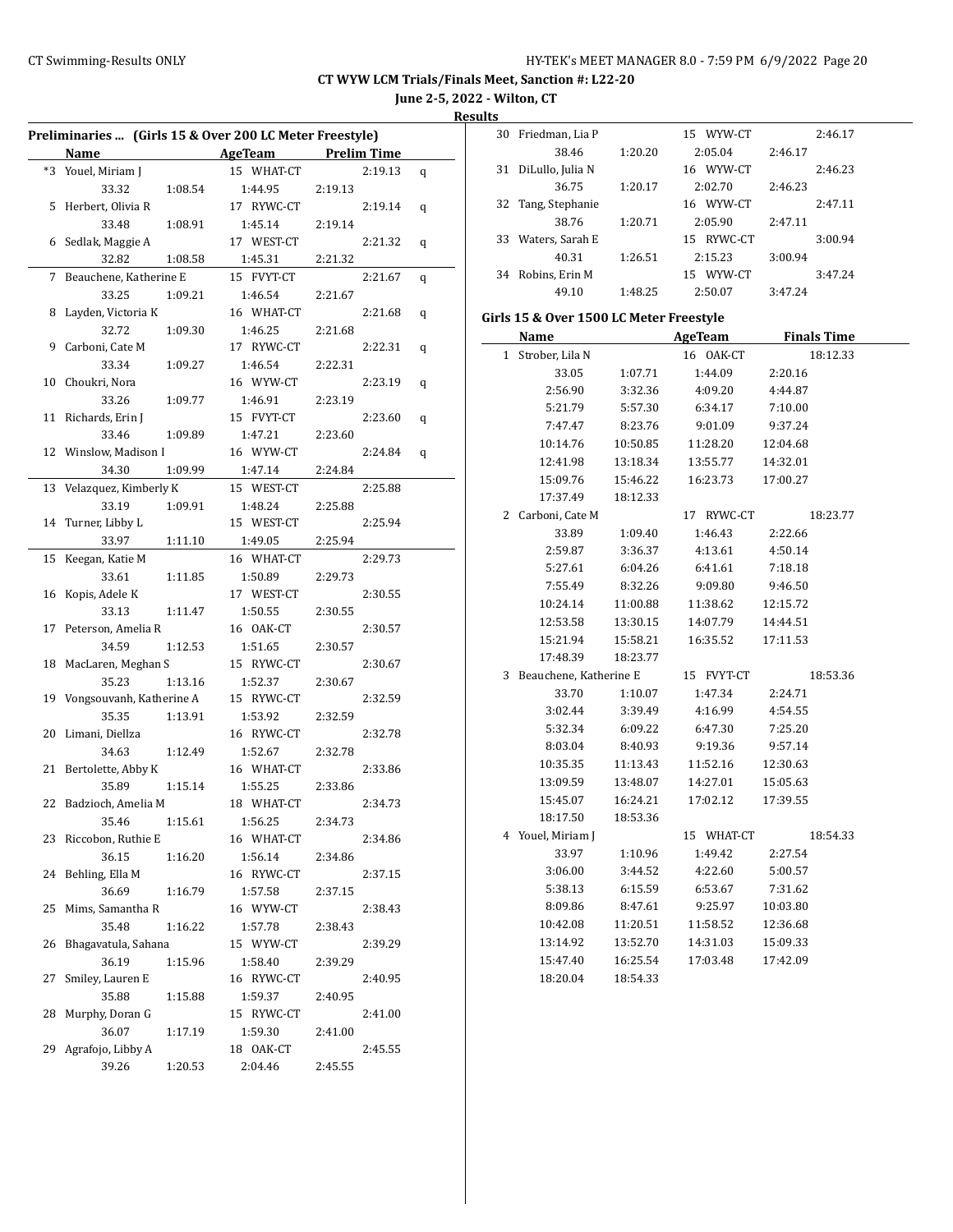**June 2-5, 2022 - Wilton, CT**

**Results**

|               | (Girls 15 & Over 1500 LC Meter Freestyle) |          |    |                     |          |                    |
|---------------|-------------------------------------------|----------|----|---------------------|----------|--------------------|
|               | Name                                      |          |    | <b>AgeTeam</b>      |          | <b>Finals Time</b> |
| 5             | Rutledge, Maggie E                        |          | 17 | RYWC-CT             |          | 19:04.94           |
|               | 33.91                                     | 1:10.84  |    | 1:49.19             | 2:27.61  |                    |
|               | 3:06.47                                   | 3:44.82  |    | 4:23.50             | 5:01.64  |                    |
|               | 5:40.24                                   | 6:18.82  |    | 6:56.90             | 7:35.04  |                    |
|               | 8:13.74                                   | 8:52.00  |    | 9:30.68             | 10:09.36 |                    |
|               | 10:48.38                                  | 11:27.17 |    | 12:06.09            | 12:44.82 |                    |
|               | 13:23.09                                  | 14:00.98 |    | 14:39.71            | 15:17.58 |                    |
|               | 15:56.35                                  | 16:34.54 |    | 17:13.22            | 17:50.90 |                    |
|               | 18:29.12                                  | 19:04.94 |    |                     |          |                    |
| 6             | Nordquist, Molly B                        |          |    | 16 WHAT-CT          |          | 19:28.90           |
|               | 34.79                                     | 1:12.47  |    | 1:50.92             | 2:29.11  |                    |
|               | 3:07.56                                   | 3:45.66  |    | 4:24.00             | 5:01.64  |                    |
|               | 5:40.10                                   | 6:18.42  |    | 7:00.24             | 7:39.87  |                    |
|               | 8:19.21                                   | 8:59.54  |    | 9:39.54             | 10:12.43 |                    |
|               | 10:45.87                                  | 11:31.88 |    | 12:14.57            | 12:51.71 |                    |
|               | 13:31.15                                  | 14:10.87 |    | 14:51.29            | 15:30.99 |                    |
|               | 16:10.98                                  | 16:50.66 |    | 17:30.79            | 18:10.88 |                    |
|               | 18:50.40                                  | 19:28.90 |    |                     |          |                    |
| 7             | Liu, Jenney J                             |          |    | 15 WHAT-CT          |          | 19:42.90           |
|               | 34.50                                     | 1:14.88  |    | 1:54.93             | 2:34.65  |                    |
|               | 3:15.11                                   | 3:55.31  |    | 4:35.67             | 5:15.35  |                    |
|               | 5:55.68                                   | 6:35.09  |    | 7:15.27             | 7:54.54  |                    |
|               | 8:34.47                                   | 9:13.84  |    | 9:53.72             | 10:32.69 |                    |
|               | 11:12.52                                  | 11:51.31 |    | 12:30.89            | 13:09.89 |                    |
|               | 13:49.48                                  | 14:28.35 |    | 15:08.49            | 15:46.79 |                    |
|               | 16:26.84                                  | 17:05.63 |    | 17:45.98            | 18:25.86 |                    |
|               | 19:05.70                                  | 19:42.90 |    |                     |          |                    |
| 8             | DiLullo, Julia N                          |          |    | 16 WYW-CT           |          | 21:38.93           |
|               | 38.21                                     | 1:20.46  |    | 2:04.72             | 2:47.29  |                    |
|               | 3:31.43                                   | 4:14.49  |    | 4:58.04             | 5:40.79  |                    |
|               | 6:24.44                                   | 7:06.85  |    | 7:50.50             | 8:33.67  |                    |
|               |                                           |          |    |                     |          |                    |
|               | 9:17.79<br>12:12.94                       | 10:01.16 |    | 10:45.62            | 11:29.23 |                    |
|               |                                           | 12:56.91 |    | 13:41.23            | 14:24.70 |                    |
|               | 15:09.39                                  | 15:53.18 |    | 16:37.34            | 17:21.42 |                    |
|               | 18:06.37                                  | 18:49.77 |    | 19:34.57            | 20:17.38 |                    |
|               | 21:00.26                                  | 21:38.93 |    |                     |          |                    |
|               | Girls 15 & Over 100 LC Meter Backstroke   |          |    |                     |          |                    |
|               | Name                                      |          |    | AgeTeam Finals Time |          |                    |
| <b>Finals</b> |                                           |          |    |                     |          |                    |
|               | 1 Daignault, Andie L                      |          |    | 16 WEST-CT          |          | 1:07.63            |
|               | 31.97                                     | 1:07.63  |    |                     |          |                    |
| $\mathbf{2}$  | Beauchene, Katherine E                    |          |    | 15 FVYT-CT          |          | 1:10.25            |
|               | 33.91                                     | 1:10.25  |    |                     |          |                    |
| 3             | Bailey, Millie G                          |          |    | 15 WEST-CT          |          | 1:11.37            |
|               | 33.99                                     | 1:11.37  |    |                     |          |                    |
| 4             | Chmiel, Zofia F                           |          |    | 17 WEST-CT          |          | 1:11.39            |
|               | 33.61                                     | 1:11.39  |    |                     |          |                    |
| 5             | MacLaren, Meghan S                        |          |    | 15 RYWC-CT          |          | 1:12.15            |
|               | 34.49                                     | 1:12.15  |    |                     |          |                    |
| 6             | Huewe, Olivia M                           |          | 17 | WEST-CT             |          | 1:12.59            |
|               | 34.60                                     | 1:12.59  |    |                     |          |                    |
| 7             | Richards, Erin J                          |          |    | 15 FVYT-CT          |          | 1:12.88            |

35.16 1:12.88

| IJ |                 |         |    |            |         |
|----|-----------------|---------|----|------------|---------|
| 8  | Turner, Libby L |         |    | 15 WEST-CT | 1:14.82 |
|    | 35.89           | 1:14.82 |    |            |         |
| 9  | Park, Ellie W   |         | 16 | WEST-CT    | 1:14.88 |
|    | 36.01           | 1:14.88 |    |            |         |
| 10 | Strober, Lila N |         | 16 | OAK-CT     | 1:15.66 |
|    | 37.03           | 1:15.66 |    |            |         |
| 11 | Levine, Emma A  |         |    | 16 WEST-CT | 1:16.06 |
|    | 36.84           | 1:16.06 |    |            |         |
| 12 | Keegan, Katie M |         | 16 | WHAT-CT    | 1:18.75 |
|    | 38.25           | 1:18.75 |    |            |         |

#### **Girls 15 & Over 100 LC Meter Backstroke**

|                | Name                     |         |    | AgeTeam    | <b>Prelim Time</b> |   |
|----------------|--------------------------|---------|----|------------|--------------------|---|
|                | Preliminaries            |         |    |            |                    |   |
|                | 1 Daignault, Andie L     |         |    | 16 WEST-CT | 1:07.68            | q |
|                | 32.79                    | 1:07.68 |    |            |                    |   |
| 2              | Bailey, Millie G         |         |    | 15 WEST-CT | 1:12.10            | q |
|                | 34.60                    | 1:12.10 |    |            |                    |   |
| 3              | Beauchene, Katherine E   |         |    | 15 FVYT-CT | 1:12.22            | q |
|                | 34.95                    | 1:12.22 |    |            |                    |   |
| $\overline{4}$ | Richards, Erin J         |         | 15 | FVYT-CT    | 1:13.54            | q |
|                | 35.80                    | 1:13.54 |    |            |                    |   |
| 5              | MacLaren, Meghan S       |         | 15 | RYWC-CT    | 1:14.04            | q |
|                | 36.16                    | 1:14.04 |    |            |                    |   |
| 6              | Chmiel, Zofia F          |         |    | 17 WEST-CT | 1:14.40            | q |
|                | 35.49                    | 1:14.40 |    |            |                    |   |
| 7              | Huewe, Olivia M          |         | 17 | WEST-CT    | 1:15.00            | q |
|                | 34.97                    | 1:15.00 |    |            |                    |   |
| 8              | Strober, Lila N          |         |    | 16 OAK-CT  | 1:15.27            | q |
|                | 36.17                    | 1:15.27 |    |            |                    |   |
| 9              | Park, Ellie W            |         |    | 16 WEST-CT | 1:15.47            | q |
|                | 36.35                    | 1:15.47 |    |            |                    |   |
| 10             | Franco, Katie            |         |    | 18 WEST-CT | 1:15.50            | q |
|                | 36.75                    | 1:15.50 |    |            |                    |   |
| 11             | Sorensen, Charlotte B    |         |    | 16 WHAT-CT | 1:16.00            | q |
|                | 36.46                    | 1:16.00 |    |            |                    |   |
| 12             | Levine, Emma A           |         |    | 16 WEST-CT | 1:17.54            | q |
|                | 37.86                    | 1:17.54 |    |            |                    |   |
| 13             | Liu, Jenney J            |         | 15 | WHAT-CT    | 1:17.95            |   |
|                | 38.24                    | 1:17.95 |    |            |                    |   |
| 14             | Turner, Libby L          |         |    | 15 WEST-CT | 1:18.11            |   |
|                | 37.75                    | 1:18.11 |    |            |                    |   |
| 15             | Keegan, Katie M          |         |    | 16 WHAT-CT | 1:19.13            |   |
|                | 39.08                    | 1:19.13 |    |            |                    |   |
| 16             | Fischer, Grace H         |         |    | 16 RYWC-CT | 1:19.30            |   |
|                | 38.89                    | 1:19.30 |    |            |                    |   |
| 17             | Lillis, Sydney J         |         |    | 16 WYW-CT  | 1:19.62            |   |
|                | 38.35                    | 1:19.62 |    |            |                    |   |
|                | 18 Velazquez, Kimberly K |         |    | 15 WEST-CT | 1:20.01            |   |
|                | 38.33                    | 1:20.01 |    |            |                    |   |
| 19             | Cosentino, Kate E        |         |    | 16 OAK-CT  | 1:20.42            |   |
|                | 38.86                    | 1:20.42 |    |            |                    |   |
| 20             | Meador, Mollie S         |         |    | 17 WYW-CT  | 1:20.88            |   |
|                | 38.97                    | 1:20.88 |    |            |                    |   |
| 21             | Leahy, Kelly A           |         |    | 16 WEST-CT | 1:21.06            |   |
|                | 39.10                    | 1:21.06 |    |            |                    |   |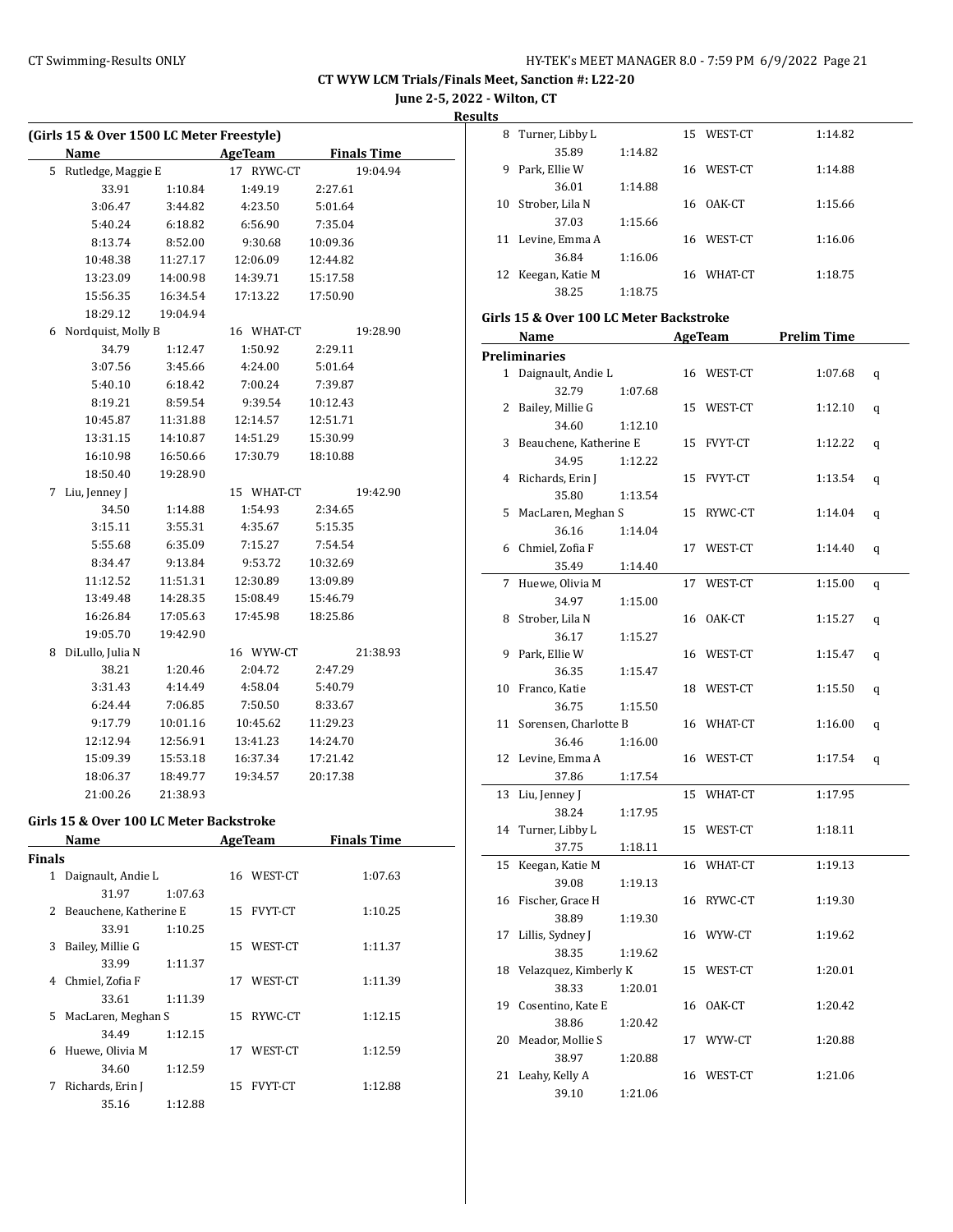**June 2-5, 2022 - Wilton, CT**

| esult<br> |  |
|-----------|--|
|           |  |

|           | Preliminaries  (Girls 15 & Over 100 LC Meter Backstroke)                                                                                                                                                                      |         |  |                                       |         |                    |  |
|-----------|-------------------------------------------------------------------------------------------------------------------------------------------------------------------------------------------------------------------------------|---------|--|---------------------------------------|---------|--------------------|--|
|           | Name                                                                                                                                                                                                                          |         |  | <b>Example 21 AgeTeam</b> Prelim Time |         |                    |  |
|           | 22 Riccobon, Ruthie E                                                                                                                                                                                                         |         |  | 16 WHAT-CT                            |         | 1:21.68            |  |
|           | 39.59                                                                                                                                                                                                                         | 1:21.68 |  |                                       |         |                    |  |
| 23        | Limani, Diellza                                                                                                                                                                                                               |         |  | 16 RYWC-CT                            |         | 1:23.73            |  |
|           | 40.93                                                                                                                                                                                                                         | 1:23.73 |  |                                       |         |                    |  |
| 24        | Bertolette, Abby K                                                                                                                                                                                                            |         |  | 16 WHAT-CT                            |         | 1:24.78            |  |
|           | 41.12                                                                                                                                                                                                                         | 1:24.78 |  |                                       |         |                    |  |
| 25        | Mims, Samantha R                                                                                                                                                                                                              |         |  | 16 WYW-CT                             |         | 1:25.01            |  |
|           | 40.26                                                                                                                                                                                                                         | 1:25.01 |  |                                       |         |                    |  |
| 26        | Smiley, Lauren E                                                                                                                                                                                                              |         |  | 16 RYWC-CT                            |         | 1:25.58            |  |
|           | 40.85                                                                                                                                                                                                                         | 1:25.58 |  |                                       |         |                    |  |
| 27        | Swierczek, Magdalena E                                                                                                                                                                                                        |         |  | 18 RYWC-CT                            |         | 1:26.37            |  |
|           | 41.73                                                                                                                                                                                                                         | 1:26.37 |  |                                       |         |                    |  |
| 28        | Bhagavatula, Sahana                                                                                                                                                                                                           |         |  | 15 WYW-CT                             |         | 1:26.48            |  |
|           | 41.55                                                                                                                                                                                                                         | 1:26.48 |  |                                       |         |                    |  |
| 29        | DiLullo, Julia N                                                                                                                                                                                                              |         |  | 16 WYW-CT                             |         | 1:27.76            |  |
|           | 43.05                                                                                                                                                                                                                         | 1:27.76 |  |                                       |         |                    |  |
| 30        | Jung, Marina M                                                                                                                                                                                                                |         |  | 15 FVYT-CT                            |         | 1:27.83            |  |
|           | 42.30                                                                                                                                                                                                                         | 1:27.83 |  |                                       |         |                    |  |
| 31        | Morales, Lucia                                                                                                                                                                                                                |         |  | 15 UN-CT                              |         | 1:28.34            |  |
|           | 43.49                                                                                                                                                                                                                         | 1:28.34 |  |                                       |         |                    |  |
| 32        | McDermott, Sophia P                                                                                                                                                                                                           |         |  | 17 ARAC-CT                            |         | 1:29.21            |  |
|           | 44.22                                                                                                                                                                                                                         | 1:29.21 |  |                                       |         |                    |  |
| 33        | Chodash, Ali S                                                                                                                                                                                                                |         |  | 16 WEST-CT                            |         | 1:34.06            |  |
|           | 46.75                                                                                                                                                                                                                         | 1:34.06 |  |                                       |         |                    |  |
| 34        | Liu, Fedora R                                                                                                                                                                                                                 |         |  | 16 OAK-CT                             |         | 1:34.96            |  |
|           | 44.80                                                                                                                                                                                                                         | 1:34.96 |  |                                       |         |                    |  |
|           | 35 Waters, Sarah E                                                                                                                                                                                                            |         |  | 15 RYWC-CT                            |         | 1:40.57            |  |
|           | 49.11                                                                                                                                                                                                                         | 1:40.57 |  |                                       |         |                    |  |
|           | Girls 15 & Over 200 LC Meter Backstroke                                                                                                                                                                                       |         |  |                                       |         |                    |  |
|           | Name and the same state of the state of the state of the state of the state of the state of the state of the state of the state of the state of the state of the state of the state of the state of the state of the state of |         |  | <b>AgeTeam</b>                        |         | <b>Finals Time</b> |  |
| A - Final |                                                                                                                                                                                                                               |         |  |                                       |         |                    |  |
|           | 1 Benoit, Lucy A                                                                                                                                                                                                              |         |  | 17 WHAT-CT                            |         | 2:26.26            |  |
|           | 34.77                                                                                                                                                                                                                         | 1:11.69 |  | 1:49.81                               | 2:26.26 |                    |  |
|           | 2 Daignault, Andie L                                                                                                                                                                                                          |         |  | 16 WEST-CT                            |         | 2:27.29            |  |
|           | 34.33                                                                                                                                                                                                                         | 1:11.47 |  | 1:49.98                               | 2:27.29 |                    |  |
| 3         | Beauchene, Katherine E                                                                                                                                                                                                        |         |  | 15 FVYT-CT                            |         | 2:28.01            |  |
|           | 34.10                                                                                                                                                                                                                         | 1:11.78 |  | 1:51.11                               | 2:28.01 |                    |  |
| 4         | Gimby, Sophia R                                                                                                                                                                                                               |         |  | 16 WYW-CT                             |         | 2:32.93            |  |

35.97 1:14.54 1:53.87 2:32.93 5 Huewe, Olivia M 17 WEST-CT 2:33.79 34.61 1:13.66 1:53.84 2:33.79 6 Strober, Lila N 16 OAK-CT 2:37.08 36.91 1:16.26 1:56.56 2:37.08

7 Kongettira, Aanya 15 WYW-CT 2:34.30 35.43 1:13.74 1:54.78 2:34.30 8 Lillis, Sydney J 16 WYW-CT 2:35.80 37.90 1:17.45 1:57.09 2:35.80 9 Layden, Victoria K 16 WHAT-CT 2:38.17 36.94 1:17.47 1:59.33 2:38.17 10 Park, Ellie W 16 WEST-CT 2:42.35 37.08 1:16.97 2:00.19 2:42.35 11 Sorensen, Charlotte B 16 WHAT-CT 2:42.94 37.33 1:18.04 2:00.93 2:42.94

**B - Final**

|     | 12 Urbanowicz, Alex                     |         | 15 OAK-CT  |         | 2:50.24            |   |
|-----|-----------------------------------------|---------|------------|---------|--------------------|---|
|     | 38.99                                   | 1:21.87 | 2:05.67    | 2:50.24 |                    |   |
|     | Girls 15 & Over 200 LC Meter Backstroke |         |            |         |                    |   |
|     |                                         |         |            |         |                    |   |
|     | Name                                    |         | AgeTeam    |         | <b>Prelim Time</b> |   |
|     | <b>Preliminaries</b>                    |         |            |         |                    |   |
|     | 1 Benoit, Lucy A                        |         | 17 WHAT-CT |         | 2:30.08            | q |
|     | 35.57                                   | 1:13.48 | 1:52.77    | 2:30.08 |                    |   |
|     | 2 Daignault, Andie L                    |         | 16 WEST-CT |         | 2:33.37            | q |
|     | 35.13                                   | 1:14.18 | 1:54.50    | 2:33.37 |                    |   |
| 3   | Bailey, Millie G                        |         | 15 WEST-CT |         | 2:33.53            | q |
|     | 35.30                                   | 1:13.80 | 1:54.66    | 2:33.53 |                    |   |
|     | 4 Gimby, Sophia R                       |         | 16 WYW-CT  |         | 2:34.48            | q |
|     | 36.87                                   | 1:15.10 | 1:55.18    | 2:34.48 |                    |   |
|     | 5 Strober, Lila N                       |         | 16 OAK-CT  |         | 2:35.11            | q |
|     | 37.06                                   | 1:15.77 | 1:55.91    | 2:35.11 |                    |   |
|     | 6 Beauchene, Katherine E                |         | 15 FVYT-CT |         | 2:37.15            | q |
|     | 36.38                                   | 1:15.36 | 1:57.23    | 2:37.15 |                    |   |
| 7   | Huewe, Olivia M                         |         | 17 WEST-CT |         | 2:39.31            | q |
|     | 35.84                                   | 1:15.69 | 1:57.76    | 2:39.31 |                    |   |
| 8   | Kongettira, Aanya                       |         | 15 WYW-CT  |         | 2:41.38            | q |
|     | 37.75                                   | 1:18.61 | 2:00.75    | 2:41.38 |                    |   |
| 9   | Layden, Victoria K                      |         | 16 WHAT-CT |         | 2:41.65            | q |
|     | 37.54                                   | 1:18.63 | 2:01.48    | 2:41.65 |                    |   |
| 10  | Sorensen, Charlotte B                   |         | 16 WHAT-CT |         | 2:42.36            | q |
|     | 36.49                                   | 1:16.73 | 1:59.59    | 2:42.36 |                    |   |
|     | 11 Park, Ellie W                        |         | 16 WEST-CT |         | 2:43.05            | q |
|     | 38.09                                   | 1:18.89 | 2:01.48    | 2:43.05 |                    |   |
|     | 12 Lillis, Sydney J                     |         | 16 WYW-CT  |         | 2:44.38            | q |
|     | 38.77                                   | 1:20.33 | 2:02.43    | 2:44.38 |                    |   |
| 13  | Keegan, Katie M                         |         | 16 WHAT-CT |         | 2:47.97            |   |
|     | 40.66                                   | 1:22.94 | 2:05.28    | 2:47.97 |                    |   |
|     | 14 Hasko, Lexi E                        |         | 15 RAC-CT  |         | 2:49.10            |   |
|     | 36.90                                   | 1:18.96 | 2:03.79    | 2:49.10 |                    |   |
|     | 15 Urbanowicz, Alex                     |         | 15 OAK-CT  |         | 2:53.88            |   |
|     | 40.20                                   | 1:23.23 | 2:09.61    | 2:53.88 |                    |   |
|     | 16 Badzioch, Amelia M                   |         | 18 WHAT-CT |         | 2:55.96            |   |
|     | 41.57                                   | 1:25.76 | 2:11.81    | 2:55.96 |                    |   |
| 17  | Huewe, Isabelle G                       |         | 15 WEST-CT |         | 2:57.70            |   |
|     | 41.07                                   | 1:25.83 | 2:12.25    | 2:57.70 |                    |   |
| 18  | Bhagavatula, Sahana                     |         | 15 WYW-CT  |         | 2:59.84            |   |
|     | 42.23                                   | 1:27.94 | 2:14.38    | 2:59.84 |                    |   |
| 19  | Smiley, Lauren E                        |         | 16 RYWC-CT |         | 3:01.21            |   |
|     | 42.24                                   | 1:27.20 | 2:14.85    | 3:01.21 |                    |   |
| 20  | Tang, Stephanie                         |         | 16 WYW-CT  |         | 3:02.24            |   |
|     | 42.37                                   | 1:27.47 | 2:14.92    | 3:02.24 |                    |   |
| 21  | Murphy, Doran G                         |         | 15 RYWC-CT |         | 3:02.87            |   |
|     | 42.37                                   | 1:27.93 | 2:15.86    | 3:02.87 |                    |   |
| 22  | Mims, Samantha R                        |         | 16 WYW-CT  |         | 3:07.21            |   |
|     | 43.19                                   | 1:31.85 | 2:19.39    | 3:07.21 |                    |   |
| 23  | Waters, Sarah E                         |         | 15 RYWC-CT |         | 3:29.40            |   |
|     | 49.77                                   | 1:42.95 | 2:38.31    | 3:29.40 |                    |   |
| 24  | Liu, Fedora R                           |         | 16 OAK-CT  |         | 3:32.04            |   |
|     | 44.98                                   | 1:39.51 | 2:36.91    | 3:32.04 |                    |   |
| --- | Chmiel, Zofia F                         |         | 17 WEST-CT |         | DQ                 |   |
|     | 36.13                                   | 1:16.90 | 2:00.21    | DQ      |                    |   |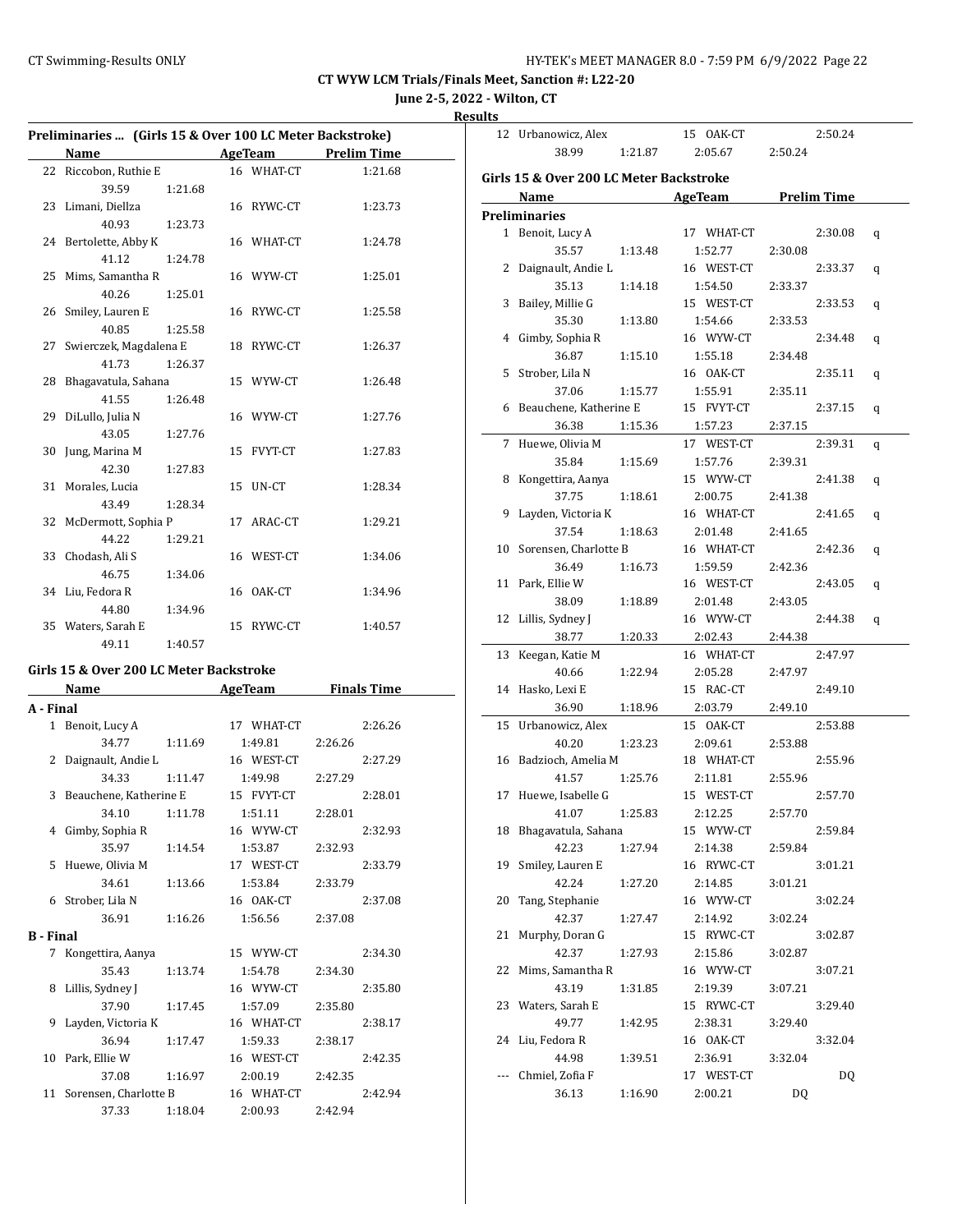**June 2-5, 2022 - Wilton, CT**

#### **Results**

|                  | Girls 15 & Over 100 LC Meter Breaststroke |         |                |                    |
|------------------|-------------------------------------------|---------|----------------|--------------------|
|                  | Name                                      |         | <b>AgeTeam</b> | <b>Finals Time</b> |
| A - Final        |                                           |         |                |                    |
|                  | 1 Headley, Mackenzie N                    |         | 15 FVYT-CT     | 1:16.90            |
|                  | 36.03                                     | 1:16.90 |                |                    |
|                  | 2 Herbert, Olivia R                       |         | 17 RYWC-CT     | 1:20.27            |
|                  | 38.72                                     | 1:20.27 |                |                    |
|                  | 3 Benoit, Lucy A                          |         | 17 WHAT-CT     | 1:20.95            |
|                  | 38.70                                     | 1:20.95 |                |                    |
|                  | 4 Behling, Ella M                         |         | 16 RYWC-CT     | 1:25.72            |
|                  | 40.73                                     | 1:25.72 |                |                    |
| 5                | Vongsouvanh, Katherine A                  |         | 15 RYWC-CT     | 1:27.09            |
|                  | 41.46                                     | 1:27.09 |                |                    |
|                  | 6 Urbanowicz, Alex                        |         | 15 OAK-CT      | 1:28.18            |
|                  | 40.95                                     | 1:28.18 |                |                    |
| <b>B</b> - Final |                                           |         |                |                    |
| 7                | Hastings, Virginia                        |         | 16 WYW-CT      | 1:24.97            |
|                  | 40.75                                     | 1:24.97 |                |                    |
|                  | 8 Winslow, Madison I                      |         | 16 WYW-CT      | 1:25.80            |
|                  | 40.80                                     | 1:25.80 |                |                    |
|                  | 9 Turner, Libby L                         |         | 15 WEST-CT     | 1:27.23            |
|                  | 41.16                                     | 1:27.23 |                |                    |
|                  | 10 Huewe, Olivia M                        |         | 17 WEST-CT     | 1:27.45            |
|                  | 42.05                                     | 1:27.45 |                |                    |
|                  | 11 Morales, Lucia                         |         | 15 UN-CT       | 1:28.41            |
|                  | 40.82                                     | 1:28.41 |                |                    |
| 12               | Gimby, Sophia R                           |         | 16 WYW-CT      | 1:31.24            |
|                  | 42.75                                     | 1:31.24 |                |                    |

#### **Girls 15 & Over 100 LC Meter Breaststroke**

|                | Name                     |         | <b>AgeTeam</b> | <b>Prelim Time</b> |   |  |
|----------------|--------------------------|---------|----------------|--------------------|---|--|
|                | <b>Preliminaries</b>     |         |                |                    |   |  |
|                | 1 Headley, Mackenzie N   |         | 15 FVYT-CT     | 1:18.12            | q |  |
|                | 37.04                    | 1:18.12 |                |                    |   |  |
| $\overline{2}$ | Herbert, Olivia R        |         | 17 RYWC-CT     | 1:21.15            | q |  |
|                | 38.97                    | 1:21.15 |                |                    |   |  |
| 3              | Benoit, Lucy A           |         | 17 WHAT-CT     | 1:22.12            | q |  |
|                | 38.99                    | 1:22.12 |                |                    |   |  |
| 4              | Urbanowicz, Alex         |         | 15 OAK-CT      | 1:24.79            | q |  |
|                | 39.72                    | 1:24.79 |                |                    |   |  |
| 5.             | Vongsouvanh, Katherine A |         | 15 RYWC-CT     | 1:25.62            | q |  |
|                | 40.55                    | 1:25.62 |                |                    |   |  |
| 6              | Behling, Ella M          |         | 16 RYWC-CT     | 1:26.62            | q |  |
|                | 42.01                    | 1:26.62 |                |                    |   |  |
|                | 7 Winslow, Madison I     |         | 16 WYW-CT      | 1:27.76            | q |  |
|                | 42.33                    | 1:27.76 |                |                    |   |  |
| 8              | Huewe, Olivia M          |         | 17 WEST-CT     | 1:27.79            | q |  |
|                | 41.71                    | 1:27.79 |                |                    |   |  |
| 9              | Gimby, Sophia R          |         | 16 WYW-CT      | 1:29.09            | q |  |
|                | 42.28                    | 1:29.09 |                |                    |   |  |
| 10             | Hastings, Virginia       |         | 16 WYW-CT      | 1:29.10            | q |  |
|                | 43.06                    | 1:29.10 |                |                    |   |  |
| 11             | Turner, Libby L          |         | 15 WEST-CT     | 1:30.30            | q |  |
|                | 42.29                    | 1:30.30 |                |                    |   |  |

| πь |                          |         |            |         |   |
|----|--------------------------|---------|------------|---------|---|
|    | 12 Morales, Lucia        |         | 15 UN-CT   | 1:30.78 | q |
|    | 42.96                    | 1:30.78 |            |         |   |
|    | 13 Sorensen, Charlotte B |         | 16 WHAT-CT | 1:31.49 |   |
|    | 43.96                    | 1:31.49 |            |         |   |
|    | 14 Skidell, Zoe D        |         | 17 WYW-CT  | 1:32.93 |   |
|    | 44.15                    | 1:32.93 |            |         |   |
|    | 15 Sedlak, Maggie A      |         | 17 WEST-CT | 1:33.33 |   |
|    | 42.95                    | 1:33.33 |            |         |   |
|    | 16 Bertolette, Abby K    |         | 16 WHAT-CT | 1:37.71 |   |
|    | 48.15                    | 1:37.71 |            |         |   |
| 17 | Zajac, Iza               |         | 15 FVYT-CT | 1:37.72 |   |
|    | 45.71                    | 1:37.72 |            |         |   |
|    | 18 Waters, Sarah E       |         | 15 RYWC-CT | 1:40.24 |   |
|    | 48.67                    | 1:40.24 |            |         |   |
|    | 19 Mims, Samantha R      |         | 16 WYW-CT  | 1:41.02 |   |
|    | 47.02                    | 1:41.02 |            |         |   |
|    | 20 Friedman, Lia P       |         | 15 WYW-CT  | 1:42.34 |   |
|    | 49.15                    | 1:42.34 |            |         |   |
|    | 21 Smiley, Lauren E      |         | 16 RYWC-CT | 1:47.28 |   |
|    | 50.55                    | 1:47.28 |            |         |   |
|    | 22 Liu, Fedora R         |         | 16 OAK-CT  | 1:52.16 |   |
|    | 50.53                    | 1:52.16 |            |         |   |
| 23 | Robins, Erin M           |         | 15 WYW-CT  | 2:06.84 |   |
|    | 1:00.32                  | 2:06.84 |            |         |   |

# **Girls 15 & Over 200 LC Meter Breaststroke**

|               | Name                       |         | AgeTeam    | <b>Finals Time</b> |
|---------------|----------------------------|---------|------------|--------------------|
| <b>Finals</b> |                            |         |            |                    |
|               | 1 Herbert, Olivia R        |         | 17 RYWC-CT | 2:49.67            |
|               | 39.65                      | 1:22.70 | 2:06.52    | 2:49.67            |
|               | 2 Levine, Emma A           |         | 16 WEST-CT | 2:54.45            |
|               | 39.64                      | 1:24.41 | 2:09.50    | 2:54.45            |
|               | 3 Chmiel, Zofia F          |         | 17 WEST-CT | 2:57.93            |
|               | 39.62                      | 1:24.10 | 2:10.66    | 2:57.93            |
|               | 4 Hastings, Virginia       |         | 16 WYW-CT  | 2:59.38            |
|               | 41.32                      | 1:27.28 | 2:14.04    | 2:59.38            |
| 5.            | Behling, Ella M            |         | 16 RYWC-CT | 3:02.48            |
|               | 41.00                      | 1:28.28 | 2:15.37    | 3:02.48            |
|               | 6 Vongsouvanh, Katherine A |         | 15 RYWC-CT | 3:03.59            |
|               | 42.02                      | 1:28.37 | 2:16.04    | 3:03.59            |
| 7             | Kopis, Adele K             |         | 17 WEST-CT | 3:04.75            |
|               | 41.00                      | 1:27.04 | 2:16.59    | 3:04.75            |
|               | 8 Lester, V G              |         | 17 WYW-CT  | 3:05.93            |
|               | 42.96                      | 1:30.59 | 2:17.85    | 3:05.93            |
|               | 9 Leahy, Kelly A           |         | 16 WEST-CT | 3:07.34            |
|               | 41.48                      | 1:29.42 | 2:19.44    | 3:07.34            |
|               | 10 Skidell, Zoe D          |         | 17 WYW-CT  | 3:09.85            |
|               | 43.40                      | 1:32.12 | 2:21.18    | 3:09.85            |
| 11            | Morales, Lucia             |         | 15 UN-CT   | 3:12.67            |
|               | 42.28                      | 1:30.91 | 2:21.97    | 3:12.67            |
|               | 12 Urbanowicz, Alex        |         | 15 OAK-CT  | 3:13.55            |
|               | 44.11                      | 1:32.33 | 2:23.41    | 3:13.55            |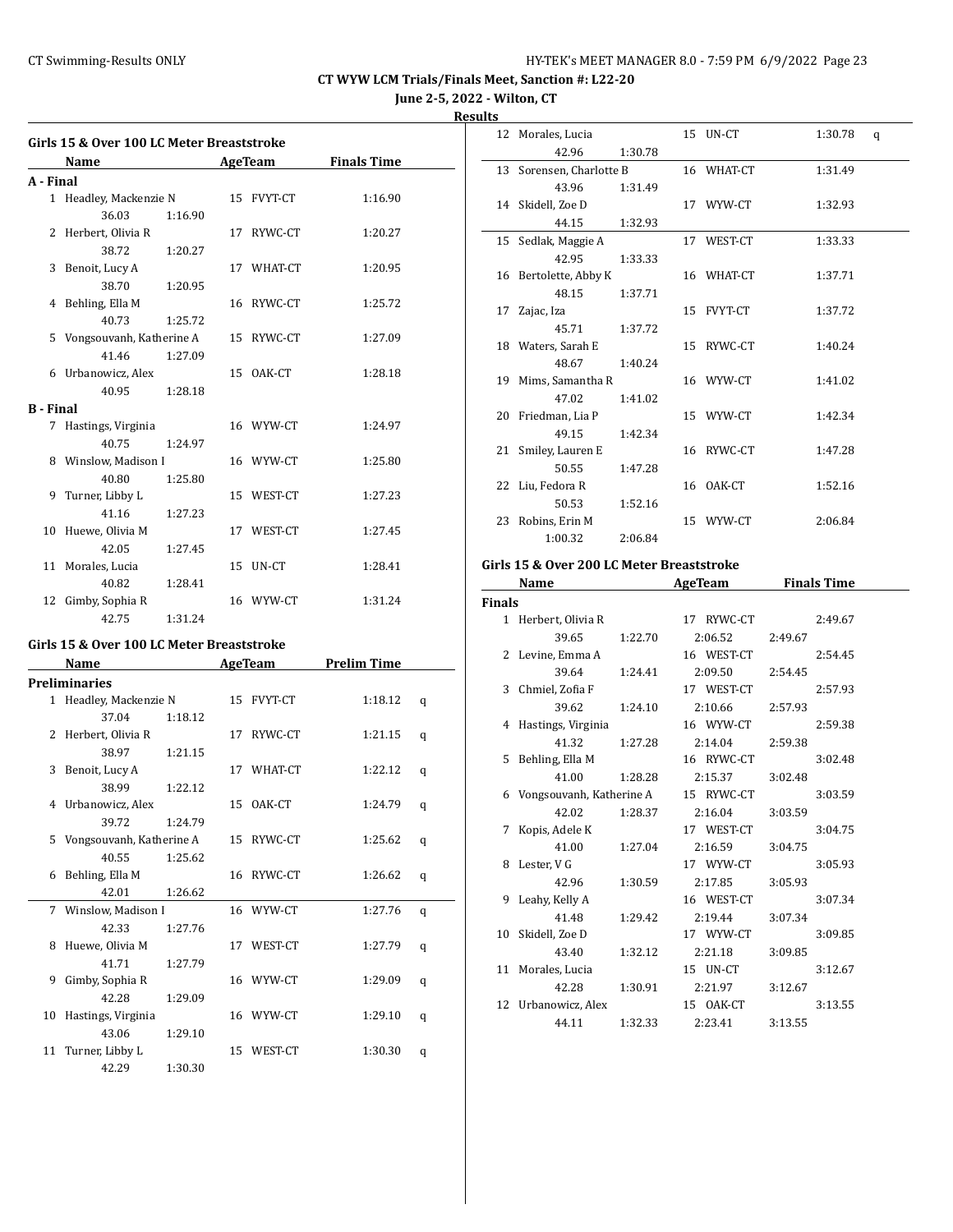**June 2-5, 2022 - Wilton, CT**

#### **Results**

l.

l,

|           | Girls 15 & Over 200 LC Meter Breaststroke |         |               |                     |   |
|-----------|-------------------------------------------|---------|---------------|---------------------|---|
|           | Name                                      |         | AgeTeam       |                     |   |
|           | Preliminaries                             |         |               |                     |   |
|           | 1 Levine, Emma A                          |         | 16 WEST-CT    | 2:58.87             | q |
|           | 41.10                                     | 1:25.63 | 2:12.84       | 2:58.87             |   |
| 2         | Herbert, Olivia R                         |         | 17 RYWC-CT    | 2:58.99             | q |
|           | 41.69                                     | 1:27.28 | 2:14.37       | 2:58.99             |   |
| 3         | Vongsouvanh, Katherine A                  |         | 15 RYWC-CT    | 3:04.11             | q |
|           | 41.97                                     | 1:28.16 | 2:15.92       | 3:04.11             |   |
| 4         | Chmiel, Zofia F                           |         | 17 WEST-CT    | 3:04.57             | q |
|           | 42.50                                     | 1:28.98 | 2:17.82       | 3:04.57             |   |
| 5         | Hastings, Virginia                        |         | 16 WYW-CT     | 3:04.68             | q |
|           | 43.58                                     | 1:31.81 | 2:19.13       | 3:04.68             |   |
| 6         | Behling, Ella M                           |         | 16 RYWC-CT    | 3:08.46             | q |
|           | 43.61                                     | 1:31.42 | 2:21.07       | 3:08.46             |   |
| 7         | Kopis, Adele K                            |         | 17 WEST-CT    | 3:08.87             | q |
|           | 42.90                                     | 1:30.43 | 2:20.27       | 3:08.87             |   |
| 8         | Winslow, Madison I                        |         | 16 WYW-CT     | 3:10.03             | q |
|           | 42.93                                     | 1:30.01 | 2:19.88       | 3:10.03             |   |
| 9         | Urbanowicz, Alex                          |         | 15 OAK-CT     | 3:10.78             | q |
|           | 43.79                                     | 1:32.85 | 2:21.55       | 3:10.78             |   |
| 10        | Leahy, Kelly A                            |         | 16 WEST-CT    | 3:15.29             | q |
|           | 43.69                                     | 1:33.56 | 2:24.71       | 3:15.29             |   |
| 11        | Skidell, Zoe D                            |         | 17 WYW-CT     | 3:15.82             | q |
|           | 44.72                                     | 1:34.18 | 2:25.25       | 3:15.82             |   |
| 12        | Morales, Lucia                            |         | 15 UN-CT      | 3:17.73             | q |
|           | 44.26                                     | 1:34.50 | 2:25.80       | 3:17.73             |   |
| 13        | Lester, V G                               |         | 17 WYW-CT     | 3:18.49             |   |
|           | 46.46                                     | 1:36.90 | 2:27.39       | 3:18.49             |   |
|           | 14 Chodash, Ali S                         |         | 16 WEST-CT    | 3:22.19             |   |
|           | 45.55                                     | 1:36.63 | 2:29.71       | 3:22.19             |   |
| 15        | McDermott, Sophia P                       |         | 17 ARAC-CT    | 3:26.99             |   |
|           | 46.45                                     | 1:39.36 | 2:32.85       | 3:26.99             |   |
| 16        | Jung, Marina M                            |         | 15 FVYT-CT    | 3:30.46             |   |
|           | 48.19                                     | 1:40.85 | 2:35.75       | 3:30.46             |   |
| 17        | Swierczek, Magdalena E                    |         | 18 RYWC-CT    | 3:34.27             |   |
|           | 47.73                                     | 1:41.12 | 2:38.87       | 3:34.27             |   |
| 18        | Agrafojo, Libby A                         |         | 18 OAK-CT     | 3:49.79             |   |
|           | 53.35                                     | 1:51.04 | 2:51.82       | 3:49.79             |   |
|           | Girls 15 & Over 100 LC Meter Butterfly    |         |               |                     |   |
|           | Name                                      |         |               | AgeTeam Finals Time |   |
| A - Final |                                           |         |               |                     |   |
|           | 1 Headley, Mackenzie N                    |         |               |                     |   |
|           | 29.65                                     | 1:05.36 | 15 FVYT-CT    | 1:05.36             |   |
| 2         | Herbert, Olivia R                         |         | RYWC-CT<br>17 | 1:07.59             |   |
|           | 32.43                                     | 1:07.59 |               |                     |   |
| 3         | Richards, Erin J                          |         | 15<br>FVYT-CT | 1:08.39             |   |
|           | 32.34                                     | 1:08.39 |               |                     |   |

4 Benoit, Lucy A 17 WHAT-CT 1:09.15

5 Strober, Lila N 16 OAK-CT 1:11.21

6 Hatzis, Mia N 15 RYWC-CT 1:13.16

32.51 1:09.15

33.74 1:11.21

33.89 1:13.16

| <b>B</b> - Final |                     |         |    |            |         |
|------------------|---------------------|---------|----|------------|---------|
|                  |                     |         |    | 16 WYW-CT  | 1:07.98 |
| 7                | Lillis, Sydney J    |         |    |            |         |
|                  | 32.74               | 1:07.98 |    |            |         |
| 8                | MacLaren, Meghan S  |         | 15 | RYWC-CT    | 1:08.99 |
|                  | 32.20               | 1:08.99 |    |            |         |
| 9                | Kopis, Adele K      |         | 17 | WEST-CT    | 1:09.36 |
|                  | 31.94               | 1:09.36 |    |            |         |
| 10               | Kongettira, Aanya   |         |    | 15 WYW-CT  | 1:10.06 |
|                  | 32.47               | 1:10.06 |    |            |         |
|                  | 11 Leahy, Kelly A   |         |    | 16 WEST-CT | 1:11.32 |
|                  | 33.27               | 1:11.32 |    |            |         |
|                  | 12 Sedlak, Maggie A |         | 17 | WEST-CT    | 1:11.73 |
|                  | 33.41               | 1:11.73 |    |            |         |

#### **Girls 15 & Over 100 LC Meter Butterfly**

|    | <b>Name</b>            |    | <b>AgeTeam</b> | <b>Prelim Time</b> |   |  |
|----|------------------------|----|----------------|--------------------|---|--|
|    | <b>Preliminaries</b>   |    |                |                    |   |  |
|    | 1 Headley, Mackenzie N |    | 15 FVYT-CT     | 1:08.19            | q |  |
|    | 31.28<br>1:08.19       |    |                |                    |   |  |
| 2  | Herbert, Olivia R      |    | 17 RYWC-CT     | 1:09.11            | q |  |
|    | 33.28<br>1:09.11       |    |                |                    |   |  |
| 3  | Richards, Erin J       |    | 15 FVYT-CT     | 1:09.81            | q |  |
|    | 33.25<br>1:09.81       |    |                |                    |   |  |
| 4  | Franco, Katie          |    | 18 WEST-CT     | 1:10.04            | q |  |
|    | 32.66<br>1:10.04       |    |                |                    |   |  |
| 5  | Benoit, Lucy A         |    | 17 WHAT-CT     | 1:10.11            | q |  |
|    | 32.89<br>1:10.11       |    |                |                    |   |  |
| 6  | Hatzis, Mia N          | 15 | RYWC-CT        | 1:10.56            | q |  |
|    | 33.36<br>1:10.56       |    |                |                    |   |  |
| 7  | Strober, Lila N        |    | 16 OAK-CT      | 1:10.68            | q |  |
|    | 33.80<br>1:10.68       |    |                |                    |   |  |
| 8  | Kopis, Adele K         |    | 17 WEST-CT     | 1:11.58            | q |  |
|    | 32.82<br>1:11.58       |    |                |                    |   |  |
| 9  | Lillis, Sydney J       |    | 16 WYW-CT      | 1:11.59            | q |  |
|    | 34.59<br>1:11.59       |    |                |                    |   |  |
| 10 | MacLaren, Meghan S     |    | 15 RYWC-CT     | 1:12.39            | q |  |
|    | 33.54<br>1:12.39       |    |                |                    |   |  |
| 11 | Leahy, Kelly A         |    | 16 WEST-CT     | 1:12.84            | q |  |
|    | 33.84<br>1:12.84       |    |                |                    |   |  |
| 12 | Sedlak, Maggie A       | 17 | WEST-CT        | 1:14.32            | q |  |
|    | 33.99<br>1:14.32       |    |                |                    |   |  |
| 13 | Tang, Stephanie        | 16 | WYW-CT         | 1:14.77            |   |  |
|    | 35.35<br>1:14.77       |    |                |                    |   |  |
| 14 | Kongettira, Aanya      | 15 | WYW-CT         | 1:15.68            |   |  |
|    | 34.96<br>1:15.68       |    |                |                    |   |  |
| 15 | Sorensen, Charlotte B  |    | 16 WHAT-CT     | J1:15.68           |   |  |
|    | 34.59<br>1:15.68       |    |                |                    |   |  |
| 16 | Beauchene, Katherine E |    | 15 FVYT-CT     | 1:15.76            |   |  |
|    | 34.43<br>1:15.76       |    |                |                    |   |  |
| 17 | Carboni, Cate M        |    | 17 RYWC-CT     | 1:16.60            |   |  |
|    | 35.63<br>1:16.60       |    |                |                    |   |  |
| 18 | Riccobon, Ruthie E     |    | 16 WHAT-CT     | 1:16.83            |   |  |
|    | 36.55<br>1:16.83       |    |                |                    |   |  |
| 19 | Zajac, Iza             | 15 | FVYT-CT        | 1:16.90            |   |  |
|    | 1:16.90<br>34.80       |    |                |                    |   |  |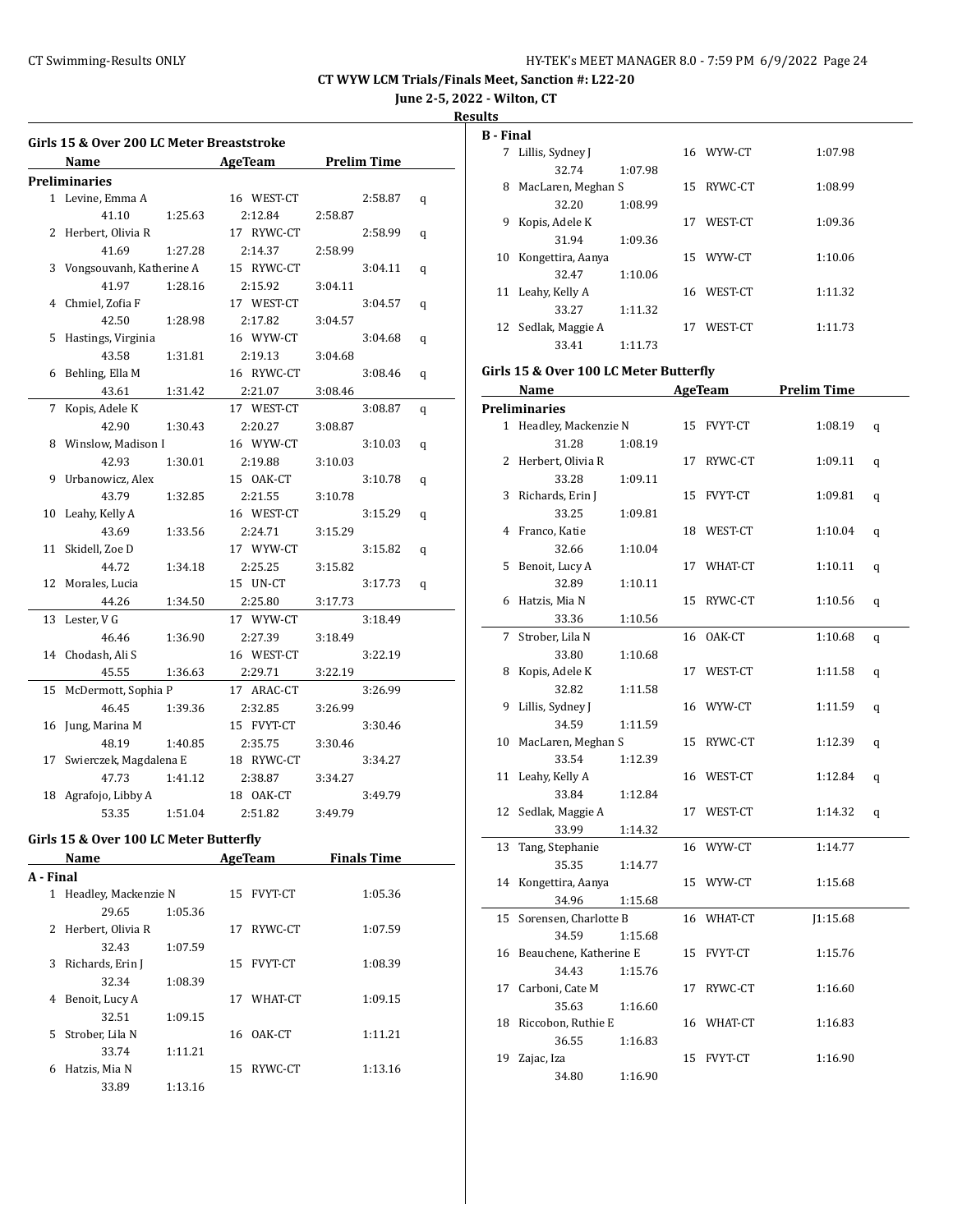**June 2-5, 2022 - Wilton, CT**

| Results |
|---------|
|---------|

 $\overline{a}$ 

 $\overline{a}$ 

 $\overline{a}$ 

| Preliminaries  (Girls 15 & Over 100 LC Meter Butterfly) |                                        |         |    |                            |         |                    |  |
|---------------------------------------------------------|----------------------------------------|---------|----|----------------------------|---------|--------------------|--|
|                                                         | Name                                   |         |    | AgeTeam                    |         | <b>Prelim Time</b> |  |
| 20                                                      | Velazquez, Kimberly K                  |         |    | 15 WEST-CT                 |         | 1:17.50            |  |
|                                                         | 34.35                                  | 1:17.50 |    |                            |         |                    |  |
| 21                                                      | Choukri, Nora                          |         |    | 16 WYW-CT                  |         | 1:17.92            |  |
|                                                         | 35.94                                  | 1:17.92 |    |                            |         |                    |  |
| 22                                                      | Keegan, Katie M                        |         |    | 16 WHAT-CT                 |         | 1:18.90            |  |
|                                                         | 39.00                                  | 1:18.90 |    |                            |         |                    |  |
| 23                                                      | Bhagavatula, Sahana                    |         |    | 15 WYW-CT                  |         | 1:19.35            |  |
|                                                         | 36.68                                  | 1:19.35 |    |                            |         |                    |  |
| 24                                                      | Bertolette, Abby K                     |         |    | 16 WHAT-CT                 |         | 1:19.72            |  |
|                                                         | 36.31                                  | 1:19.72 |    |                            |         |                    |  |
| 25                                                      | Limani, Diellza                        |         |    | 16 RYWC-CT                 |         | 1:19.86            |  |
|                                                         | 36.74                                  | 1:19.86 |    |                            |         |                    |  |
| 26                                                      | DiLullo, Julia N                       |         |    | 16 WYW-CT                  |         | 1:22.56            |  |
|                                                         | 37.90                                  | 1:22.56 |    |                            |         |                    |  |
| 27                                                      | Badzioch, Amelia M                     |         |    | 18 WHAT-CT                 |         | 1:25.51            |  |
|                                                         | 38.50                                  | 1:25.51 |    |                            |         |                    |  |
| 28                                                      | Agrafojo, Libby A                      |         | 18 | OAK-CT                     |         | 1:25.60            |  |
|                                                         | 39.95                                  | 1:25.60 |    |                            |         |                    |  |
| 29                                                      | Murphy, Doran G                        |         |    | 15 RYWC-CT                 |         | 1:26.66            |  |
|                                                         | 38.75                                  | 1:26.66 |    |                            |         |                    |  |
| 30                                                      | Youel, Miriam J                        |         |    | 15 WHAT-CT                 |         | 1:26.78            |  |
|                                                         | 38.55                                  | 1:26.78 |    |                            |         |                    |  |
| 31                                                      | Skidell, Zoe D                         |         |    | 17 WYW-CT                  |         | 1:28.52            |  |
|                                                         | 40.65                                  | 1:28.52 |    |                            |         |                    |  |
| 32                                                      | Morales, Lucia                         |         | 15 | UN-CT                      |         | 1:29.97            |  |
|                                                         | 39.31                                  | 1:29.97 |    |                            |         |                    |  |
| 33                                                      | Friedman, Lia P                        |         |    | 15 WYW-CT                  |         | 1:36.07            |  |
|                                                         | 43.57                                  | 1:36.07 |    |                            |         |                    |  |
| 34                                                      | Liu, Fedora R                          |         |    | 16 OAK-CT                  |         | 1:49.17            |  |
|                                                         | 45.38                                  | 1:49.17 |    |                            |         |                    |  |
| 35                                                      | Robins, Erin M                         |         |    | 15 WYW-CT                  |         | 1:53.58            |  |
|                                                         | 52.91                                  | 1:53.58 |    |                            |         |                    |  |
|                                                         | Girls 15 & Over 200 LC Meter Butterfly |         |    |                            |         |                    |  |
|                                                         | Name                                   |         |    | <b>Example 2.1 AgeTeam</b> |         | <b>Finals Time</b> |  |
| Finals                                                  |                                        |         |    |                            |         |                    |  |
|                                                         | 1 Lester, V G                          |         |    | 17 WYW-CT                  |         | 2:26.40            |  |
|                                                         | 32.40                                  | 1:08.51 |    | 1:46.74                    | 2:26.40 |                    |  |
|                                                         | 2 Gardner, Abbey L                     |         |    | 18 WYW-CT                  |         | 2:27.81            |  |
|                                                         | 33.73                                  | 1:10.55 |    | 1:48.74                    | 2:27.81 |                    |  |
| 3                                                       | Lillis, Sydney J                       |         |    | 16 WYW-CT                  |         | 2:28.60            |  |

33.90 1:11.50 1:51.03 2:28.60 4 Doersch, Sofia M 16 RYWC-CT 2:36.91 33.24 1:12.57 1:54.49 2:36.91 5 Richards, Erin J 15 FVYT-CT 2:38.59 34.52 1:13.58 1:55.93 2:38.59 6 Bailey, Millie G 15 WEST-CT 2:39.80 33.15 1:12.53 1:55.12 2:39.80 7 Carboni, Cate M 17 RYWC-CT 2:46.25 36.09 1:17.28 2:01.84 2:46.25 8 DiLullo, Julia N 16 WYW-CT 2:56.60 38.18 1:22.08 2:09.03 2:56.60 9 Velazquez, Kimberly K 15 WEST-CT 3:01.93 36.38 1:19.50 2:11.37 3:01.93

|    | 10 Bhagavatula, Sahana                 |         | 15 WYW-CT                |             | 3:03.82 |   |
|----|----------------------------------------|---------|--------------------------|-------------|---------|---|
|    | 37.24                                  | 1:21.65 | 2:13.80                  | 3:03.82     |         |   |
|    | Girls 15 & Over 200 LC Meter Butterfly |         |                          |             |         |   |
|    | Name                                   |         | <b>Example 2 AgeTeam</b> | Prelim Time |         |   |
|    | Preliminaries                          |         |                          |             |         |   |
|    | 1 Lillis, Sydney J                     |         | 16 WYW-CT                |             | 2:29.88 |   |
|    | 34.23                                  | 1:11.64 | 1:51.01                  | 2:29.88     |         | q |
|    | 2 Gardner, Abbey L                     |         | 18 WYW-CT                |             | 2:33.69 |   |
|    | 34.79                                  | 1:12.97 | 1:53.13                  | 2:33.69     |         | q |
|    | 3 Lester, V G                          |         | 17 WYW-CT                |             | 2:34.59 |   |
|    | 34.75                                  | 1:13.42 | 1:53.96                  | 2:34.59     |         | q |
|    |                                        |         |                          |             |         |   |
|    | 4 Nordquist, Molly B                   |         | 16 WHAT-CT<br>1:53.70    |             | 2:36.16 | q |
|    | 35.02                                  | 1:13.68 |                          | 2:36.16     |         |   |
|    | 5 Richards, Erin J<br>34.69            |         | 15 FVYT-CT               |             | 2:39.64 | q |
|    | 6 Doersch, Sofia M                     | 1:14.54 | 1:56.96<br>16 RYWC-CT    | 2:39.64     |         |   |
|    |                                        |         |                          |             | 2:43.00 | q |
|    | 34.95                                  | 1:15.80 | 1:58.79                  | 2:43.00     |         |   |
| 7  | Bailey, Millie G                       |         | 15 WEST-CT               |             | 2:44.94 | q |
|    | 34.23                                  | 1:14.96 | 1:58.90                  | 2:44.94     |         |   |
|    | 8 Carboni, Cate M                      |         | 17 RYWC-CT               |             | 2:50.54 | q |
|    | 36.89                                  | 1:19.29 | 2:05.80                  | 2:50.54     |         |   |
|    | 9 Velazquez, Kimberly K                |         | 15 WEST-CT<br>2:12.67    |             | 3:05.09 | q |
| 10 | 36.30<br>Bhagavatula, Sahana           | 1:21.25 | 15 WYW-CT                | 3:05.09     | 3:11.69 |   |
|    | 38.31                                  | 1:27.19 | 2:20.72                  |             |         | q |
| 11 | DiLullo, Julia N                       |         | 16 WYW-CT                | 3:11.69     | 3:11.85 |   |
|    | 40.59                                  | 1:28.25 | 2:19.78                  |             |         | q |
|    | 12 Zajac, Iza                          |         | 15 FVYT-CT               | 3:11.85     | 3:19.38 |   |
|    | 39.98                                  | 1:24.11 | 2:20.66                  | 3:19.38     |         | q |
|    |                                        |         |                          |             |         |   |
|    | Girls 15 & Over 400 LC Meter IM        |         |                          |             |         |   |
|    | Name                                   |         | AgeTeam Finals Time      |             |         |   |
|    | 1 Herbert, Olivia R                    |         | 17 RYWC-CT               |             | 5:17.29 |   |
|    | 34.17                                  | 1:11.80 | 1:55.58                  | 2:37.19     |         |   |
|    | 3:21.71                                | 4:05.66 | 4:42.18                  | 5:17.29     |         |   |
|    | 2 Benoit, Lucy A                       |         | 17 WHAT-CT               |             | 5:22.60 |   |
|    | 33.76                                  | 1:13.00 | 1:54.72                  | 2:35.87     |         |   |
|    | 3:22.34                                | 4:08.84 | 4:46.65                  | 5:22.60     |         |   |
| 3  | Gimby, Sophia R                        |         | 16 WYW-CT                |             | 5:24.68 |   |
|    | 34.37                                  | 1:13.92 | 1:55.17                  | 2:34.51     |         |   |
|    | 3:22.86                                | 4:10.90 | 4:48.46                  | 5:24.68     |         |   |
|    | 4 Lillis, Sydney J                     |         | 16 WYW-CT                |             | 5:24.70 |   |
|    | 33.58                                  | 1:10.49 | 1:52.71                  | 2:33.42     |         |   |
|    | 3:22.42                                | 4:11.77 | 4:48.73                  | 5:24.70     |         |   |
| 5. | Hastings, Virginia                     |         | 16 WYW-CT                |             | 5:26.30 |   |
|    | 35.29                                  | 1:14.67 | 1:57.10                  | 2:37.36     |         |   |
|    | 3:26.66                                | 4:14.31 | 4:51.00                  | 5:26.30     |         |   |
|    | 6 Daignault, Andie L                   |         | 16 WEST-CT               |             | 5:30.27 |   |
|    | 34.20                                  | 1:18.03 | 1:57.67                  | 2:37.53     |         |   |
|    | 3:25.53                                | 4:13.87 | 4:53.39                  | 5:30.27     |         |   |
|    | 7 Bailey, Millie G                     |         | 15 WEST-CT               |             | 5:37.21 |   |

7 Bailey, Millie G 15 WEST-CT 5:37.21 33.98 1:12.99 1:55.98 2:36.43 3:29.00 4:22.82 5:00.86 5:37.21 8 Huewe, Olivia M 17 WEST-CT 5:40.76 36.03 1:18.87 2:01.74 2:44.19 3:33.76 4:22.74 5:01.82 5:40.76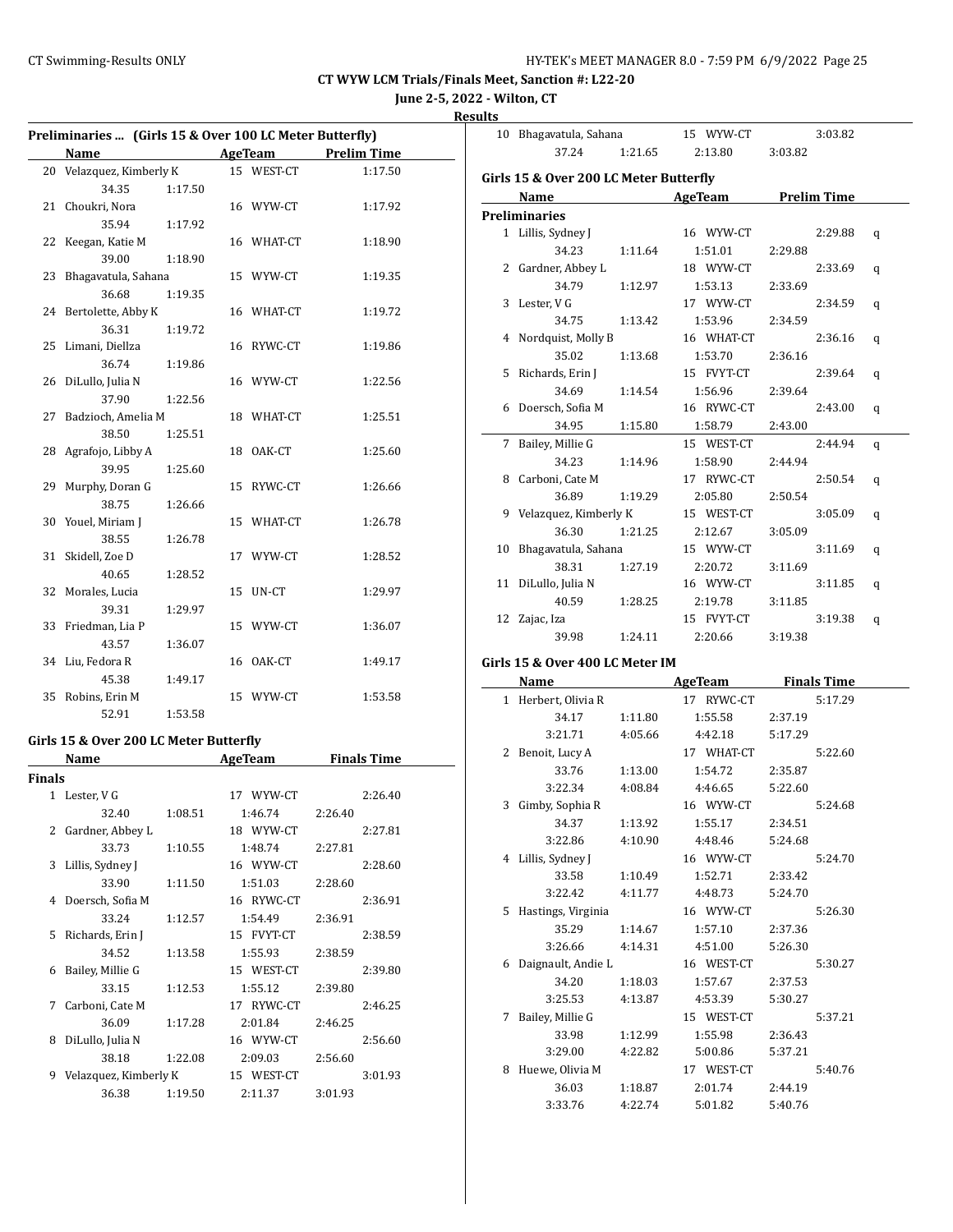**June 2-5, 2022 - Wilton, CT**

**Results**

|              | (Girls 15 & Over 400 LC Meter IM)      |                    |                |                    |                    |  |
|--------------|----------------------------------------|--------------------|----------------|--------------------|--------------------|--|
|              | Name                                   |                    | AgeTeam        | <b>Finals Time</b> |                    |  |
|              | 9 Layden, Victoria K                   |                    | 16 WHAT-CT     |                    | 5:41.47            |  |
|              | 35.53                                  | 1:17.00            | 2:02.38        | 2:44.89            |                    |  |
|              | 3:35.61                                | 4:26.07            | 5:05.84        | 5:41.47            |                    |  |
|              | 10 Kopis, Adele K                      |                    | 17 WEST-CT     |                    | 5:41.52            |  |
|              | 34.49                                  | 1:15.90            | 2:00.01        | 2:42.95            |                    |  |
|              | 3:34.50                                | 4:24.39            | 5:03.46        | 5:41.52            |                    |  |
|              | 11 Winslow, Madison I                  |                    | 16 WYW-CT      |                    | 5:44.38            |  |
|              | 36.77                                  | 1:18.37            | 2:02.55        | 2:46.30            |                    |  |
|              | 3:35.25                                | 4:24.57            | 5:04.65        | 5:44.38            |                    |  |
|              | 12 Turner, Libby L                     |                    | 15 WEST-CT     |                    | 5:45.64            |  |
|              | 36.18                                  | 1:19.96            | 2:04.77        | 2:49.08            |                    |  |
|              | 3:38.31                                | 4:29.26            | 5:08.61        | 5:45.64            |                    |  |
|              | 13 Chmiel, Zofia F                     |                    | 17 WEST-CT     |                    | 5:47.34            |  |
|              | 35.66                                  | 1:20.98            | 2:06.30        | 2:50.30            |                    |  |
|              | 3:39.06                                | 4:28.31            | 5:08.72        | 5:47.34            |                    |  |
|              | 14 Urbanowicz, Alex                    |                    | 15 OAK-CT      |                    | 5:50.82            |  |
|              | 34.39                                  | 1:14.08            | 2:00.17        | 2:41.89            |                    |  |
|              | 3:37.15                                | 4:30.48            | 5:11.10        | 5:50.82            |                    |  |
|              | 15 Sedlak, Maggie A                    |                    | 17 WEST-CT     |                    | 5:51.29            |  |
|              | 36.02                                  | 1:16.32            | 2:02.00        | 2:45.83            |                    |  |
|              | 3:39.17                                | 4:32.03            | 5:12.13        | 5:51.29            |                    |  |
|              | 16 Behling, Ella M                     |                    | 16 RYWC-CT     |                    | 5:55.92            |  |
|              | 38.73                                  | 1:23.35            | 2:09.50        | 2:55.98            |                    |  |
|              | 3:45.09                                | 4:34.56            | 5:15.76        | 5:55.92            |                    |  |
|              | 17 Leahy, Kelly A                      |                    | 16 WEST-CT     |                    | 5:57.26            |  |
|              | 35.72                                  | 1:18.61            | 2:04.81        | 2:49.87            |                    |  |
|              | 3:41.64                                | 4:33.00            | 5:17.49        | 5:57.26            |                    |  |
|              | 18 Vongsouvanh, Katherine A            |                    | 15 RYWC-CT     |                    | 5:58.69            |  |
|              |                                        |                    |                |                    |                    |  |
|              | 39.07<br>3:46.04                       | 1:25.51<br>4:36.19 | 2:12.02        | 2:59.17<br>5:58.69 |                    |  |
|              |                                        |                    | 5:18.39        |                    |                    |  |
|              | 19 Badzioch, Amelia M                  |                    | 18 WHAT-CT     |                    | 6:17.65            |  |
|              | 37.90                                  | 1:24.89            | 2:12.58        | 2:59.64            |                    |  |
|              | 3:57.03                                | 4:53.20            | 5:37.00        | 6:17.65            |                    |  |
|              | 20 Skidell, Zoe D                      |                    | 17 WYW-CT      |                    | 6:18.87            |  |
|              | 39.98                                  | 1:28.33            | 2:20.50        | 3:09.68            |                    |  |
|              | 3:58.54                                | 4:48.61            | 5:34.61        | 6:18.87            |                    |  |
|              | 21 Rutherford, Nina L                  |                    | 15 WYW-CT      |                    | 6:37.16            |  |
|              | 42.89 1:35.03                          |                    | 2:26.26        | 3:13.67            |                    |  |
|              | 4:13.59                                | 5:11.17            | 5:55.23        | 6:37.16            |                    |  |
|              | 22 Friedman, Lia P                     |                    | 15 WYW-CT      |                    | 6:37.79            |  |
|              | 43.44                                  | 1:36.27            | 2:27.82        | 3:18.63            |                    |  |
|              | 4:13.88                                | 5:10.64            | 5:54.87        | 6:37.79            |                    |  |
|              | Girls 13 & Over 400 LC Meter Freestyle |                    |                |                    |                    |  |
|              | Name                                   |                    | <b>AgeTeam</b> |                    | <b>Finals Time</b> |  |
| $\mathbf{1}$ | Hastings, Virginia                     |                    | 16 WYW-CT      |                    | 4:35.44            |  |
|              | 31.62                                  | 1:05.73            | 1:40.80        | 2:16.03            |                    |  |
|              | 2:51.64                                | 3:26.54            | 4:01.77        | 4:35.44            |                    |  |
| 2            | Strober, Lila N                        |                    | 16 OAK-CT      |                    | 4:35.94            |  |
|              | 31.67                                  | 1:05.66            | 1:40.98        | 2:16.15            |                    |  |

2:51.89 3:26.81 4:01.91 4:35.94 3 Youel, Miriam J 15 WHAT-CT 4:39.25 32.07 1:07.22 1:42.80 2:18.43 2:53.94 3:29.45 4:04.79 4:39.25

| 4  | Beauchene, Katherine E |         | 15 FVYT-CT |         | 4:40.51 |
|----|------------------------|---------|------------|---------|---------|
|    | 31.87                  | 1:06.50 | 1:42.10    | 2:17.78 |         |
|    | 2:53.90                | 3:29.43 | 4:05.55    | 4:40.51 |         |
| 5  | Herbert, Olivia R      |         | 17 RYWC-CT |         | 4:42.49 |
|    | 33.24                  | 1:08.77 | 1:45.26    | 2:21.32 |         |
|    | 2:57.52                | 3:33.33 | 4:08.65    | 4:42.49 |         |
| 6  | Doersch, Sofia M       |         | 16 RYWC-CT |         | 4:43.50 |
|    | 32.25                  | 1:07.80 | 1:44.31    | 2:20.45 |         |
|    | 2:56.96                | 3:33.07 | 4:09.51    | 4:43.50 |         |
| 7  | Carboni, Cate M        |         | 17 RYWC-CT |         | 4:45.22 |
|    | 32.72                  | 1:07.80 | 1:43.99    | 2:20.16 |         |
|    | 2:56.84                | 3:33.13 | 4:09.93    | 4:45.22 |         |
| 8  | Meador, Mollie S       |         | 17 WYW-CT  |         | 4:48.85 |
|    | 32.76                  | 1:08.70 | 1:45.08    | 2:21.25 |         |
|    | 2:58.05                | 3:34.75 | 4:12.44    | 4:48.85 |         |
| 9  | Beach, Emmy L          |         | 14 ARAC-CT |         | 4:49.61 |
|    | 32.12                  | 1:08.02 | 1:44.69    | 2:21.34 |         |
|    | 2:58.20                | 3:35.65 | 4:12.64    | 4:49.61 |         |
| 10 | Choukri, Nora          |         | 16 WYW-CT  |         | 4:49.84 |
|    | 33.10                  | 1:09.13 | 1:46.14    | 2:22.94 |         |
|    | 3:00.04                | 3:36.85 | 4:14.27    | 4:49.84 |         |
| 11 | Lillis, Sydney J       |         | 16 WYW-CT  |         | 4:50.00 |
|    | 33.40                  | 1:09.57 | 1:46.10    | 2:23.00 |         |
|    | 2:59.83                | 3:37.03 | 4:14.07    | 4:50.00 |         |
| 12 | Winslow, Madison I     |         | 16 WYW-CT  |         | 4:52.84 |
|    | 33.58                  | 1:09.95 | 1:46.45    | 2:23.46 |         |
|    | 3:00.44                | 3:37.94 | 4:15.44    | 4:52.84 |         |
| 13 | Robertson, Sara M      |         | 13 OAK-CT  |         | 4:55.13 |
|    | 34.74                  | 1:11.91 | 1:50.02    | 2:27.50 |         |
|    | 3:05.22                | 3:42.68 | 4:20.01    | 4:55.13 |         |
| 14 | Bailey, Millie G       |         | 15 WEST-CT |         | 4:56.42 |
|    | 32.85                  | 1:08.64 | 1:46.91    | 2:24.54 |         |
|    | 3:03.14                | 3:41.04 | 4:19.37    | 4:56.42 |         |
| 15 | Nordquist, Molly B     |         | 16 WHAT-CT |         | 4:57.19 |
|    | 34.49                  | 1:11.13 | 1:48.70    | 2:25.82 |         |
|    | 3:04.40                | 3:41.94 | 4:20.33    | 4:57.19 |         |
| 16 | Liu, Jenney J          |         | 15 WHAT-CT |         | 4:59.01 |
|    | 34.17                  | 1:11.60 | 1:48.95    | 2:27.14 |         |
|    | 3:05.22                | 3:44.11 | 4:22.38    | 4:59.01 |         |
|    | 17 Jo, Meghan K        |         | 14 WHAT-CT |         | 4:59.03 |
|    | 33.26                  | 1:10.34 | 1:48.32    | 2:27.21 |         |
|    | 3:05.62                | 3:43.83 | 4:22.36    | 4:59.03 |         |
|    | 18 Urbanowicz, Alex    |         | 15 OAK-CT  |         | 4:59.99 |
|    | 34.38                  | 1:10.75 | 1:49.29    | 2:27.53 |         |
|    | 3:07.17                | 3:45.18 | 4:23.93    | 4:59.99 |         |
| 19 | Sedlak, Maggie A       |         | 17 WEST-CT |         | 5:01.09 |
|    | 33.39                  | 1:10.51 | 1:49.21    | 2:27.45 |         |
|    | 3:06.27                | 3:44.69 | 4:23.45    | 5:01.09 |         |
| 20 | Omar, Sara M           |         | 14 WHAT-CT |         | 5:02.67 |
|    | 33.91                  | 1:10.98 | 1:49.04    | 2:27.68 |         |
|    | 3:06.43                | 3:45.74 | 4:24.61    | 5:02.67 |         |
| 21 | Suter, Caroline L      |         | 14 RYWC-CT |         | 5:04.85 |
|    | 33.64                  | 1:10.49 | 1:49.03    | 2:27.95 |         |
|    | 3:07.19                | 3:46.28 | 4:26.43    | 5:04.85 |         |
|    | 22 Petertonjes, Zoe *  |         | 14 RYWC-CT |         | 5:05.51 |
|    | 34.58                  | 1:12.91 | 1:51.90    | 2:31.33 |         |
|    | 3:10.92                | 3:49.97 | 4:28.52    | 5:05.51 |         |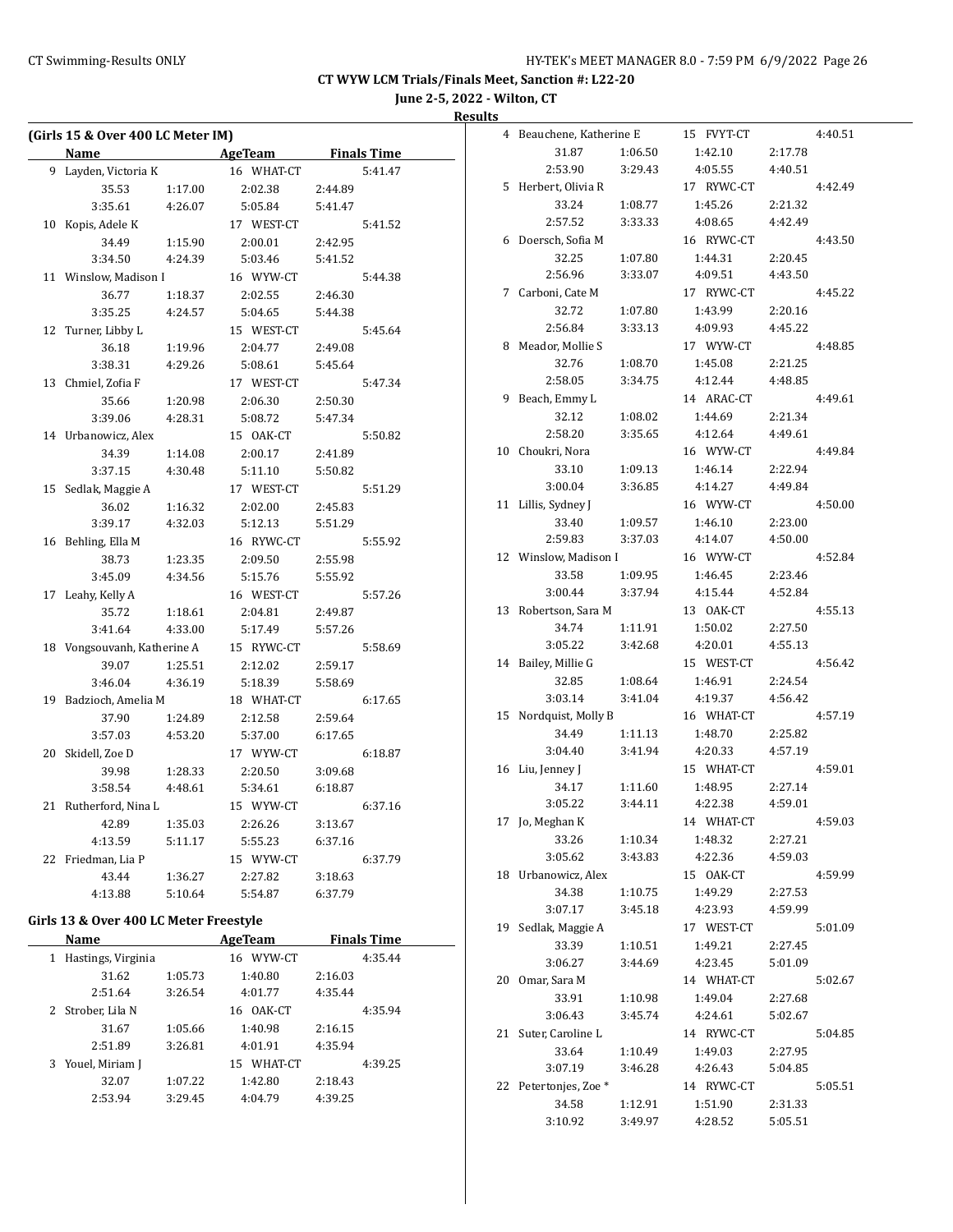**June 2-5, 2022 - Wilton, CT**

**Results**

|    | (Girls 13 & Over 400 LC Meter Freestyle) |         |                          |         |                    |  |  |
|----|------------------------------------------|---------|--------------------------|---------|--------------------|--|--|
|    | Name                                     |         | <b>Example 2 AgeTeam</b> |         | <b>Finals Time</b> |  |  |
| 23 | Peterson, Maggie C                       |         | 13 OAK-CT                |         | 5:06.04            |  |  |
|    | 36.91<br>1:16.18                         |         | 1:56.83                  | 2:36.26 |                    |  |  |
|    | 3:15.27                                  | 3:52.95 | 4:30.39                  | 5:06.04 |                    |  |  |
| 24 | Kongettira, Vedha                        |         | 13 WYW-CT                | 5:07.05 |                    |  |  |
|    | 33.83<br>1:12.18                         |         | 1:52.60                  | 2:32.00 |                    |  |  |
|    | 3:12.48                                  | 3:51.42 | 4:30.87                  | 5:07.05 |                    |  |  |
| 25 | Leary, Ally R                            |         | 13 FVYT-CT               |         | 5:07.99            |  |  |
|    | 34.73                                    | 1:13.10 | 1:52.92                  | 2:32.02 |                    |  |  |
|    | 3:12.36                                  | 3:52.13 | 4:30.58                  | 5:07.99 |                    |  |  |
| 26 | Tevelde, Ella M                          |         | 15 IVY-CT                |         | 5:08.04            |  |  |
|    | 35.67                                    | 1:14.73 | 1:53.76                  | 2:33.53 |                    |  |  |
|    | 3:12.42                                  | 3:51.39 | 4:29.95                  | 5:08.04 |                    |  |  |
|    | 27 Cosentino, Kate E                     |         | 16 OAK-CT                |         | 5:08.30            |  |  |
|    | 34.85                                    | 1:12.92 | 1:52.74                  | 2:31.92 |                    |  |  |
|    | 3:11.66                                  | 3:51.02 | 4:31.07                  | 5:08.30 |                    |  |  |
| 28 | Benoit, Marin T                          |         | 13 WHAT-CT               |         | 5:08.88            |  |  |
|    | 34.33                                    | 1:13.82 | 1:53.83                  | 2:33.91 |                    |  |  |
|    | 3:12.96                                  | 3:53.32 | 4:32.13                  | 5:08.88 |                    |  |  |
| 29 | Foito, Avery L                           |         | 13 ARAC-CT               |         | 5:11.36            |  |  |
|    | 34.52                                    | 1:14.24 | 1:54.70                  | 2:35.02 |                    |  |  |
|    | 3:14.97                                  | 3:54.67 | 4:34.61                  | 5:11.36 |                    |  |  |
| 30 | Costa, Ceci C                            |         | 13 WYW-CT                |         | 5:15.11            |  |  |
|    | 35.05                                    | 1:13.65 | 1:54.20                  | 2:34.15 |                    |  |  |
|    | 3:14.86                                  | 3:55.33 | 4:35.98                  | 5:15.11 |                    |  |  |
| 31 | Horton, Abby R                           |         | 13 WYW-CT                |         | 5:16.81            |  |  |
|    | 37.11                                    | 1:17.53 | 1:57.96                  | 2:37.13 |                    |  |  |
|    | 3:16.83                                  | 3:56.75 | 4:38.67                  | 5:16.81 |                    |  |  |
| 32 | Limani, Diellza                          |         | 16 RYWC-CT               |         | 5:20.21            |  |  |
|    | 35.84                                    | 1:14.99 | 1:54.76                  | 2:35.59 |                    |  |  |
|    | 3:16.82                                  | 3:57.78 | 4:39.34                  | 5:20.21 |                    |  |  |
| 33 | Keegan, Katie M                          |         | 16 WHAT-CT               |         | 5:20.83            |  |  |
|    | 34.88                                    | 1:15.04 | 1:53.82                  | 2:35.61 |                    |  |  |
|    | 3:16.49                                  | 3:58.98 | 4:40.00                  | 5:20.83 |                    |  |  |
|    | 34 Fusco, Francesca V                    |         | 14 RYWC-CT               |         | 5:23.24            |  |  |
|    | 36.05                                    | 1:16.32 | 1:56.87                  | 2:38.84 |                    |  |  |
|    | 3:19.80                                  | 4:02.06 | 4:42.78                  | 5:23.24 |                    |  |  |
|    | 35 Lussier, Megan J                      |         | 13 WYW-CT                |         | 5:25.01            |  |  |
|    | 35.78                                    | 1:16.23 | 1:56.89                  | 2:38.31 |                    |  |  |
|    | 3:20.96                                  | 4:04.20 | 4:44.77                  | 5:25.01 |                    |  |  |
|    | 36 Vongsouvanh, Katherine A              |         | 15 RYWC-CT               |         | 5:26.86            |  |  |
|    | 36.82                                    | 1:17.07 | 1:59.81                  | 2:41.64 |                    |  |  |
|    | 3:24.67                                  | 4:06.86 | 4:47.93                  | 5:26.86 |                    |  |  |
| 37 | Anastasiadou, Fenya                      |         | 14 RYWC-CT               |         | 5:27.11            |  |  |
|    | 36.96                                    | 1:17.65 | 2:00.54                  | 2:42.31 |                    |  |  |
|    | 3:24.60                                  | 4:06.64 | 4:47.09                  | 5:27.11 |                    |  |  |
| 38 | Grey, Mackenzie P                        |         | 13 WYW-CT                |         | 5:28.20            |  |  |
|    | 37.10                                    | 1:16.47 | 1:57.25                  | 2:38.96 |                    |  |  |
|    | 3:22.32                                  | 4:05.03 | 4:47.91                  | 5:28.20 |                    |  |  |
| 39 | Heller, Elise H                          |         | 13 WYW-CT                |         | 5:28.84            |  |  |
|    | 36.63                                    | 1:18.36 | 2:00.51                  | 2:43.63 |                    |  |  |
|    | 3:26.63                                  | 4:09.72 | 4:51.23                  | 5:28.84 |                    |  |  |
| 40 | Smiley, Lauren E                         |         | 16 RYWC-CT               |         | 5:30.53            |  |  |
|    | 38.21                                    | 1:19.99 | 2:02.55                  | 2:45.11 |                    |  |  |
|    | 3:27.69                                  | 4:09.94 | 4:50.42                  | 5:30.53 |                    |  |  |
|    |                                          |         |                          |         |                    |  |  |

| 41 | Agnihotri, Preksha   |         | 14 FVYT-CT |         | 5:32.42 |
|----|----------------------|---------|------------|---------|---------|
|    | 36.11                | 1:17.63 | 1:58.78    | 2:42.51 |         |
|    | 3:24.29              | 4:08.65 | 4:50.48    | 5:32.42 |         |
| 42 | Douglas, Keira K     |         | 13 NMBS-CT |         | 5:35.54 |
|    | 38.99                | 1:21.56 | 2:06.95    | 2:48.90 |         |
|    | 3:32.56              | 4:14.47 | 4:58.04    | 5:35.54 |         |
| 43 | Agrafojo, Libby A    |         | 18 OAK-CT  |         | 5:44.14 |
|    | 39.12                | 1:20.75 | 2:04.76    | 2:47.66 |         |
|    | 3:32.57              | 4:16.40 | 5:01.94    | 5:44.14 |         |
| 44 | Smolenack, Rylee K   |         | 13 WYW-CT  |         | 5:46.41 |
|    | 40.54                | 1:23.54 | 2:08.49    | 2:52.95 |         |
|    | 3:39.65              | 4:24.31 | 5:08.48    | 5:46.41 |         |
| 45 | Mahan, Jacqueline K  |         | 14 RYWC-CT |         | 5:46.86 |
|    | 37.57                | 1:20.30 | 2:04.81    | 2:49.33 |         |
|    | 3:33.58              | 4:18.36 | 5:02.96    | 5:46.86 |         |
| 46 | Kreuzer, Maya G      |         | 13 WYW-CT  |         | 5:47.13 |
|    | 39.32                | 1:23.37 | 2:09.14    | 2:54.06 |         |
|    | 3:39.01              | 4:23.39 | 5:06.16    | 5:47.13 |         |
| 47 | Friedman, Lia P      |         | 15 WYW-CT  |         | 5:47.26 |
|    | 39.76                | 1:22.65 | 2:07.54    | 2:51.90 |         |
|    | 3:37.32              | 4:21.88 | 5:06.49    | 5:47.26 |         |
| 48 | Rutherford, Nina L   |         | 15 WYW-CT  |         | 5:48.64 |
|    | 38.18                | 1:20.80 | 2:07.06    | 2:52.38 |         |
|    | 3:37.93              | 4:21.87 | 5:05.27    | 5:48.64 |         |
| 49 | Horton, Sarah J      |         | 13 WYW-CT  |         | 5:54.45 |
|    | 40.22                | 1:24.69 | 2:10.41    | 2:55.96 |         |
|    | 3:41.61              | 4:27.43 | 5:10.71    | 5:54.45 |         |
| 50 | Charhon, Gabrielle L |         | 13 WYW-CT  |         | 5:58.83 |
|    | 40.42                | 1:24.99 | 2:10.90    | 2:57.23 |         |
|    | 3:43.47              | 4:30.16 | 5:16.08    | 5:58.83 |         |
| 51 | MacLaren, Kate E     |         | 13 UN-CT   |         | 6:05.75 |
|    | 41.87                | 1:28.05 | 2:14.92    | 3:01.36 |         |
|    | 3:48.82              | 4:35.13 | 5:22.30    | 6:05.75 |         |
| 52 | Pancrazi, Lexi A     |         | 13 NMBS-CT |         | 6:08.50 |
|    | 42.57                | 1:28.47 | 2:16.48    | 3:04.94 |         |
|    | 3:53.60              | 4:40.61 | 5:28.49    | 6:08.50 |         |
| 53 | Wennerholm, Angela L |         | 14 RYWC-CT |         | 6:10.42 |
|    | 41.46                | 1:28.27 | 2:15.13    | 3:02.95 |         |
|    | 3:50.23              | 4:38.13 | 5:25.85    | 6:10.42 |         |
| 54 | Waters, Sarah E      |         | 15 RYWC-CT |         | 6:24.57 |
|    | 42.11                | 1:29.95 | 2:18.53    | 3:07.63 |         |
|    | 3:57.51              | 4:47.66 | 5:38.23    | 6:24.57 |         |
| 55 | Andrews, Audrey T    |         | 14 WYW-CT  |         | 6:40.61 |
|    | 42.12                | 1:30.61 | 2:23.72    | 3:17.75 |         |
|    | 4:08.74              | 5:00.25 | 5:50.91    | 6:40.61 |         |
|    |                      |         |            |         |         |

## **Girls 13 & Over 200 LC Meter IM**

|   | Name                   |         | AgeTeam      | <b>Finals Time</b> |  |
|---|------------------------|---------|--------------|--------------------|--|
| 1 | Hastings, Virginia     |         | 16 WYW-CT    | 2:27.76            |  |
|   | 32.79                  | 1:10.83 | 1:55.11      | 2:27.76            |  |
|   | 2 Headley, Mackenzie N |         | 15 FVYT-CT   | 2:29.43            |  |
|   | 30.30                  | 1:10.01 | 1:54.44      | 2:29.43            |  |
| 3 | Daignault, Andie L     |         | 16 WEST-CT   | 2:33.30            |  |
|   | 32.91                  | 1:11.37 | 1:57.57      | 2:33.30            |  |
| 4 | Gimby, Sophia R        |         | WYW-CT<br>16 | 2:34.08            |  |
|   | 33.09                  | 1:11.44 | 1:58.38      | 2:34.08            |  |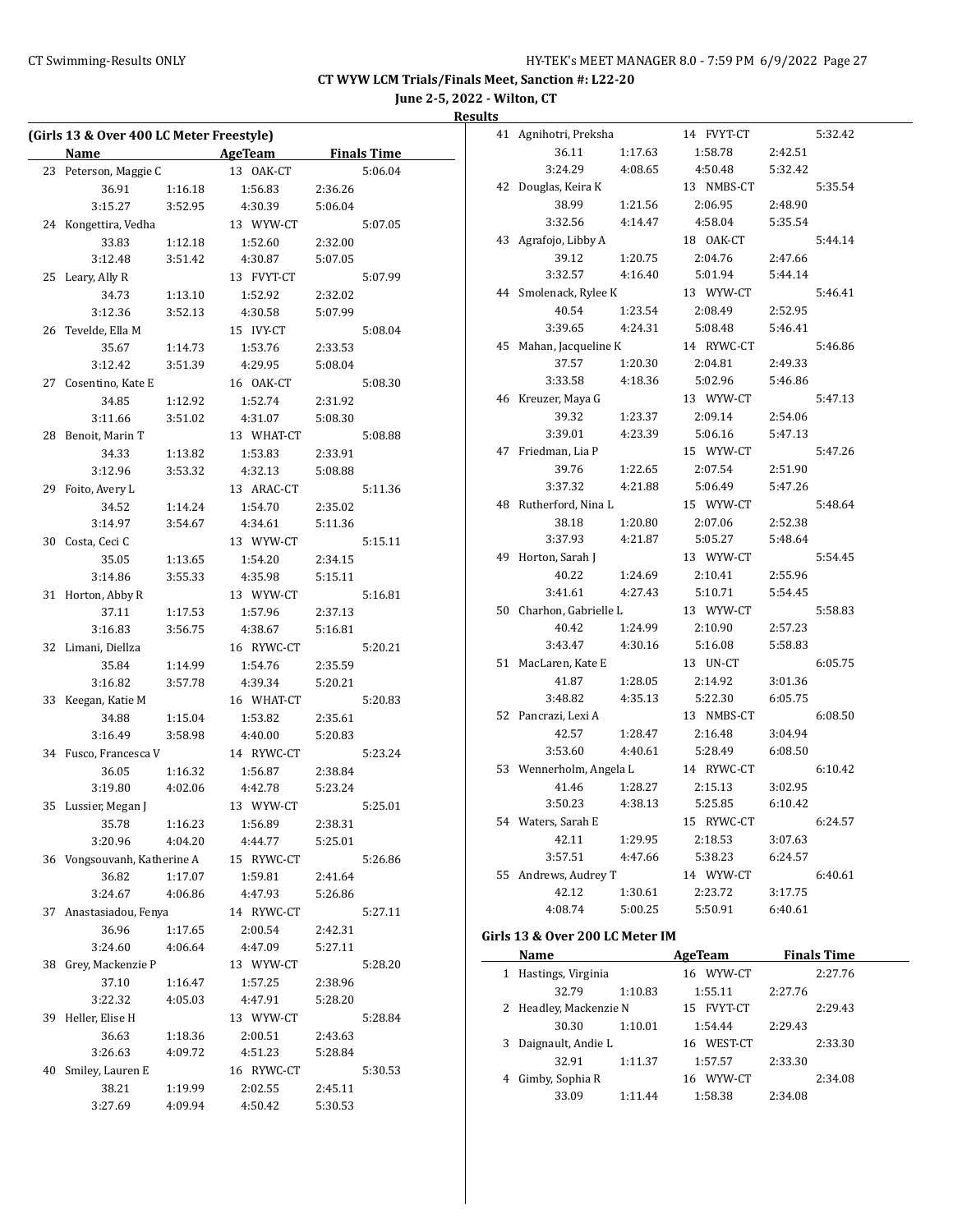**June 2-5, 2022 - Wilton, CT**

**Results**

|    | (Girls 13 & Over 200 LC Meter IM) |         |            |         |                    |
|----|-----------------------------------|---------|------------|---------|--------------------|
|    | <b>Name</b>                       |         | AgeTeam    |         | <b>Finals Time</b> |
|    | 5 Chmiel, Zofia F                 |         | 17 WEST-CT |         | 2:36.21            |
|    | 33.19                             | 1:12.50 | 1:59.02    | 2:36.21 |                    |
| 6  | Hatzis, Mia N                     |         | 15 RYWC-CT |         | 2:36.30            |
|    | 33.12                             | 1:12.28 | 2:01.11    | 2:36.30 |                    |
| 7  | Lillis, Sydney J                  |         | 16 WYW-CT  |         | 2:36.75            |
|    | 33.30                             | 1:13.60 | 2:01.37    | 2:36.75 |                    |
|    | 8 Winslow, Madison I              |         | 16 WYW-CT  |         | 2:37.34            |
|    | 34.09                             | 1:15.37 | 2:01.07    | 2:37.34 |                    |
| 9  | Robertson, Sara M                 |         | 13 OAK-CT  |         | 2:40.76            |
|    | 34.30                             | 1:12.36 | 2:05.31    | 2:40.76 |                    |
| 10 | Bailey, Millie G                  |         | 15 WEST-CT |         | 2:40.93            |
|    | 32.95                             | 1:12.06 | 2:04.34    | 2:40.93 |                    |
| 11 | Kwarcinski, Alexa G               |         | 14 RYWC-CT |         | 2:41.43            |
|    | 34.65                             | 1:18.80 | 2:02.98    | 2:41.43 |                    |
| 12 | Mais, Abigaile L                  |         | 13 WEST-CT |         | 2:42.29            |
|    | 35.87                             | 1:19.01 | 2:05.87    | 2:42.29 |                    |
| 13 | Richards, Erin J                  |         | 15 FVYT-CT |         | 2:42.76            |
|    | 33.43                             |         |            |         |                    |
| 14 |                                   | 1:13.42 | 2:04.90    | 2:42.76 |                    |
|    | Leahy, Kelly A                    |         | 16 WEST-CT |         | 2:43.25            |
|    | 33.66                             | 1:16.10 | 2:05.66    | 2:43.25 |                    |
| 15 | Kongettira, Vedha                 |         | 13 WYW-CT  |         | 2:44.13            |
|    | 34.94                             | 1:17.33 | 2:10.57    | 2:44.13 |                    |
| 16 | Foito, Avery L                    |         | 13 ARAC-CT |         | 2:46.37            |
|    | 37.22                             | 1:21.04 | 2:11.24    | 2:46.37 |                    |
| 17 | Powell, Kaitlyn I                 |         | 13 IVY-CT  |         | 2:46.58            |
|    | 37.30                             | 1:23.78 | 2:09.77    | 2:46.58 |                    |
| 18 | Park, Ellie W                     |         | 16 WEST-CT |         | 2:47.21            |
|    | 35.23                             | 1:17.29 | 2:08.62    | 2:47.21 |                    |
| 19 | Vongsouvanh, Katherine A          |         | 15 RYWC-CT |         | 2:47.50            |
|    | 37.99                             | 1:23.19 | 2:09.77    | 2:47.50 |                    |
| 20 | Urbanowicz, Alex                  |         | 15 OAK-CT  |         | 2:48.38            |
|    | 35.48                             | 1:20.30 | 2:09.98    | 2:48.38 |                    |
| 21 | Peterson, Maggie C                |         | 13 OAK-CT  |         | 2:48.45            |
|    | 37.09                             | 1:19.80 | 2:11.32    | 2:48.45 |                    |
| 22 | Kongettira, Aanya                 |         | 15 WYW-CT  |         | 2:48.51            |
|    | 33.29                             | 1:17.22 | 2:10.79    | 2:48.51 |                    |
| 23 | Limani, Diellza                   |         | 16 RYWC-CT |         | 2:48.72            |
|    | 36.38                             | 1:22.04 | 2:12.30    | 2:48.72 |                    |
| 24 | McCormack, Elisabeth R            |         | 14 UN-CT   |         | 2:50.20            |
|    | 35.92                             | 1:21.54 | 2:11.00    | 2:50.20 |                    |
| 25 | MacLaren, Meghan S                |         | 15 RYWC-CT |         | 2:50.89            |
|    | 34.84                             | 1:19.58 | 2:12.99    | 2:50.89 |                    |
| 26 | Behling, Ella M                   |         | 16 RYWC-CT |         | 2:52.01            |
|    | 38.40                             | 1:24.02 | 2:12.50    | 2:52.01 |                    |
| 27 | Wroblewski, Kaya                  |         | 13 OAK-CT  |         | 2:52.12            |
|    | 41.15                             | 1:25.75 | 2:14.92    | 2:52.12 |                    |
| 28 | Agnihotri, Preksha                |         | 14 FVYT-CT |         | 2:52.71            |
|    | 37.15                             | 1:20.64 | 2:11.64    | 2:52.71 |                    |
| 29 | Costa, Ceci C                     |         | 13 WYW-CT  |         | 2:55.21            |
|    | 37.13                             | 1:21.96 | 2:16.04    | 2:55.21 |                    |
| 30 | Jo, Meghan K                      |         | 14 WHAT-CT |         | 2:55.36            |
|    | 38.25                             | 1:22.71 | 2:17.28    | 2:55.36 |                    |
| 31 | Tang, Stephanie                   |         | 16 WYW-CT  |         | 2:57.51            |
|    | 36.11                             | 1:21.43 | 2:16.96    | 2:57.51 |                    |
|    |                                   |         |            |         |                    |

| 32  | Huewe, Isabelle G    |         |    | 15 WEST-CT |         | 2:58.41 |
|-----|----------------------|---------|----|------------|---------|---------|
|     | 40.18                | 1:24.66 |    | 2:18.59    | 2:58.41 |         |
| 33  | Raffaeli, Catie M    |         |    | 13 ARAC-CT |         | 2:58.58 |
|     | 41.16                | 1:27.80 |    | 2:20.70    | 2:58.58 |         |
| 34  | Horton, Abby R       |         |    | 13 WYW-CT  |         | 2:59.71 |
|     | 40.95                | 1:24.52 |    | 2:22.49    | 2:59.71 |         |
| 35  | Douglas, Keira K     |         | 13 | NMBS-CT    |         | 3:01.04 |
| 36  | Leary, Ally R        |         |    | 13 FVYT-CT |         | 3:01.47 |
|     | 39.12                | 1:29.71 |    | 2:23.50    | 3:01.47 |         |
| 37  | Morales, Lucia       |         |    | 15 UN-CT   |         | 3:01.60 |
|     | 40.80                | 1:29.01 |    | 2:20.04    | 3:01.60 |         |
| 38  | Kreuzer, Maya G      |         |    | 13 WYW-CT  |         | 3:01.81 |
|     | 42.02                | 1:32.55 |    | 2:22.67    | 3:01.81 |         |
| 39  | Zajac, Iza           |         |    | 15 FVYT-CT |         | 3:01.91 |
|     | 35.79                | 1:23.38 |    | 2:18.42    | 3:01.91 |         |
| 40  | Lussier, Megan J     |         |    | 13 WYW-CT  |         | 3:03.03 |
|     | 40.32                | 1:27.28 |    | 2:24.83    | 3:03.03 |         |
| 41  | Horton, Sarah J      |         |    | 13 WYW-CT  |         | 3:05.14 |
|     | 38.72                | 1:28.97 |    | 2:22.56    | 3:05.14 |         |
| 42  | Mahan, Jacqueline K  |         |    | 14 RYWC-CT |         | 3:05.81 |
|     | 39.99                | 1:26.98 |    | 2:22.81    | 3:05.81 |         |
| 43  | Rutherford, Nina L   |         |    | 15 WYW-CT  |         | 3:07.22 |
|     | 41.11                | 1:28.48 |    | 2:27.87    | 3:07.22 |         |
| 44  | Friedman, Lia P      |         |    | 15 WYW-CT  |         | 3:07.93 |
|     | 42.98                | 1:32.79 |    | 2:27.82    | 3:07.93 |         |
| 45  | Murphy, Doran G      |         |    | 15 RYWC-CT |         | 3:08.41 |
|     | 39.67                | 1:29.47 |    | 2:26.03    | 3:08.41 |         |
| 46  | Smiley, Lauren E     |         |    | 16 RYWC-CT |         | 3:08.76 |
|     | 40.55                | 1:29.21 |    | 2:28.86    | 3:08.76 |         |
| 47  | Heller, Elise H      |         |    | 13 WYW-CT  |         | 3:12.36 |
|     | 41.79                | 1:30.38 |    | 2:34.59    | 3:12.36 |         |
| 48  | Smolenack, Rylee K   |         |    | 13 WYW-CT  |         | 3:13.76 |
|     | 46.14                | 1:37.76 |    | 2:35.23    | 3:13.76 |         |
| 49  | Charhon, Gabrielle L |         |    | 13 WYW-CT  |         | 3:14.31 |
|     | 46.12                | 1:36.62 |    | 2:33.03    | 3:14.31 |         |
| 50  | Cherniske, Lucy C    |         |    | 13 NMBS-CT |         | 3:15.89 |
|     | 47.29                | 1:37.91 |    | 2:34.11    | 3:15.89 |         |
| 51  | MacLaren, Kate E     |         |    | 13 UN-CT   |         | 3:16.43 |
|     | 45.07                | 1:34.70 |    | 2:33.97    | 3:16.43 |         |
| 52  | Pancrazi, Lexi A     |         | 13 | NMBS-CT    |         | 3:19.48 |
|     | 42.09                | 1:36.51 |    | 2:36.54    | 3:19.48 |         |
| 53  | Pilch, Isabella H    |         |    | 13 NMBS-CT |         | 3:22.49 |
|     | 41.77                | 1:36.07 |    | 2:38.58    | 3:22.49 |         |
| 54  | Andrews, Audrey T    |         |    | 14 WYW-CT  |         | 3:41.43 |
|     | 52.28                | 1:50.69 |    | 2:53.80    | 3:41.43 |         |
| 55  | Robins, Erin M       |         |    | 15 WYW-CT  |         | 4:01.28 |
|     | 56.05                | 1:57.22 |    | 3:05.96    | 4:01.28 |         |
| --- | Grey, Mackenzie P    |         |    | 13 WYW-CT  |         | DFS     |
|     | 39.00                | 1:27.87 |    | 2:19.41    |         |         |
|     |                      |         |    |            |         |         |

# **Boys 10 & Under 50 LC Meter Freestyle**

|   | Name                 |    | AgeTeam    | <b>Finals Time</b> |  |
|---|----------------------|----|------------|--------------------|--|
| 1 | Kovac, Marco         |    | 10 WHAT-CT | 32.85              |  |
|   | 2 Cunningham, Matt W |    | 10 WYW-CT  | 34.93              |  |
|   | 3 Deng, Eric Y       |    | 10 OAK-CT  | 38.26              |  |
|   | 4 Dimock, Daniel J   |    | 10 NMBS-CT | 38.66              |  |
|   | 5 Konopka, Gabe      | 10 | WYW-CT     | 40.61              |  |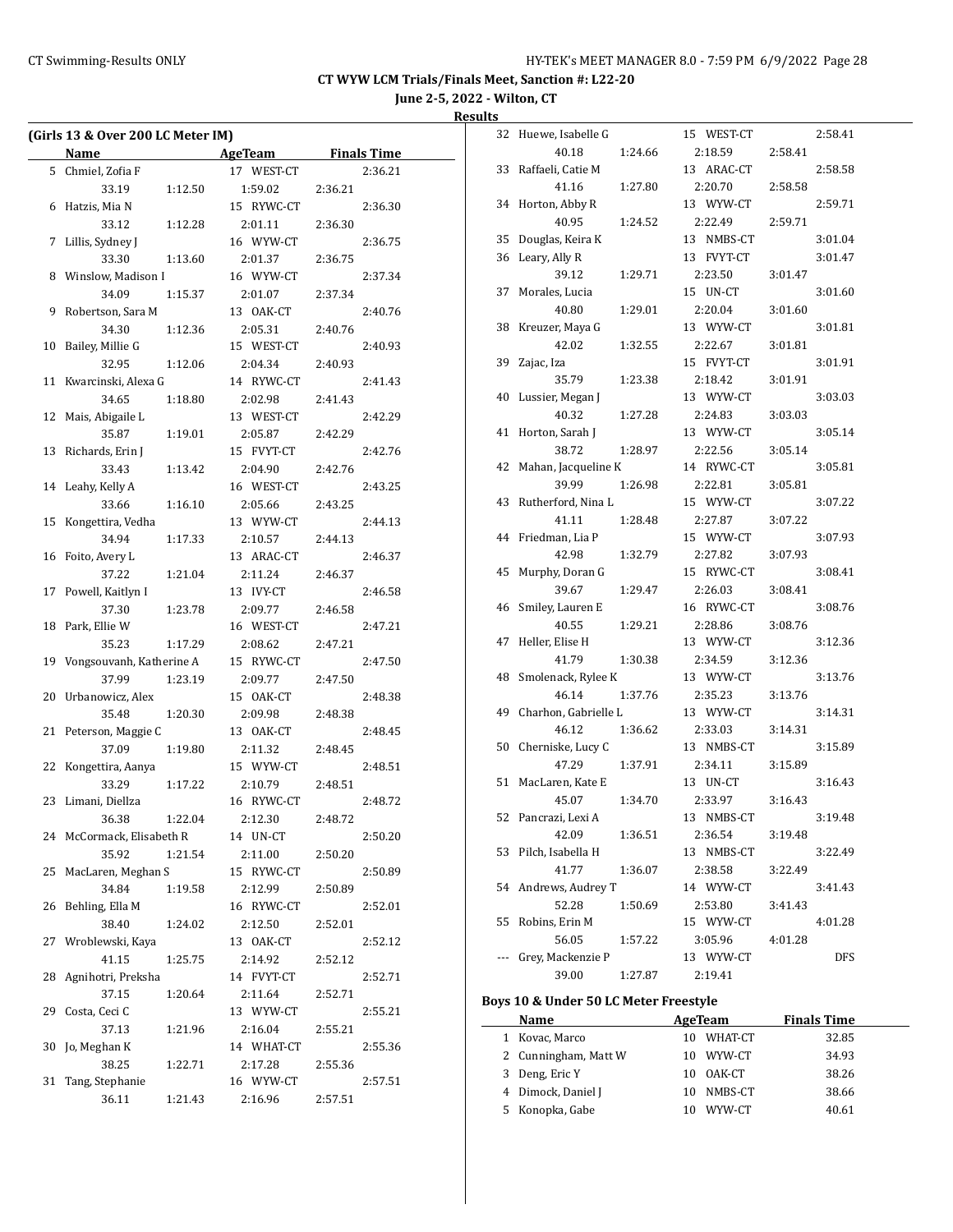**June 2-5, 2022 - Wilton, CT**

| (Boys 10 & Under 50 LC Meter Freestyle) |    |                         |                    |
|-----------------------------------------|----|-------------------------|--------------------|
| Name                                    |    | <b>AgeTeam</b>          | <b>Finals Time</b> |
| 6 Coyne, Cooper P                       |    | 10 WHAT-CT              | 40.75              |
| 7 Kovac, Martin                         |    | 8 WHAT-CT               | 42.87              |
| 8 Suter, Ethan P                        |    | 9 RYWC-CT               | 45.14              |
| 9 Parker, Marcus J                      |    | 10 WHAT-CT              | 45.35              |
| 10 Suter, Blake M                       |    | 9 RYWC-CT               | 45.70              |
|                                         |    |                         |                    |
| 11 Bhardwaj, Madhav J                   |    | 10 WYW-CT<br>8 UN-CT    | 1:09.25<br>1:16.24 |
| 12 Roth, Max L                          |    |                         |                    |
| Boys 10 & Under 100 LC Meter Freestyle  |    |                         |                    |
| <b>Example 2018 AgeTeam</b><br>Name     |    |                         | <b>Finals Time</b> |
| 1 Kovac, Marco<br>34.53<br>1:10.73      |    | 10 WHAT-CT              | 1:10.73            |
| 2 Morse, Jackson R                      |    | 10 RYWC-CT              | 1:15.41            |
| 36.38<br>1:15.41                        |    |                         |                    |
| 3 Cunningham, Matt W                    |    | 10 WYW-CT               | 1:16.12            |
| 36.44<br>1:16.12                        |    |                         |                    |
| 4 Schmitt, James W                      |    | 10 WYW-CT               | 1:18.56            |
| 36.78<br>1:18.56                        |    |                         |                    |
| 5 Deng, Eric Y                          |    | 10 OAK-CT               | 1:22.74            |
| 37.15<br>1:22.74                        |    |                         |                    |
| 6 Konopka, Gabe                         |    | 10 WYW-CT               | 1:25.73            |
| 40.84<br>1:25.73                        |    |                         |                    |
| 7 Jiang, Kevin                          |    | 10 IVY-CT               | 1:27.07            |
| 40.78<br>1:27.07                        |    |                         |                    |
| 8 King, Colton T                        |    | 10 ARAC-CT              | 1:27.74            |
| 42.20<br>1:27.74                        |    |                         |                    |
| 9 Dimock, Daniel J                      |    | 10 NMBS-CT              | 1:28.14            |
| 41.21<br>1:28.14                        |    |                         |                    |
| 10 Coyne, Cooper P                      |    | 10 WHAT-CT              | 1:28.94            |
| 40.36<br>1:28.94                        |    |                         |                    |
| 11 Roseau, Matthew J                    |    | 10 RYWC-CT              | 1:30.59            |
| 41.54<br>1:30.59                        |    |                         |                    |
| 12 Kovac, Martin                        | 8  | WHAT-CT                 | 1:30.70            |
| 43.44<br>1:30.70                        |    |                         |                    |
| 13 Huang, Liam                          |    |                         |                    |
|                                         |    | 10 OAK-CT<br>10 ARAC-CT | 1:32.89            |
| 14 Ramasamy, Kavin K                    |    |                         | 1:33.82            |
| 15 Zhu, Evan C                          |    | 10 WHAT-CT              | 1:33.89            |
| 43.49<br>1:33.89                        |    |                         |                    |
| 16 Chan, William                        |    | 8 IVY-CT                | 1:34.07            |
| 44.35<br>1:34.07                        |    |                         |                    |
| 17 Parker, Marcus J                     |    | 10 WHAT-CT              | 1:37.51            |
| 45.71<br>1:37.51                        |    |                         |                    |
| 18 Suter, Blake M                       |    | 9 RYWC-CT               | 1:40.87            |
| 19 Bernardi, Mason K                    |    | 10 NMBS-CT              | 1:41.76            |
| 48.80<br>1:41.76                        |    |                         |                    |
| 20 Murphy, Colin                        |    | 9 WYW-CT                | 1:44.54            |
| 47.80<br>1:44.54                        |    |                         |                    |
| 21 Suter, Ethan P                       |    | 9 RYWC-CT               | 1:45.10            |
| 22 Wu, Kevin L                          | 10 | OAK-CT                  | 1:45.42            |
| 47.13<br>1:45.42                        |    |                         |                    |
| 23 Paige, Nathan C                      |    | 9 RYWC-CT               | 1:45.50            |
| 51.95<br>1:45.50                        |    |                         |                    |
| 24 Rankin, Kiyan K                      | 9  | RYWC-CT                 | 1:45.60            |

45.73 1:45.60

| sults |                         |         |    |         |         |
|-------|-------------------------|---------|----|---------|---------|
|       | 25 Luo, Yihan           |         | 10 | WYW-CT  | 1:46.33 |
|       | 48.44                   | 1:46.33 |    |         |         |
|       | 26 Gutierrez, Sebastian |         | 9  | RYWC-CT | 1:48.61 |
|       | 48.55                   | 1:48.61 |    |         |         |
| 27    | Downey, Blake C         |         | 9  | WYW-CT  | 1:49.36 |
| 28    | Van Steenkiste, Erik J  |         | 9  | WYW-CT  | 1:50.68 |
|       | 50.69                   | 1:50.68 |    |         |         |
| 29    | Patel, Rishi            |         | 10 | WYW-CT  | 1:52.76 |
| 30    | Virgil, Sebastian R     |         | 9  | ARAC-CT | 1:56.61 |
|       | 55.29                   | 1:56.61 |    |         |         |
| 31    | Marley, Wes M           |         | 9  | WYW-CT  | 2:09.30 |
|       | 1:03.27                 | 2:09.30 |    |         |         |
| 32    | Marley, Will E          |         | 9  | WYW-CT  | 2:44.30 |
| 33    | Roth, Max L             |         | 8  | UN-CT   | 2:51.02 |
|       | 1:22.61                 | 2:51.02 |    |         |         |

#### **Boys 10 & Under 200 LC Meter Freestyle**

|              | <b>Name</b>          |         | <b>AgeTeam</b> | <b>Finals Time</b> |
|--------------|----------------------|---------|----------------|--------------------|
| $\mathbf{1}$ | Kovac, Marco         |         | 10 WHAT-CT     | 2:38.14            |
|              | 35.63                | 1:17.00 | 1:59.84        | 2:38.14            |
| 2            | Morse, Jackson R     |         | 10 RYWC-CT     | 2:40.18            |
|              | 36.59                | 1:17.79 | 2:00.03        | 2:40.18            |
| 3            | Migiano, Ryan        |         | 10 WYW-CT      | 3:04.51            |
|              | 42.04                | 1:28.46 | 2:18.73        | 3:04.51            |
|              | 4 Nichols, Adam K    |         | 10 ARAC-CT     | 3:08.81            |
|              | 43.00                | 1:31.83 | 2:22.01        | 3:08.81            |
| 5            | King, Colton T       |         | 10 ARAC-CT     | 3:12.94            |
|              | 43.38                | 1:32.69 | 2:24.21        | 3:12.94            |
| 6            | Roseau, Matthew J    |         | 10 RYWC-CT     | 3:17.70            |
| 7            | Tamilselvan, Varan A |         | 10 IVY-CT      | 3:20.83            |
|              | 44.84                | 1:36.62 | 2:30.26        | 3:20.83            |
| 8            | Kovac, Martin        |         | 8 WHAT-CT      | 3:24.80            |
|              | 48.33                | 1:41.23 | 2:34.87        | 3:24.80            |
| 9            | Huang, Liam          |         | 10 OAK-CT      | 3:25.32            |
| 10           | Zhu, Evan C          |         | 10 WHAT-CT     | 3:40.07            |
|              | 50.42                | 1:44.48 | 2:48.44        | 3:40.07            |
|              | 11 Parker, Marcus J  |         | 10 WHAT-CT     | 3:41.68            |
|              | 49.26                | 1:46.07 | 2:45.82        | 3:41.68            |
|              | 12 Wu, Kevin L       |         | 10 OAK-CT      | 3:47.01            |
| 13           | Omar, Kareem M       |         | 8 WHAT-CT      | 4:05.99            |
|              | 55.92                | 1:58.46 | 3:03.12        | 4:05.99            |

## **Boys 10 & Under 400 LC Meter Freestyle**

|   | Name             |         | AgeTeam       |         | <b>Finals Time</b> |
|---|------------------|---------|---------------|---------|--------------------|
| 1 | Morse, Jackson R |         | RYWC-CT<br>10 |         | 5:43.58            |
|   | 36.81            | 1:20.23 | 2:04.33       | 2:47.43 |                    |
|   | 3:31.94          | 4:16.10 | 5:01.40       | 5:43.58 |                    |
|   | 2 Kovac, Marco   |         | WHAT-CT<br>10 |         | 6:01.64            |
|   | 40.27            | 1:24.57 | 2:12.13       | 2:59.43 |                    |
|   | 3:46.70          | 4:31.33 | 5:17.18       | 6:01.64 |                    |

#### **Boys 10 & Under 50 LC Meter Backstroke**

|    | Name                 |     | AgeTeam   | <b>Finals Time</b> |  |
|----|----------------------|-----|-----------|--------------------|--|
| 1  | Kovac, Marco         | 10. | WHAT-CT   | 39.91              |  |
|    | 2 Cunningham, Matt W |     | 10 WYW-CT | 41.04              |  |
|    | 3 Schmitt, James W   | 10. | WYW-CT    | 43.74              |  |
|    | 4 Morse, Jackson R   | 10. | RYWC-CT   | 44.84              |  |
| 5. | Migiano, Ryan        | 10. | WYW-CT    | 45.06              |  |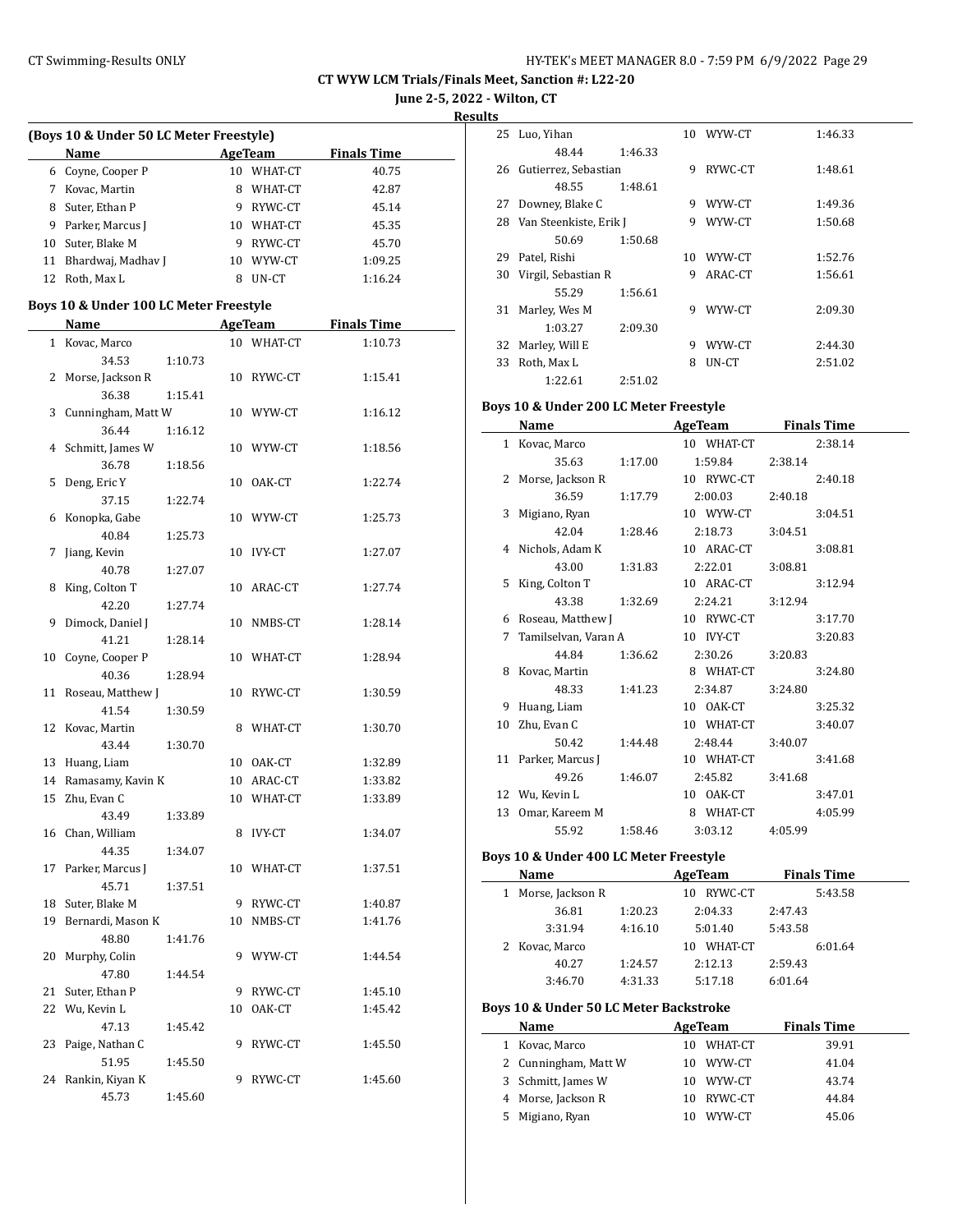**June 2-5, 2022 - Wilton, CT**

#### **Results**

|      | (Boys 10 & Under 50 LC Meter Backstroke) |    |                |                    |
|------|------------------------------------------|----|----------------|--------------------|
|      | Name                                     |    | <b>AgeTeam</b> | <b>Finals Time</b> |
|      | 6 Coyne, Cooper P                        |    | 10 WHAT-CT     | 45.14              |
|      | 7 Roseau, Matthew J                      |    | 10 RYWC-CT     | 46.99              |
| 8    | King, Colton T                           |    | 10 ARAC-CT     | 49.18              |
| 9    | Tamilselvan, Varan A                     |    | 10 IVY-CT      | 49.64              |
|      | 10 Kovac, Martin                         |    | 8 WHAT-CT      | 49.90              |
|      | 11 Ramasamy, Kavin K                     |    | 10 ARAC-CT     | 50.44              |
|      | 12 Parker, Marcus J                      |    | 10 WHAT-CT     | 51.37              |
| 13   | Rankin, Kiyan K                          |    | 9 RYWC-CT      | 51.83              |
|      | 14 Patel, Rishi                          |    | 10 WYW-CT      | 52.70              |
| 15   | Cedor, Adam R                            |    | 9 RYWC-CT      | 53.11              |
|      | 16 Monckton, John E                      |    | 9 RYWC-CT      | 55.11              |
| 17   | Gutierrez, Sebastian                     |    | 9 RYWC-CT      | 55.20              |
|      | 18 Nichols, Adam K                       |    | 10 ARAC-CT     | 56.24              |
| 19   | Suter, Ethan P                           |    | 9 RYWC-CT      | 56.31              |
| 20   | Suter, Blake M                           |    | 9 RYWC-CT      | 57.85              |
| 21   | Wu, Kevin L                              |    | 10 OAK-CT      | 58.08              |
| 22   | Omar, Kareem M                           |    | 8 WHAT-CT      | 1:04.86            |
| 23   | Marley, Wes M                            |    | 9 WYW-CT       | 1:05.04            |
| 24   | Bailey, Thomas J                         |    | 7 WYW-CT       | 1:06.89            |
| 25   | Luo, Yihan                               |    | 10 WYW-CT      | 1:08.88            |
| 26   | Marley, Will E                           |    | 9 WYW-CT       | 1:09.57            |
| 27   | Nichols, Brent R                         |    | 7 ARAC-CT      | 1:19.70            |
| 28   | Bhardwaj, Madhav J                       |    | 10 WYW-CT      | 1:20.15            |
|      |                                          |    |                |                    |
| 29   | Migiano, Justin J                        |    | 6 WYW-CT       | 1:25.38            |
|      | Boys 10 & Under 100 LC Meter Backstroke  |    |                |                    |
|      | Name                                     |    | AgeTeam        | <b>Finals Time</b> |
|      | 1 Cunningham, Matt W                     |    | 10 WYW-CT      | 1:30.87            |
|      | 44.96<br>1:30.87                         |    |                |                    |
| 2    | Schmitt, James W                         |    | 10 WYW-CT      | 1:33.55            |
| 3    | Morse, Jackson R                         |    | 10 RYWC-CT     | 1:33.67            |
|      | 45.53<br>1:33.67                         |    |                |                    |
| 4    | Coyne, Cooper P                          |    | 10 WHAT-CT     | 1:41.79            |
|      | 47.80<br>1:41.79                         |    |                |                    |
| 5    | Roseau, Matthew J                        |    | 10 RYWC-CT     | 1:42.27            |
|      | 48.49<br>1:42.27                         |    |                |                    |
| $*6$ | Jiang, Kevin                             | 10 | IVY-CT         | 1:42.76            |
|      | 49.63<br>1:42.76                         |    |                |                    |
|      | *6 Chan, William                         |    | 8 IVY-CT       | 1:42.76            |
|      | 8 Konopka, Gabe                          |    | 10 WYW-CT      | 1:44.41            |
|      | 49.05<br>1:44.41                         |    |                |                    |
| 9    | Kovac, Martin                            |    | 8 WHAT-CT      | 1:46.40            |
|      | 53.20<br>1:46.40                         |    |                |                    |
| 10   | Ramasamy, Kavin K                        |    | 10 ARAC-CT     | 1:47.21            |
|      | 52.52<br>1:47.21                         |    |                |                    |
| 11   | King, Colton T                           |    | 10 ARAC-CT     | 1:49.43            |
|      | 53.02<br>1:49.43                         |    |                |                    |
| 12   | Parker, Marcus J                         |    | 10 WHAT-CT     | 1:57.14            |
|      | 57.34<br>1:57.14                         |    |                |                    |
| 13   | Virgil, Sebastian R                      | 9. | ARAC-CT        | 2:01.27            |
|      | 56.81<br>2:01.27                         |    |                |                    |
|      | 14 Paige, Nathan C                       | 9  | RYWC-CT        | 2:03.67            |
|      | 1:01.94                                  |    |                |                    |
| 15   | 2:03.67<br>Luo, Yihan                    |    | 10 WYW-CT      | 2:30.50            |
|      |                                          |    |                |                    |

| ---   | Kovac, Marco                              |         |   | 10 WHAT-CT     | DQ                 |  |
|-------|-------------------------------------------|---------|---|----------------|--------------------|--|
|       | 42.34                                     | DO.     |   |                |                    |  |
| $---$ | Deng, Eric Y                              |         |   | 10 OAK-CT      | DQ                 |  |
|       | 48.95                                     | DQ      |   |                |                    |  |
|       | --- Wu, Kevin L                           |         |   | 10 OAK-CT      | DQ                 |  |
|       | --- Dimock, Daniel J                      |         |   | 10 NMBS-CT     | DQ                 |  |
|       | --- Downey, Blake C                       |         |   | 9 WYW-CT       | DQ                 |  |
|       | 1:02.81                                   | DQ      |   |                |                    |  |
|       | Murphy, Colin                             |         | 9 | WYW-CT         | DQ                 |  |
|       |                                           |         |   |                |                    |  |
|       | Boys 10 & Under 50 LC Meter Breaststroke  |         |   |                |                    |  |
|       | Name                                      |         |   | AgeTeam        | <b>Finals Time</b> |  |
|       | 1 Cunningham, Matt W                      |         |   | 10 WYW-CT      | 43.03              |  |
|       | 2 Kovac, Marco                            |         |   | 10 WHAT-CT     | 44.56              |  |
|       | 3 Schmitt, James W                        |         |   | 10 WYW-CT      | 49.43              |  |
|       | 4 Coyne, Cooper P                         |         |   | 10 WHAT-CT     | 53.13              |  |
|       | 5 Rankin, Kiyan K                         |         |   | 9 RYWC-CT      | 53.28              |  |
|       | 6 Konopka, Gabe                           |         |   | 10 WYW-CT      | 53.76              |  |
|       | 7 Roseau, Matthew J                       |         |   | 10 RYWC-CT     | 53.86              |  |
|       | 8 Luo, Yihan                              |         |   | 10 WYW-CT      | 54.70              |  |
|       | 9 Dimock, Daniel J                        |         |   | 10 NMBS-CT     | 56.61              |  |
|       | 10 Ramasamy, Kavin K                      |         |   | 10 ARAC-CT     | 57.24              |  |
|       | 11 Zhu, Evan C                            |         |   | 10 WHAT-CT     | 57.76              |  |
|       | 12 Suter, Blake M                         |         |   | 9 RYWC-CT      | 59.45              |  |
|       | 13 King, Colton T                         |         |   | 10 ARAC-CT     | 59.52              |  |
|       | 14 Parker, Marcus J                       |         |   | 10 WHAT-CT     | 1:00.19            |  |
|       | 15 Kovac, Martin                          |         |   | 8 WHAT-CT      | 1:00.26            |  |
|       | 16 Suter, Ethan P                         |         |   | 9 RYWC-CT      | 1:01.45            |  |
|       | 17 Bernardi, Mason K                      |         |   | 10 NMBS-CT     | 1:03.14            |  |
|       | 18 Patel, Rishi                           |         |   | 10 WYW-CT      | 1:03.69            |  |
|       | 19 Van Steenkiste, Erik J                 |         |   | 9 WYW-CT       | 1:05.25            |  |
|       | 20 Murphy, Colin                          |         |   | 9 WYW-CT       | 1:06.60            |  |
|       | 21 Paige, Nathan C                        |         |   | 9 RYWC-CT      | 1:09.51            |  |
|       | 22 Gutierrez, Sebastian                   |         |   | 9 RYWC-CT      | 1:19.18            |  |
|       | 23 Huang, Liam                            |         |   | 10 OAK-CT      | 1:21.43            |  |
|       | --- Marley, Will E                        |         |   | 9 WYW-CT       | DQ                 |  |
|       | --- Marley, Wes M                         |         |   | 9 WYW-CT       | DQ                 |  |
|       | --- Downey, Blake C                       |         |   | 9 WYW-CT       | DQ                 |  |
|       |                                           |         |   |                |                    |  |
|       | Boys 10 & Under 100 LC Meter Breaststroke |         |   |                |                    |  |
|       | Name                                      |         |   | <b>AgeTeam</b> | <b>Finals Time</b> |  |
|       | 1 Cunningham, Matt W                      |         |   | 10 WYW-CT      | 1:36.15            |  |
|       | 47.07                                     | 1:36.15 |   |                |                    |  |
|       | 2 Schmitt, James W                        |         |   | 10 WYW-CT      | 1:47.37            |  |
|       | 51.61<br>3 Luo, Yihan                     | 1:47.37 |   | 10 WYW-CT      | 1:57.43            |  |
|       | 56.87                                     |         |   |                |                    |  |
| 4     | Coyne, Cooper P                           | 1:57.43 |   | 10 WHAT-CT     | 2:00.25            |  |
|       |                                           |         |   |                |                    |  |
| 5     | 58.11<br>Ramasamy, Kavin K                | 2:00.25 |   | 10 ARAC-CT     | 2:01.09            |  |
|       |                                           |         |   |                |                    |  |
| 6     | 58.94<br>Zhu, Evan C                      | 2:01.09 |   | 10 WHAT-CT     | 2:04.77            |  |
|       | 1:00.60                                   |         |   |                |                    |  |
| 7     | Roseau, Matthew J                         | 2:04.77 |   | 10 RYWC-CT     |                    |  |
|       | 59.71                                     |         |   |                | 2:05.10            |  |
|       | 8 Suter, Ethan P                          | 2:05.10 |   | 9 RYWC-CT      | 2:05.67            |  |
|       | 1:00.45                                   | 2:05.67 |   |                |                    |  |
|       |                                           |         |   |                |                    |  |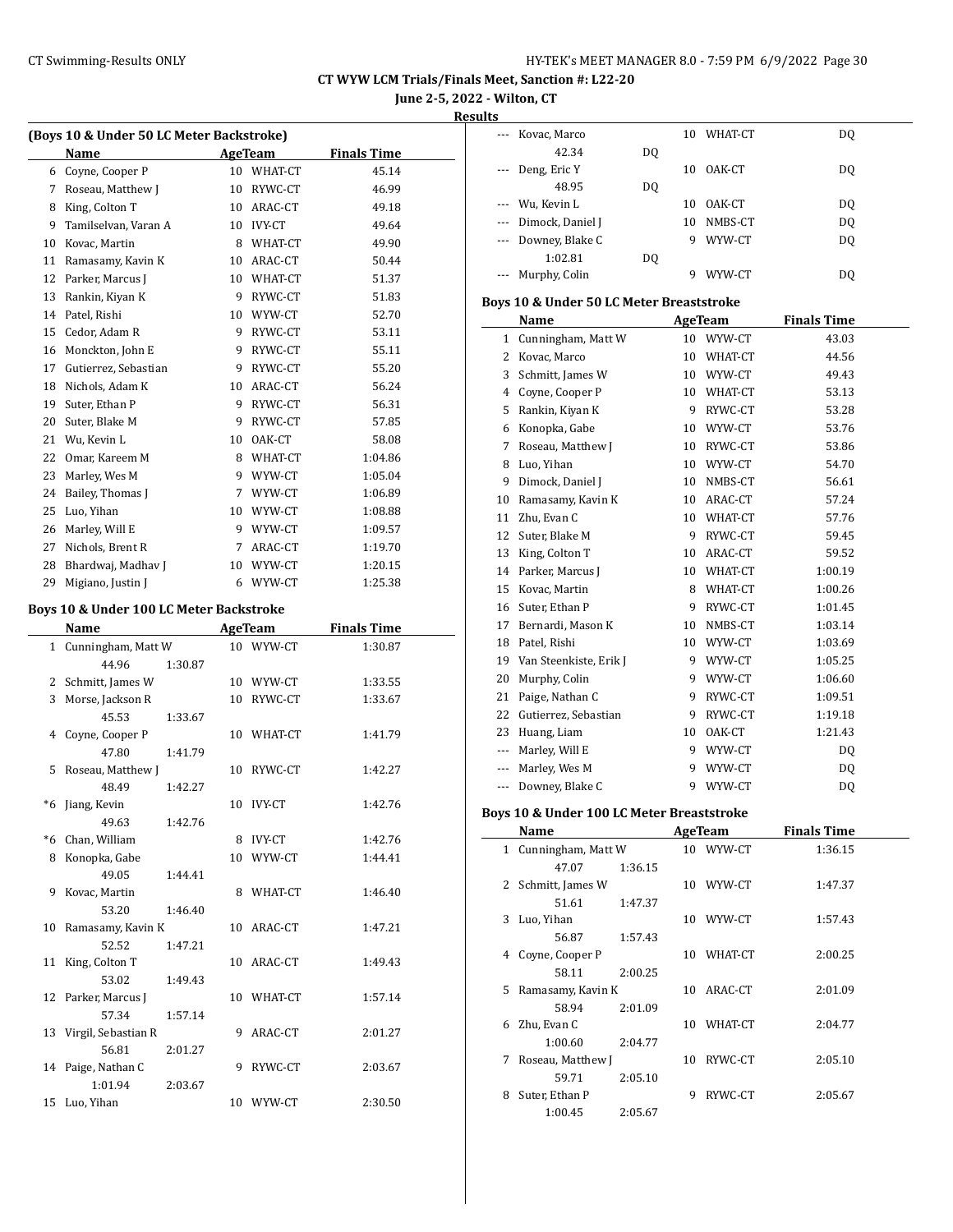#### CT Swimming-Results ONLY **EXAMPLE 19 AND SET MANAGER 8.0 - 7:59 PM 6/9/2022** Page 31

**CT WYW LCM Trials/Finals Meet, Sanction #: L22-20**

**June 2-5, 2022 - Wilton, CT**

**Results**

|    | (Boys 10 & Under 100 LC Meter Breaststroke) |         |    |         |                    |  |  |  |  |  |
|----|---------------------------------------------|---------|----|---------|--------------------|--|--|--|--|--|
|    | Name                                        |         |    | AgeTeam | <b>Finals Time</b> |  |  |  |  |  |
| 9  | Suter, Blake M                              |         | 9  | RYWC-CT | 2:11.18            |  |  |  |  |  |
| 10 | Kovac, Martin                               |         | 8  | WHAT-CT | 2:11.62            |  |  |  |  |  |
|    | 1:04.61                                     | 2:11.62 |    |         |                    |  |  |  |  |  |
| 11 | Cedor, Adam R                               |         | 9  | RYWC-CT | 2:16.30            |  |  |  |  |  |
|    | 1:01.35                                     | 2:16.30 |    |         |                    |  |  |  |  |  |
| 12 | Omar, Kareem M                              |         | 8  | WHAT-CT | 2:19.93            |  |  |  |  |  |
|    | 1:07.70                                     | 2:19.93 |    |         |                    |  |  |  |  |  |
| 13 | Monckton, John E                            |         | 9  | RYWC-CT | 2:27.60            |  |  |  |  |  |
|    | 1:06.82                                     | 2:27.60 |    |         |                    |  |  |  |  |  |
|    | Patel, Rishi                                |         | 10 | WYW-CT  | DQ                 |  |  |  |  |  |
|    | 1:06.69                                     | DQ      |    |         |                    |  |  |  |  |  |
|    | Bailey, Thomas J                            |         | 7  | WYW-CT  | DQ                 |  |  |  |  |  |
|    | 1:19.08                                     | DO.     |    |         |                    |  |  |  |  |  |
|    | Parker, Marcus J                            |         | 10 | WHAT-CT | DQ                 |  |  |  |  |  |
|    | 1:02.59                                     | DQ      |    |         |                    |  |  |  |  |  |
|    | Rankin, Kiyan K                             |         | 9  | RYWC-CT | DQ                 |  |  |  |  |  |
|    | 1:00.59                                     | DQ      |    |         |                    |  |  |  |  |  |

#### **Boys 10 & Under 50 LC Meter Butterfly**

 $\frac{1}{2}$ 

|          | Name                 |    | AgeTeam | <b>Finals Time</b> |
|----------|----------------------|----|---------|--------------------|
|          | Kovac, Marco         | 10 | WHAT-CT | 38.73              |
|          | Migiano, Ryan        | 10 | WYW-CT  | 41.37              |
| 3        | Morse, Jackson R     | 10 | RYWC-CT | 41.74              |
| 4        | Schmitt, James W     | 10 | WYW-CT  | 51.26              |
| 5        | Huang, Liam          | 10 | OAK-CT  | 1:03.22            |
| 6        | Bailey, Thomas I     |    | WYW-CT  | 1:22.20            |
|          | Marley, Will E       | 9  | WYW-CT  | D <sub>0</sub>     |
| $\cdots$ | Gutierrez, Sebastian | 9  | RYWC-CT | D <sub>0</sub>     |
|          | Luo, Yihan           | 10 | WYW-CT  | DO.                |

## **Boys 10 & Under 100 LC Meter Butterfly**

| <b>Name</b> |                    |         | AgeTeam    | <b>Finals Time</b> |  |
|-------------|--------------------|---------|------------|--------------------|--|
|             | 1 Morse, Jackson R |         | 10 RYWC-CT | 1:33.32            |  |
|             | 41.51              | 1:33.32 |            |                    |  |
|             | --- Zhu, Evan C    |         | 10 WHAT-CT | DO                 |  |
|             | 47.17              |         |            |                    |  |

#### **Boys 10 & Under 200 LC Meter IM**

|              | Name               |         | AgeTeam    | <b>Finals Time</b> |  |
|--------------|--------------------|---------|------------|--------------------|--|
| $\mathbf{1}$ | Cunningham, Matt W |         | 10 WYW-CT  | 3:04.60            |  |
|              | 40.40              | 1:30.46 | 2:22.75    | 3:04.60            |  |
| 2            | Deng, Eric Y       |         | 10 OAK-CT  | 3:31.53            |  |
|              | 51.37              | 1:48.69 | 2:43.73    | 3:31.53            |  |
| 3            | Kovac, Martin      |         | 8 WHAT-CT  | 3:49.58            |  |
|              | 53.49              | 1:52.22 | 2:59.80    | 3:49.58            |  |
| 4            | Dimock, Daniel J   |         | 10 NMBS-CT | 3:50.23            |  |
|              | 1:00.06            | 1:58.14 | 3:04.40    | 3:50.23            |  |
| 5.           | Parker, Marcus J   |         | 10 WHAT-CT | 4:14.24            |  |
|              | 1:08.04            | 2:10.76 | 3:23.12    | 4:14.24            |  |
|              | Coyne, Cooper P    |         | 10 WHAT-CT | DQ                 |  |
|              | 53.14              | 1:49.36 | 2:57.01    | DO                 |  |
|              | Konopka, Gabe      |         | 10 WYW-CT  | DQ                 |  |
|              | 49.18              | 1:46.98 | 3:02.43    | DO                 |  |
|              |                    |         |            |                    |  |

| Boys 11-12 50 LC Meter Freestyle |                      |    |         |                    |  |  |  |  |  |
|----------------------------------|----------------------|----|---------|--------------------|--|--|--|--|--|
|                                  | Name                 |    | AgeTeam | <b>Finals Time</b> |  |  |  |  |  |
| 1                                | Pinchbeck, Gregory E | 12 | WYW-CT  | 30.43              |  |  |  |  |  |
| 2                                | Coyne, Caleb J       | 11 | WHAT-CT | 30.92              |  |  |  |  |  |
| 3                                | Hatzis, Andrew C     | 12 | RYWC-CT | 31.60              |  |  |  |  |  |
| 4                                | Lyalko, Maksim F     | 11 | RYWC-CT | 33.63              |  |  |  |  |  |
| 5.                               | Ellard, Edward C     | 11 | NMBS-CT | 34.26              |  |  |  |  |  |
| 6                                | Gimby, Henry J       | 11 | WYW-CT  | 34.39              |  |  |  |  |  |
| 7                                | Gadbut, Alex T       | 12 | RYWC-CT | 36.42              |  |  |  |  |  |
| 8                                | Ma, Ryan             | 12 | NMBS-CT | 36.48              |  |  |  |  |  |
| 9                                | Talar, Filip         | 12 | WHAT-CT | 36.52              |  |  |  |  |  |
| 10                               | Mims, Adam           | 12 | WYW-CT  | 36.81              |  |  |  |  |  |
| 11                               | Winslow, Nick N      | 11 | WYW-CT  | 37.65              |  |  |  |  |  |
| 12                               | Tyurin, Ivan         | 11 | OAK-CT  | 37.76              |  |  |  |  |  |
| 13                               | Hickey, Daniel C     | 12 | WYW-CT  | 38.21              |  |  |  |  |  |
| 14                               | Metlitski, Michael   | 11 | WHAT-CT | 39.21              |  |  |  |  |  |
| 15                               | Norful, Jackson R    | 11 | WYW-CT  | 42.76              |  |  |  |  |  |
|                                  |                      |    |         |                    |  |  |  |  |  |

#### **Boys 11-12 100 LC Meter Freestyle**

|               | Name                    |         | AgeTeam    | <b>Finals Time</b> |
|---------------|-------------------------|---------|------------|--------------------|
| <b>Finals</b> |                         |         |            |                    |
|               | 1 Pinchbeck, Gregory E  |         | 12 WYW-CT  | 1:05.19            |
|               | 31.82                   | 1:05.19 |            |                    |
|               | 2 Vongsouvanh, Andrew J |         | 12 RYWC-CT | 1:08.50            |
|               | 33.17                   | 1:08.50 |            |                    |
|               | 3 Nazarczuk, Gabriel M  |         | 11 WHAT-CT | 1:09.46            |
|               | 33.18                   | 1:09.46 |            |                    |
|               | 4 Kuang, Jun            |         | 12 OAK-CT  | 1:09.48            |
|               | 33.04                   | 1:09.48 |            |                    |
|               | 5 Coyne, Caleb J        |         | 11 WHAT-CT | 1:10.59            |
|               | 34.37                   | 1:10.59 |            |                    |
|               | 6 Feng, Ethan W         |         | 12 IVY-CT  | 1:12.54            |
|               | 35.18                   | 1:12.54 |            |                    |
|               | 7 Krol, Matthew J       |         | 12 WHAT-CT | 1:12.71            |
|               | 35.65                   | 1:12.71 |            |                    |
|               | 8 Paige, Gavin L        |         | 12 RYWC-CT | 1:13.25            |
|               | 35.70                   | 1:13.25 |            |                    |
|               | 9 Grady, Garrett W      |         | 12 FVYT-CT | 1:13.41            |
|               | 35.05                   | 1:13.41 |            |                    |
|               | 10 Tyurin, Nicholas     |         | 12 WHAT-CT | 1:15.98            |
|               | 36.18                   | 1:15.98 |            |                    |
|               | 11 Baird, Ben W         |         | 12 NMBS-CT | 1:16.35            |
|               | 36.48                   | 1:16.35 |            |                    |
|               | 12 Lyalko, Maksim F     |         | 11 RYWC-CT | 1:16.94            |
|               | 36.55                   | 1:16.94 |            |                    |

# **Boys 11-12 100 LC Meter Freestyle**

|   | Name                    |         |    | AgeTeam    | <b>Prelim Time</b> |   |
|---|-------------------------|---------|----|------------|--------------------|---|
|   | Preliminaries           |         |    |            |                    |   |
| 1 | Pinchbeck, Gregory E    |         |    | 12 WYW-CT  | 1:05.86            | q |
|   | 32.36                   | 1:05.86 |    |            |                    |   |
|   | 2 Vongsouvanh, Andrew J |         |    | 12 RYWC-CT | 1:08.34            | q |
|   | 33.03                   | 1:08.34 |    |            |                    |   |
| 3 | Nazarczuk, Gabriel M    |         | 11 | WHAT-CT    | 1:09.38            | q |
|   | 33.09                   | 1:09.38 |    |            |                    |   |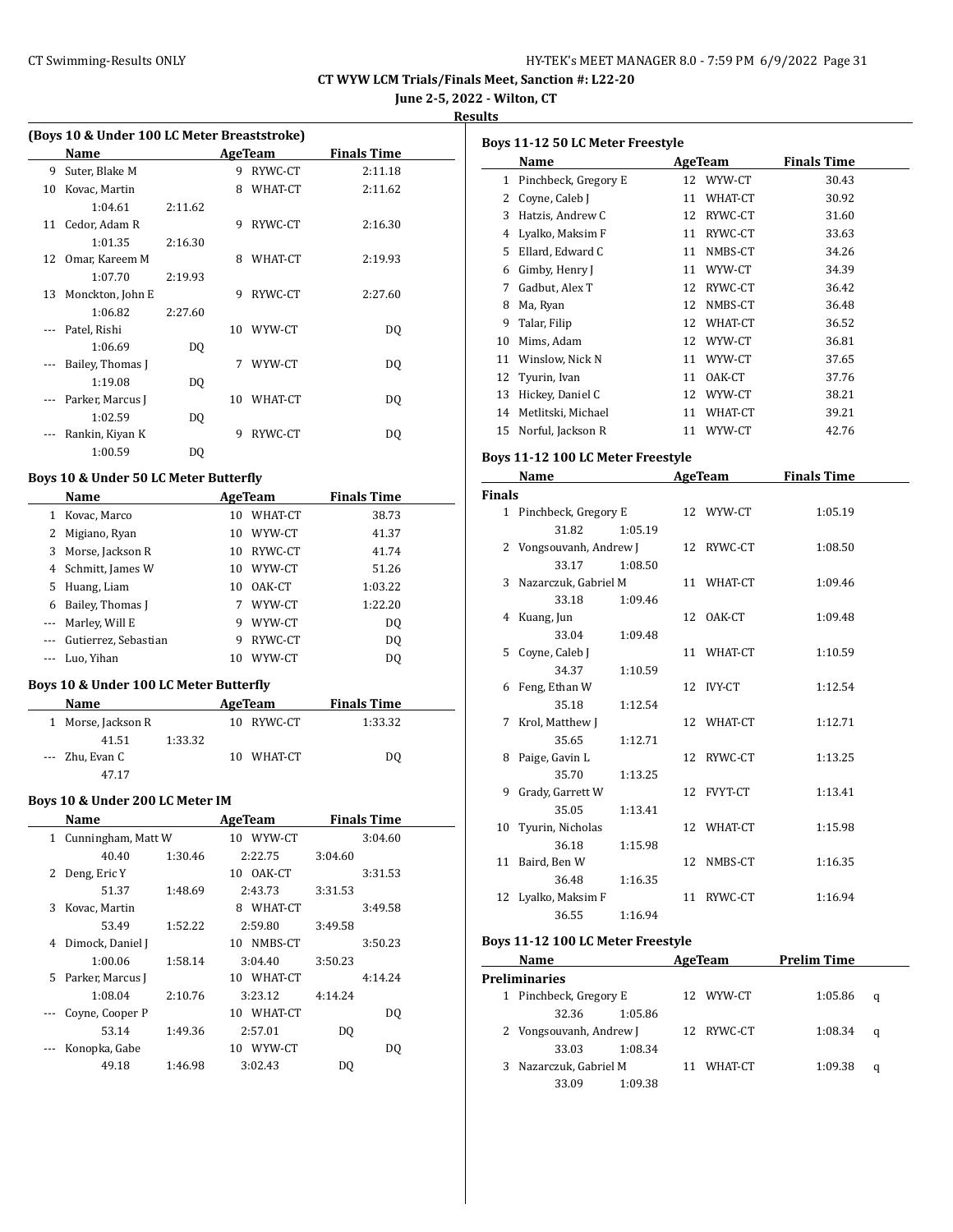**June 2-5, 2022 - Wilton, CT**

**Results**

| Preliminaries  (Boys 11-12 100 LC Meter Freestyle) |                       |         |  |            |                    |   |
|----------------------------------------------------|-----------------------|---------|--|------------|--------------------|---|
|                                                    | Name                  |         |  | AgeTeam    | <b>Prelim Time</b> |   |
|                                                    | 4 Coyne, Caleb J      |         |  | 11 WHAT-CT | 1:09.41            | q |
|                                                    | 33.83                 | 1:09.41 |  |            |                    |   |
| 5                                                  | Kuang, Jun            |         |  | 12 OAK-CT  | 1:09.47            | q |
|                                                    | 32.39                 | 1:09.47 |  |            |                    |   |
| 6                                                  | Hadden, Fisher B      |         |  | 12 IVY-CT  | 1:10.86            | q |
|                                                    | 33.38                 | 1:10.86 |  |            |                    |   |
| 7                                                  | Krol, Matthew J       |         |  | 12 WHAT-CT | 1:11.26            | q |
|                                                    | 34.62                 | 1:11.26 |  |            |                    |   |
| 8                                                  | Feng, Ethan W         |         |  | 12 IVY-CT  | 1:12.39            | q |
|                                                    | 34.62                 | 1:12.39 |  |            |                    |   |
| 9                                                  | Paige, Gavin L        |         |  | 12 RYWC-CT | 1:13.56            | q |
|                                                    | 35.46                 | 1:13.56 |  |            |                    |   |
| 10                                                 | Grady, Garrett W      |         |  | 12 FVYT-CT | 1:14.05            | q |
|                                                    | 35.44                 | 1:14.05 |  |            |                    |   |
| 11                                                 | Baird, Ben W          |         |  | 12 NMBS-CT | 1:14.63            | q |
|                                                    | 35.39                 | 1:14.63 |  |            |                    |   |
| 12                                                 | Tyurin, Nicholas      |         |  | 12 WHAT-CT | 1:15.17            | q |
|                                                    | 35.32                 | 1:15.17 |  |            |                    |   |
| 13                                                 | Lyalko, Maksim F      |         |  | 11 RYWC-CT | 1:15.35            |   |
|                                                    | 35.59                 | 1:15.35 |  |            |                    |   |
|                                                    | 14 Adams, Luke F      |         |  | 12 WYW-CT  | 1:15.76            |   |
|                                                    | 36.13                 | 1:15.76 |  |            |                    |   |
| 15                                                 | Mims, Adam            |         |  |            |                    |   |
|                                                    |                       |         |  | 12 WYW-CT  | 1:16.93            |   |
|                                                    | 36.18                 | 1:16.93 |  |            |                    |   |
|                                                    | 16 Costable, Dylan L  |         |  | 12 RYWC-CT | 1:16.97            |   |
|                                                    | 35.99                 | 1:16.97 |  |            |                    |   |
| 17                                                 | Talar, Filip          |         |  | 12 WHAT-CT | 1:18.50            |   |
|                                                    | 37.63                 | 1:18.50 |  |            |                    |   |
| 18                                                 | Janney, Kasen J       |         |  | 11 RYWC-CT | 1:18.77            |   |
|                                                    | 36.35                 | 1:18.77 |  |            |                    |   |
| 19                                                 | Ellard, Edward C      |         |  | 11 NMBS-CT | 1:19.16            |   |
|                                                    | 37.86                 | 1:19.16 |  |            |                    |   |
|                                                    | 20 Matheson, Ansley J |         |  | 12 ARAC-CT | 1:20.08            |   |
|                                                    | 37.20                 | 1:20.08 |  |            |                    |   |
| 21                                                 | Isakoff, Dylan M      |         |  | 11 WHAT-CT | 1:21.90            |   |
|                                                    | 39.62                 | 1:21.90 |  |            |                    |   |
| 22                                                 | Fitzpatrick, Sean J   |         |  | 11 ARAC-CT | 1:22.43            |   |
|                                                    | 38.00                 | 1:22.43 |  |            |                    |   |
| 23                                                 | Morris, Brady G       |         |  | 12 WYW-CT  | 1:22.77            |   |
|                                                    | 39.98                 | 1:22.77 |  |            |                    |   |
| 24                                                 | Tyurin, Ivan          |         |  | 11 OAK-CT  | 1:23.05            |   |
|                                                    | 40.10                 | 1:23.05 |  |            |                    |   |
| 25                                                 | Bodie, William R      |         |  | 11 ARAC-CT | 1:24.37            |   |
|                                                    | 40.66                 | 1:24.37 |  |            |                    |   |
|                                                    | 26 Peters, John D     |         |  | 11 WYW-CT  | 1:26.06            |   |
|                                                    | 42.12                 | 1:26.06 |  |            |                    |   |
| 27                                                 | Metlitski, Michael    |         |  | 11 WHAT-CT | 1:26.11            |   |
|                                                    | 40.21                 | 1:26.11 |  |            |                    |   |
|                                                    | 28 Gadbut, Alex T     |         |  | 12 RYWC-CT | 1:27.43            |   |
|                                                    | 40.07                 | 1:27.43 |  |            |                    |   |
| 29                                                 | Hickey, Daniel C      |         |  | 12 WYW-CT  | 1:27.78            |   |
|                                                    | 41.34                 | 1:27.78 |  |            |                    |   |

| 30 | Schafer, Ian K           |         |     | 11 WYW-CT | 1:30.23 |
|----|--------------------------|---------|-----|-----------|---------|
|    | 42.63                    | 1:30.23 |     |           |         |
| 31 | Haddad, Gavin J          |         | 12. | RYWC-CT   | 1:32.93 |
|    | 44.59                    | 1:32.93 |     |           |         |
|    | 32 Lafazanidis, George G |         | 11  | OAK-CT    | 1:39.19 |
|    | 45.72                    | 1:39.19 |     |           |         |
| 33 | Tong, Nicholas           |         |     | 12 WYW-CT | 1:40.81 |
|    | 50.46                    | 1:40.81 |     |           |         |
| 34 | Downey IV, Dru P         |         | 11  | WYW-CT    | 1:41.18 |
|    | 49.35                    | 1:41.18 |     |           |         |
| 35 | Edibam, Kian N           |         |     | 12 WYW-CT | 1:58.30 |
|    | 56.77                    | 1:58.30 |     |           |         |

# **Boys 11-12 200 LC Meter Freestyle**

|                  | Name                |         | <b>AgeTeam</b>  | <b>Finals Time</b> |
|------------------|---------------------|---------|-----------------|--------------------|
| A - Final        |                     |         |                 |                    |
|                  | 1 Hatzis, Andrew C  |         | 12 RYWC-CT      | 2:26.36            |
|                  | 34.27               | 1:11.36 | 1:50.27         | 2:26.36            |
|                  | 2 Kuang, Jun        |         | 12 OAK-CT       | 2:28.42            |
|                  | 33.90               | 1:11.15 | 1:50.10         | 2:28.42            |
|                  | 3 Hadden, Fisher B  |         | 12 IVY-CT       | 2:31.84            |
|                  | 35.61               | 1:13.76 | 1:53.60         | 2:31.84            |
|                  | 4 Coyne, Caleb J    |         | 11 WHAT-CT      | 2:33.74            |
|                  | 35.15               | 1:14.18 | 1:55.50         | 2:33.74            |
| 5                | Feng, Ethan W       |         | 12 IVY-CT       | 2:37.70            |
|                  | 36.28               | 1:16.28 | 1:57.57 2:37.70 |                    |
|                  | 6 Krol, Matthew J   |         | 12 WHAT-CT      | 2:41.90            |
|                  | 37.71 1:19.69       |         | 2:01.72         | 2:41.90            |
| <b>B</b> - Final |                     |         |                 |                    |
|                  | 7 Lyalko, Maksim F  |         | 11 RYWC-CT      | 2:44.08            |
|                  | 37.90               | 1:20.14 | 2:04.13 2:44.08 |                    |
|                  | 8 Tyurin, Nicholas  |         | 12 WHAT-CT      | 2:44.55            |
|                  | 38.37 1:20.50       |         | 2:03.91 2:44.55 |                    |
|                  | 9 Costable, Dylan L |         | 12 RYWC-CT      | 2:44.68            |
|                  | 37.20               | 1:18.76 | 2:02.09         | 2:44.68            |
|                  | 10 Zhou, Harry      |         | 12 WYW-CT       | 2:45.72            |
|                  | 37.70               |         | 1:20.02 2:04.30 | 2:45.72            |
|                  | 11 Adams, Luke F    |         | 12 WYW-CT       | 2:52.48            |
|                  | 37.92 1:22.85       |         | 2:08.94 2:52.48 |                    |
|                  | 12 Ellard, Edward C |         | 11 NMBS-CT      | 2:55.05            |
|                  | 38.99               | 1:25.15 | 2:11.94         | 2:55.05            |
|                  |                     |         |                 |                    |

#### **Boys 11-12 200 LC Meter Freestyle**

|    | Name                  |         | AgeTeam       | <b>Prelim Time</b> |   |
|----|-----------------------|---------|---------------|--------------------|---|
|    | Preliminaries         |         |               |                    |   |
| 1  | Hatzis, Andrew C      |         | RYWC-CT<br>12 | 2:28.84            | q |
|    | 34.59                 | 1:11.35 | 1:50.96       | 2:28.84            |   |
| 2  | Coyne, Caleb J        |         | 11 WHAT-CT    | 2:31.02            | q |
|    | 35.54                 | 1:14.70 | 1:53.65       | 2:31.02            |   |
| 3  | Hadden, Fisher B      |         | 12 IVY-CT     | 2:31.54            | q |
|    | 35.62                 | 1:14.10 | 1:53.91       | 2:31.54            |   |
| 4  | Kuang, Jun            |         | 12 0AK-CT     | 2:31.87            | q |
|    | 35.92                 | 1:13.92 | 1:54.04       | 2:31.87            |   |
| 5. | Nazarczuk, Gabriel M  |         | 11 WHAT-CT    | 2:32.78            | q |
|    | 34.82                 | 1:13.86 | 1:55.07       | 2:32.78            |   |
| 6  | Vongsouvanh, Andrew J |         | 12 RYWC-CT    | 2:33.06            | q |
|    | 34.75                 | 1:12.61 | 1:53.08       | 2:33.06            |   |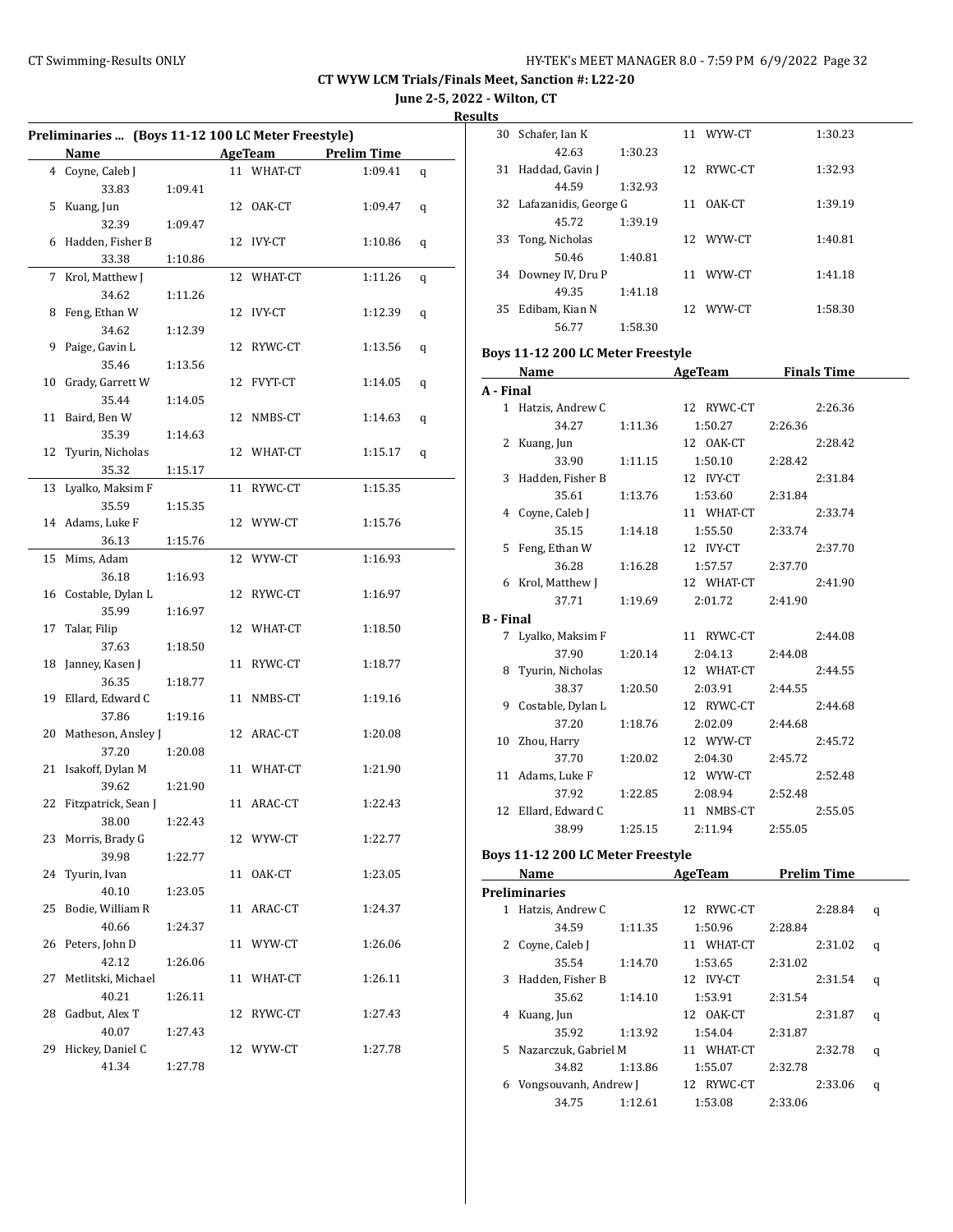**June 2-5, 2022 - Wilton, CT**

**Results**

| Preliminaries  (Boys 11-12 200 LC Meter Freestyle) |                                        |         |                |         |                    |   |  |
|----------------------------------------------------|----------------------------------------|---------|----------------|---------|--------------------|---|--|
|                                                    | Name                                   |         | <b>AgeTeam</b> |         |                    |   |  |
| 7                                                  | Feng, Ethan W                          |         | 12 IVY-CT      |         | 2:37.40            | q |  |
|                                                    | 35.98                                  | 1:14.94 | 1:57.03        | 2:37.40 |                    |   |  |
| 8                                                  | Krol, Matthew J                        |         | 12 WHAT-CT     |         | 2:38.18            | q |  |
|                                                    | 37.39                                  | 1:18.15 | 1:59.52        | 2:38.18 |                    |   |  |
| 9                                                  | Tyurin, Nicholas                       |         | 12 WHAT-CT     |         | 2:42.12            | q |  |
|                                                    | 36.59                                  | 1:17.06 | 1:59.60        | 2:42.12 |                    |   |  |
|                                                    | 10 Zhou, Harry                         |         | 12 WYW-CT      |         | 2:44.42            | q |  |
|                                                    | 37.00                                  | 1:17.64 | 2:01.88        | 2:44.42 |                    |   |  |
| 11                                                 | Lyalko, Maksim F                       |         | 11 RYWC-CT     |         | 2:45.00            | q |  |
|                                                    | 37.58                                  | 1:19.42 | 2:03.21        | 2:45.00 |                    |   |  |
|                                                    | 12 Costable, Dylan L                   |         | 12 RYWC-CT     |         | 2:50.65            | q |  |
|                                                    | 38.57                                  | 1:21.84 | 2:07.11        | 2:50.65 |                    |   |  |
| 13                                                 | Adams, Luke F                          |         | 12 WYW-CT      |         | 2:51.01            |   |  |
|                                                    | 37.26                                  | 1:21.44 | 2:08.41        | 2:51.01 |                    |   |  |
| 14                                                 | Ellard, Edward C                       |         | 11 NMBS-CT     |         | 2:53.72            |   |  |
|                                                    | 38.37                                  | 1:22.98 | 2:10.44        | 2:53.72 |                    |   |  |
| 15                                                 | Talar, Filip                           |         | 12 WHAT-CT     |         | 2:54.09            |   |  |
|                                                    | 39.48                                  | 1:24.66 | 2:09.51        | 2:54.09 |                    |   |  |
| 16                                                 | Tyurin, Ivan                           |         | 11 OAK-CT      |         | 2:55.47            |   |  |
|                                                    | 39.81                                  | 1:24.30 | 2:10.61        | 2:55.47 |                    |   |  |
| 17                                                 | Fitzpatrick, Sean J                    |         | 11 ARAC-CT     |         | 2:58.72            |   |  |
|                                                    | 40.17                                  | 1:28.14 | 2:16.69        | 2:58.72 |                    |   |  |
| 18                                                 | Janney, Kasen J                        |         | 11 RYWC-CT     |         | 2:59.17            |   |  |
|                                                    | 40.56                                  | 1:28.10 | 2:17.26        | 2:59.17 |                    |   |  |
| 19                                                 | Gadbut, Alex T                         |         | 12 RYWC-CT     |         | 3:03.90            |   |  |
|                                                    | 40.29                                  | 1:27.34 | 2:17.13        | 3:03.90 |                    |   |  |
| 20                                                 | Turner, Chase P                        |         | 11 NMBS-CT     |         | 3:05.43            |   |  |
|                                                    | 39.35                                  | 1:27.60 | 2:18.29        | 3:05.43 |                    |   |  |
|                                                    | 21 Leamon, Luca D                      |         | 11 NMBS-CT     |         | 3:05.46            |   |  |
|                                                    | 39.34                                  | 1:27.59 | 2:18.20        | 3:05.46 |                    |   |  |
| 22                                                 | Hickey, Daniel C                       |         | 12 WYW-CT      |         | 3:06.80            |   |  |
|                                                    | 42.34                                  | 1:32.82 | 2:22.41        | 3:06.80 |                    |   |  |
| 23                                                 | Metlitski, Michael                     |         | 11 WHAT-CT     |         | 3:08.10            |   |  |
|                                                    | 40.40                                  | 1:27.99 | 2:18.87        | 3:08.10 |                    |   |  |
|                                                    | 24 Roshan, Advik                       |         | 11 WHAT-CT     |         | 3:21.96            |   |  |
|                                                    | 46.04                                  | 1:38.52 | 2:31.54        | 3:21.96 |                    |   |  |
|                                                    | Boys 11-12 400 LC Meter Freestyle      |         |                |         |                    |   |  |
|                                                    | <b>Name</b>                            |         | AgeTeam        |         | <b>Finals Time</b> |   |  |
|                                                    | 1 Hatzis, Andrew C                     |         | 12 RYWC-CT     |         | 5:12.33            |   |  |
|                                                    | 36.31                                  | 1:15.65 | 1:56.91        | 2:36.29 |                    |   |  |
|                                                    | 3:17.64                                | 3:56.26 | 4:35.63        | 5:12.33 |                    |   |  |
|                                                    | 2 Coyne, Caleb J                       |         | 11 WHAT-CT     |         | 5:15.50            |   |  |
|                                                    | 35.80                                  | 1:15.87 | 1:56.84        | 2:37.17 |                    |   |  |
|                                                    | 3:18.42                                | 3:57.41 | 4:37.32        | 5:15.50 |                    |   |  |
| 3                                                  | Hadden, Fisher B                       |         | 12 IVY-CT      |         | 5:17.47            |   |  |
|                                                    | 1:57.72                                |         | 2:38.06        |         |                    |   |  |
|                                                    | 37.30<br>1:17.10<br>3:18.84<br>3:58.60 |         | 4:38.86        | 5:17.47 |                    |   |  |
|                                                    | 4 Nazarczuk, Gabriel M                 |         | 11 WHAT-CT     |         | 5:23.52            |   |  |
|                                                    | 36.20                                  | 1:16.72 | 1:58.13        | 2:39.43 |                    |   |  |
|                                                    | 3:21.22                                | 4:02.98 | 4:44.90        | 5:23.52 |                    |   |  |
| 5                                                  | Zhou, Harry                            |         | 12 WYW-CT      |         | 5:45.54            |   |  |
|                                                    | 38.66                                  | 1:20.30 | 2:04.13        | 2:46.77 |                    |   |  |
|                                                    | 3:31.56                                | 4:15.79 | 5:01.84        | 5:45.54 |                    |   |  |
|                                                    |                                        |         |                |         |                    |   |  |

| - |                    |         |               |         |
|---|--------------------|---------|---------------|---------|
|   | Talar, Filip       |         | 12 WHAT-CT    | 6:04.24 |
|   | 38.65              | 1:22.99 | 2:08.69       | 2:56.44 |
|   | 3:44.14            | 4:32.69 | 5:20.69       | 6:04.24 |
|   | Metlitski, Michael |         | WHAT-CT<br>11 | 6:54.39 |
|   | 42.22              | 1:31.70 | 2:25.87       | 3:19.42 |
|   | 4:14.51            | 5:07.20 | 6:01.68       | 6:54.39 |

# **Boys 11-12 50 LC Meter Backstroke**

|               | Name<br><b>AgeTeam</b> |    | <b>Finals Time</b> |       |  |
|---------------|------------------------|----|--------------------|-------|--|
| <b>Finals</b> |                        |    |                    |       |  |
|               | Coyne, Caleb J         | 11 | WHAT-CT            | 36.31 |  |
| 2             | Kuang, Jun             | 12 | OAK-CT             | 36.53 |  |
| 3             | Hadden, Fisher B       | 12 | IVY-CT             | 38.59 |  |
| 4             | Krol, Matthew J        | 12 | WHAT-CT            | 40.11 |  |
| 5.            | Ma, Ryan               | 12 | NMBS-CT            | 40.29 |  |
| 6             | Hickey, Daniel C       | 12 | WYW-CT             | 41.78 |  |
| 7             | Ellard, Edward C       | 11 | NMBS-CT            | 42.45 |  |
| 8             | Haddad, Gavin J        | 12 | RYWC-CT            | 43.26 |  |
| 9             | Lyalko, Maksim F       | 11 | RYWC-CT            | 43.31 |  |
| 10            | Talar, Filip           | 12 | WHAT-CT            | 44.09 |  |
| 11            | Leamon, Luca D         | 11 | NMBS-CT            | 44.23 |  |
| 12            | Turner, Chase P        | 11 | NMBS-CT            | 45.39 |  |

#### **Boys 11-12 50 LC Meter Backstroke**

|              | Name                  | <b>AgeTeam</b>      | <b>Prelim Time</b> |   |
|--------------|-----------------------|---------------------|--------------------|---|
|              | <b>Preliminaries</b>  |                     |                    |   |
| $\mathbf{1}$ | Coyne, Caleb J        | WHAT-CT<br>11       | 35.90              | q |
| 2            | Vongsouvanh, Andrew J | 12<br>RYWC-CT       | 36.16              | q |
| 3            | Kuang, Jun            | OAK-CT<br>12        | 37.08              | q |
| 4            | Nazarczuk, Gabriel M  | 11<br>WHAT-CT       | 37.78              | q |
| 5            | Hadden, Fisher B      | 12<br><b>IVY-CT</b> | 38.70              | q |
| 6            | Krol, Matthew J       | 12<br>WHAT-CT       | 38.76              | q |
| 7            | Ma, Ryan              | 12<br>NMBS-CT       | 39.28              | q |
| 8            | Gimby, Henry J        | WYW-CT<br>11        | 42.13              | q |
| 9            | Ellard, Edward C      | 11<br>NMBS-CT       | 42.32              | q |
| 10           | Hickey, Daniel C      | 12<br>WYW-CT        | 42.69              | q |
| 11           | Lyalko, Maksim F      | 11<br>RYWC-CT       | 43.28              | q |
| 12           | Turner, Chase P       | 11<br>NMBS-CT       | 43.83              | q |
|              | 13 Leamon, Luca D     | 11<br>NMBS-CT       | 43.89              |   |
| 14           | Feng, Ethan W         | 12<br><b>IVY-CT</b> | 44.08              |   |
| 15           | Haddad, Gavin J       | 12<br>RYWC-CT       | 44.17              |   |
| 16           | Talar, Filip          | 12<br>WHAT-CT       | 44.38              |   |
| 17           | Monckton, Joseph D    | RYWC-CT<br>11       | 44.44              |   |
| 18           | Morris, Brady G       | 12<br>WYW-CT        | 44.48              |   |
| 19           | Adams, Luke F         | 12<br>WYW-CT        | 44.61              |   |
| 20           | Winslow, Nick N       | WYW-CT<br>11        | 44.85              |   |
| 21           | Matheson, Ansley J    | ARAC-CT<br>12       | 45.45              |   |
| 22           | Gadbut, Alex T        | 12<br>RYWC-CT       | 45.73              |   |
| 23           | Peabody, Riley        | WYW-CT<br>11        | 46.08              |   |
| 24           | Metlitski, Michael    | 11<br>WHAT-CT       | 46.32              |   |
| 25           | Janney, Kasen J       | 11<br>RYWC-CT       | 47.56              |   |
| 26           | Tyurin, Ivan          | OAK-CT<br>11        | 47.59              |   |
| 27           | Schafer, Ian K        | 11<br>WYW-CT        | 50.40              |   |
| 28           | DiSorbo, Luca R       | 12<br>ARAC-CT       | 50.58              |   |
| 29           | Norful, Jackson R     | WYW-CT<br>11        | 51.91              |   |
| 30           | Tong, Nicholas        | 12<br>WYW-CT        | 54.26              |   |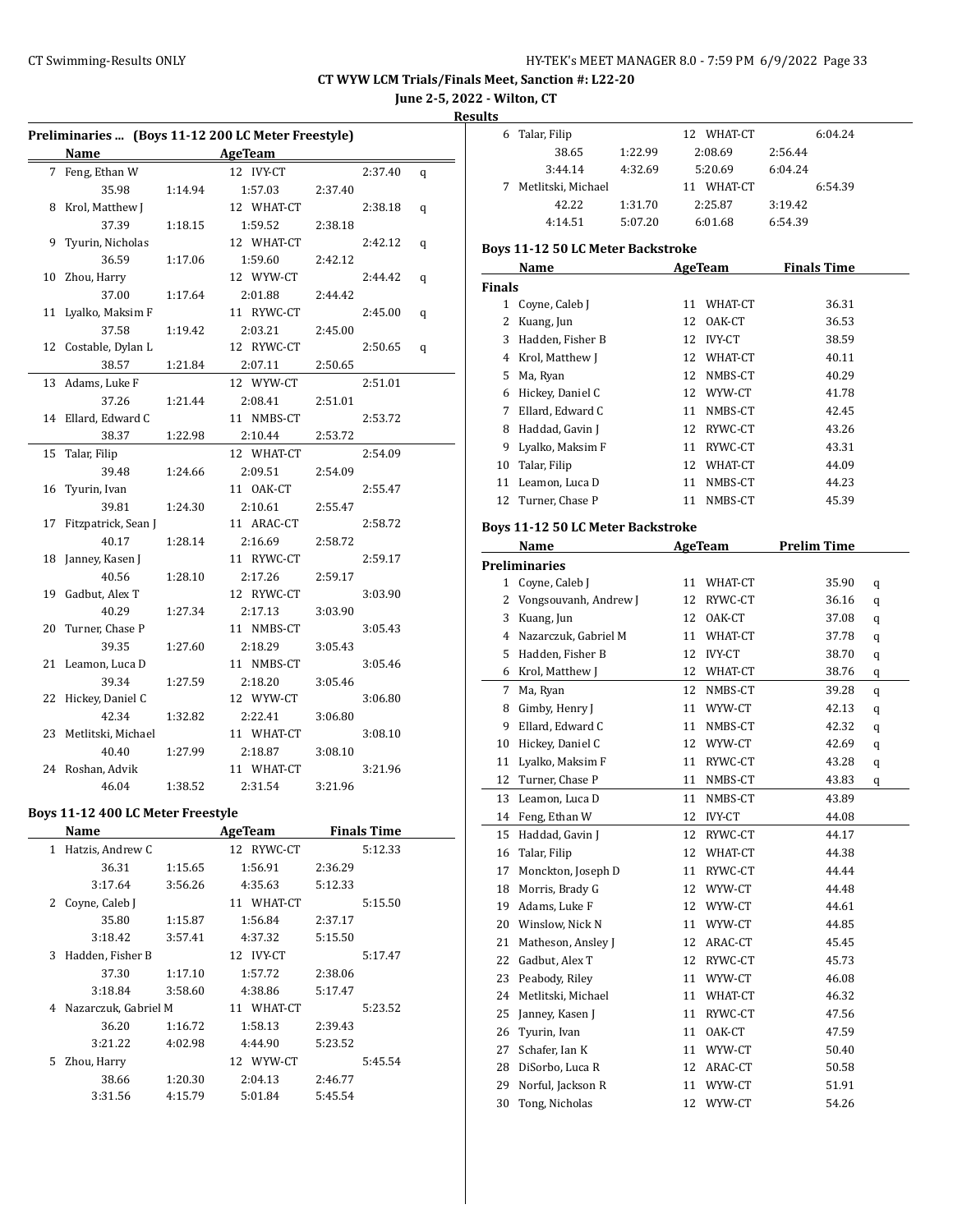# **June 2-5, 2022 - Wilton, CT**

| esults |  |
|--------|--|
|        |  |

| 39.77                  | 1:21.89                                                                                                                                                                                                                                                                                |                                                                                                                                                                   |                                            |                                                                                                                                                                                                                                                                                                                                                                                         |                                                                                                                                                                                                                                                                                               |
|------------------------|----------------------------------------------------------------------------------------------------------------------------------------------------------------------------------------------------------------------------------------------------------------------------------------|-------------------------------------------------------------------------------------------------------------------------------------------------------------------|--------------------------------------------|-----------------------------------------------------------------------------------------------------------------------------------------------------------------------------------------------------------------------------------------------------------------------------------------------------------------------------------------------------------------------------------------|-----------------------------------------------------------------------------------------------------------------------------------------------------------------------------------------------------------------------------------------------------------------------------------------------|
| 4 Coyne, Caleb J       |                                                                                                                                                                                                                                                                                        |                                                                                                                                                                   |                                            | 1:22.11                                                                                                                                                                                                                                                                                                                                                                                 |                                                                                                                                                                                                                                                                                               |
| 39.91                  | 1:22.11                                                                                                                                                                                                                                                                                |                                                                                                                                                                   |                                            |                                                                                                                                                                                                                                                                                                                                                                                         |                                                                                                                                                                                                                                                                                               |
| 5 Krol, Matthew J      |                                                                                                                                                                                                                                                                                        |                                                                                                                                                                   |                                            | 1:23.57                                                                                                                                                                                                                                                                                                                                                                                 |                                                                                                                                                                                                                                                                                               |
| 40.47                  | 1:23.57                                                                                                                                                                                                                                                                                |                                                                                                                                                                   |                                            |                                                                                                                                                                                                                                                                                                                                                                                         |                                                                                                                                                                                                                                                                                               |
|                        |                                                                                                                                                                                                                                                                                        |                                                                                                                                                                   |                                            | 1:24.88                                                                                                                                                                                                                                                                                                                                                                                 |                                                                                                                                                                                                                                                                                               |
|                        |                                                                                                                                                                                                                                                                                        |                                                                                                                                                                   |                                            |                                                                                                                                                                                                                                                                                                                                                                                         |                                                                                                                                                                                                                                                                                               |
|                        |                                                                                                                                                                                                                                                                                        |                                                                                                                                                                   |                                            |                                                                                                                                                                                                                                                                                                                                                                                         |                                                                                                                                                                                                                                                                                               |
|                        |                                                                                                                                                                                                                                                                                        |                                                                                                                                                                   |                                            |                                                                                                                                                                                                                                                                                                                                                                                         |                                                                                                                                                                                                                                                                                               |
|                        |                                                                                                                                                                                                                                                                                        |                                                                                                                                                                   |                                            |                                                                                                                                                                                                                                                                                                                                                                                         |                                                                                                                                                                                                                                                                                               |
|                        |                                                                                                                                                                                                                                                                                        |                                                                                                                                                                   |                                            |                                                                                                                                                                                                                                                                                                                                                                                         |                                                                                                                                                                                                                                                                                               |
|                        |                                                                                                                                                                                                                                                                                        |                                                                                                                                                                   |                                            |                                                                                                                                                                                                                                                                                                                                                                                         |                                                                                                                                                                                                                                                                                               |
|                        |                                                                                                                                                                                                                                                                                        |                                                                                                                                                                   |                                            |                                                                                                                                                                                                                                                                                                                                                                                         |                                                                                                                                                                                                                                                                                               |
| 43.59                  | 1:29.85                                                                                                                                                                                                                                                                                |                                                                                                                                                                   |                                            |                                                                                                                                                                                                                                                                                                                                                                                         |                                                                                                                                                                                                                                                                                               |
| Grady, Garrett W<br>10 |                                                                                                                                                                                                                                                                                        |                                                                                                                                                                   |                                            | 1:30.90                                                                                                                                                                                                                                                                                                                                                                                 |                                                                                                                                                                                                                                                                                               |
| 44.49                  | 1:30.90                                                                                                                                                                                                                                                                                |                                                                                                                                                                   |                                            |                                                                                                                                                                                                                                                                                                                                                                                         |                                                                                                                                                                                                                                                                                               |
| Lyalko, Maksim F<br>11 |                                                                                                                                                                                                                                                                                        |                                                                                                                                                                   |                                            | 1:31.75                                                                                                                                                                                                                                                                                                                                                                                 |                                                                                                                                                                                                                                                                                               |
| 44.45                  | 1:31.75                                                                                                                                                                                                                                                                                |                                                                                                                                                                   |                                            |                                                                                                                                                                                                                                                                                                                                                                                         |                                                                                                                                                                                                                                                                                               |
|                        |                                                                                                                                                                                                                                                                                        |                                                                                                                                                                   |                                            |                                                                                                                                                                                                                                                                                                                                                                                         |                                                                                                                                                                                                                                                                                               |
| 45.92                  |                                                                                                                                                                                                                                                                                        |                                                                                                                                                                   |                                            |                                                                                                                                                                                                                                                                                                                                                                                         |                                                                                                                                                                                                                                                                                               |
|                        |                                                                                                                                                                                                                                                                                        |                                                                                                                                                                   |                                            |                                                                                                                                                                                                                                                                                                                                                                                         |                                                                                                                                                                                                                                                                                               |
|                        |                                                                                                                                                                                                                                                                                        |                                                                                                                                                                   |                                            |                                                                                                                                                                                                                                                                                                                                                                                         |                                                                                                                                                                                                                                                                                               |
|                        |                                                                                                                                                                                                                                                                                        |                                                                                                                                                                   |                                            |                                                                                                                                                                                                                                                                                                                                                                                         |                                                                                                                                                                                                                                                                                               |
|                        |                                                                                                                                                                                                                                                                                        |                                                                                                                                                                   |                                            |                                                                                                                                                                                                                                                                                                                                                                                         |                                                                                                                                                                                                                                                                                               |
|                        |                                                                                                                                                                                                                                                                                        |                                                                                                                                                                   |                                            |                                                                                                                                                                                                                                                                                                                                                                                         | q                                                                                                                                                                                                                                                                                             |
|                        |                                                                                                                                                                                                                                                                                        |                                                                                                                                                                   |                                            |                                                                                                                                                                                                                                                                                                                                                                                         |                                                                                                                                                                                                                                                                                               |
|                        |                                                                                                                                                                                                                                                                                        |                                                                                                                                                                   |                                            |                                                                                                                                                                                                                                                                                                                                                                                         | q                                                                                                                                                                                                                                                                                             |
|                        |                                                                                                                                                                                                                                                                                        |                                                                                                                                                                   |                                            |                                                                                                                                                                                                                                                                                                                                                                                         |                                                                                                                                                                                                                                                                                               |
|                        |                                                                                                                                                                                                                                                                                        |                                                                                                                                                                   |                                            | 1:21.16                                                                                                                                                                                                                                                                                                                                                                                 | q                                                                                                                                                                                                                                                                                             |
| 39.34                  | 1:21.16                                                                                                                                                                                                                                                                                |                                                                                                                                                                   |                                            |                                                                                                                                                                                                                                                                                                                                                                                         |                                                                                                                                                                                                                                                                                               |
| Coyne, Caleb J         |                                                                                                                                                                                                                                                                                        |                                                                                                                                                                   |                                            | 1:21.27                                                                                                                                                                                                                                                                                                                                                                                 | q                                                                                                                                                                                                                                                                                             |
| 40.17                  | 1:21.27                                                                                                                                                                                                                                                                                |                                                                                                                                                                   |                                            |                                                                                                                                                                                                                                                                                                                                                                                         |                                                                                                                                                                                                                                                                                               |
|                        |                                                                                                                                                                                                                                                                                        |                                                                                                                                                                   |                                            |                                                                                                                                                                                                                                                                                                                                                                                         | q                                                                                                                                                                                                                                                                                             |
|                        |                                                                                                                                                                                                                                                                                        |                                                                                                                                                                   |                                            |                                                                                                                                                                                                                                                                                                                                                                                         |                                                                                                                                                                                                                                                                                               |
| Krol, Matthew J        |                                                                                                                                                                                                                                                                                        |                                                                                                                                                                   |                                            | 1:22.59                                                                                                                                                                                                                                                                                                                                                                                 | q                                                                                                                                                                                                                                                                                             |
| 3                      | 31 Rana, Aarav<br>--- Wang, Ethan<br><b>Finals</b><br>37.21<br>38.94<br>Kuang, Jun<br>6 Baird, Ben W<br>41.44<br>7<br>40.23<br>Paige, Gavin L<br>8<br>42.76<br>Mims, Adam<br>12 Bodie, William R<br>Name<br><b>Preliminaries</b><br>37.99<br>Hadden, Fisher B<br>Baird, Ben W<br>40.08 | 1:15.87<br>1:20.72<br>1:24.88<br>Nazarczuk, Gabriel M<br>1:25.63<br>1:27.03<br>1:32.93<br>1 Pinchbeck, Gregory E<br>1:17.41<br>2 Vongsouvanh, Andrew J<br>1:21.57 | 2 Vongsouvanh, Andrew J<br>38.71   1:19.78 | 11 WYW-CT<br>11 WYW-CT<br><b>Boys 11-12 100 LC Meter Backstroke</b><br>1 Pinchbeck, Gregory E 12 WYW-CT<br>12 RYWC-CT<br>12 OAK-CT<br>11 WHAT-CT<br>12 WHAT-CT<br>12 NMBS-CT<br>11 WHAT-CT<br>12 RYWC-CT<br>12 WYW-CT<br>12 FVYT-CT<br>11 RYWC-CT<br>11 ARAC-CT<br>Boys 11-12 100 LC Meter Backstroke<br>12 WYW-CT<br>12 RYWC-CT<br>12 IVY-CT<br>11 WHAT-CT<br>12 NMBS-CT<br>12 WHAT-CT | Preliminaries  (Boys 11-12 50 LC Meter Backstroke)<br>Name AgeTeam Prelim Time<br>1:04.22<br>DQ<br>Name AgeTeam Finals Time<br>1:15.87<br>1:20.72<br>1:21.89<br>1:25.63<br>1:27.03<br>1:29.85<br>1:32.93<br><b>Example 2.1 AgeTeam</b><br><b>Prelim Time</b><br>1:17.41<br>1:19.78<br>1:21.57 |

41.08 1:22.59

40.39 1:22.79

39.85 1:23.45

43.76 1:27.07

44.28 1:29.34

7 Nazarczuk, Gabriel M 11 WHAT-CT 1:22.79 q

8 Kuang, Jun 12 OAK-CT 1:23.45 q

9 Paige, Gavin L 12 RYWC-CT 1:27.07 q

10 Grady, Garrett W 12 FVYT-CT 1:29.34 q

| S                    |                       |         |    |            |         |   |
|----------------------|-----------------------|---------|----|------------|---------|---|
| 11                   | Lyalko, Maksim F      |         |    | 11 RYWC-CT | 1:30.84 | q |
|                      | 44.94                 | 1:30.84 |    |            |         |   |
| 12                   | Bodie, William R      |         |    | 11 ARAC-CT | 1:31.16 | q |
|                      | 44.99                 | 1:31.16 |    |            |         |   |
| 13                   | Mims, Adam            |         |    | 12 WYW-CT  | 1:32.16 |   |
|                      | 45.62                 | 1:32.16 |    |            |         |   |
| 14                   | Ellard, Edward C      |         | 11 | NMBS-CT    | 1:33.05 |   |
|                      | 45.56                 | 1:33.05 |    |            |         |   |
| 15                   | Talar, Filip          |         | 12 | WHAT-CT    | 1:33.25 |   |
|                      | 44.35                 | 1:33.25 |    |            |         |   |
| 16                   | Tyurin, Nicholas      |         | 12 | WHAT-CT    | 1:33.95 |   |
|                      | 46.32                 | 1:33.95 |    |            |         |   |
| 17                   | Adams, Luke F         |         | 12 | WYW-CT     | 1:35.68 |   |
|                      | 45.69                 | 1:35.68 |    |            |         |   |
| 18                   | Morris, Brady G       |         | 12 | WYW-CT     | 1:36.91 |   |
|                      | 48.47                 | 1:36.91 |    |            |         |   |
| 19                   | Gadbut, Alex T        |         | 12 | RYWC-CT    | 1:39.03 |   |
|                      | 47.25                 | 1:39.03 |    |            |         |   |
| 20                   | Metlitski, Michael    |         | 11 | WHAT-CT    | 1:39.36 |   |
|                      | 48.18                 | 1:39.36 |    |            |         |   |
| 21                   | Haddad, Gavin J       |         |    | 12 RYWC-CT | 1:39.61 |   |
| 22                   | Hickey, Daniel C      |         | 12 | WYW-CT     | 1:39.70 |   |
| 23                   | Janney, Kasen J       |         | 11 | RYWC-CT    | 1:39.84 |   |
|                      | 49.29                 | 1:39.84 |    |            |         |   |
| 24                   | Tyurin, Ivan          |         | 11 | OAK-CT     | 1:47.17 |   |
|                      | 50.16                 | 1:47.17 |    |            |         |   |
| 25                   | Tong, Nicholas        |         | 12 | WYW-CT     | 1:53.47 |   |
|                      | 56.25                 | 1:53.47 |    |            |         |   |
| 26                   | Lafazanidis, George G |         | 11 | OAK-CT     | 1:54.64 |   |
|                      | 53.68                 | 1:54.64 |    |            |         |   |
| 27                   | Peters, John D        |         |    | 11 WYW-CT  | 1:59.26 |   |
| 28                   | Downey IV, Dru P      |         |    | 11 WYW-CT  | 2:12.83 |   |
| $\scriptstyle\cdots$ | Schafer, Ian K        |         |    | 11 WYW-CT  | DQ      |   |
|                      | 54.89                 | DQ      |    |            |         |   |
|                      |                       |         |    |            |         |   |

#### **Boys 11-12 50 LC Meter Breaststroke**

|               | Name                                       | AgeTeam |                | <b>Finals Time</b> |   |  |  |  |
|---------------|--------------------------------------------|---------|----------------|--------------------|---|--|--|--|
| <b>Finals</b> |                                            |         |                |                    |   |  |  |  |
| 1             | Pinchbeck, Gregory E                       | 12      | WYW-CT         | 39.17              |   |  |  |  |
| 2             | Zhou, Harry                                | 12      | WYW-CT         | 40.76              |   |  |  |  |
| 3             | Vongsouvanh, Andrew J                      | 12      | RYWC-CT        | 40.94              |   |  |  |  |
| 4             | Kuang, Jun                                 | 12      | OAK-CT         | 42.11              |   |  |  |  |
| 5             | Grady, Garrett W                           | 12      | <b>FVYT-CT</b> | 44.08              |   |  |  |  |
| 6             | Coyne, Caleb J                             | 11      | WHAT-CT        | 44.37              |   |  |  |  |
| 7             | Baird, Ben W                               | 12      | NMBS-CT        | 44.47              |   |  |  |  |
| 8             | Costable, Dylan L                          | 12      | RYWC-CT        | 44.53              |   |  |  |  |
| 9             | Tyurin, Nicholas                           | 12      | WHAT-CT        | 45.05              |   |  |  |  |
| 10            | Isakoff, Dylan M                           | 11      | WHAT-CT        | 46.53              |   |  |  |  |
| 11            | Ellard, Edward C                           | 11      | NMBS-CT        | 46.76              |   |  |  |  |
| 12            | Adams, Luke F                              | 12      | WYW-CT         | 47.24              |   |  |  |  |
|               | <b>Boys 11-12 50 LC Meter Breaststroke</b> |         |                |                    |   |  |  |  |
|               | Name                                       |         | AgeTeam        | <b>Prelim Time</b> |   |  |  |  |
|               | <b>Preliminaries</b>                       |         |                |                    |   |  |  |  |
| 1             | Pinchbeck, Gregory E                       |         | 12 WYW-CT      | 40.28              | q |  |  |  |

2 Zhou, Harry 12 WYW-CT 40.53 q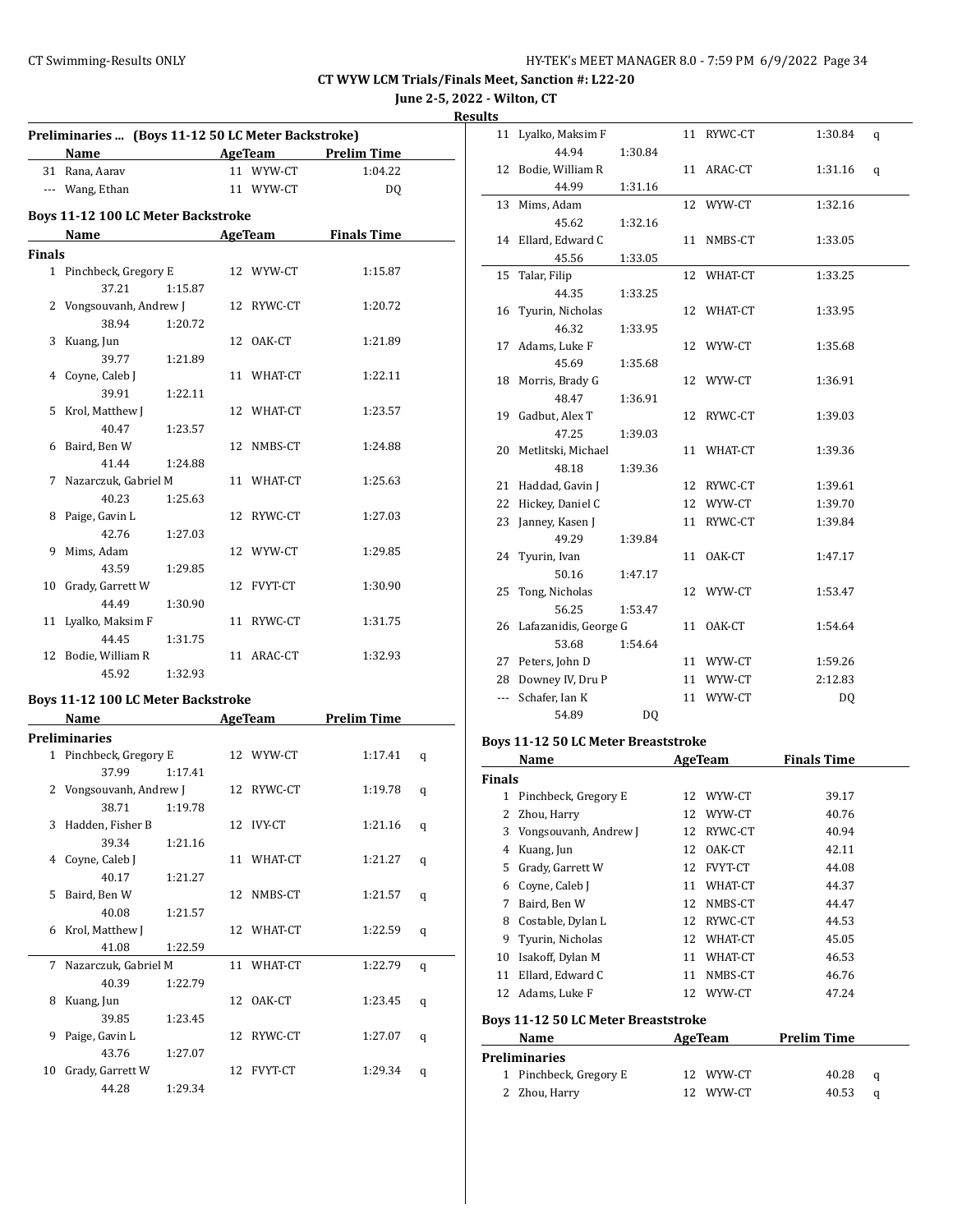# **June 2-5, 2022 - Wilton, CT**

#### **Results**

|               | Preliminaries  (Boys 11-12 50 LC Meter Breaststroke)<br>Name |         |    | AgeTeam       | <b>Prelim Time</b> |   |
|---------------|--------------------------------------------------------------|---------|----|---------------|--------------------|---|
|               | 3 Vongsouvanh, Andrew J                                      |         | 12 | RYWC-CT       | 41.52              |   |
|               |                                                              |         |    |               |                    | q |
|               | 4 Kuang, Jun                                                 |         |    | 12 OAK-CT     | 43.35              | q |
| 5             | Coyne, Caleb J<br>6 Baird, Ben W                             |         | 11 | WHAT-CT       | 44.35              | q |
|               |                                                              |         |    | 12 NMBS-CT    | 44.69              | q |
| 7             | Ellard, Edward C                                             |         | 11 | NMBS-CT       | 45.22              | q |
| 8             | Grady, Garrett W                                             |         |    | 12 FVYT-CT    | 45.68              | q |
| 9             | Isakoff, Dylan M                                             |         |    | 11 WHAT-CT    | 45.95              | q |
| 10            | Costable, Dylan L                                            |         | 12 | RYWC-CT       | 46.08              | q |
| 11            | Tyurin, Nicholas                                             |         |    | 12 WHAT-CT    | 46.15              | q |
| 12            | Hadden, Fisher B                                             |         | 12 | <b>IVY-CT</b> | 46.45              | q |
| 13            | Adams, Luke F                                                |         |    | 12 WYW-CT     | 46.65              |   |
| 14            | Krol, Matthew J                                              |         |    | 12 WHAT-CT    | 48.39              |   |
| 15            | Fitzpatrick, Sean J                                          |         |    | 11 ARAC-CT    | 49.29              |   |
| 16            | Lyalko, Maksim F                                             |         | 11 | RYWC-CT       | 49.42              |   |
| 17            | Tong, Nicholas                                               |         |    | 12 WYW-CT     | 49.82              |   |
| 18            | Paige, Gavin L                                               |         |    | 12 RYWC-CT    | 50.01              |   |
| 19            | Schafer, Ian K                                               |         |    | 11 WYW-CT     | 50.41              |   |
| 20            | Janney, Kasen J                                              |         | 11 | RYWC-CT       | 50.98              |   |
| 21            | Feng, Ethan W                                                |         |    | 12 IVY-CT     | 51.59              |   |
| 22            | Talar, Filip                                                 |         |    | 12 WHAT-CT    | 51.83              |   |
| 23            | Gadbut, Alex T                                               |         |    | 12 RYWC-CT    | 52.06              |   |
|               | 24 Mims, Adam                                                |         |    | 12 WYW-CT     | 52.59              |   |
| 25            | Matheson, Ansley J                                           |         |    | 12 ARAC-CT    | 53.38              |   |
|               | 26 Metlitski, Michael                                        |         |    | 11 WHAT-CT    | 53.41              |   |
| 27            | Morris, Brady G                                              |         |    | 12 WYW-CT     | 54.60              |   |
| 28            | Haddad, Gavin J                                              |         |    | 12 RYWC-CT    | 56.36              |   |
| 29            | Downey IV, Dru P                                             |         |    | 11 WYW-CT     | 1:03.69            |   |
| 30            | Peters, John D                                               |         |    | 11 WYW-CT     | 1:06.14            |   |
| ---           | Edibam, Kian N                                               |         |    | 12 WYW-CT     | DQ                 |   |
|               | Boys 11-12 100 LC Meter Breaststroke                         |         |    |               |                    |   |
|               | Name                                                         |         |    | AgeTeam       | <b>Finals Time</b> |   |
| <b>Finals</b> |                                                              |         |    |               |                    |   |
| $\mathbf{1}$  | Pinchbeck, Gregory E                                         |         |    | 12 WYW-CT     | 1:27.72            |   |
|               | 42.49                                                        | 1:27.72 |    |               |                    |   |
| 2             | Zhou, Harry                                                  |         |    | 12 WYW-CT     | 1:30.21            |   |
|               | 43.30                                                        | 1:30.21 |    |               |                    |   |
|               | 3 Kuang, Jun                                                 |         |    | 12 OAK-CT     | 1:31.35            |   |
|               | 43.75                                                        | 1:31.35 |    |               |                    |   |
| 4             | Tyurin, Nicholas                                             |         |    | 12 WHAT-CT    | 1:41.87            |   |
|               | 48.70                                                        | 1:41.87 |    |               |                    |   |
| 5             | Ma, Ryan                                                     |         | 12 | NMBS-CT       | 1:43.49            |   |
|               | 48.47                                                        | 1:43.49 |    |               |                    |   |
| 6             | Ellard, Edward C                                             |         | 11 | NMBS-CT       | 1:43.91            |   |
|               | 48.09                                                        | 1:43.91 |    |               |                    |   |
| 7             | Adams, Luke F                                                |         |    | 12 WYW-CT     | 1:44.52            |   |
|               | 48.75                                                        | 1:44.52 |    |               |                    |   |
| 8             | Lyalko, Maksim F                                             |         | 11 | RYWC-CT       | 1:47.22            |   |
|               | 51.29                                                        | 1:47.22 |    |               |                    |   |
| 9             | Leamon, Luca D                                               |         | 11 | NMBS-CT       | 1:48.01            |   |
|               | 51.60                                                        | 1:48.01 |    |               |                    |   |
|               | 10 Winslow, Nick N                                           |         |    | 11 WYW-CT     | 1:49.39            |   |
|               | 52.90                                                        | 1:49.39 |    |               |                    |   |

|     | Name                     |         |    | AgeTeam       | <b>Prelim Time</b> |   |
|-----|--------------------------|---------|----|---------------|--------------------|---|
|     | <b>Preliminaries</b>     |         |    |               |                    |   |
|     | 1 Pinchbeck, Gregory E   |         |    | 12 WYW-CT     | 1:29.00            |   |
|     | 43.04                    | 1:29.00 |    |               |                    | q |
|     |                          |         |    |               |                    |   |
| 2   | Zhou, Harry              |         |    | 12 WYW-CT     | 1:31.11            | q |
|     | 43.52                    | 1:31.11 |    |               |                    |   |
| 3   | Kuang, Jun               |         | 12 | OAK-CT        | 1:34.27            | q |
|     | 45.39                    | 1:34.27 |    |               |                    |   |
| 4   | Hadden, Fisher B         |         | 12 | IVY-CT        | 1:35.08            | q |
|     | 46.51                    | 1:35.08 |    |               |                    |   |
| 5   | Tyurin, Nicholas         |         |    | 12 WHAT-CT    | 1:38.37            | q |
|     | 45.80                    | 1:38.37 |    |               |                    |   |
| 6   | Gimby, Henry J           |         |    | 11 WYW-CT     | 1:39.09            | q |
|     | 47.98                    | 1:39.09 |    |               |                    |   |
| 7   | Ellard, Edward C         |         | 11 | NMBS-CT       | 1:41.15            | q |
|     | 48.61                    | 1:41.15 |    |               |                    |   |
| 8   | Adams, Luke F            |         |    | 12 WYW-CT     | 1:46.32            | q |
|     | 51.21                    | 1:46.32 |    |               |                    |   |
| 9   | Ma, Ryan                 |         | 12 | NMBS-CT       | 1:46.63            | q |
|     | 48.74                    | 1:46.63 |    |               |                    |   |
| 10  | Lyalko, Maksim F         |         | 11 | RYWC-CT       | 1:47.80            | q |
|     | 51.29                    | 1:47.80 |    |               |                    |   |
| 11  | Winslow, Nick N          |         | 11 | WYW-CT        | 1:48.41            |   |
|     |                          |         |    |               |                    | q |
|     | 52.08                    | 1:48.41 |    |               |                    |   |
| 12  | Feng, Ethan W            |         | 12 | <b>IVY-CT</b> | 1:49.31            | q |
|     | 51.52                    | 1:49.31 |    |               |                    |   |
| 13  | Leamon, Luca D           |         | 11 | NMBS-CT       | 1:54.99            |   |
|     | 54.49                    | 1:54.99 |    |               |                    |   |
|     | 14 DiSorbo, Luca R       |         | 12 | ARAC-CT       | 1:55.42            |   |
|     | 56.24                    | 1:55.42 |    |               |                    |   |
| 15  | Morris, Brady G          |         | 12 | WYW-CT        | 1:56.11            |   |
|     | 58.16                    | 1:56.11 |    |               |                    |   |
| 16  | Janney, Kasen J          |         | 11 | RYWC-CT       | 1:56.92            |   |
|     | 57.12                    | 1:56.92 |    |               |                    |   |
|     | 17 Schafer, Ian K        |         |    | 11 WYW-CT     | 1:57.65            |   |
|     | 55.68                    | 1:57.65 |    |               |                    |   |
|     | 18 Gadbut, Alex T        |         | 12 | RYWC-CT       | 1:59.25            |   |
|     | 56.99                    | 1:59.25 |    |               |                    |   |
|     | 19 Matheson, Ansley J    |         | 12 | ARAC-CT       | 1:59.40            |   |
|     | 54.89                    | 1:59.40 |    |               |                    |   |
|     | 20 Metlitski, Michael    |         |    | 11 WHAT-CT    | 2:01.83            |   |
|     | 55.42                    | 2:01.83 |    |               |                    |   |
| 21  | Peabody, Riley           |         |    | 11 WYW-CT     | 2:01.87            |   |
|     | 58.24                    | 2:01.87 |    |               |                    |   |
| 22  | Haddad, Gavin J          |         | 12 | RYWC-CT       | 2:04.54            |   |
|     | 58.40                    | 2:04.54 |    |               |                    |   |
| 23  |                          |         |    |               |                    |   |
|     | Roshan, Advik<br>1:01.73 |         | 11 | WHAT-CT       | 2:08.06            |   |
|     |                          | 2:08.06 |    |               |                    |   |
| 24  | Monckton, Joseph D       |         | 11 | RYWC-CT       | 2:08.10            |   |
|     | 1:00.97                  | 2:08.10 |    |               |                    |   |
| 25  | Wang, Ethan              |         |    | 11 WYW-CT     | 2:19.43            |   |
|     | 1:06.78                  | 2:19.43 |    |               |                    |   |
| --- | Tong, Nicholas           |         |    | 12 WYW-CT     | DQ                 |   |
|     | 56.60                    | DQ      |    |               |                    |   |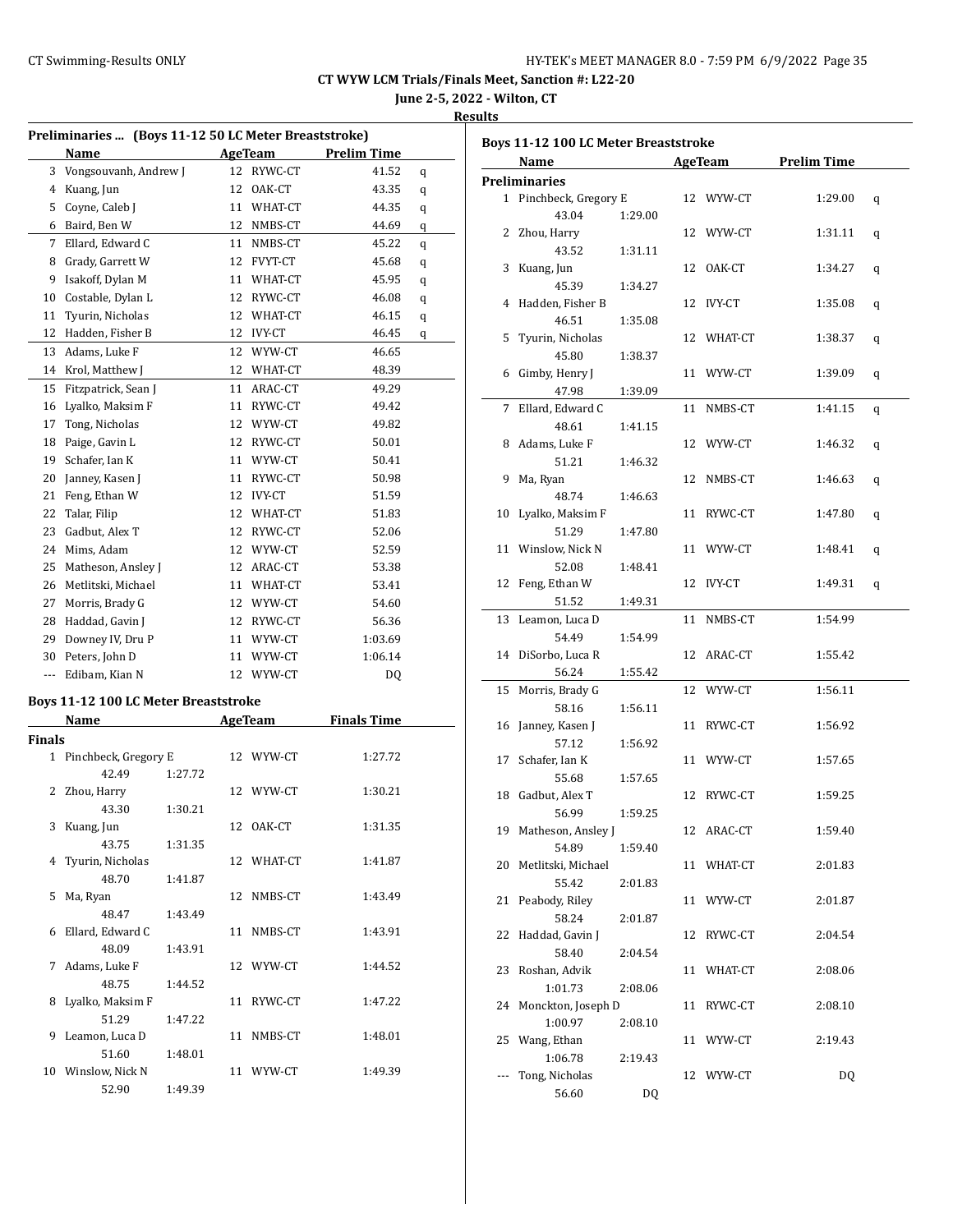**June 2-5, 2022 - Wilton, CT**

**Results**

 $\sim$ 

|                                   | Preliminaries  (Boys 11-12 100 LC Meter Breaststroke)<br>Name |         |    | AgeTeam       | <b>Prelim Time</b> |   |  |  |
|-----------------------------------|---------------------------------------------------------------|---------|----|---------------|--------------------|---|--|--|
|                                   | --- Norful, Jackson R                                         |         |    | 11 WYW-CT     | DQ                 |   |  |  |
|                                   | 1:05.47                                                       | DQ      |    |               |                    |   |  |  |
|                                   | Costable, Dylan L                                             |         |    | 12 RYWC-CT    | DQ                 |   |  |  |
|                                   | 48.85                                                         | DQ      |    |               |                    |   |  |  |
|                                   |                                                               |         |    |               |                    |   |  |  |
|                                   | <b>Boys 11-12 50 LC Meter Butterfly</b>                       |         |    |               |                    |   |  |  |
|                                   | Name                                                          |         |    | AgeTeam       | <b>Finals Time</b> |   |  |  |
| <b>Finals</b>                     |                                                               |         |    |               |                    |   |  |  |
|                                   | 1 Hatzis, Andrew C                                            |         |    | 12 RYWC-CT    | 32.88              |   |  |  |
|                                   | 2 Pinchbeck, Gregory E                                        |         |    | 12 WYW-CT     | 33.13              |   |  |  |
|                                   | 3 Coyne, Caleb J                                              |         |    | 11 WHAT-CT    | 35.85              |   |  |  |
|                                   | 4 Zhou, Harry                                                 |         |    | 12 WYW-CT     | 36.50              |   |  |  |
|                                   | 5 Krol, Matthew J                                             |         |    | 12 WHAT-CT    | 38.11              |   |  |  |
|                                   | 6 Fitzpatrick, Sean J                                         |         |    | 11 ARAC-CT    | 38.67              |   |  |  |
|                                   | 7 Tyurin, Nicholas                                            |         |    | 12 WHAT-CT    | 40.88              |   |  |  |
|                                   | 8 Ma, Ryan                                                    |         |    | 12 NMBS-CT    | 41.06              |   |  |  |
| 9                                 | Tyurin, Ivan                                                  |         |    | 11 OAK-CT     | 42.33              |   |  |  |
|                                   | 10 Winslow, Nick N                                            |         |    | 11 WYW-CT     | 44.61              |   |  |  |
| 11                                | Talar, Filip                                                  |         |    | 12 WHAT-CT    | 45.98              |   |  |  |
| 12                                | Turner, Chase P                                               |         |    | 11 NMBS-CT    | 46.35              |   |  |  |
|                                   | <b>Boys 11-12 50 LC Meter Butterfly</b>                       |         |    |               |                    |   |  |  |
|                                   |                                                               |         |    |               | <b>Prelim Time</b> |   |  |  |
|                                   | Name                                                          |         |    | AgeTeam       |                    |   |  |  |
|                                   | <b>Preliminaries</b>                                          |         |    |               |                    |   |  |  |
| 1                                 | Hatzis, Andrew C                                              |         |    | 12 RYWC-CT    | 32.73              | q |  |  |
|                                   | 2 Pinchbeck, Gregory E                                        |         |    | 12 WYW-CT     | 33.24              | q |  |  |
|                                   | 3 Zhou, Harry                                                 |         |    | 12 WYW-CT     | 35.50              | q |  |  |
|                                   | 4 Coyne, Caleb J                                              |         |    | 11 WHAT-CT    | 35.54              | q |  |  |
|                                   | 5 Nazarczuk, Gabriel M                                        |         |    | 11 WHAT-CT    | 36.51              | q |  |  |
|                                   | 6 Krol, Matthew J                                             |         |    | 12 WHAT-CT    | 37.54              | q |  |  |
| 7                                 | Fitzpatrick, Sean J                                           |         |    | 11 ARAC-CT    | 38.63              | q |  |  |
|                                   | 8 Ma, Ryan                                                    |         |    | 12 NMBS-CT    | 40.55              | q |  |  |
| 9                                 | Tyurin, Nicholas                                              |         |    | 12 WHAT-CT    | 40.81              | q |  |  |
| 10                                | Gimby, Henry J                                                |         |    | 11 WYW-CT     | 42.04              | q |  |  |
| 11                                | Tyurin, Ivan                                                  |         |    | 11 OAK-CT     | 43.48              | q |  |  |
| 12                                | Turner, Chase P                                               |         |    | 11 NMBS-CT    | 44.11              | q |  |  |
| 13                                | Winslow, Nick N                                               |         |    | 11 WYW-CT     | 46.43              |   |  |  |
| 14                                | Talar, Filip                                                  |         | 12 | WHAT-CT       | 47.65              |   |  |  |
| 15                                | Morris, Brady G                                               |         | 12 | WYW-CT        | 48.19              |   |  |  |
| 16                                | Roshan, Advik                                                 |         | 11 | WHAT-CT       | 50.04              |   |  |  |
| 17                                | Schafer, Ian K                                                |         |    | 11 WYW-CT     | 50.38              |   |  |  |
| 18                                | Tong, Nicholas                                                |         |    | 12 WYW-CT     | 55.70              |   |  |  |
| 19                                | Wang, Ethan                                                   |         |    | 11 WYW-CT     | 1:11.16            |   |  |  |
| ---                               | Hickey, Daniel C                                              |         |    | 12 WYW-CT     | DQ                 |   |  |  |
| ---                               | Tang, Joshua                                                  |         |    | 11 WYW-CT     | DQ                 |   |  |  |
| $\overline{\phantom{a}}$          | Peabody, Riley                                                |         | 11 | WYW-CT        | DQ                 |   |  |  |
|                                   | --- Rana, Aarav                                               |         | 11 | WYW-CT        | DQ                 |   |  |  |
| $\cdots$                          | Norful, Jackson R                                             |         | 11 | WYW-CT        | DQ                 |   |  |  |
|                                   |                                                               |         |    |               |                    |   |  |  |
| Boys 11-12 100 LC Meter Butterfly |                                                               |         |    |               |                    |   |  |  |
|                                   | Name                                                          |         |    | AgeTeam       | <b>Finals Time</b> |   |  |  |
| <b>Finals</b>                     |                                                               |         |    |               |                    |   |  |  |
| 1                                 | Feng, Ethan W                                                 |         | 12 | <b>IVY-CT</b> | 1:19.96            |   |  |  |
|                                   | 38.05                                                         | 1:19.96 |    |               |                    |   |  |  |

| s |                      |         |    |           |         |
|---|----------------------|---------|----|-----------|---------|
|   | 2 Zhou, Harry        |         |    | 12 WYW-CT | 1:23.88 |
|   | 37.73                | 1:23.88 |    |           |         |
| 3 | Nazarczuk, Gabriel M |         | 11 | WHAT-CT   | 1:24.01 |
|   | 38.38                | 1:24.01 |    |           |         |
| 4 | Fitzpatrick, Sean J  |         | 11 | ARAC-CT   | 1:30.13 |
|   | 40.89                | 1:30.13 |    |           |         |
| 5 | Tyurin, Ivan         |         | 11 | OAK-CT    | 1:32.63 |
|   | 43.92                | 1:32.63 |    |           |         |
| 6 | Isakoff, Dylan M     |         | 11 | WHAT-CT   | 1:45.40 |
|   | 49.04                | 1:45.40 |    |           |         |

## **Boys 11-12 100 LC Meter Butterfly**

| Name |                      |         |    | <b>AgeTeam</b> | <b>Prelim Time</b> |   |
|------|----------------------|---------|----|----------------|--------------------|---|
|      | <b>Preliminaries</b> |         |    |                |                    |   |
| 1    | Feng, Ethan W        |         | 12 | IVY-CT         | 1:18.18            | q |
|      | 36.55                | 1:18.18 |    |                |                    |   |
| 2    | Nazarczuk, Gabriel M |         | 11 | WHAT-CT        | 1:23.18            | q |
|      | 37.25                | 1:23.18 |    |                |                    |   |
| 3    | Zhou, Harry          |         | 12 | WYW-CT         | 1:23.90            | q |
|      | 38.22                | 1:23.90 |    |                |                    |   |
| 4    | Fitzpatrick, Sean J  |         | 11 | ARAC-CT        | 1:29.96            | q |
|      | 41.01                | 1:29.96 |    |                |                    |   |
| 5.   | Tyurin, Ivan         |         | 11 | OAK-CT         | 1:31.84            | q |
|      | 43.97                | 1:31.84 |    |                |                    |   |
| 6    | Isakoff, Dylan M     |         | 11 | WHAT-CT        | 1:40.46            | q |
|      | 47.13                | 1:40.46 |    |                |                    |   |
|      | Hatzis, Andrew C     |         | 12 | RYWC-CT        | DFS                |   |

#### **Boys 11-12 200 LC Meter IM**

|    | Name                               |         | AgeTeam    | <b>Finals Time</b> |         |  |
|----|------------------------------------|---------|------------|--------------------|---------|--|
|    | 1 Vongsouvanh, Andrew J 12 RYWC-CT |         |            |                    | 2:44.52 |  |
|    | 34.08                              | 1:16.80 | 2:07.48    | 2:44.52            |         |  |
|    | 2 Pinchbeck, Gregory E             |         | 12 WYW-CT  |                    | 2:46.34 |  |
|    | 37.73                              | 1:18.38 | 2:08.35    | 2:46.34            |         |  |
|    | 3 Hadden, Fisher B                 |         | 12 IVY-CT  |                    | 2:52.55 |  |
|    | 40.91                              | 1:23.15 | 2:15.05    | 2:52.55            |         |  |
| 4  | Zhou, Harry                        |         | 12 WYW-CT  |                    | 2:55.59 |  |
|    | 39.41                              | 1:23.87 | 2:13.50    | 2:55.59            |         |  |
|    | 5 Nazarczuk, Gabriel M             |         | 11 WHAT-CT |                    | 2:57.13 |  |
|    | 36.88                              | 1:22.85 | 2:14.78    | 2:57.13            |         |  |
| 6  | Gimby, Henry J                     |         | 11 WYW-CT  |                    | 3:07.47 |  |
|    | 42.20 1:31.46                      |         | 2:25.31    | 3:07.47            |         |  |
|    | 7 Lyalko, Maksim F                 |         | 11 RYWC-CT |                    | 3:07.72 |  |
|    | 40.15                              | 1:27.64 | 2:26.99    | 3:07.72            |         |  |
|    | 8 Winslow, Nick N                  |         | 11 WYW-CT  |                    | 3:13.99 |  |
|    | 46.57                              | 1:35.58 | 2:32.70    | 3:13.99            |         |  |
| 9  | Mims, Adam                         |         | 12 WYW-CT  |                    | 3:16.75 |  |
|    | 44.06                              | 1:34.95 | 2:38.29    | 3:16.75            |         |  |
|    | 10 Ellard, Edward C                |         | 11 NMBS-CT |                    | 3:17.24 |  |
|    | 46.20                              | 1:36.76 | 2:35.64    | 3:17.24            |         |  |
|    | 11 Tyurin, Ivan                    |         | 11 OAK-CT  |                    | 3:20.86 |  |
|    | 43.33                              | 1:34.50 | 2:37.84    | 3:20.86            |         |  |
| 12 | Ma, Ryan                           |         | 12 NMBS-CT |                    | 3:22.12 |  |
|    | 46.68                              | 1:33.76 | 2:32.73    | 3:22.12            |         |  |
|    | 13 Hickey, Daniel C                |         | 12 WYW-CT  |                    | 3:38.16 |  |
|    | 47.40                              | 1:39.95 | 2:50.29    | 3:38.16            |         |  |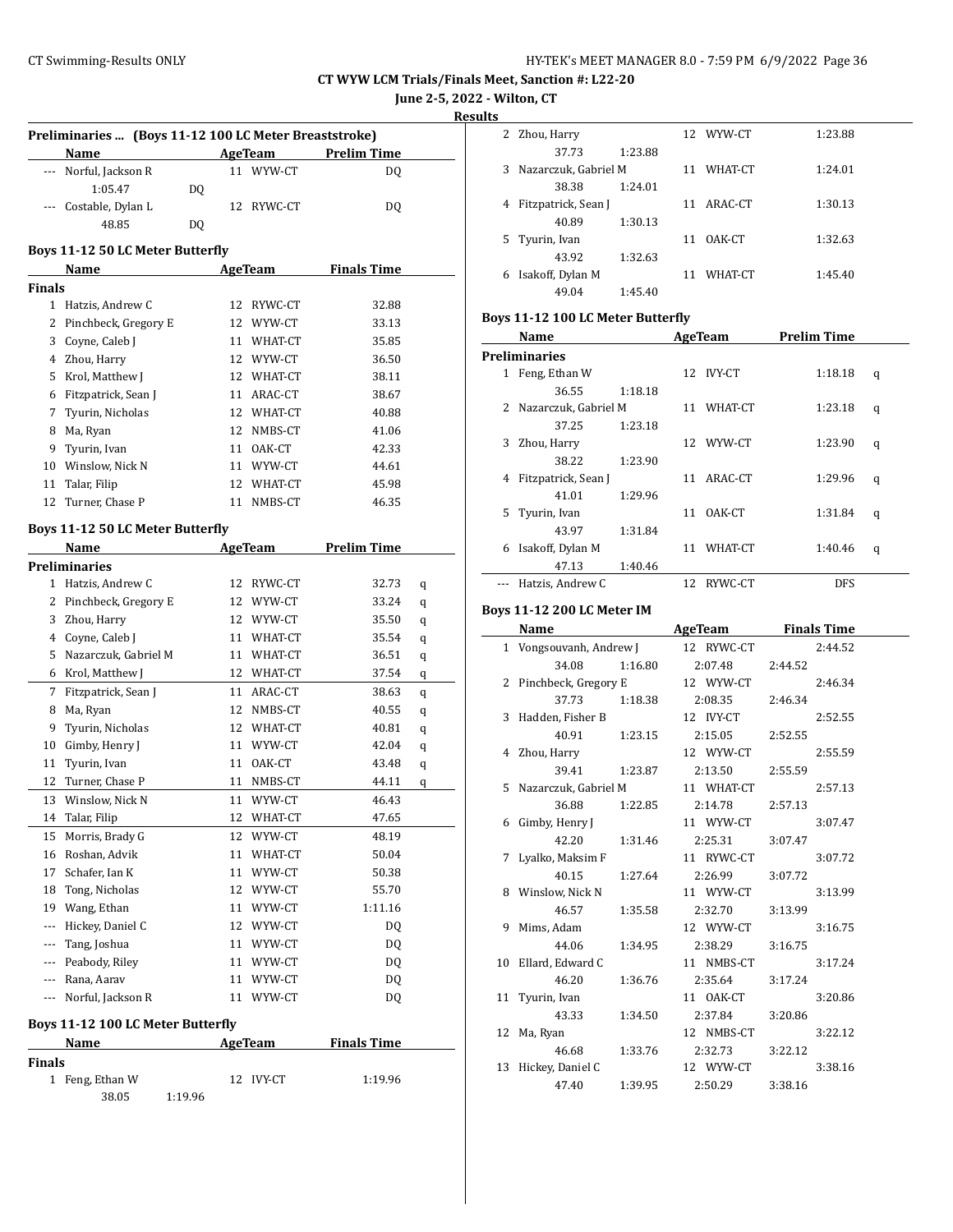**June 2-5, 2022 - Wilton, CT**

#### **Results**

|               | (Boys 11-12 200 LC Meter IM)      |                         |                    |
|---------------|-----------------------------------|-------------------------|--------------------|
|               | Name                              | AgeTeam                 | <b>Finals Time</b> |
| ---           | Norful, Jackson R                 | 11 WYW-CT               | DQ                 |
|               | 1:03.24<br>2:08.13                | 3:19.20                 | DQ                 |
|               | Boys 13-14 50 LC Meter Freestyle  |                         |                    |
|               | Name                              | AgeTeam                 | <b>Finals Time</b> |
| $\mathbf{1}$  | Regan, Bobby C                    | 14 RYWC-CT              | 26.39              |
|               |                                   |                         |                    |
|               | 2 Haddad, Benjamin P              | 14 RYWC-CT<br>13 WYW-CT | 27.62<br>27.90     |
|               | 3 Cunningham, Jack J              |                         |                    |
|               | 4 Cedor, Nathan D                 | 14 RYWC-CT              | 28.25              |
|               | 5 Palaj, Aidan                    | 14 WHAT-CT              | 28.41              |
|               | 6 Ding, Eric                      | 14 WYW-CT               | 28.79              |
|               | 7 Garcia Reyes, Anthony           | 14 WEST-CT              | 29.34              |
|               | 8 Yee, AJ J                       | 14 WYW-CT               | 29.44              |
|               | 9 Keane, Brennan T                | 14 RYWC-CT              | 29.88              |
|               | 10 VanVelzor, Evan P              | 13 WYW-CT               | 30.37              |
|               | 11 Mims, Andrew                   | 14 WYW-CT               | 30.74              |
|               | 12 Kelly, Neil M                  | 13 WYW-CT               | 30.83              |
|               | 13 Larock, Will M                 | 14 WHAT-CT              | 31.20              |
|               | 14 Andrews, Ozzy J                | 14 WYW-CT               | 31.32              |
|               | 15 Rutkowski, Max                 | 13 WYW-CT               | 31.50              |
|               | 16 Jacobson, Sam A                | 14 WYW-CT               | 32.30              |
|               | 17 Eriksen, Alex                  | 13 WYW-CT               | 33.44              |
|               | 18 Dutta, Abir A                  | 13 OAK-CT               | 33.76              |
|               | 19 McFall, Colin J                | 14 IVY-CT               | 35.03              |
|               | 20 Damle, Shreyas S               | 14 WYW-CT               | 35.11              |
|               | 21 Thompson, Merrick              | 14 WYW-CT               | 35.27              |
|               | --- Garcia, Matt F                | 14 WEST-CT              | DQ                 |
|               |                                   |                         |                    |
|               | Boys 13-14 100 LC Meter Freestyle |                         |                    |
|               | Name                              | <b>AgeTeam</b>          | <b>Finals Time</b> |
| <b>Finals</b> |                                   |                         |                    |
|               | 1 Wool, Blake                     | 14 FVYT-CT              | 56.70              |
|               | 27.45<br>56.70                    |                         |                    |
| 2             | Xu, Cyrus                         | 14 FVYT-CT              | 57.98              |
|               | 28.35<br>57.98                    |                         |                    |
| 3             | Palaj, Aidan                      | 14 WHAT-CT              | 59.19              |
|               | 28.72<br>59.19                    |                         |                    |
|               | 4 Cunningham, Jack J              | 13 WYW-CT               | 59.69              |
|               | 28.82<br>59.69                    |                         |                    |
|               | 5 Cedor, Nathan D                 | 14 RYWC-CT              | 59.86              |
|               | 29.05<br>59.86                    |                         |                    |
| 6             | Haddad, Benjamin P                | 14 RYWC-CT              | 1:00.27            |
|               | 29.29<br>1:00.27                  |                         |                    |
| 7             | Ding, Eric                        | 14 WYW-CT               | 1:00.81            |
|               | 29.57<br>1:00.81                  |                         |                    |
| 8             | Michitti, Matthew*                | 14 WHAT-CT              | 1:01.62            |
|               | 29.34<br>1:01.62                  |                         |                    |
| 9             | Zhu, Connor J                     | 14 WYW-CT               | 1:01.83            |
|               | 29.63<br>1:01.83                  |                         |                    |
| 10            | Yee, AJ J                         | 14 WYW-CT               | 1:02.51            |
|               | 30.05<br>1:02.51                  |                         |                    |
| 11            | Lussier, Tommy Q                  | 13 WYW-CT               | 1:02.76            |
|               | 30.16<br>1:02.76                  |                         |                    |
| 12            | Keane, Brennan T                  | 14 RYWC-CT              | 1:03.07            |
|               | 30.52<br>1:03.07                  |                         |                    |

|        | Boys 13-14 100 LC Meter Freestyle |         |    |            |                    |   |
|--------|-----------------------------------|---------|----|------------|--------------------|---|
|        | Name                              |         |    | AgeTeam    | <b>Prelim Time</b> |   |
|        | <b>Preliminaries</b>              |         |    |            |                    |   |
|        | 1 Wool, Blake                     |         |    | 14 FVYT-CT | 57.62              | q |
|        | 27.93                             | 57.62   |    |            |                    |   |
|        | 2 Xu, Cyrus                       |         |    | 14 FVYT-CT | 58.19              | q |
|        | 28.42                             | 58.19   |    |            |                    |   |
| 3      | Palaj, Aidan                      |         |    | 14 WHAT-CT | 59.67              | q |
|        | 29.30                             | 59.67   |    |            |                    |   |
| 4      | Cunningham, Jack J                |         |    | 13 WYW-CT  | 1:01.06            | q |
|        | 29.14                             | 1:01.06 |    |            |                    |   |
| 5      | Haddad, Benjamin P                |         |    | 14 RYWC-CT | 1:01.21            | q |
|        | 29.08                             | 1:01.21 |    |            |                    |   |
| 6      | Dwyer, John D                     |         |    | 14 WHAT-CT | 1:01.30            | q |
|        | 30.11                             | 1:01.30 |    |            |                    |   |
| 7      | Michitti, Matthew*                |         |    | 14 WHAT-CT | 1:01.42            | q |
|        | 29.81                             | 1:01.42 |    |            |                    |   |
|        | 8 Cedor, Nathan D                 |         |    | 14 RYWC-CT | 1:01.47            | q |
|        | 29.42                             | 1:01.47 |    |            |                    |   |
| 9      | Zhu, Connor J                     |         |    | 14 WYW-CT  | 1:02.85            | q |
|        | 29.70                             | 1:02.85 |    |            |                    |   |
| $*10$  | Ding, Eric                        |         |    | 14 WYW-CT  | 1:03.06            | q |
|        | 30.29                             | 1:03.06 |    |            |                    |   |
| $^*10$ | Lussier, Tommy Q                  |         |    | 13 WYW-CT  | 1:03.06            | q |
|        | 30.24                             | 1:03.06 |    |            |                    |   |
|        | 12 Yee, AJ J                      |         |    | 14 WYW-CT  | 1:03.57            | q |
|        | 30.35                             | 1:03.57 |    |            |                    |   |
| 13     | Keane, Brennan T                  |         | 14 | RYWC-CT    | 1:04.39            |   |
|        | 30.64                             | 1:04.39 |    |            |                    |   |
|        | 14 Bulow, Brahm O                 |         |    | 14 OAK-CT  | 1:05.15            |   |
|        | 30.97                             | 1:05.15 |    |            |                    |   |
| 15     | Garcia, Matt F                    |         |    | 14 WEST-CT | 1:05.61            |   |
|        | 30.99                             | 1:05.61 |    |            |                    |   |
|        | 16 Hadden, Hayes W                |         |    | 14 IVY-CT  | 1:05.92            |   |
|        | 31.24                             | 1:05.92 |    |            |                    |   |
| 17     | Silverman, Sidney                 |         |    | 13 IVY-CT  | 1:06.07            |   |
|        | 30.96                             | 1:06.07 |    |            |                    |   |
| 18     | Fletcher-Ford, Liam J             |         | 13 | RYWC-CT    | 1:07.01            |   |
|        | 30.88                             | 1:07.01 |    |            |                    |   |
|        | 19 Tollis, Brady J                |         | 13 | WHAT-CT    | 1:07.63            |   |
|        | 32.39                             | 1:07.63 |    |            |                    |   |
|        | 20 VanVelzor, Evan P              |         |    | 13 WYW-CT  | 1:07.72            |   |
|        | 32.15                             | 1:07.72 |    |            |                    |   |
|        | 21 Andrews, Ozzy J                |         |    | 14 WYW-CT  | 1:07.77            |   |
|        | 32.68                             | 1:07.77 |    |            |                    |   |
|        | 22 Guglielmo, Rocco J<br>32.41    |         | 13 | OAK-CT     | 1:08.19            |   |
| 23     | Kraese, Nicholas F                | 1:08.19 | 13 | RYWC-CT    | 1:08.72            |   |
|        | 32.71                             | 1:08.72 |    |            |                    |   |
| 24     | Mashkov, David A                  |         |    | 13 WHAT-CT | 1:08.81            |   |
|        | 33.47                             | 1:08.81 |    |            |                    |   |
| 25     | Grigorian, Daniel                 |         |    | 13 WHAT-CT | 1:08.84            |   |
|        | 32.91                             | 1:08.84 |    |            |                    |   |
| 26     | Kelly, Neil M                     |         |    | 13 WYW-CT  | 1:08.85            |   |
|        | 33.06                             | 1:08.85 |    |            |                    |   |
|        |                                   |         |    |            |                    |   |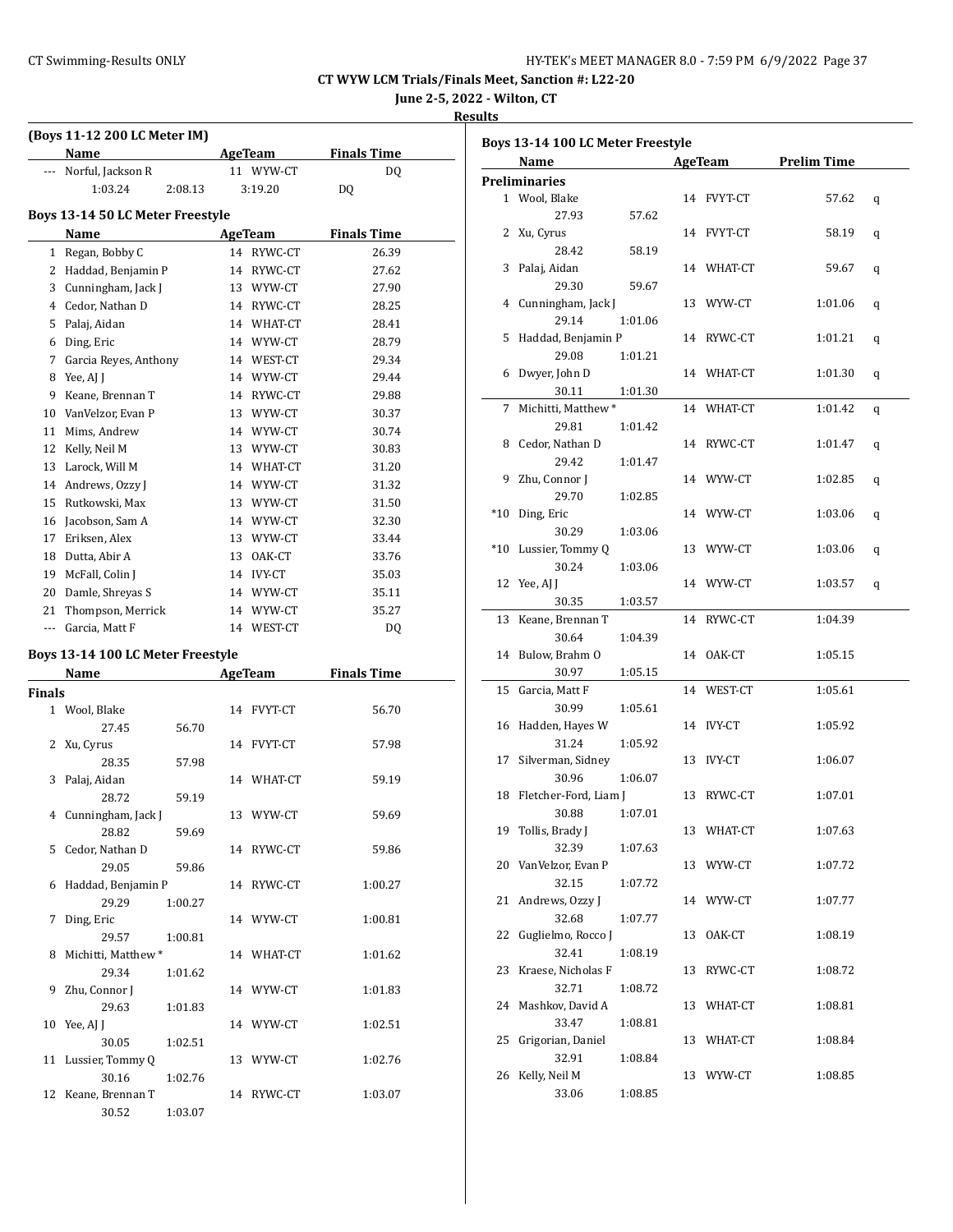7 Haddad, Benjamin P 14 RYWC-CT 2:11.21 30.03 1:03.56 1:38.20 2:11.21 8 Cunningham, Jack J 13 WYW-CT 2:13.85 31.08 1:04.74 1:40.16 2:13.85 9 Garcia Reyes, Anthony 14 WEST-CT 2:14.09 30.96 1:04.20 1:39.73 2:14.09 10 Zhu, Connor J 14 WYW-CT 2:15.92

**CT WYW LCM Trials/Finals Meet, Sanction #: L22-20**

**June 2-5, 2022 - Wilton, CT**

**Results**

**B - Final**

|              | Preliminaries  (Boys 13-14 100 LC Meter Freestyle) |         |    |                |                    |  |
|--------------|----------------------------------------------------|---------|----|----------------|--------------------|--|
|              | Name                                               |         |    | AgeTeam        | <b>Prelim Time</b> |  |
| 27           | Larock, Will M                                     |         |    | 14 WHAT-CT     | 1:09.06            |  |
|              | 33.26                                              | 1:09.06 |    |                |                    |  |
| 28           | McCorkle, Logan R                                  |         |    | 14 ARAC-CT     | 1:09.19            |  |
|              | 32.86                                              | 1:09.19 |    |                |                    |  |
| 29           | Ottavio, Aucklan R                                 |         |    | 13 WEST-CT     | 1:09.22            |  |
|              | 32.88                                              | 1:09.22 |    |                |                    |  |
| 30           | Lam, Ethan                                         |         |    | 13 WYW-CT      | 1:09.57            |  |
|              | 34.01                                              | 1:09.57 |    |                |                    |  |
| 31           | Denning, Liam J                                    |         |    | 13 RYWC-CT     | 1:10.40            |  |
|              | 33.41                                              | 1:10.40 |    |                |                    |  |
| 32           | Wennerholm, Brady L                                |         | 13 | RYWC-CT        | 1:10.55            |  |
|              | 33.79                                              | 1:10.55 |    |                |                    |  |
| 33           | Virgil, Julian D                                   |         |    | 13 ARAC-CT     | 1:10.65            |  |
|              | 33.00                                              | 1:10.65 |    |                |                    |  |
| 34           | Padilla, Cesar                                     |         |    | 14 ARAC-CT     | 1:10.66            |  |
|              | 33.22                                              | 1:10.66 |    |                |                    |  |
| 35           | Kian, Kian                                         |         |    | 14 WHAT-CT     | 1:11.50            |  |
|              | 34.16                                              | 1:11.50 |    |                |                    |  |
| 36           | Kaufman, Alex R                                    |         |    | 13 WEST-CT     | 1:11.87            |  |
|              | 34.38                                              | 1:11.87 |    |                |                    |  |
| 37           | Eriksen, Alex                                      |         |    | 13 WYW-CT      | 1:14.31            |  |
|              | 35.69                                              | 1:14.31 |    |                |                    |  |
| 38           | Meng, Deyi M                                       |         |    | 14 ARAC-CT     | 1:16.14            |  |
|              | 35.42                                              | 1:16.14 |    |                |                    |  |
| 39           | Dutta, Abir A                                      |         | 13 | OAK-CT         | 1:16.33            |  |
|              | 36.02                                              | 1:16.33 |    |                |                    |  |
| 40           | Thirumaran, Thooyan S                              |         |    | 14 ARAC-CT     | 1:18.06            |  |
|              | 36.01                                              | 1:18.06 |    |                |                    |  |
| 41           | Thompson, Merrick                                  |         |    | 14 WYW-CT      | 1:18.64            |  |
|              | 36.78                                              | 1:18.64 |    |                |                    |  |
| 42           | Baird, Charlie H                                   |         |    | 13 NMBS-CT     | 1:24.08            |  |
|              | 39.46                                              | 1:24.08 |    |                |                    |  |
| 43           | Rakevicius, Kostas H                               |         |    | 13 WHAT-CT     | 1:27.36            |  |
|              | 40.95                                              | 1:27.36 |    |                |                    |  |
| 44           | Matthews, Jude E                                   |         |    | 13 OAK-CT      | 1:28.85            |  |
|              | 41.91                                              | 1:28.85 |    |                |                    |  |
| $\cdots$     | Joeckel, Tyson D                                   |         |    | 14 OAK-CT      | DQ                 |  |
|              | Boys 13-14 200 LC Meter Freestyle                  |         |    |                |                    |  |
|              | Name                                               |         |    | <b>AgeTeam</b> | <b>Finals Time</b> |  |
| A - Final    |                                                    |         |    |                |                    |  |
| $\mathbf{1}$ | Wool, Blake                                        |         | 14 | <b>FVYT-CT</b> | 2:05.59            |  |

29.14 1:00.58 1:33.45 2:05.59 2 Xu, Cyrus 14 FVYT-CT 2:08.44 29.09 1:00.83 1:34.49 2:08.44 3 Vale, Owen T 14 WHAT-CT 2:08.99 30.82 1:02.94 1:37.17 2:08.99 4 Dwyer, John D 14 WHAT-CT 2:09.10 30.74 1:03.66 1:37.12 2:09.10 5 Cedor, Nathan D 14 RYWC-CT 2:12.01 29.84 1:02.80 1:37.46 2:12.01 6 Michitti, Matthew \* 14 WHAT-CT 2:13.01 30.10 1:03.92 1:38.60 2:13.01

|    | 30.95                             | 1:05.46 | 1:41.27                     | 2:15.92 |                    |   |
|----|-----------------------------------|---------|-----------------------------|---------|--------------------|---|
|    | 11 Bulow, Brahm O                 |         | 14 OAK-CT                   |         | 2:21.55            |   |
|    | 31.83                             | 1:08.86 | 1:45.55                     | 2:21.55 |                    |   |
|    | 12 VanVelzor, Evan P              |         | 13 WYW-CT                   |         | 2:24.72            |   |
|    | 32.73                             | 1:09.31 | 1:47.83                     | 2:24.72 |                    |   |
|    | Boys 13-14 200 LC Meter Freestyle |         |                             |         |                    |   |
|    | Name                              |         | <b>Example 2018</b> AgeTeam |         | <b>Prelim Time</b> |   |
|    | <b>Preliminaries</b>              |         |                             |         |                    |   |
|    | 1 Regan, Bobby C                  |         | 14 RYWC-CT                  |         | 2:07.36            | q |
|    | 29.86                             | 1:02.33 | 1:35.49                     | 2:07.36 |                    |   |
|    | 2 Wool, Blake                     |         | 14 FVYT-CT                  |         | 2:09.72            | q |
|    | 28.60                             | 1:01.79 | 1:36.61                     | 2:09.72 |                    |   |
|    | 3 Vale, Owen T                    |         | 14 WHAT-CT                  |         | 2:10.70            |   |
|    | 30.60                             |         | 1:37.70                     |         |                    | q |
|    |                                   | 1:03.42 |                             | 2:10.70 | 2:11.36            |   |
|    | 4 Xu, Cyrus                       |         | 14 FVYT-CT                  |         |                    | q |
|    | 30.69                             | 1:03.16 | 1:37.77                     | 2:11.36 |                    |   |
| 5  | Dwyer, John D                     |         | 14 WHAT-CT                  |         | 2:12.56            | q |
|    | 30.99                             | 1:04.40 | 1:39.32                     | 2:12.56 |                    |   |
| 6  | Cedor, Nathan D                   |         | 14 RYWC-CT                  |         | 2:13.54            | q |
|    | 30.43                             | 1:03.54 | 1:38.63                     | 2:13.54 |                    |   |
| 7  | Michitti, Matthew*                |         | 14 WHAT-CT                  |         | 2:16.94            | q |
|    | 31.09                             | 1:05.51 | 1:41.91                     | 2:16.94 |                    |   |
|    | 8 Garcia Reyes, Anthony           |         | 14 WEST-CT                  |         | 2:17.12            | q |
|    | 31.08                             | 1:05.84 | 1:41.27                     | 2:17.12 |                    |   |
| 9  | Keane, Brennan T                  |         | 14 RYWC-CT                  |         | 2:19.06            | q |
|    | 31.50                             | 1:06.46 | 1:43.32                     | 2:19.06 |                    |   |
|    | 10 Cunningham, Jack J             |         | 13 WYW-CT                   |         | 2:19.09            | q |
|    | 31.17                             | 1:06.56 | 1:43.45                     | 2:19.09 |                    |   |
|    | 11 Haddad, Benjamin P             |         | 14 RYWC-CT                  |         | 2:19.18            | q |
|    | 31.14                             | 1:06.31 | 1:43.19                     | 2:19.18 |                    |   |
|    | 12 Zhu, Connor J                  |         | 14 WYW-CT                   |         | 2:20.10            | q |
|    | 31.48                             | 1:06.69 | 1:43.45                     | 2:20.10 |                    |   |
|    | 13 VanVelzor, Evan P              |         | 13 WYW-CT                   |         | 2:22.56            |   |
|    | 32.38                             | 1:08.63 | 1:46.11                     | 2:22.56 |                    |   |
|    | 14 Bulow, Brahm O                 |         | 14 OAK-CT                   |         | 2:23.11            |   |
|    | 31.64                             | 1:07.80 | 1:46.35                     | 2:23.11 |                    |   |
| 15 | Garcia, Matt F                    |         | 14 WEST-CT                  |         | 2:25.47            |   |
|    | 32.29                             | 1:09.40 | 1:47.97                     | 2:25.47 |                    |   |
|    | 16 Ottavio, Aucklan R             |         | 13 WEST-CT                  |         | 2:29.04            |   |
|    | 33.64                             | 1:11.69 | 1:51.65                     | 2:29.04 |                    |   |
| 17 | Kantorovich, Yaron                |         | 13 FVYT-CT                  |         | 2:29.09            |   |
|    | 35.28                             | 1:14.44 | 1:52.30                     | 2:29.09 |                    |   |
| 18 | Guglielmo, Rocco J                |         | 13 OAK-CT                   |         | 2:29.28            |   |
|    | 33.94                             | 1:11.95 | 1:50.90                     | 2:29.28 |                    |   |
| 19 | Mashkov, David A                  |         | 13 WHAT-CT                  |         | 2:30.07            |   |
|    | 34.51                             | 1:12.39 | 1:52.56                     | 2:30.07 |                    |   |
|    |                                   |         |                             |         |                    |   |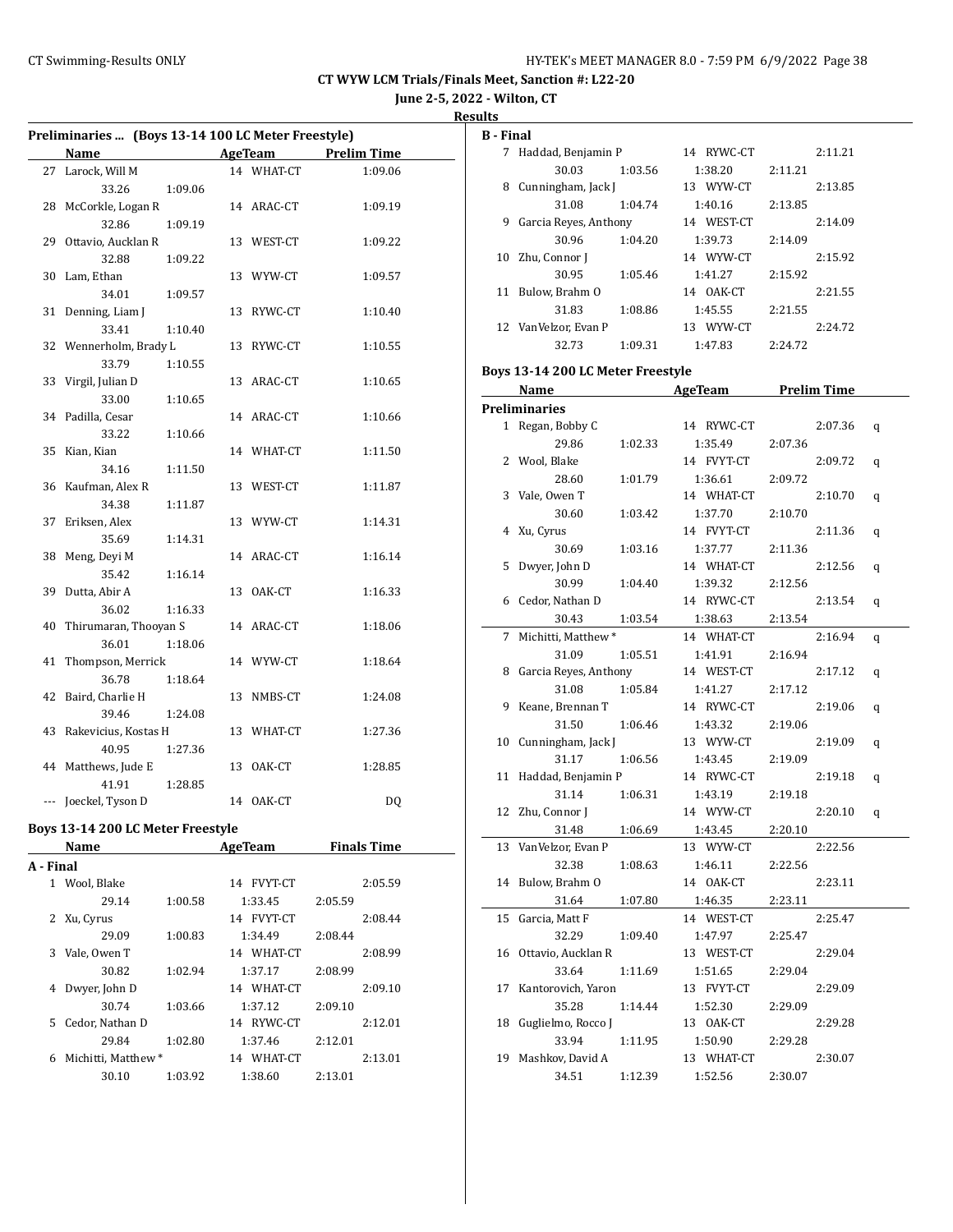**June 2-5, 2022 - Wilton, CT Results**

| Preliminaries  (Boys 13-14 200 LC Meter Freestyle) |          |                |          |                    | 2 Palaj, Aidan       |          | 14 WHAT-CT |          | 18:13.47 |
|----------------------------------------------------|----------|----------------|----------|--------------------|----------------------|----------|------------|----------|----------|
| Name AgeTeam                                       |          |                |          | <b>Prelim Time</b> | 31.14                | 1:05.51  | 1:41.45    | 2:16.65  |          |
| 20 Rozen, Jacob A                                  |          | 14 WEST-CT     |          | 2:30.42            | 2:52.97              | 3:29.63  | 4:06.41    | 4:43.49  |          |
| 32.19                                              | 1:10.34  | 1:51.19        | 2:30.42  |                    | 5:20.63              | 5:57.31  | 6:34.62    | 7:12.08  |          |
| 21 Grigorian, Daniel                               |          | 13 WHAT-CT     |          | 2:32.25            | 7:49.32              | 8:26.80  | 9:04.23    | 9:41.58  |          |
| 34.23                                              | 1:13.00  | 1:53.81        | 2:32.25  |                    | 10:18.87             | 10:56.05 | 11:33.23   | 12:09.75 |          |
| 22 Mims, Andrew                                    |          | 14 WYW-CT      |          | 2:32.92            | 12:46.18             | 13:23.72 | 14:00.79   | 14:38.32 |          |
| 34.21                                              | 1:13.71  | 1:53.83        | 2:32.92  |                    | 15:15.58             | 15:53.55 | 16:30.44   | 17:05.98 |          |
| 23 Kraese, Nicholas F                              |          | 13 RYWC-CT     |          | 2:33.17            | 17:40.47             | 18:13.47 |            |          |          |
| 35.29                                              | 1:14.32  | 1:54.87        | 2:33.17  |                    | 3 Lussier, Tommy Q   |          | 13 WYW-CT  |          | 19:08.39 |
| 24 Pastick, Matthew A                              |          | 14 ARAC-CT     |          | 2:34.00            | 33.53                | 1:10.09  | 1:47.45    | 2:25.69  |          |
| 33.74                                              | 1:14.51  | 1:56.58        | 2:34.00  |                    | 3:04.57              | 3:43.69  | 4:22.61    | 5:01.49  |          |
| 25 Virgil, Julian D                                |          | 13 ARAC-CT     |          | 2:34.85            | 5:39.15              | 6:19.37  | 6:58.26    | 7:37.01  |          |
| 34.75                                              | 1:13.84  | 1:54.97        | 2:34.85  |                    | 8:15.68              | 8:54.52  | 9:32.99    | 10:11.61 |          |
| 26 Fletcher-Ford, Liam J                           |          | 13 RYWC-CT     |          | 2:35.64            | 10:50.11             | 11:28.57 | 12:07.23   | 12:45.64 |          |
| 33.02                                              | 1:13.40  | 1:54.76        | 2:35.64  |                    | 13:23.38             | 14:02.05 | 14:40.54   | 15:19.09 |          |
| 27 Kian, Kian                                      |          | 14 WHAT-CT     |          | 2:35.94            | 15:57.58             | 16:36.45 | 17:14.65   | 17:53.16 |          |
| 36.27                                              | 1:15.75  | 1:56.38        | 2:35.94  |                    | 18:30.87             | 19:08.39 |            |          |          |
| 28 McCorkle, Logan R                               |          | 14 ARAC-CT     |          | 2:36.54            | 4 Keane, Brennan T   |          | 14 RYWC-CT |          | 19:14.21 |
| 35.74                                              | 1:15.25  | 1:57.63        | 2:36.54  |                    | 34.32                | 1:12.17  | 1:51.06    | 2:30.16  |          |
| 29 Denning, Liam J                                 |          | 13 RYWC-CT     |          | 2:36.97            | 3:09.41              | 3:48.27  | 4:27.47    | 5:06.44  |          |
| 36.41                                              | 1:16.52  | 1:59.12        | 2:36.97  |                    | 5:45.76              | 6:23.48  | 7:01.88    | 7:40.13  |          |
| 30 Padilla, Cesar                                  |          | 14 ARAC-CT     |          | 2:37.82            | 8:18.56              | 8:56.24  | 9:33.88    | 10:11.38 |          |
| 35.48                                              | 1:15.34  | 1:56.76        | 2:37.82  |                    | 10:49.78             | 11:28.25 | 12:06.88   | 12:44.59 |          |
| 31 Eriksen, Alex                                   |          | 13 WYW-CT      |          | 2:46.76            | 13:23.14             | 14:01.52 | 14:40.31   | 15:18.80 |          |
| 38.59                                              | 1:20.55  | 2:03.87        | 2:46.76  |                    | 15:57.70             | 16:36.31 | 17:15.73   | 17:55.30 |          |
| 32 Rath, Raj                                       |          | 14 IVY-CT      |          | 2:47.05            | 18:35.21             | 19:14.21 |            |          |          |
| 36.28                                              | 1:18.61  | 2:04.18        | 2:47.05  |                    | 5 Cunningham, Jack J |          | 13 WYW-CT  |          | 19:38.69 |
| 33 Rutkowski, Max                                  |          | 13 WYW-CT      |          | 2:47.45            | 32.57                | 1:11.92  | 1:52.18    | 2:31.60  |          |
| 36.09                                              | 1:19.77  | 2:04.79        | 2:47.45  |                    | 3:12.43              | 3:51.28  | 4:30.60    | 5:10.03  |          |
| 34 Thompson, Merrick                               |          | 14 WYW-CT      |          | 2:49.56            | 5:50.51              | 6:29.86  | 7:10.69    | 7:51.01  |          |
| 38.47                                              | 1:20.04  | 2:05.51        | 2:49.56  |                    | 8:30.76              | 9:10.46  | 9:50.22    | 10:29.98 |          |
| 35 Joeckel, Tyson D                                |          | 14 OAK-CT      |          | 3:02.82            | 11:09.48             | 11:49.34 | 12:29.43   | 13:09.06 |          |
| 38.49                                              | 1:23.68  | 2:14.58        | 3:02.82  |                    | 13:48.85             | 14:28.40 | 15:08.52   | 15:48.86 |          |
| 36 Oliveira, Daniel B                              |          | 13 RYWC-CT     |          | 3:05.77            | 16:27.83             | 17:07.00 | 17:47.12   | 18:25.54 |          |
| 35.46                                              | 1:22.82  | 3:05.77        |          |                    | 19:04.31             | 19:38.69 |            |          |          |
| 37 Matthews, Jude E                                |          | 13 OAK-CT      |          | 3:09.40            | 6 Larock, Will M     |          | 14 WHAT-CT |          | 19:39.59 |
| 42.43                                              | 1:30.93  | 2:21.02        | 3:09.40  |                    | 32.74                | 1:10.65  | 1:49.60    | 2:29.80  |          |
| 38 Rakevicius, Kostas H                            |          | 13 WHAT-CT     |          | 3:14.03            | 3:09.50              | 3:49.91  | 4:28.81    | 5:09.35  |          |
| 44.38                                              | 1:33.81  | 2:25.93        | 3:14.03  |                    | 5:48.52              | 6:28.88  | 7:08.65    | 7:48.58  |          |
| --- Jacobson, Sam A                                |          | 14 WYW-CT      |          | DQ                 | 8:27.91              | 9:08.21  | 9:48.24    | 10:29.13 |          |
| 35.06                                              | 1:17.41  | DQ             |          |                    | 11:07.95             | 11:47.54 | 12:27.31   | 13:07.54 |          |
| Boys 13-14 1500 LC Meter Freestyle                 |          |                |          |                    | 13:46.45             | 14:26.36 | 15:05.68   | 15:45.07 |          |
| Name                                               |          | <b>AgeTeam</b> |          | <b>Finals Time</b> | 16:24.79             | 17:04.77 | 17:43.23   | 18:22.99 |          |
| 1 Wool, Blake                                      |          | 14 FVYT-CT     |          | 18:02.68           | 19:02.24             | 19:39.59 |            |          |          |
| 32.84                                              | 1:08.86  | 1:44.45        | 2:21.16  |                    | 7 Yee, AJ J          |          | 14 WYW-CT  |          | 19:59.23 |
| 2:57.54                                            | 3:34.70  | 4:11.58        | 4:48.37  |                    | 35.49                | 1:14.79  | 1:56.04    | 2:36.28  |          |
| 5:24.09                                            | 5:59.89  | 6:36.14        | 7:12.46  |                    | 3:18.34              | 3:59.20  | 4:40.73    | 5:21.60  |          |
| 7:48.69                                            | 8:24.99  | 9:01.31        | 9:37.49  |                    | 6:03.46              | 6:44.39  | 7:25.69    | 8:05.97  |          |
| 10:13.96                                           | 10:49.97 | 11:26.35       | 12:02.45 |                    | 8:47.35              | 9:28.16  | 10:09.80   | 10:48.42 |          |
| 12:36.60                                           | 13:15.15 | 13:51.19       | 14:27.31 |                    | 11:29.37             | 12:09.26 | 12:50.17   | 13:29.70 |          |
| 15:04.06                                           | 15:39.87 | 16:15.80       | 16:52.07 |                    | 14:10.05             | 14:49.76 | 15:30.75   | 16:09.61 |          |
| 17:22.29                                           | 18:02.68 |                |          |                    | 16:49.45             | 17:28.48 | 18:08.09   | 18:45.82 |          |
|                                                    |          |                |          |                    |                      |          |            |          |          |

19:23.35 19:59.23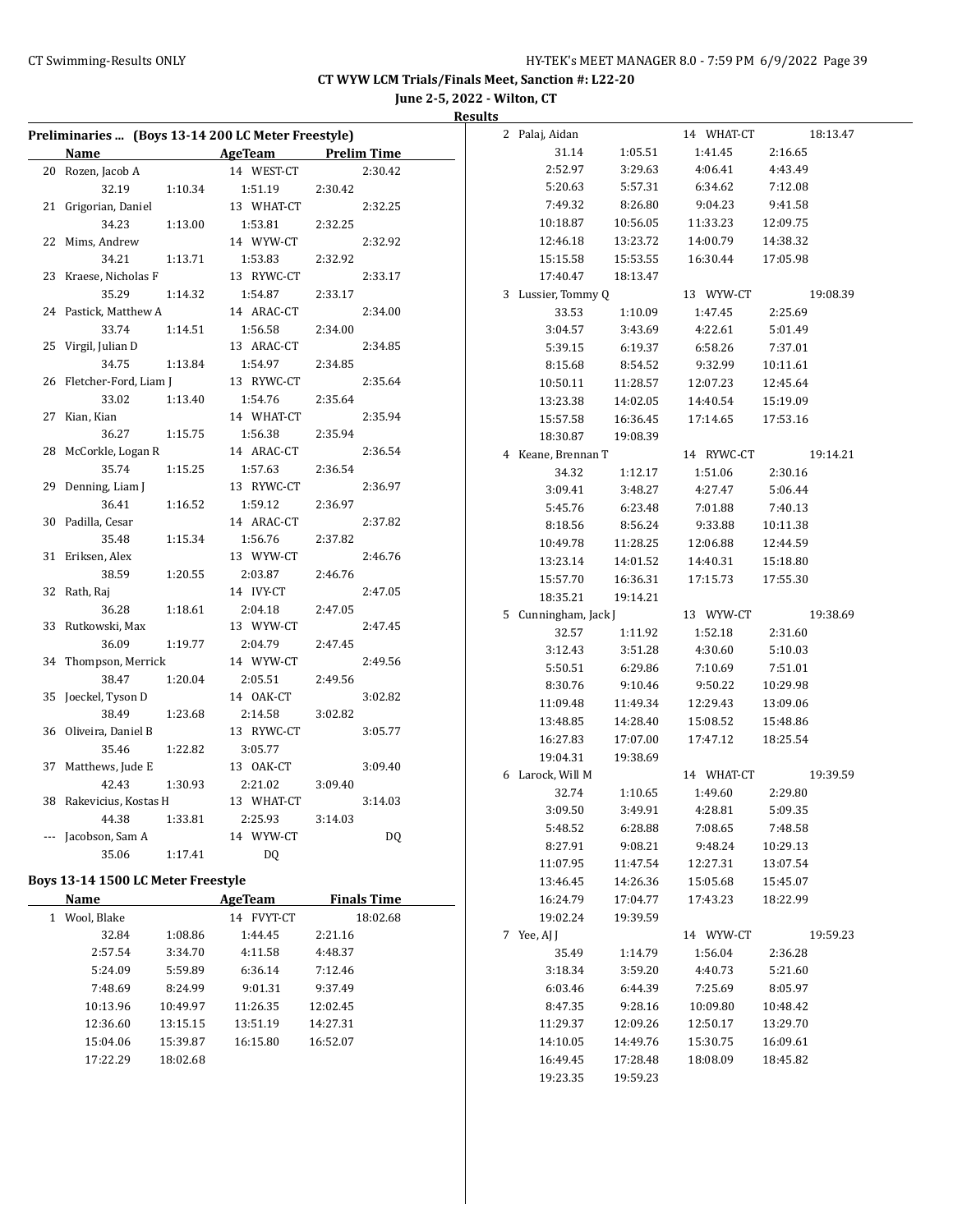**June 2-5, 2022 - Wilton, CT**

**Result** 

|   | (Boys 13-14 1500 LC Meter Freestyle) |          |                |          |                    |  |  |  |  |  |  |  |
|---|--------------------------------------|----------|----------------|----------|--------------------|--|--|--|--|--|--|--|
|   | Name                                 |          | <b>AgeTeam</b> |          | <b>Finals Time</b> |  |  |  |  |  |  |  |
| 8 | VanVelzor, Evan P                    |          | 13 WYW-CT      |          | 20:06.97           |  |  |  |  |  |  |  |
|   | 34.40                                | 1:12.72  | 1:53.26        | 2:32.96  |                    |  |  |  |  |  |  |  |
|   | 3:12.97                              | 3:52.93  | 4:33.91        | 5:13.64  |                    |  |  |  |  |  |  |  |
|   | 5:54.81                              | 6:34.86  | 7:15.55        | 7:55.03  |                    |  |  |  |  |  |  |  |
|   | 8:35.42                              | 9:15.63  | 9:56.16        | 10:36.37 |                    |  |  |  |  |  |  |  |
|   | 11:17.37                             | 11:57.49 | 12:38.21       | 13:18.13 |                    |  |  |  |  |  |  |  |
|   | 13:59.64                             | 14:40.26 | 15:22.70       | 16:03.36 |                    |  |  |  |  |  |  |  |
|   | 16:44.67                             | 17:25.56 | 18:06.73       | 18:47.00 |                    |  |  |  |  |  |  |  |
|   | 19:28.16                             | 20:06.97 |                |          |                    |  |  |  |  |  |  |  |
| 9 | Lam, Ethan                           |          | 13 WYW-CT      |          | 20:25.14           |  |  |  |  |  |  |  |
|   | 31.43                                | 1:16.09  | 1:57.42        | 2:38.40  |                    |  |  |  |  |  |  |  |
|   | 3:20.43                              | 4:01.20  | 4:43.48        | 5:25.22  |                    |  |  |  |  |  |  |  |
|   | 6:07.02                              | 6:47.69  | 7:30.17        | 8:11.30  |                    |  |  |  |  |  |  |  |
|   | 8:53.55                              | 9:34.59  | 10:16.38       | 10:57.10 |                    |  |  |  |  |  |  |  |
|   | 11:38.79                             | 12:19.38 | 13:01.11       | 13:41.81 |                    |  |  |  |  |  |  |  |
|   | 14:23.12                             | 15:03.87 | 15:45.62       | 16:25.35 |                    |  |  |  |  |  |  |  |
|   | 17:06.69                             | 17:46.78 | 18:27.93       | 19:07.62 |                    |  |  |  |  |  |  |  |
|   | 19:47.01                             | 20:25.14 |                |          |                    |  |  |  |  |  |  |  |
|   | Boys 13-14 100 LC Meter Backstroke   |          |                |          |                    |  |  |  |  |  |  |  |

| Name          |                         |         | <b>AgeTeam</b> | <b>Finals Time</b> |  |
|---------------|-------------------------|---------|----------------|--------------------|--|
| <b>Finals</b> |                         |         |                |                    |  |
|               | 1 Xu, Cyrus             |         | 14 FVYT-CT     | 1:06.13            |  |
|               | 32.42                   | 1:06.13 |                |                    |  |
|               | 2 Garcia Reyes, Anthony |         | 14 WEST-CT     | 1:09.24            |  |
|               | 33.70                   | 1:09.24 |                |                    |  |
|               | 3 Keane, Brennan T      |         | 14 RYWC-CT     | 1:11.51            |  |
|               | 34.21                   | 1:11.51 |                |                    |  |
|               | 4 Yee, AI I             |         | 14 WYW-CT      | 1:13.59            |  |
|               | 35.94                   | 1:13.59 |                |                    |  |
|               | 5 Fletcher-Ford, Liam J |         | 13 RYWC-CT     | 1:13.83            |  |
|               | 35.10                   | 1:13.83 |                |                    |  |
|               | 6 Vale, Owen T          |         | 14 WHAT-CT     | 1:14.53            |  |
|               | 36.05                   | 1:14.53 |                |                    |  |
| 7             | Ding, Eric              |         | 14 WYW-CT      | 1:14.83            |  |
|               | 36.61                   | 1:14.83 |                |                    |  |
|               | 8 Andrews, Ozzy J       |         | 14 WYW-CT      | 1:14.84            |  |
|               | 36.01                   | 1:14.84 |                |                    |  |
|               | 9 Lam, Ethan            |         | 13 WYW-CT      | 1:15.64            |  |
|               | 36.79                   | 1:15.64 |                |                    |  |
|               | 10 Cunningham, Jack J   |         | 13 WYW-CT      | 1:16.51            |  |
|               | 36.43                   | 1:16.51 |                |                    |  |
|               | 11 Ottavio, Aucklan R   |         | 13 WEST-CT     | 1:16.90            |  |
|               | 37.46                   | 1:16.90 |                |                    |  |
|               | 12 Bulow, Brahm O       |         | 14 OAK-CT      | 1:18.11            |  |
|               | 37.31                   | 1:18.11 |                |                    |  |

#### **Boys 13-14 100 LC Meter Backstroke**

| <b>Name</b>     |         | AgeTeam    | <b>Prelim Time</b> |   |  |
|-----------------|---------|------------|--------------------|---|--|
| Preliminaries   |         |            |                    |   |  |
| 1 Xu, Cyrus     |         | 14 FVYT-CT | 1:06.55            | a |  |
| 32.81           | 1:06.55 |            |                    |   |  |
| 2 Dwyer, John D |         | 14 WHAT-CT | 1:07.76            | a |  |
| 33.51           | 1:07.76 |            |                    |   |  |

| uits |                                      |    |            |         |   |
|------|--------------------------------------|----|------------|---------|---|
|      | 3 Garcia Reyes, Anthony              |    | 14 WEST-CT | 1:10.16 | q |
|      | 34.27<br>1:10.16                     |    |            |         |   |
|      | 4 Keane, Brennan T                   |    | 14 RYWC-CT | 1:12.54 | q |
|      | 35.34<br>1:12.54                     |    |            |         |   |
| 5    | Yee, AJ J                            |    | 14 WYW-CT  | 1:14.00 | q |
|      | 36.12<br>1:14.00                     |    |            |         |   |
|      | 6 Vale, Owen T                       |    | 14 WHAT-CT | 1:14.64 | q |
|      | 36.74<br>1:14.64                     |    |            |         |   |
|      | 7 Cunningham, Jack J                 |    | 13 WYW-CT  | 1:15.82 | q |
|      | 36.82<br>1:15.82                     |    |            |         |   |
| 8    | Lam, Ethan                           |    | 13 WYW-CT  | 1:16.25 | q |
|      | 36.71<br>1:16.25                     |    |            |         |   |
| 9    | Ding, Eric                           |    | 14 WYW-CT  | 1:16.96 | q |
|      | 37.66<br>1:16.96                     |    |            |         |   |
|      | 10 Ottavio, Aucklan R                |    | 13 WEST-CT | 1:17.71 | q |
|      | 37.96<br>1:17.71                     |    |            |         |   |
|      | 11 Andrews, Ozzy J                   |    | 14 WYW-CT  | 1:18.88 | q |
|      | 37.86<br>1:18.88                     |    |            |         |   |
|      | 12 Fletcher-Ford, Liam J             |    | 13 RYWC-CT | 1:20.06 | q |
|      | 38.93<br>1:20.06                     |    |            |         |   |
|      | 13 Bulow, Brahm O                    |    | 14 OAK-CT  | 1:20.14 |   |
|      | 40.16<br>1:20.14<br>14 Zhu, Connor J |    | 14 WYW-CT  |         |   |
|      | 38.19                                |    |            | 1:20.30 |   |
|      | 1:20.30<br>15 Kraese, Nicholas F     |    | 13 RYWC-CT | 1:21.29 |   |
|      | 38.58<br>1:21.29                     |    |            |         |   |
|      | 16 Kelly, Neil M                     |    | 13 WYW-CT  | 1:21.63 |   |
|      | 39.63<br>1:21.63                     |    |            |         |   |
|      | 17 VanVelzor, Evan P                 |    | 13 WYW-CT  | 1:22.41 |   |
|      | 39.74<br>1:22.41                     |    |            |         |   |
|      | 18 Garcia, Matt F                    |    | 14 WEST-CT | 1:23.80 |   |
|      | 40.30<br>1:23.80                     |    |            |         |   |
|      | 19 McCorkle, Logan R                 |    | 14 ARAC-CT | 1:23.99 |   |
|      | 40.63<br>1:23.99                     |    |            |         |   |
| 20   | Dutta, Abir A                        |    | 13 OAK-CT  | 1:24.90 |   |
|      | 42.07<br>1:24.90                     |    |            |         |   |
| 21   | Grigorian, Daniel                    |    | 13 WHAT-CT | 1:26.10 |   |
|      | 41.54<br>1:26.10                     |    |            |         |   |
|      | 22 Kian, Kian                        |    | 14 WHAT-CT | 1:26.44 |   |
|      | 42.57<br>1:26.44                     |    |            |         |   |
|      | 23 Kaufman, Alex R                   |    | 13 WEST-CT | 1:27.49 |   |
|      | 42.50<br>1:27.49                     |    |            |         |   |
| 24   | Padilla, Cesar                       | 14 | ARAC-CT    | 1:29.33 |   |
|      | 43.46<br>1:29.33                     |    |            |         |   |
|      | 25 Wennerholm, Brady L               | 13 | RYWC-CT    | 1:30.08 |   |
|      | 43.52<br>1:30.08                     |    |            |         |   |
| 26   | Baird, Charlie H                     | 13 | NMBS-CT    | 1:33.34 |   |
| 27   | Meng, Deyi M                         |    | 14 ARAC-CT | 1:35.65 |   |
| 28   | Joeckel, Tyson D                     |    | 14 OAK-CT  | 1:38.40 |   |
| 29   | Thirumaran, Thooyan S                |    | 14 ARAC-CT | 1:39.07 |   |
|      | 30 Rakevicius, Kostas H              |    | 13 WHAT-CT | 1:42.79 |   |
|      | 50.02<br>1:42.79                     |    |            |         |   |
| 31   | Matthews, Jude E                     |    | 13 OAK-CT  | 1:43.38 |   |
| ---  | Eriksen, Alex                        |    | 13 WYW-CT  | DQ      |   |
|      | 43.28<br>DQ                          |    |            |         |   |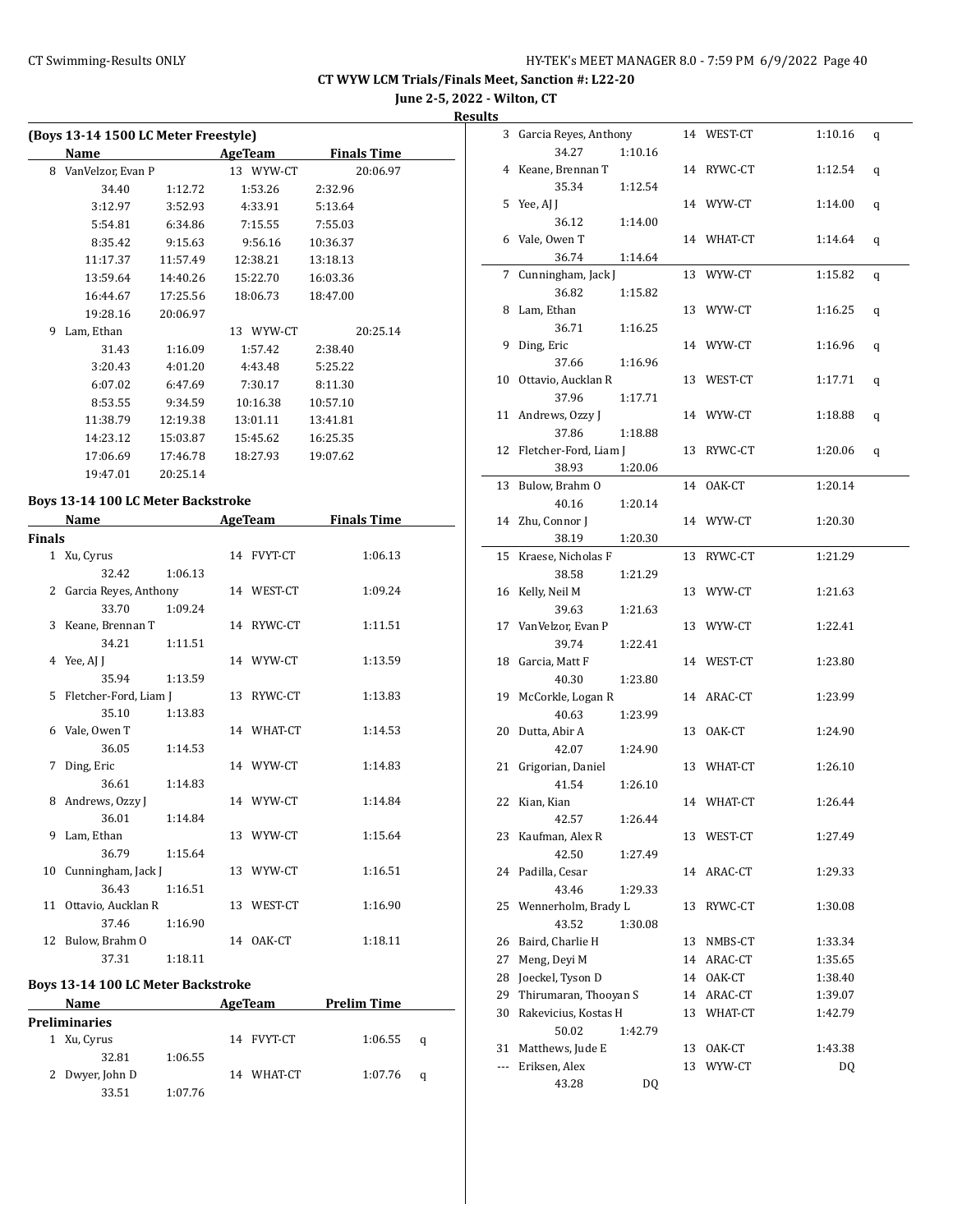**June 2-5, 2022 - Wilton, CT**

**Results**

|                  | <b>Boys 13-14 200 LC Meter Backstroke</b> |         |                               |         |         |   |
|------------------|-------------------------------------------|---------|-------------------------------|---------|---------|---|
|                  | Name AgeTeam Finals Time                  |         |                               |         |         |   |
| A - Final        |                                           |         |                               |         |         |   |
|                  | 1 Dwyer, John D                           |         | 14 WHAT-CT                    |         | 2:19.67 |   |
|                  | 33.58                                     | 1:08.57 | 1:44.59 2:19.67               |         |         |   |
|                  | 2 Palaj, Aidan                            |         | 14 WHAT-CT                    |         | 2:32.08 |   |
|                  | 34.97                                     | 1:12.95 | 1:53.31                       | 2:32.08 |         |   |
|                  | 3 Lussier, Tommy Q                        |         | 13 WYW-CT                     |         | 2:34.52 |   |
|                  | 36.58                                     | 1:15.35 | 1:55.26                       | 2:34.52 |         |   |
|                  | 4 Yee, AJ J                               |         | 14 WYW-CT                     |         | 2:37.70 |   |
|                  | 37.18 1:17.06                             |         | 1:58.21 2:37.70               |         |         |   |
|                  | 5 Ottavio, Aucklan R                      |         | 13 WEST-CT                    |         | 2:41.98 |   |
|                  | 37.17                                     |         | $1:18.11$ $1:59.98$ $2:41.98$ |         |         |   |
|                  |                                           |         |                               |         |         |   |
|                  | --- Pastick, Matthew A 14 ARAC-CT         |         |                               |         | DQ      |   |
| <b>B</b> - Final |                                           |         |                               |         |         |   |
|                  | 7 Ding, Eric                              |         | 14 WYW-CT                     |         | 2:41.20 |   |
|                  | 37.42 1:18.09                             |         | 2:00.69                       | 2:41.20 |         |   |
|                  | 8 Lam, Ethan                              |         | 13 WYW-CT                     |         | 2:42.89 |   |
|                  | 37.59                                     | 1:19.13 | 2:02.81                       | 2:42.89 |         |   |
|                  | 9 Fletcher-Ford, Liam J                   |         | 13 RYWC-CT                    |         | 2:44.38 |   |
|                  | 38.27                                     |         | 1:20.97 2:04.99 2:44.38       |         |         |   |
|                  | 10 Andrews, Ozzy J                        |         | 14 WYW-CT                     |         | 2:47.12 |   |
|                  | 37.91                                     | 1:20.01 | 2:04.03 2:47.12               |         |         |   |
|                  | 11 Zhu, Connor J                          |         | 14 WYW-CT                     |         | 2:51.02 |   |
|                  | 39.18                                     | 1:21.73 | 2:07.29                       | 2:51.02 |         |   |
|                  | 12 Kraese, Nicholas F                     |         | 13 RYWC-CT                    |         | 2:51.42 |   |
|                  | 39.95                                     | 1:25.11 | 2:07.56                       | 2:51.42 |         |   |
|                  |                                           |         |                               |         |         |   |
|                  | Boys 13-14 200 LC Meter Backstroke        |         |                               |         |         |   |
|                  | Name AgeTeam Prelim Time                  |         |                               |         |         |   |
|                  | <b>Preliminaries</b>                      |         |                               |         |         |   |
|                  | 1 Dwyer, John D                           |         | 14 WHAT-CT                    |         | 2:20.93 | q |
|                  | 33.69                                     | 1:08.86 | 1:45.30 2:20.93               |         |         |   |
|                  | 2 Palaj, Aidan                            |         | 14 WHAT-CT                    |         | 2:31.89 | q |
|                  | 34.68                                     | 1:12.20 | 1:52.37 2:31.89               |         |         |   |
|                  | 3 Keane, Brennan T                        |         | 14 RYWC-CT                    |         | 2:37.15 | q |
|                  | 37.99                                     | 1:17.85 | 1:58.84                       | 2:37.15 |         |   |
|                  | 4 Yee, AJ J                               |         | 14 WYW-CT                     |         | 2:37.35 | q |
|                  | 38.45                                     | 1:17.73 | 1:59.02                       | 2:37.35 |         |   |
|                  | 5 Lussier, Tommy Q                        |         | 13 WYW-CT                     |         | 2:39.07 | q |
|                  | 36.51                                     | 1:15.71 | 1:57.81                       | 2:39.07 |         |   |
| 6                | Pastick, Matthew A                        |         | 14 ARAC-CT                    |         | 2:43.02 | q |
| 7                | Ottavio, Aucklan R                        |         | 13 WEST-CT                    |         | 2:45.08 | q |
|                  | 39.02                                     | 1:20.04 | 2:07.53                       | 2:45.08 |         |   |
| 8                | Lam, Ethan                                |         | 13 WYW-CT                     |         | 2:46.63 | q |
|                  | 38.50                                     | 1:20.65 | 2:04.96                       | 2:46.63 |         |   |
| 9                | Ding, Eric                                |         | 14 WYW-CT                     |         | 2:46.77 | q |
|                  | 39.19                                     | 1:21.72 | 2:05.07                       | 2:46.77 |         |   |
| 10               | Andrews, Ozzy J                           |         | 14 WYW-CT                     |         | 2:47.28 | q |
|                  | 38.77                                     | 1:21.68 | 2:05.18                       | 2:47.28 |         |   |
| 11               | Fletcher-Ford, Liam J                     |         | 13 RYWC-CT                    |         | 2:52.49 |   |
|                  |                                           |         |                               |         |         | q |
|                  | 40.20                                     | 1:23.47 | 2:09.15                       | 2:52.49 |         |   |
| 12               | Zhu, Connor J                             |         | 14 WYW-CT                     |         | 2:54.76 | q |
|                  | 41.50                                     | 1:25.29 | 2:11.25                       | 2:54.76 |         |   |

|                  | 13 Kraese, Nicholas F                |         | 13 RYWC-CT | 2:55.39             |
|------------------|--------------------------------------|---------|------------|---------------------|
|                  | 40.18                                | 1:26.28 | 2:12.01    | 2:55.39             |
|                  | 14 Mims, Andrew                      |         | 14 WYW-CT  | 2:55.57             |
|                  | 41.82                                | 1:26.84 | 2:12.07    | 2:55.57             |
| 15               | Guglielmo, Rocco J                   |         | 13 OAK-CT  | 2:58.38             |
|                  | 42.70                                | 1:29.07 | 2:14.25    | 2:58.38             |
| 16               | McFall, Colin J                      |         | 14 IVY-CT  | 2:59.51             |
|                  | 41.48                                | 1:26.93 | 2:13.67    | 2:59.51             |
|                  | 17 Rath, Raj                         |         | 14 IVY-CT  | 3:03.46             |
|                  | 42.09                                | 1:28.37 | 2:15.89    | 3:03.46             |
|                  | 18 Mashkov, David A                  |         | 13 WHAT-CT | 3:04.15             |
|                  | 42.53                                | 1:30.20 | 2:17.85    | 3:04.15             |
|                  | 19 Grigorian, Daniel                 |         | 13 WHAT-CT | 3:04.39             |
|                  | 42.25                                | 1:30.05 | 2:18.04    | 3:04.39             |
| 20               | Denning, Liam J                      |         | 13 RYWC-CT | 3:06.02             |
|                  | 43.53                                | 1:31.84 | 2:19.23    | 3:06.02             |
| 21               | Kian, Kian                           |         | 14 WHAT-CT | 3:06.39             |
|                  | 44.01                                | 1:32.01 | 2:20.80    | 3:06.39             |
|                  | 22 Matthews, Jude E                  |         | 13 OAK-CT  | 3:32.84             |
|                  | 50.02                                | 1:46.53 | 2:38.36    | 3:32.84             |
|                  | 23 Oliveira, Daniel B                |         | 13 RYWC-CT | 3:33.08             |
|                  | 47.67                                | 1:41.69 |            | 3:33.08             |
|                  |                                      |         | 2:32.12    |                     |
|                  |                                      |         |            |                     |
|                  | Boys 13-14 100 LC Meter Breaststroke |         |            |                     |
|                  | Name                                 |         |            | AgeTeam Finals Time |
| A - Final        |                                      |         |            |                     |
|                  | 1 Vale, Owen T                       |         | 14 WHAT-CT | 1:16.90             |
|                  | 36.94                                | 1:16.90 |            |                     |
| 2                | Wool, Blake                          |         | 14 FVYT-CT | 1:22.64             |
| 3                | 38.59                                | 1:22.64 |            |                     |
|                  | Ottavio, Aucklan R                   |         | 13 WEST-CT | 1:24.90             |
|                  | 40.15                                | 1:24.90 |            |                     |
|                  | 4 Xu, Cyrus                          |         | 14 FVYT-CT | 1:25.00             |
|                  | 39.43                                | 1:25.00 |            |                     |
|                  | 5 Cunningham, Jack J<br>40.16        | 1:26.56 | 13 WYW-CT  | 1:26.56             |
|                  |                                      |         | 14 WHAT-CT | 1:26.76             |
|                  | 6 Michitti, Matthew *<br>40.29       | 1:26.76 |            |                     |
| <b>B</b> - Final |                                      |         |            |                     |
|                  | 7 Andrews, Ozzy J                    |         | 14 WYW-CT  | 1:30.70             |
|                  | 43.21                                | 1:30.70 |            |                     |
|                  | 8 Rutkowski, Max                     |         | 13 WYW-CT  | 1:30.97             |

## 44.90 1:35.67 --- Padilla, Cesar 14 ARAC-CT DQ 45.27 DQ **Boys 13-14 100 LC Meter Breaststroke**

|   | <b>Name</b>          |         | AgeTeam    |            | <b>Prelim Time</b> |   |  |
|---|----------------------|---------|------------|------------|--------------------|---|--|
|   | <b>Preliminaries</b> |         |            |            |                    |   |  |
| 1 | Regan, Bobby C       |         | 14 RYWC-CT |            | 1:13.62            | a |  |
|   | 34.64                | 1:13.62 |            |            |                    |   |  |
|   | 2 Vale, Owen T       |         |            | 14 WHAT-CT | 1:14.41            | a |  |
|   | 35.83                | 1:14:41 |            |            |                    |   |  |

9 Kraese, Nicholas F 13 RYWC-CT 1:35.67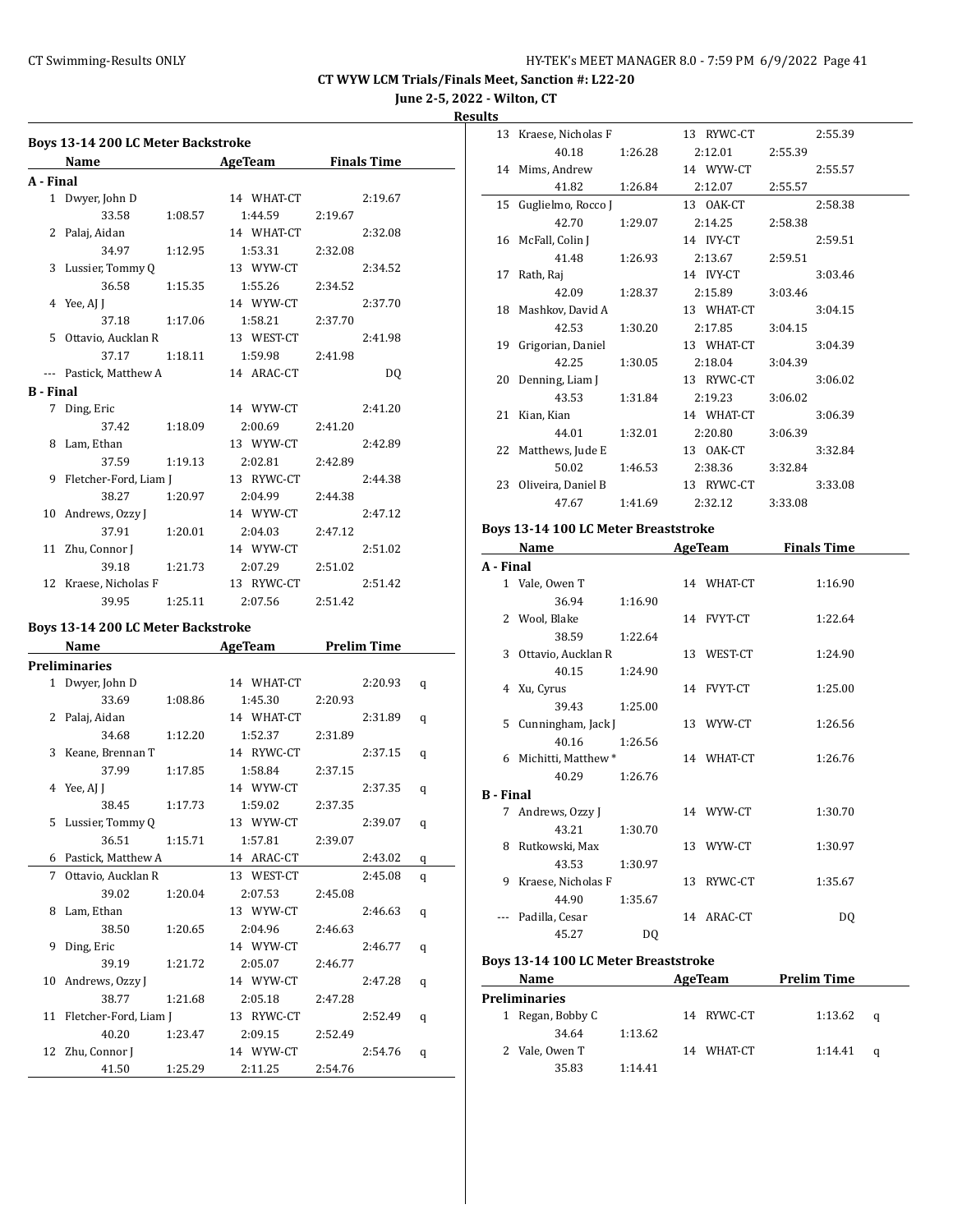**June 2-5, 2022 - Wilton, CT**

#### **Results**

| Preliminaries  (Boys 13-14 100 LC Meter Breaststroke) |                                             |         |  |                |         |                    |   |
|-------------------------------------------------------|---------------------------------------------|---------|--|----------------|---------|--------------------|---|
|                                                       | Name                                        |         |  | AgeTeam        |         | <b>Prelim Time</b> |   |
|                                                       | 3 Ottavio, Aucklan R                        |         |  | 13 WEST-CT     |         | 1:24.43            | q |
|                                                       | 39.54                                       | 1:24.43 |  |                |         |                    |   |
|                                                       | 4 Xu, Cyrus                                 |         |  | 14 FVYT-CT     |         | 1:25.25            | q |
|                                                       | 40.50                                       | 1:25.25 |  |                |         |                    |   |
| 5                                                     | Cunningham, Jack J                          |         |  | 13 WYW-CT      |         | 1:25.97            | q |
|                                                       | 40.25                                       | 1:25.97 |  |                |         |                    |   |
|                                                       | 6 Wool, Blake                               |         |  | 14 FVYT-CT     |         | 1:26.54            | q |
|                                                       | 40.52                                       | 1:26.54 |  |                |         |                    |   |
| 7                                                     | Denning, Liam J                             |         |  | 13 RYWC-CT     |         | 1:27.62            | q |
|                                                       | 41.30                                       | 1:27.62 |  |                |         |                    |   |
|                                                       | 8 Michitti, Matthew *                       |         |  | 14 WHAT-CT     |         | 1:28.37            | q |
|                                                       | 41.62                                       | 1:28.37 |  |                |         |                    |   |
|                                                       | 9 Andrews, Ozzy J                           |         |  | 14 WYW-CT      |         | 1:30.38            | q |
|                                                       | 42.94                                       | 1:30.38 |  |                |         |                    |   |
|                                                       | 10 Kraese, Nicholas F                       |         |  | 13 RYWC-CT     |         | 1:32.46            | q |
|                                                       | 41.93                                       | 1:32.46 |  |                |         |                    |   |
|                                                       | 11 Jacobson, Sam A                          |         |  | 14 WYW-CT      |         | 1:32.48            | q |
|                                                       | 44.21                                       | 1:32.48 |  |                |         |                    |   |
| 12                                                    | Rutkowski, Max                              |         |  | 13 WYW-CT      |         | 1:33.25            | q |
|                                                       | 43.78                                       | 1:33.25 |  |                |         |                    |   |
| 13                                                    | Kelly, Neil M                               |         |  | 13 WYW-CT      |         | 1:35.35            |   |
|                                                       | 44.71                                       | 1:35.35 |  |                |         |                    |   |
|                                                       | 14 Rath, Raj                                |         |  | 14 IVY-CT      |         | 1:35.79            |   |
|                                                       | 45.44                                       | 1:35.79 |  |                |         |                    |   |
|                                                       | 15 McCorkle, Logan R                        |         |  | 14 ARAC-CT     |         | 1:36.04            |   |
|                                                       | 45.25                                       | 1:36.04 |  |                |         |                    |   |
|                                                       | 16 Padilla, Cesar                           |         |  | 14 ARAC-CT     |         | 1:39.77            |   |
|                                                       | 45.45                                       | 1:39.77 |  |                |         |                    |   |
|                                                       | 17 Oliveira, Daniel B                       |         |  | 13 RYWC-CT     |         | 1:43.19            |   |
|                                                       | 48.34                                       | 1:43.19 |  |                |         |                    |   |
|                                                       | 18 Rakevicius, Kostas H                     |         |  | 13 WHAT-CT     |         | 1:46.12            |   |
|                                                       | 48.76                                       | 1:46.12 |  |                |         |                    |   |
|                                                       | 19 Joeckel, Tyson D                         |         |  | 14 OAK-CT      |         | 1:46.95            |   |
|                                                       | 51.44                                       | 1:46.95 |  |                |         |                    |   |
|                                                       | 20 Matthews, Jude E                         |         |  | 13 OAK-CT      |         | 2:00.84            |   |
|                                                       | 58.06                                       | 2:00.84 |  |                |         |                    |   |
|                                                       | <b>Boys 13-14 200 LC Meter Breaststroke</b> |         |  |                |         |                    |   |
|                                                       | <b>Name</b>                                 |         |  | <b>AgeTeam</b> |         | <b>Finals Time</b> |   |
| <b>Finals</b>                                         |                                             |         |  |                |         |                    |   |
|                                                       | 1 Vale, Owen T                              |         |  | 14 WHAT-CT     |         | 2:40.61            |   |
|                                                       | 37.38                                       | 1:17.97 |  | 1:59.91        | 2:40.61 |                    |   |
| 2                                                     | Rozen, Jacob A                              |         |  | 14 WEST-CT     |         | 2:50.56            |   |
|                                                       | 37.52                                       | 1:21.43 |  | 2:06.98        | 2:50.56 |                    |   |
| 3                                                     | Ottavio, Aucklan R                          |         |  | 13 WEST-CT     |         | 2:58.48            |   |
|                                                       | 39.34                                       | 1:24.69 |  | 2:11.41        | 2:58.48 |                    |   |
| 4                                                     | Tollis, Brady J                             |         |  | 13 WHAT-CT     |         | 3:00.13            |   |
|                                                       | 40.32                                       | 1:26.35 |  | 2:14.36        | 3:00.13 |                    |   |
| 5                                                     | Michitti, Matthew *                         |         |  | 14 WHAT-CT     |         | 3:05.41            |   |
|                                                       | 42.06                                       | 1:29.05 |  | 2:17.05        | 3:05.41 |                    |   |

6 Denning, Liam J 13 RYWC-CT 3:10.23 43.79 1:32.69 2:22.01 3:10.23 7 Kaufman, Alex R 13 WEST-CT 3:18.89 44.65 1:35.26 2:27.82 3:18.89

|           | <b>Boys 13-14 200 LC Meter Breaststroke</b> |         |                          |                    |   |
|-----------|---------------------------------------------|---------|--------------------------|--------------------|---|
|           | Name                                        |         | <b>AgeTeam</b>           | <b>Prelim Time</b> |   |
|           | <b>Preliminaries</b>                        |         |                          |                    |   |
|           | 1 Vale, Owen T                              |         | 14 WHAT-CT               | 2:44.32            | q |
|           | 37.43                                       | 1:19.15 | 2:01.85                  | 2:44.32            |   |
|           | 2 Tollis, Brady J                           |         | 13 WHAT-CT               | 2:59.86            | q |
|           | 39.90                                       | 1:26.01 | 2:14.37                  | 2:59.86            |   |
|           | 3 Rozen, Jacob A                            |         | 14 WEST-CT               | 3:00.01            | q |
|           | 38.07                                       | 1:23.80 | 2:13.05                  | 3:00.01            |   |
|           | 4 Hadden, Hayes W                           |         | 14 IVY-CT                | 3:00.94            | q |
|           | 40.70                                       | 1:26.58 | 2:15.81                  | 3:00.94            |   |
|           | 5 Michitti, Matthew *                       |         | 14 WHAT-CT               | 3:07.22            | q |
|           | 42.64                                       | 1:30.21 | 2:18.96                  | 3:07.22            |   |
|           | 6 Ottavio, Aucklan R                        |         | 13 WEST-CT               | 3:08.13            | q |
|           | 41.89                                       | 1:29.63 | 2:19.03                  | 3:08.13            |   |
|           | 7 Denning, Liam J                           |         | 13 RYWC-CT               | 3:09.69            | q |
|           | 43.42                                       | 1:33.07 | 2:21.38                  | 3:09.69            |   |
|           | 8 Kaufman, Alex R                           |         | 13 WEST-CT               | 3:22.46            | q |
|           | 45.34                                       | 1:36.55 | 2:30.40                  | 3:22.46            |   |
|           | 9 Kraese, Nicholas F                        |         | 13 RYWC-CT               | 3:29.95            | q |
|           | 47.37                                       | 1:40.76 | 2:35.58                  | 3:29.95            |   |
|           | 10 Thirumaran, Thooyan S                    |         | 14 ARAC-CT               | 3:34.14            | q |
|           | 47.49                                       | 1:41.52 | 2:37.73                  | 3:34.14            |   |
|           | 11 Matthews, Jude E                         |         | 13 OAK-CT                | 4:21.71            | q |
|           | 1:01.21                                     | 2:09.20 | 3:14.23                  | 4:21.71            |   |
|           | Boys 13-14 100 LC Meter Butterfly           |         |                          |                    |   |
|           | Name                                        |         | <b>Example 2</b> AgeTeam | <b>Finals Time</b> |   |
| A - Final |                                             |         |                          |                    |   |
|           | 1 Haddad, Benjamin P                        |         | 14 RYWC-CT               | 1:03.12            |   |
|           | 29.69                                       | 1:03.12 |                          |                    |   |
|           | 2 Cedor, Nathan D                           |         | 14 RYWC-CT               | 1:05.97            |   |
|           | $30.64$ $1.05.97$                           |         |                          |                    |   |

|           | 30.64                 | 1:05.97 |            |         |
|-----------|-----------------------|---------|------------|---------|
| 3         | Dwyer, John D         |         | 14 WHAT-CT | 1:07.60 |
|           | 32.32                 | 1:07.60 |            |         |
| 4         | Palaj, Aidan          |         | 14 WHAT-CT | 1:08.62 |
|           | 32.21                 | 1:08.62 |            |         |
| 5         | Lussier, Tommy Q      |         | 13 WYW-CT  | 1:09.12 |
|           | 31.77                 | 1:09.12 |            |         |
| 6         | Michitti, Matthew *   |         | 14 WHAT-CT | 1:12.55 |
|           | 32.69                 | 1:12.55 |            |         |
| B - Final |                       |         |            |         |
| 7         | Garcia Reyes, Anthony |         | 14 WEST-CT | 1:10.63 |
|           | 33.17                 | 1:10.63 |            |         |
| 8         | Ding, Eric            |         | 14 WYW-CT  | 1:11.39 |
|           | 33.73                 | 1:11.39 |            |         |
| 9         | Garcia, Matt F        |         | 14 WEST-CT | 1:11.77 |
|           | 32.96                 | 1:11.77 |            |         |
| 10        | Kantorovich, Yaron    |         | 13 FVYT-CT | 1:12.69 |
|           | 34.52                 | 1:12.69 |            |         |
| 11        | Bulow, Brahm O        |         | 14 OAK-CT  | 1:14.18 |
|           | 34.17                 | 1:14.18 |            |         |
| 12        | Zhu, Connor J         |         | 14 WYW-CT  | 1:14.54 |
|           | 34.89                 | 1:14.54 |            |         |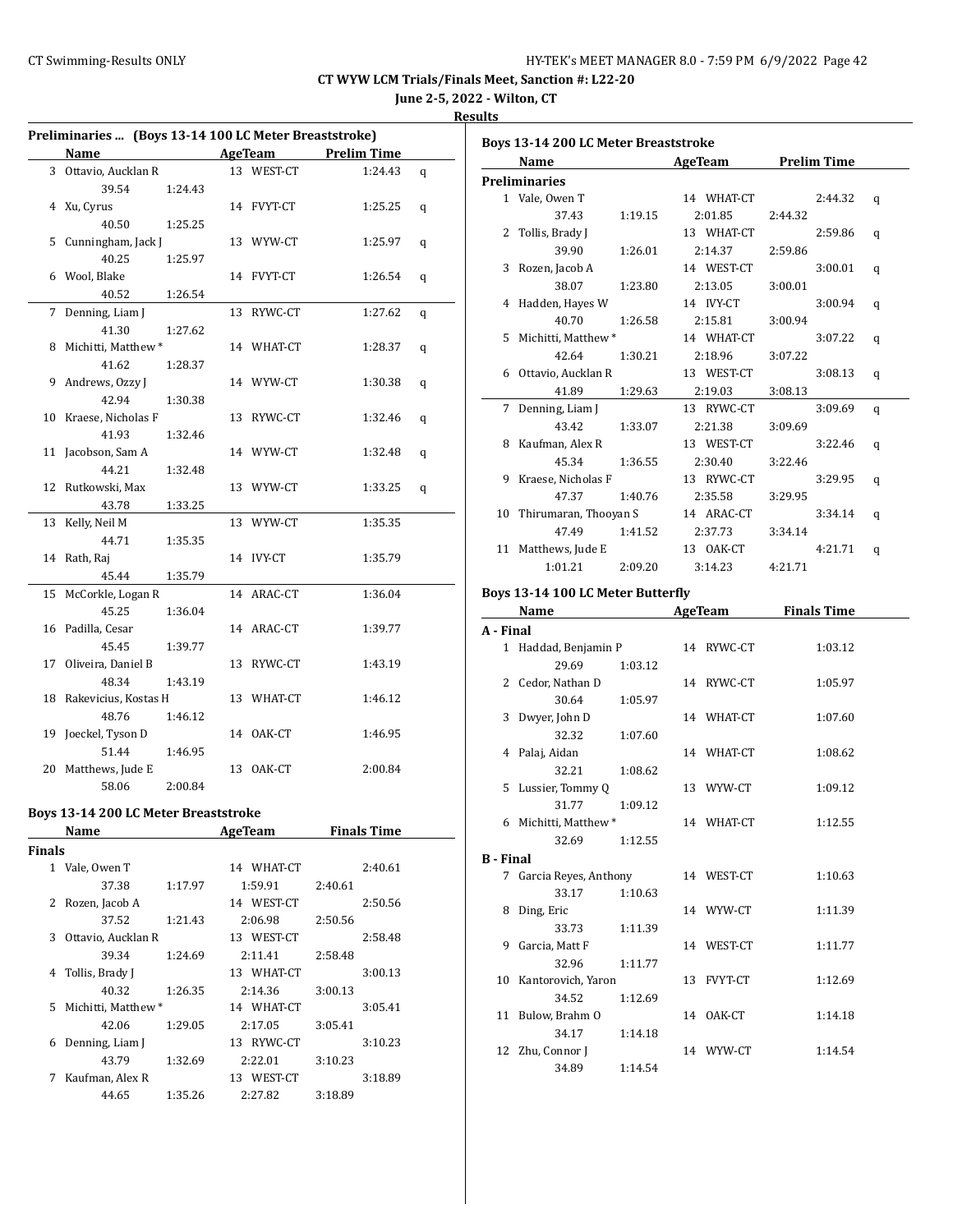**June 2-5, 2022 - Wilton, CT**

**Results**

|    | Boys 13-14 100 LC Meter Butterfly |         |            |                                      |   |
|----|-----------------------------------|---------|------------|--------------------------------------|---|
|    | Name                              |         |            | <b>Example 2 AgeTeam</b> Prelim Time |   |
|    | <b>Preliminaries</b>              |         |            |                                      |   |
|    | 1 Haddad, Benjamin P              |         | 14 RYWC-CT | 1:03.67                              | q |
|    | 30.14                             | 1:03.67 |            |                                      |   |
|    | 2 Cedor. Nathan D                 |         | 14 RYWC-CT | 1:06.93                              | q |
|    | 31.59                             | 1:06.93 |            |                                      |   |
| 3  | Dwyer, John D                     |         | 14 WHAT-CT | 1:07.90                              | q |
|    | 32.50                             | 1:07.90 |            |                                      |   |
|    | 4 Palaj, Aidan                    |         | 14 WHAT-CT | 1:10.65                              | q |
|    | 32.50                             | 1:10.65 |            |                                      |   |
| 5  | Lussier, Tommy Q                  |         | 13 WYW-CT  | 1:11.20                              | q |
|    | 32.90                             | 1:11.20 |            |                                      |   |
|    | 6 Michitti, Matthew *             |         | 14 WHAT-CT | 1:11.37                              | q |
|    | 32.43                             | 1:11.37 |            |                                      |   |
| 7  | Garcia Reyes, Anthony             |         | 14 WEST-CT | 1:12.15                              | q |
|    | 33.10                             | 1:12.15 |            |                                      |   |
|    | 8 Ding, Eric                      |         | 14 WYW-CT  | 1:13.63                              | q |
|    | 34.92                             | 1:13.63 |            |                                      |   |
|    | 9 Kantorovich, Yaron              |         | 13 FVYT-CT | 1:14.63                              | q |
|    | 35.32                             | 1:14.63 |            |                                      |   |
|    | 10 Garcia, Matt F                 |         | 14 WEST-CT | 1:14.68                              | q |
|    | 33.73                             | 1:14.68 |            |                                      |   |
|    | 11 Zhu, Connor J                  |         | 14 WYW-CT  | 1:15.72                              | q |
|    | 35.91                             | 1:15.72 |            |                                      |   |
|    | 12 Bulow, Brahm O                 |         | 14 OAK-CT  | 1:15.94                              | q |
|    | 34.77                             | 1:15.94 |            |                                      |   |
|    | 13 Yee, AJ J                      |         | 14 WYW-CT  | 1:15.98                              |   |
|    | 35.83                             | 1:15.98 |            |                                      |   |
|    | 14 VanVelzor, Evan P              |         | 13 WYW-CT  | 1:16.40                              |   |
|    | 34.83                             | 1:16.40 |            |                                      |   |
| 15 | Rozen, Jacob A                    |         | 14 WEST-CT | 1:19.67                              |   |
|    | 35.52                             | 1:19.67 |            |                                      |   |
|    | 16 Lam, Ethan                     |         | 13 WYW-CT  | 1:21.58                              |   |
|    | 38.36                             | 1:21.58 |            |                                      |   |
| 17 | Kian, Kian                        |         | 14 WHAT-CT | 1:22.98                              |   |
|    | 39.30                             | 1:22.98 |            |                                      |   |
| 18 | Grigorian, Daniel                 |         | 13 WHAT-CT | 1:23.89                              |   |
|    | 38.81                             | 1:23.89 |            |                                      |   |
|    | 19 Eriksen, Alex                  |         | 13 WYW-CT  | 1:24.51                              |   |
|    | 39.26                             | 1:24.51 |            |                                      |   |
| 20 | McCorkle, Logan R                 |         | 14 ARAC-CT | 1:24.65                              |   |
|    | 38.91                             | 1:24.65 |            |                                      |   |
|    | 21 Virgil, Julian D               |         | 13 ARAC-CT | 1:24.89                              |   |
|    | 36.60                             | 1:24.89 |            |                                      |   |
| 22 | Pastick, Matthew A                |         | 14 ARAC-CT | 1:25.98                              |   |
|    | 39.72                             | 1:25.98 |            |                                      |   |
| 23 | Rutkowski, Max                    |         | 13 WYW-CT  | 1:26.81                              |   |
|    | 39.56                             | 1:26.81 |            |                                      |   |
| 24 | Kelly, Neil M                     |         | 13 WYW-CT  | 1:27.33                              |   |
|    | 40.73                             | 1:27.33 |            |                                      |   |
| 25 | Mashkov, David A                  |         | 13 WHAT-CT | 1:27.40                              |   |
|    | 39.81                             | 1:27.40 |            |                                      |   |
| 26 | Mims, Andrew                      |         | 14 WYW-CT  | 1:29.08                              |   |
|    | 41.85                             | 1:29.08 |            |                                      |   |

| LЭ       |                      |         |    |         |         |
|----------|----------------------|---------|----|---------|---------|
| 27       | Padilla, Cesar       |         | 14 | ARAC-CT | 1:30.42 |
|          | 40.89                | 1:30.42 |    |         |         |
| 28       | Thompson, Merrick    |         | 14 | WYW-CT  | 1:31.84 |
|          | 43.25                | 1:31.84 |    |         |         |
| 29       | McFall, Colin J      |         | 14 | IVY-CT  | 1:35.60 |
|          | 42.25                | 1:35.60 |    |         |         |
| 30       | Rakevicius, Kostas H |         | 13 | WHAT-CT | 1:37.73 |
|          | 42.71                | 1:37.73 |    |         |         |
| $\cdots$ | Joeckel, Tyson D     |         | 14 | OAK-CT  | DO.     |
|          | 44.42                | DO.     |    |         |         |

## **Boys 13-14 200 LC Meter Butterfly**

|               | Name                  |         | AgeTeam    | Finals Time |
|---------------|-----------------------|---------|------------|-------------|
| <b>Finals</b> |                       |         |            |             |
| 1.            | Cedor, Nathan D       |         | 14 RYWC-CT | 2:26.05     |
|               | 32.01                 | 1:09.00 | 1:47.34    | 2:26.05     |
| 2             | Haddad, Benjamin P    |         | 14 RYWC-CT | 2:27.90     |
|               | 32.01                 | 1:08.67 | 1:48.45    | 2:27.90     |
| 3             | Dwyer, John D         |         | 14 WHAT-CT | 2:30.78     |
|               | 32.31                 | 1:09.90 | 1:49.75    | 2:30.78     |
| 4             | Lussier, Tommy Q      |         | 13 WYW-CT  | 2:38.00     |
|               | 33.63                 | 1:13.42 | 1:54.69    | 2:38.00     |
| 5.            | Garcia Reyes, Anthony |         | 14 WEST-CT | 2:48.30     |
|               | 33.94                 | 1:14.46 | 2:00.45    | 2:48.30     |
| 6             | Guglielmo, Rocco J    |         | 13 OAK-CT  | 2:56.11     |
|               | 37.58                 | 1:22.43 | 2:08.42    | 2:56.11     |
| 7             | Rozen, Jacob A        |         | 14 WEST-CT | 2:57.54     |
|               | 36.91                 | 1:21.92 | 2:10.44    | 2:57.54     |
| 8             | Virgil, Julian D      |         | 13 ARAC-CT | 3:06.25     |
|               | 37.35                 | 1:25.82 | 2:19.55    | 3:06.25     |

#### **Boys 13-14 200 LC Meter Butterfly**

|             | Name                              |         | <b>AgeTeam</b> | <b>Prelim Time</b> |         |   |
|-------------|-----------------------------------|---------|----------------|--------------------|---------|---|
|             | <b>Preliminaries</b>              |         |                |                    |         |   |
| 1           | Haddad, Benjamin P                |         | 14 RYWC-CT     |                    | 2:32.50 | q |
|             | 32.44                             | 1:10.64 | 1:51.90        | 2:32.50            |         |   |
| $2^{\circ}$ | Cedor, Nathan D                   |         | 14 RYWC-CT     |                    | 2:35.72 | q |
|             | 33.35                             | 1:13.22 | 1:54.37        | 2:35.72            |         |   |
| 3           | Dwyer, John D                     |         | 14 WHAT-CT     |                    | 2:36.73 | q |
|             | 33.46                             | 1:11.70 | 1:53.94        | 2:36.73            |         |   |
| 4           | Lussier, Tommy Q                  |         | 13 WYW-CT      |                    | 2:45.71 | q |
|             | 36.10                             | 1:17.15 | 2:00.61        | 2:45.71            |         |   |
| 5.          | Garcia Reyes, Anthony             |         | 14 WEST-CT     |                    | 2:56.61 | q |
|             | 35.50                             | 1:18.43 | 2:07.67        | 2:56.61            |         |   |
| 6           | Guglielmo, Rocco J                |         | 13 OAK-CT      |                    | 3:01.93 | q |
|             | 38.66                             | 1:24.98 | 2:13.44        | 3:01.93            |         |   |
| 7           | Rozen, Jacob A                    |         | 14 WEST-CT     |                    | 3:17.53 | q |
|             | 39.33                             | 1:29.13 | 2:24.03        | 3:17.53            |         |   |
| 8           | Virgil, Julian D                  |         | 13 ARAC-CT     |                    | 3:18.22 | q |
|             | 40.62                             | 1:31.41 | 2:27.60        | 3:18.22            |         |   |
|             | <b>Boys 13-14 400 LC Meter IM</b> |         |                |                    |         |   |

| Name            |         | AgeTeam    | <b>Finals Time</b> |  |
|-----------------|---------|------------|--------------------|--|
| 1 Dwyer, John D |         | 14 WHAT-CT | 5:11.86            |  |
| 32.82           | 1:10.72 | 1:49.34    | 2:27.67            |  |
| 3:14.20         | 4:00.64 | 4:36.77    | 5:11.86            |  |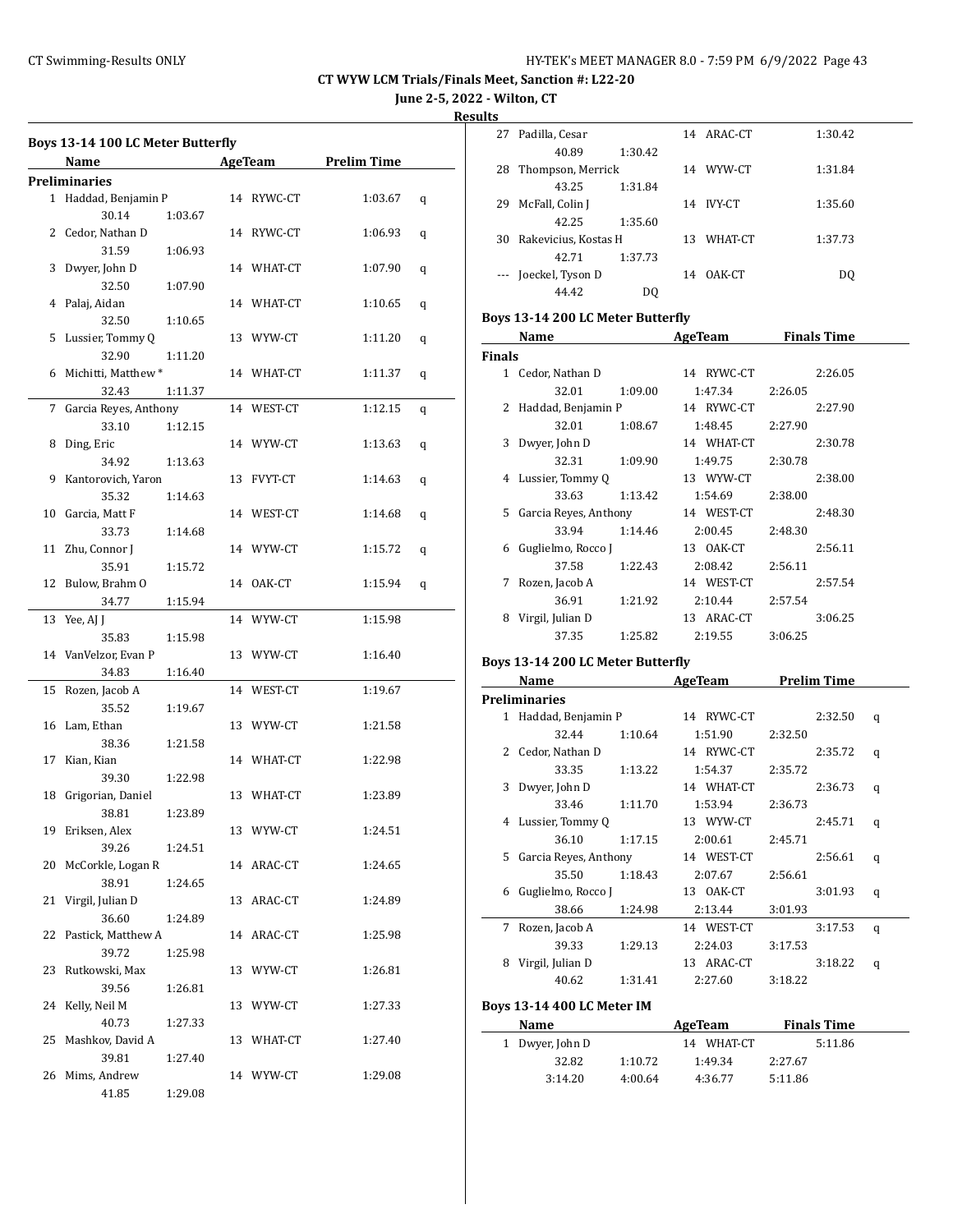**June 2-5, 2022 - Wilton, CT**

**Results**

|   | (Boys 13-14 400 LC Meter IM) |         |            |                    |  |
|---|------------------------------|---------|------------|--------------------|--|
|   | Name                         |         | AgeTeam    | <b>Finals Time</b> |  |
| 2 | Haddad, Benjamin P           |         | 14 RYWC-CT | 5:23.15            |  |
|   | 32.77                        | 1:12.16 | 1:53.72    | 2:35.39            |  |
|   | 3:22.00                      | 4:09.31 | 4:46.81    | 5:23.15            |  |
| 3 | Cedor, Nathan D              |         | 14 RYWC-CT | 5:26.48            |  |
|   | 32.55                        | 1:11.55 | 1:57.31    | 2:41.91            |  |
|   | 3:28.38                      | 4:15.04 | 4:51.97    | 5:26.48            |  |
| 4 | Xu, Cyrus                    |         | 14 FVYT-CT | 5:34.67            |  |
|   | 33.73                        | 1:14.21 | 1:58.65    | 2:41.05            |  |
|   | 3:29.65                      | 4:19.02 | 4:58.07    | 5:34.67            |  |
| 5 | Ding, Eric                   |         | 14 WYW-CT  | 5:45.00            |  |
|   | 35.12                        | 1:15.72 | 2:02.26    | 2:46.66            |  |
|   | 3:38.59                      | 4:30.90 | 5:08.85    | 5:45.00            |  |
| 6 | Garcia, Matt F               |         | 14 WEST-CT | 5:56.64            |  |
|   | 33.75                        | 1:17.22 | 2:06.49    | 2:52.95            |  |
|   | 3:45.53                      | 4:35.82 | 5:17.38    | 5:56.64            |  |
| 7 | Mims, Andrew                 |         | 14 WYW-CT  | 6:15.63            |  |
|   | 41.72                        | 1:31.80 | 2:19.42    | 3:04.39            |  |
|   | 3:59.78                      | 4:54.60 | 5:36.39    | 6:15.63            |  |

#### **Boys 15 & Over 50 LC Meter Freestyle**

|              | Name                        |    | <b>AgeTeam</b> | <b>Finals Time</b> |
|--------------|-----------------------------|----|----------------|--------------------|
| $\mathbf{1}$ | Regan, Timmy J              | 18 | RYWC-CT        | 25.68              |
| 2            | Taft, Nathaniel H           | 16 | WEST-CT        | 25.72              |
| 3            | Lee, Ian P                  | 17 | RYWC-CT        | 25.77              |
| 4            | Kwarcinski, Connor S        | 16 | RYWC-CT        | 26.02              |
| 5            | Thompson, Collin P          | 16 | RYWC-CT        | 26.10              |
| 6            | Stabach, Oliver C           | 15 | <b>IVY-CT</b>  | 26.51              |
| $*7$         | Turnbull, Timothy A         | 19 | RYWC-CT        | 26.61              |
| $*7$         | Palaj, Mikel                | 17 | WHAT-CT        | 26.61              |
| 9            | McDonnell, Alex             | 18 | WYW-CT         | 26.78              |
| 10           | Metlitski, Max <sup>*</sup> | 16 | WHAT-CT        | 26.80              |
| 11           | Vesey, Gavin R              | 15 | RYWC-CT        | 26.88              |
| 12           | Walt, Austin                | 15 | WYW-CT         | 27.07              |
| 13           | Daniele, Alex               | 16 | FVYT-CT        | 27.15              |
| 14           | Hansen, Lance E             | 16 | WEST-CT        | 27.20              |
| 15           | Petertonjes, Gabriel A      | 16 | RYWC-CT        | 27.40              |
| 16           | Zhang, Alvin                | 16 | WYW-CT         | 27.65              |
| 17           | Jacheo, Lelan F             | 15 | ARAC-CT        | 27.79              |
| 18           | Lam, Gavin                  | 16 | WYW-CT         | 27.86              |
| 19           | Oliveira, Josh E            | 16 | RYWC-CT        | 28.28              |
| 20           | Hauptman, Ben B             | 16 | WEST-CT        | 28.36              |
| 21           | Spoerndle, Colin M          | 15 | ARAC-CT        | 28.48              |
| 22           | Duriseti, Vrishak           | 16 | WYW-CT         | 28.57              |
| 23           | Bognon, Ben N               | 15 | WEST-CT        | 28.58              |
| 24           | Crossfield, Aiden M         | 18 | RYWC-CT        | 29.27              |
| 25           | Tovar, Joshua E             | 15 | RYWC-CT        | 29.31              |
| 26           | Hogan, Connor J             | 16 | OAK-CT         | 29.49              |
| 27           | Brennan, Kevin A            | 17 | RYWC-CT        | 29.54              |
| 28           | Sheehan, Jack A             | 16 | WEST-CT        | 29.84              |
| 29           | Jacheo, Wylan M             | 16 | ARAC-CT        | 31.80              |

|               | Boys 15 & Over 100 LC Meter Freestyle |       |  |            |                    |  |  |  |
|---------------|---------------------------------------|-------|--|------------|--------------------|--|--|--|
|               | Name                                  |       |  | AgeTeam    | <b>Finals Time</b> |  |  |  |
| <b>Finals</b> |                                       |       |  |            |                    |  |  |  |
|               | 1 Raisner, Carson                     |       |  | 17 FVYT-CT | 56.10              |  |  |  |
|               | 26.75                                 | 56.10 |  |            |                    |  |  |  |
|               | 2 Besgen, Nicholas                    |       |  | 18 WYW-CT  | 56.20              |  |  |  |
|               | 27.14                                 | 56.20 |  |            |                    |  |  |  |
|               | 3 Beauchene, Alex M                   |       |  | 19 FVYT-CT | 56.22              |  |  |  |
|               | 27.76                                 | 56.22 |  |            |                    |  |  |  |
|               | 4 McDonnell, Alex                     |       |  | 18 WYW-CT  | 57.33              |  |  |  |
|               | 27.76                                 | 57.33 |  |            |                    |  |  |  |
|               | 5 Gervais, Jake D                     |       |  | 16 OAK-CT  | 57.36              |  |  |  |
|               | 27.92                                 | 57.36 |  |            |                    |  |  |  |
|               | 6 Lee, Ian P                          |       |  | 17 RYWC-CT | 57.51              |  |  |  |
|               | 27.96                                 | 57.51 |  |            |                    |  |  |  |
|               | 7 Rusnock, John S                     |       |  | 15 FVYT-CT | 57.82              |  |  |  |
|               | 27.72                                 | 57.82 |  |            |                    |  |  |  |
|               | 8 Kwarcinski, Connor S                |       |  | 16 RYWC-CT | 58.13              |  |  |  |
|               | 27.65                                 | 58.13 |  |            |                    |  |  |  |
|               | 9 Godino, Daniel F                    |       |  | 17 RYWC-CT | 58.72              |  |  |  |
|               | 28.61                                 | 58.72 |  |            |                    |  |  |  |
|               | 10 Villani, Andrew P                  |       |  | 15 WHAT-CT | 59.35              |  |  |  |
|               | 28.72                                 | 59.35 |  |            |                    |  |  |  |
|               | 11 Trotman, William H                 |       |  | 15 WYW-CT  | 59.46              |  |  |  |
|               | 28.45                                 | 59.46 |  |            |                    |  |  |  |
|               |                                       |       |  |            |                    |  |  |  |

#### **Boys 15 & Over 100 LC Meter Freestyle**

| Name                   |       | AgeTeam    | <b>Prelim Time</b> |   |
|------------------------|-------|------------|--------------------|---|
| <b>Preliminaries</b>   |       |            |                    |   |
| 1 Lee, Ian P           |       | 17 RYWC-CT | 56.75              | q |
| 27.78                  | 56.75 |            |                    |   |
| 2 Raisner, Carson      |       | 17 FVYT-CT | 57.01              | q |
| 27.42                  | 57.01 |            |                    |   |
| 3 Beauchene, Alex M    |       | 19 FVYT-CT | 57.08              | q |
| 28.18                  | 57.08 |            |                    |   |
| 4 Liao, James          |       | 16 IVY-CT  | 57.75              | q |
| 28.11                  | 57.75 |            |                    |   |
| 5 Besgen, Nicholas     |       | 18 WYW-CT  | 57.89              | q |
| 28.03                  | 57.89 |            |                    |   |
| 6 Kwarcinski, Connor S |       | 16 RYWC-CT | 58.23              | q |
| 28.13                  | 58.23 |            |                    |   |
| 7 Rusnock, John S      |       | 15 FVYT-CT | 58.25              | q |
| 28.04                  | 58.25 |            |                    |   |
| 8 McDonnell, Alex      |       | 18 WYW-CT  | 58.78              | q |
| 28.48                  | 58.78 |            |                    |   |
| 9 Gervais, Jake D      |       | 16 OAK-CT  | 59.34              | q |
| 28.36                  | 59.34 |            |                    |   |
| 10 Turnbull, Timothy A |       | 19 RYWC-CT | 59.43              | q |
| 28.72                  | 59.43 |            |                    |   |
| 11 Petit, Alex         |       | 15 WHAT-CT | 59.58              | q |
| 28.83                  | 59.58 |            |                    |   |
| 12 Villani, Andrew P   |       | 15 WHAT-CT | 59.88              | q |
| 28.40                  | 59.88 |            |                    |   |
| 13 Godino, Daniel F    |       | 17 RYWC-CT | 59.92              |   |
| 28.60                  | 59.92 |            |                    |   |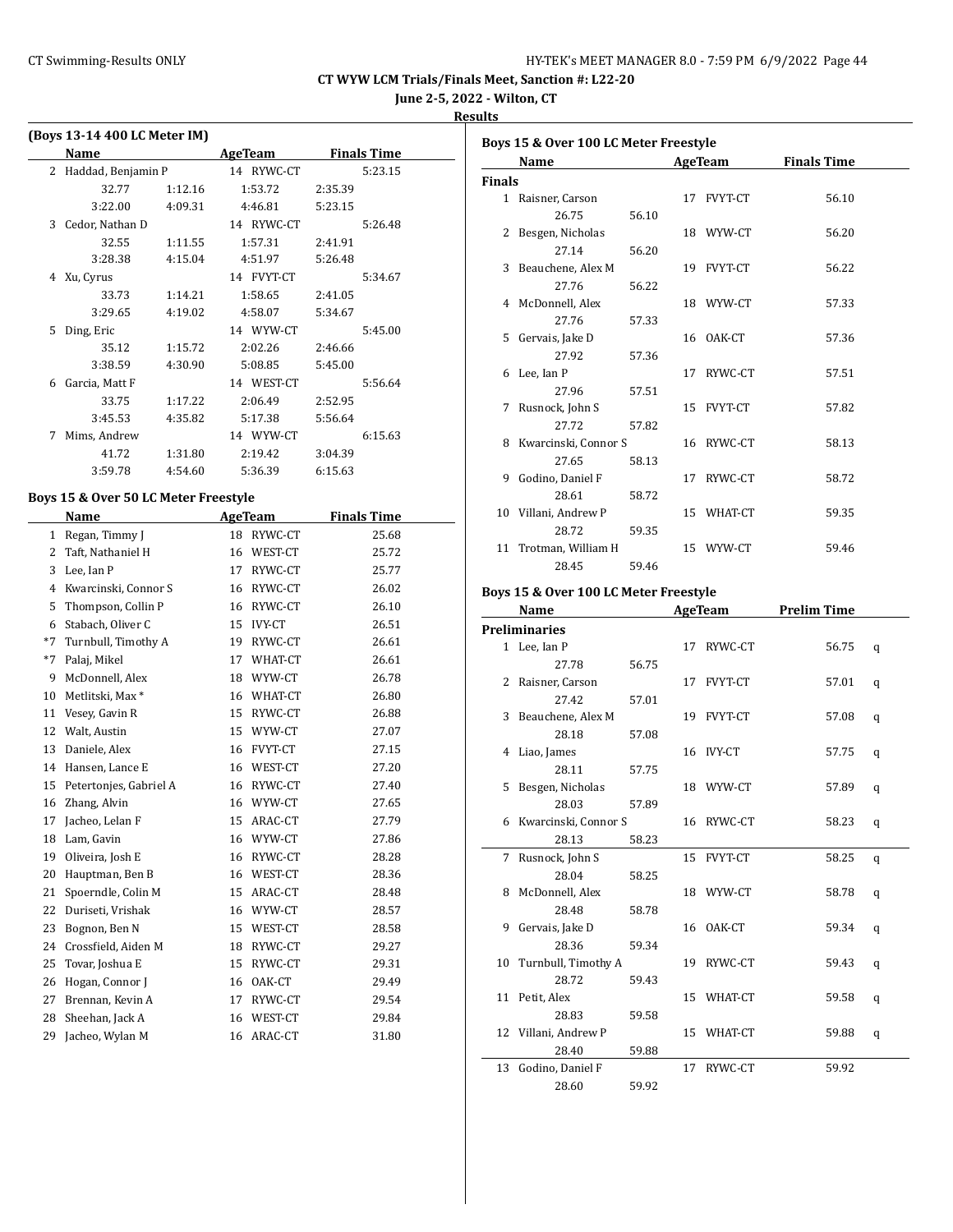**June 2-5, 2022 - Wilton, CT**

#### **Results**

| Preliminaries  (Boys 15 & Over 100 LC Meter Freestyle) |                                 |         |  |            |                     |  |
|--------------------------------------------------------|---------------------------------|---------|--|------------|---------------------|--|
|                                                        | Name                            |         |  |            | AgeTeam Prelim Time |  |
|                                                        | 14 Trotman, William H           |         |  | 15 WYW-CT  | 1:00.07             |  |
|                                                        | 28.53                           | 1:00.07 |  |            |                     |  |
|                                                        | 15 Vale, Rhys J                 |         |  | 16 WHAT-CT | 1:00.12             |  |
|                                                        | 29.20                           | 1:00.12 |  |            |                     |  |
| 16                                                     | Duriseti, Vrishak               |         |  | 16 WYW-CT  | 1:00.19             |  |
|                                                        | 29.01                           | 1:00.19 |  |            |                     |  |
| 17                                                     | Lam, Gavin                      |         |  | 16 WYW-CT  | 1:00.98             |  |
|                                                        | 29.68                           | 1:00.98 |  |            |                     |  |
|                                                        | 18 Bathula, Ved Shriyans S      |         |  | 15 WHAT-CT | 1:00.99             |  |
|                                                        | 29.62                           | 1:00.99 |  |            |                     |  |
| 19                                                     | Hansen, Lance E                 |         |  | 16 WEST-CT | 1:01.33             |  |
|                                                        | 28.32                           | 1:01.33 |  |            |                     |  |
| 20                                                     | Denning, Ethan M                |         |  | 16 RYWC-CT | 1:01.46             |  |
|                                                        | 29.20                           | 1:01.46 |  |            |                     |  |
| 21                                                     | Oliveira, Josh E                |         |  | 16 RYWC-CT |                     |  |
|                                                        | 29.60                           |         |  |            | 1:01.68             |  |
|                                                        |                                 | 1:01.68 |  | 16 RYWC-CT |                     |  |
| 22                                                     | Petertonjes, Gabriel A<br>28.99 | 1:02.37 |  |            | 1:02.37             |  |
|                                                        |                                 |         |  |            |                     |  |
| 23                                                     | Jacheo, Lelan F<br>29.38        | 1:02.66 |  | 15 ARAC-CT | 1:02.66             |  |
|                                                        |                                 |         |  |            |                     |  |
| 24                                                     | Brennan, Kevin A                |         |  | 17 RYWC-CT | 1:03.10             |  |
|                                                        | 29.95                           | 1:03.10 |  |            |                     |  |
| 25                                                     | Sargent, Gregory O              |         |  | 55 WYW-CT  | 1:03.89             |  |
|                                                        | 30.84                           | 1:03.89 |  |            |                     |  |
| 26                                                     | Nguyen, Keaden D                |         |  | 16 WHAT-CT | 1:04.09             |  |
|                                                        | 30.24                           | 1:04.09 |  |            |                     |  |
| 27                                                     | Adams, Michael                  |         |  | 16 WYW-CT  | 1:04.45             |  |
|                                                        | 31.28                           | 1:04.45 |  |            |                     |  |
|                                                        | 28 Crossfield, Aiden M          |         |  | 18 RYWC-CT | 1:04.46             |  |
|                                                        | 30.95                           | 1:04.46 |  |            |                     |  |
| 29                                                     | Hogan, Connor J                 |         |  | 16 OAK-CT  | 1:04.65             |  |
|                                                        | 30.49                           | 1:04.65 |  |            |                     |  |
| 30                                                     | Spoerndle, Colin M              |         |  | 15 ARAC-CT | 1:04.91             |  |
|                                                        | 30.74                           | 1:04.91 |  |            |                     |  |
| 31                                                     | Zhang, Alvin                    |         |  | 16 WYW-CT  | 1:04.95             |  |
|                                                        | 30.29                           | 1:04.95 |  |            |                     |  |
|                                                        | 32 Oliveira, Eduardo M          |         |  | 16 RYWC-CT | 1:05.24             |  |
|                                                        | 30.80   1:05.24                 |         |  |            |                     |  |
|                                                        | 33 Drew, Will W                 |         |  | 16 WYW-CT  | 1:08.78             |  |
|                                                        | 31.64                           | 1:08.78 |  |            |                     |  |
| 34                                                     | Jacheo, Wylan M                 |         |  | 16 ARAC-CT | 1:13.39             |  |
|                                                        | 34.92                           | 1:13.39 |  |            |                     |  |
| 35                                                     | Campanella, Michael             |         |  | 15 RYWC-CT | 1:15.02             |  |
|                                                        | 35.57                           | 1:15.02 |  |            |                     |  |
| 36                                                     | Zschack, Piper G                |         |  | 18 ARAC-CT | 1:15.72             |  |
|                                                        | 34.49                           | 1:15.72 |  |            |                     |  |

## **Boys 15 & Over 200 LC Meter Freestyle**

|           | <b>Name</b>        |         | AgeTeam    |         | <b>Finals Time</b> |  |
|-----------|--------------------|---------|------------|---------|--------------------|--|
| A - Final |                    |         |            |         |                    |  |
|           | 1 Godino, Daniel F |         | 17 RYWC-CT |         | 2:03.18            |  |
|           | 29.04              | 1:00.33 | 1:32.67    | 2:03.18 |                    |  |
|           | 2 Kim, Edward B    |         | 16 WEST-CT |         | 2:03.20            |  |
|           | 28.94              | 1:00.50 | 1:32.84    | 2:03.20 |                    |  |

| սււა             |                                    |         |                 |         |         |
|------------------|------------------------------------|---------|-----------------|---------|---------|
|                  | 3 McFall, Campbell H               |         | 16 IVY-CT       |         | 2:06.64 |
|                  | 28.96                              | 1:00.93 | 1:34.10         | 2:06.64 |         |
|                  | 4 Taft, Nathaniel H                |         | 16 WEST-CT      |         | 2:07.87 |
|                  | 29.15                              | 1:01.15 | 1:35.25         | 2:07.87 |         |
|                  | 5 Vale, Rhys J                     |         | 16 WHAT-CT      |         | 2:07.95 |
|                  | 29.94                              | 1:02.05 | 1:35.27         | 2:07.95 |         |
|                  | 6 Thompson, Collin P 16 RYWC-CT    |         |                 |         | 2:10.33 |
|                  | 29.27                              | 1:01.74 | 1:35.95         | 2:10.33 |         |
| <b>B</b> - Final |                                    |         |                 |         |         |
|                  | 7 Gervais, Jake D                  |         | 16 OAK-CT       |         | 2:03.62 |
|                  | 29.21                              | 59.93   | 1:32.02         | 2:03.62 |         |
|                  | 8 Vesey, Gavin R                   |         | 15 RYWC-CT      |         | 2:06.89 |
|                  | 29.77                              | 1:02.23 | 1:34.20 2:06.89 |         |         |
| 9                | Trotman, William H 15 WYW-CT       |         |                 |         | 2:07.49 |
|                  | 29.68                              | 1:01.31 | 1:34.72         | 2:07.49 |         |
|                  | 10 McDonnell, Alex                 |         | 18 WYW-CT       |         | 2:08.19 |
|                  | 29.10                              | 1:01.28 | 1:34.21         | 2:08.19 |         |
|                  | 11 Kwarcinski, Connor S 16 RYWC-CT |         |                 |         | 2:13.93 |
|                  | 29.89                              | 1:02.89 | 1:37.91         | 2:13.93 |         |
|                  | 12 Fontana, Lucas S                |         | 15 WYW-CT       |         | 2:16.62 |
|                  | 30.94                              | 1:04.82 | 1:40.38         | 2:16.62 |         |
|                  |                                    |         |                 |         |         |

#### **Boys 15 & Over 200 LC Meter Freestyle**

| Name                    |         | AgeTeam    | <b>Prelim Time</b> |         |   |
|-------------------------|---------|------------|--------------------|---------|---|
| <b>Preliminaries</b>    |         |            |                    |         |   |
| 1 Regan, Timmy J        |         | 18 RYWC-CT |                    | 2:00.42 | q |
| 29.21                   | 59.89   | 1:30.92    | 2:00.42            |         |   |
| 2 Godino, Daniel F      |         | 17 RYWC-CT |                    | 2:04.34 | q |
| 29.25                   | 1:00.32 | 1:32.73    | 2:04.34            |         |   |
| 3 Kim, Edward B         |         | 16 WEST-CT |                    | 2:04.79 | q |
| 29.03                   | 1:00.81 | 1:32.96    | 2:04.79            |         |   |
| 4 Stabach, Oliver C     |         | 15 IVY-CT  |                    | 2:05.35 | q |
| 29.18                   | 1:00.50 | 1:33.07    | 2:05.35            |         |   |
| 5 McFall, Campbell H    |         | 16 IVY-CT  |                    | 2:07.07 | q |
| 29.28                   | 1:01.49 | 1:34.81    | 2:07.07            |         |   |
| 6 Taft, Nathaniel H     |         | 16 WEST-CT |                    | 2:08.68 | q |
| 29.06                   | 1:01.41 | 1:36.22    | 2:08.68            |         |   |
| 7 Vale, Rhys J          |         | 16 WHAT-CT |                    | 2:09.08 | q |
| 30.57                   | 1:03.06 | 1:36.66    | 2:09.08            |         |   |
| 8 Thompson, Collin P    |         | 16 RYWC-CT |                    | 2:09.33 | q |
| 30.09                   | 1:03.23 | 1:36.62    | 2:09.33            |         |   |
| 9 Trotman, William H    |         | 15 WYW-CT  |                    | 2:10.02 | q |
| 30.31                   | 1:03.18 | 1:36.83    | 2:10.02            |         |   |
| 10 Vesey, Gavin R       |         | 15 RYWC-CT |                    | 2:11.04 | q |
| 29.09                   | 1:01.67 | 1:35.35    | 2:11.04            |         |   |
| 11 Gervais, Jake D      |         | 16 OAK-CT  |                    | 2:14.06 | q |
| 31.06                   | 1:04.41 | 1:39.85    | 2:14.06            |         |   |
| 12 Kwarcinski, Connor S |         | 16 RYWC-CT |                    | 2:15.11 | q |
| 29.78                   | 1:03.72 | 1:38.97    | 2:15.11            |         |   |
| 13 Fontana, Lucas S     |         | 15 WYW-CT  |                    | 2:15.65 |   |
| 31.04                   | 1:05.40 | 1:40.03    | 2:15.65            |         |   |
| 14 McDonnell, Alex      |         | 18 WYW-CT  |                    | 2:15.98 |   |
| 30.10                   | 1:03.16 | 1:39.06    | 2:15.98            |         |   |
| 15 Villani, Andrew P    |         | 15 WHAT-CT |                    | 2:16.21 |   |
| 31.55                   | 1:06.81 | 1:41.79    | 2:16.21            |         |   |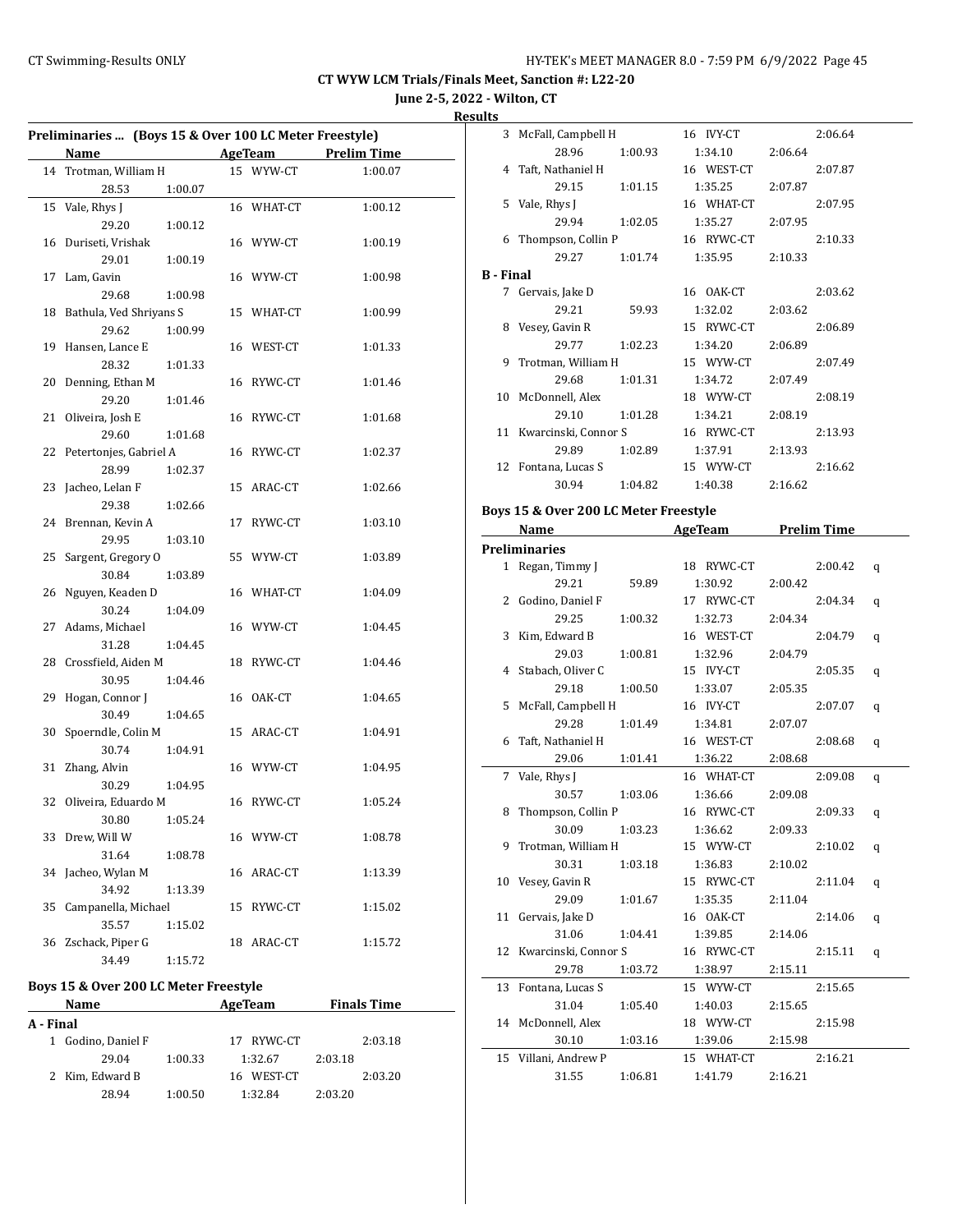**June 2-5, 2022 - Wilton, CT Results**

| Preliminaries  (Boys 15 & Over 200 LC Meter Freestyle) |                       |                    | 2 Trotman, William H |          | 15 WYW-CT  | 17:49.42 |
|--------------------------------------------------------|-----------------------|--------------------|----------------------|----------|------------|----------|
| Name                                                   | <b>AgeTeam</b>        | <b>Prelim Time</b> | 32.55                | 1:08.48  | 1:45.63    | 2:22.34  |
| 16 Denning, Ethan M                                    | 16 RYWC-CT            | 2:16.56            | 2:58.94              | 3:35.07  | 4:11.88    | 4:47.87  |
| 31.52<br>1:06.19                                       | 1:41.38               | 2:16.56            | 5:24.25              | 6:00.54  | 6:36.69    | 7:12.15  |
| 17 Daniele, Alex                                       | 16 FVYT-CT            | 2:16.71            | 7:47.97              | 8:23.60  | 8:59.63    | 9:35.13  |
| 29.67<br>1:04.73                                       | 1:42.23               | 2:16.71            | 10:11.37             | 10:46.80 | 11:23.17   | 11:58.89 |
| 18 Turnbull, Timothy A                                 | 19 RYWC-CT            | 2:17.10            | 12:34.14             | 13:09.07 | 13:44.53   | 14:19.73 |
| 30.42<br>1:03.46                                       | 1:39.78               | 2:17.10            | 14:55.20             | 15:30.46 | 16:06.02   | 16:40.56 |
| 19 Adams, Michael                                      | 16 WYW-CT             | 2:17.27            | 17:15.76             | 17:49.42 |            |          |
| 31.47<br>1:05.98                                       | 1:41.88               | 2:17.27            | 3 McFall, Campbell H |          | 16 IVY-CT  | 17:51.94 |
| 20 Pagsanhan, Seth                                     | 16 IVY-CT             | 2:17.68            | 31.25                | 1:05.12  | 1:39.55    | 2:15.33  |
| 30.29<br>1:04.71                                       | 1:41.36               | 2:17.68            | 2:51.35              | 3:27.48  | 4:03.93    | 4:40.01  |
| 21 Petertonjes, Gabriel A                              | 16 RYWC-CT            | 2:18.09            | 5:16.66              | 5:52.80  | 6:29.28    | 7:05.26  |
| 30.14<br>1:05.50                                       | 1:44.06               | 2:18.09            | 7:41.75              | 8:17.54  | 8:53.84    | 9:29.32  |
| 22 Hansen, Lance E                                     | 16 WEST-CT            | 2:19.09            | 10:05.45             | 10:40.95 | 11:17.12   | 11:52.67 |
| 30.22<br>1:05.66                                       | 1:42.60               | 2:19.09            | 12:29.06             | 13:04.80 | 13:41.19   | 14:17.11 |
| 23 Hauptman, Ben B                                     | 16 WEST-CT            | 2:19.53            | 14:53.52             | 15:29.14 | 16:05.70   | 16:41.71 |
| 30.89<br>1:06.03                                       | 1:43.58               | 2:19.53            |                      |          |            |          |
| 24 Hogan, Connor J                                     | 16 OAK-CT             | 2:20.24            | 17:18.41             | 17:51.94 |            |          |
| 31.59<br>1:07.92                                       | 1:44.93               | 2:20.24            | 4 Gervais, Jake D    |          | 16 OAK-CT  | 18:09.62 |
| 25 Nguyen, Keaden D                                    | 16 WHAT-CT            | 2:20.34            | 31.92                | 1:06.41  | 1:42.48    | 2:18.52  |
| 31.13<br>1:06.50                                       | 1:42.82               | 2:20.34            | 2:55.19              | 3:31.19  | 4:08.11    | 4:44.31  |
| 26 Jacheo, Lelan F                                     | 15 ARAC-CT            | 2:25.14            | 5:21.32              | 5:57.99  | 6:34.95    | 7:12.02  |
| 31.42<br>1:07.53                                       | 1:46.65               | 2:25.14            | 7:49.08              | 8:26.11  | 9:03.07    | 9:39.77  |
| 27 Tovar, Joshua E                                     | 15 RYWC-CT            | 2:26.57            | 10:16.83             | 10:53.72 | 11:30.83   | 12:07.90 |
| 31.97                                                  |                       |                    | 12:44.24             | 13:21.30 | 13:58.50   | 14:35.39 |
| 1:08.11<br>28 Oliveira, Josh E                         | 1:46.85<br>16 RYWC-CT | 2:26.57<br>2:26.91 | 15:12.03             | 15:48.36 | 16:24.89   | 17:00.23 |
| 32.67<br>1:10.03                                       |                       |                    | 17:35.95             | 18:09.62 |            |          |
| 29 Spoerndle, Colin M                                  | 1:48.88<br>15 ARAC-CT | 2:26.91<br>2:27.80 | 5 Adams, Michael     |          | 16 WYW-CT  | 18:09.86 |
| 31.90                                                  | 1:48.69               |                    | 32.64                | 1:07.46  | 1:43.40    | 2:18.98  |
| 1:08.86<br>30 Dias, Marco A                            | 16 NMBS-CT            | 2:27.80<br>2:28.26 | 2:55.24              | 3:31.05  | 4:07.66    | 4:43.67  |
|                                                        |                       |                    | 5:19.44              | 5:57.01  | 6:33.11    | 7:10.44  |
| 30.49<br>1:07.42                                       | 1:48.29               | 2:28.26            | 7:47.74              | 8:24.04  | 9:01.08    | 9:37.35  |
| 31 Oliveira, Eduardo M<br>33.25                        | 16 RYWC-CT            | 2:32.14<br>2:32.14 | 10:14.06             | 10:50.07 | 11:27.04   | 12:03.33 |
| 1:11.27<br>32 Zhang, Alvin                             | 1:51.72               |                    | 12:41.05             | 13:17.04 | 13:53.99   | 14:30.70 |
|                                                        | 16 WYW-CT             | 2:36.10            | 15:08.15             | 15:44.60 | 16:22.13   | 16:58.51 |
| 1:11.80<br>32.75<br>33 Jacheo, Wylan M                 | 1:51.23               | 2:36.10            | 17:35.47             | 18:09.86 |            |          |
|                                                        | 16 ARAC-CT            | 2:38.52            | 6 Liao, James        |          | 16 IVY-CT  | 18:16.47 |
| 34.17<br>1:13.56                                       | 1:56.07<br>15 RYWC-CT | 2:38.52            | 30.45                | 1:04.64  | 1:39.68    | 2:15.39  |
| 34 Campanella, Michael                                 |                       | 2:45.06            | 2:51.24              | 3:27.35  | 4:03.51    | 4:39.84  |
| 36.74<br>1:19.44                                       | 2:02.66               | 2:45.06            | 5:16.60              | 5:52.86  | 6:29.34    | 7:06.22  |
| 35 Bhandari, Arin M                                    | 17 ARAC-CT            | 2:45.80            | 7:43.16              | 8:20.11  | 8:57.69    | 9:34.87  |
| 35.08<br>1:16.55                                       | 2:00.50               | 2:45.80            | 10:12.47             | 10:49.90 | 11:27.52   | 12:04.71 |
| Boys 15 & Over 1500 LC Meter Freestyle                 |                       |                    | 12:42.58             | 13:19.65 | 13:57.27   | 14:34.81 |
| Name                                                   | <b>AgeTeam</b>        | <b>Finals Time</b> | 15:12.41             | 15:50.09 | 16:27.80   | 17:04.78 |
| 1 Godino, Daniel F                                     | 17 RYWC-CT            | 17:04.45           | 17:41.37             | 18:16.47 |            |          |
| 30.92<br>1:04.32                                       | 1:39.13               | 2:13.11            | 7 Martin, Colin A    |          | 17 RYWC-CT | 18:34.41 |
| 2:48.26<br>3:22.62                                     | 3:57.78               | 4:31.96            | 33.26                | 1:09.35  | 1:45.98    | 2:22.00  |
| 5:07.00<br>5:40.99                                     | 6:16.00               | 6:50.12            | 2:58.53              | 3:35.11  | 4:11.89    | 4:48.31  |
| 7:25.24<br>7:59.49                                     | 8:34.07               | 9:08.29            | 5:25.12              | 6:01.62  | 6:38.58    | 7:15.50  |
| 9:43.47<br>10:17.25                                    | 10:52.31              | 11:26.21           | 7:52.71              | 8:30.04  | 9:07.27    | 9:44.82  |
| 12:00.91<br>12:34.61                                   | 13:09.25              | 13:42.82           | 10:22.37             | 11:00.16 | 11:38.22   | 12:15.85 |
| 14:17.26<br>14:50.67                                   | 15:25.09              | 15:58.47           | 12:54.03             | 13:32.03 | 14:10.13   | 14:47.88 |
| 16:32.17<br>17:04.45                                   |                       |                    | 15:26.06             | 16:04.28 | 16:42.12   | 17:19.57 |
|                                                        |                       |                    | 17:57.45             | 18:34.41 |            |          |
|                                                        |                       |                    |                      |          |            |          |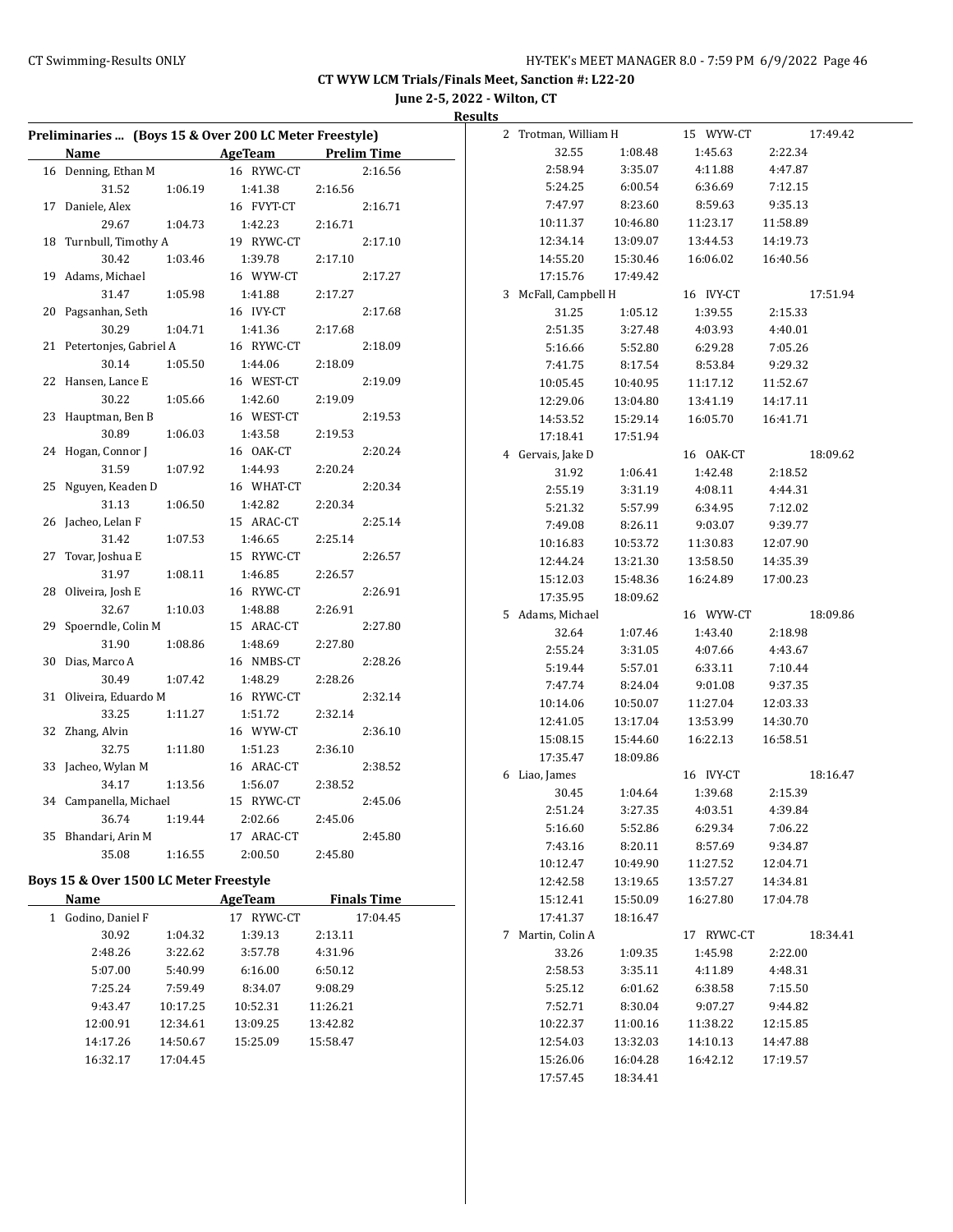**June 2-5, 2022 - Wilton, CT**

**Result** 

|        | (Boys 15 & Over 1500 LC Meter Freestyle) |          |                |                    |  |  |  |  |  |
|--------|------------------------------------------|----------|----------------|--------------------|--|--|--|--|--|
|        | Name                                     |          | <b>AgeTeam</b> | <b>Finals Time</b> |  |  |  |  |  |
| 8      | Fontana, Lucas S                         |          | 15 WYW-CT      | 19:05.26           |  |  |  |  |  |
|        | 32.90                                    | 1:09.59  | 1:47.76        | 2:25.67            |  |  |  |  |  |
|        | 3:04.60                                  | 3:43.73  | 4:22.57        | 5:01.42            |  |  |  |  |  |
|        | 5:40.60                                  | 6:19.22  | 6:58.37        | 7:36.81            |  |  |  |  |  |
|        | 8:16.05                                  | 8:55.00  | 9:33.67        | 10:12.15           |  |  |  |  |  |
|        | 10:50.95                                 | 11:29.41 | 12:08.23       | 12:46.91           |  |  |  |  |  |
|        | 13:24.49                                 | 14:02.77 | 14:41.31       | 15:18.98           |  |  |  |  |  |
|        | 15:57.36                                 | 16:34.84 | 17:13.04       | 17:50.92           |  |  |  |  |  |
|        | 18:28.67                                 | 19:05.26 |                |                    |  |  |  |  |  |
| 9      | Bathula, Ved Shriyans S                  |          | 15 WHAT-CT     | 20:07.34           |  |  |  |  |  |
|        | 32.18                                    | 1:08.87  | 1:47.87        | 2:27.32            |  |  |  |  |  |
|        | 3:07.28                                  | 3:47.45  | 4:28.38        | 5:08.74            |  |  |  |  |  |
|        | 5:49.28                                  | 6:29.19  | 7:10.98        | 7:51.61            |  |  |  |  |  |
|        | 8:32.62                                  | 9:13.74  | 9:55.41        | 10:36.29           |  |  |  |  |  |
|        | 11:17.67                                 | 11:59.25 | 12:41.08       | 13:20.82           |  |  |  |  |  |
|        | 14:03.14                                 | 14:44.55 | 15:27.35       | 16:07.51           |  |  |  |  |  |
|        | 16:49.10                                 | 17:29.31 | 18:10.81       | 18:49.82           |  |  |  |  |  |
|        | 19:29.42                                 | 20:07.34 |                |                    |  |  |  |  |  |
|        | Boys 15 & Over 100 LC Meter Backstroke   |          |                |                    |  |  |  |  |  |
|        | Name                                     |          | AgeTeam        | <b>Finals Time</b> |  |  |  |  |  |
| Finals |                                          |          |                |                    |  |  |  |  |  |
|        | 1 - Raienar Careon                       |          | 17 EVVT.CT     | 1.0110             |  |  |  |  |  |

| 'inals |                           |         |    |            |         |
|--------|---------------------------|---------|----|------------|---------|
|        | 1 Raisner, Carson         |         |    | 17 FVYT-CT | 1:01.10 |
|        | 29.49                     | 1:01.10 |    |            |         |
|        | 2 Taft, Nathaniel H       |         |    | 16 WEST-CT | 1:04.36 |
|        | 30.50                     | 1:04.36 |    |            |         |
| 3      | Gervais, Jake D           |         |    | 16 OAK-CT  | 1:06.45 |
|        | 32.06                     | 1:06.45 |    |            |         |
| 4      | Vale, Rhys J              |         |    | 16 WHAT-CT | 1:06.48 |
|        | 32.66                     | 1:06.48 |    |            |         |
| 5.     | Walt, Austin              |         |    | 15 WYW-CT  | 1:07.99 |
|        | 32.76                     | 1:07.99 |    |            |         |
| 6      | Hansen, Lance E           |         |    | 16 WEST-CT | 1:09.48 |
|        | 33.13                     | 1:09.48 |    |            |         |
| 7      | Lam, Gavin                |         |    | 16 WYW-CT  | 1:09.60 |
|        | 33.98                     | 1:09.60 |    |            |         |
|        | 8 Bathula, Ved Shriyans S |         |    | 15 WHAT-CT | 1:09.78 |
|        | 33.82                     | 1:09.78 |    |            |         |
|        | 9 Villani, Andrew P       |         |    | 15 WHAT-CT | 1:09.87 |
|        | 33.24                     | 1:09.87 |    |            |         |
| 10     | Nguyen, Keaden D          |         |    | 16 WHAT-CT | 1:10.38 |
|        | 34.02                     | 1:10.38 |    |            |         |
| 11     | Besgen, Nicholas          |         |    | 18 WYW-CT  | 1:10.47 |
|        | 34.01                     | 1:10.47 |    |            |         |
|        | 12 Lee, Ian P             |         | 17 | RYWC-CT    | 1:13.28 |
|        | 35.00                     | 1:13.28 |    |            |         |

#### **Boys 15 & Over 100 LC Meter Backstroke**

| Name |                     |         | AgeTeam    | <b>Prelim Time</b> |   |  |
|------|---------------------|---------|------------|--------------------|---|--|
|      | Preliminaries       |         |            |                    |   |  |
|      | Raisner, Carson     |         | 17 FVYT-CT | 1:02.15            | a |  |
|      | 30.22               | 1:02.15 |            |                    |   |  |
|      | 2 Taft, Nathaniel H |         | 16 WEST-CT | 1:03.39            | a |  |
|      | 31.31               | 1:03.39 |            |                    |   |  |

| <u>ults</u> |                                 |         |            |         |   |
|-------------|---------------------------------|---------|------------|---------|---|
| 3           | Liao, James                     |         | 16 IVY-CT  | 1:03.51 | q |
|             | 31.22                           | 1:03.51 |            |         |   |
|             | 4 Vale, Rhys J                  |         | 16 WHAT-CT | 1:06.74 | q |
|             | 33.00                           | 1:06.74 |            |         |   |
| 5           | Lee, Ian P                      |         | 17 RYWC-CT | 1:08.66 | q |
|             | 34.25                           | 1:08.66 |            |         |   |
|             | 6 Walt, Austin                  |         | 15 WYW-CT  | 1:08.78 | q |
|             | 33.49                           | 1:08.78 |            |         |   |
| 7           | Gervais, Jake D                 |         | 16 OAK-CT  | 1:09.56 | q |
|             | 34.11                           | 1:09.56 |            |         |   |
| 8           | Lam, Gavin                      |         | 16 WYW-CT  | 1:09.97 | q |
|             | 33.82                           | 1:09.97 |            |         |   |
| 9           | Nguyen, Keaden D                |         | 16 WHAT-CT | 1:10.29 | q |
|             | 33.78                           | 1:10.29 |            |         |   |
| 10          | Beauchene, Alex M               |         | 19 FVYT-CT | 1:10.68 | q |
|             | 34.91                           | 1:10.68 |            |         |   |
| 11          | Bathula, Ved Shriyans S         |         | 15 WHAT-CT | 1:10.74 | q |
|             | 34.11                           | 1:10.74 |            |         |   |
|             | 12 Daniele, Alex                |         | 16 FVYT-CT | 1:11.03 | q |
|             | 33.89                           | 1:11.03 |            |         |   |
|             | 13 Hansen, Lance E              |         | 16 WEST-CT | 1:11.14 |   |
|             | 34.31                           | 1:11.14 |            |         |   |
|             | 14 Villani, Andrew P            |         | 15 WHAT-CT | 1:11.81 |   |
|             | 34.31                           |         |            |         |   |
| 15          | Besgen, Nicholas                | 1:11.81 | 18 WYW-CT  | 1:12.53 |   |
|             | 35.29                           |         |            |         |   |
| 16          | Hogan, Connor J                 | 1:12.53 | 16 OAK-CT  |         |   |
|             | 35.26                           |         |            | 1:12.92 |   |
|             | 17 Denning, Ethan M             | 1:12.92 | 16 RYWC-CT |         |   |
|             | 35.33                           |         |            | 1:12.96 |   |
| 18          |                                 | 1:12.96 | 16 WEST-CT | 1:13.51 |   |
|             | Hauptman, Ben B<br>34.73        |         |            |         |   |
|             | 19 Petertonjes, Gabriel A       | 1:13.51 |            | 1:14.32 |   |
|             |                                 |         | 16 RYWC-CT |         |   |
|             | 35.27                           | 1:14.32 |            |         |   |
|             | 20 Turnbull, Timothy A<br>35.28 |         | 19 RYWC-CT | 1:14.61 |   |
|             |                                 | 1:14.61 |            |         |   |
| 21          | Duriseti, Vrishak               |         | 16 WYW-CT  | 1:15.15 |   |
| *22         | 34.89                           | 1:15.15 | 18 WYW-CT  | 1:15.36 |   |
|             | McDonnell, Alex                 |         |            |         |   |
|             | 36.75                           | 1:15.36 | 16 WEST-CT |         |   |
|             | *22 Sheehan, Jack A             |         |            | 1:15.36 |   |
|             | 36.78                           | 1:15.36 |            |         |   |
|             | 24 Crossfield, Aiden M          |         | 18 RYWC-CT | 1:15.42 |   |
|             | 36.46                           | 1:15.42 |            |         |   |
|             | 25 Brennan, Kevin A             |         | 17 RYWC-CT | 1:15.72 |   |
|             | 36.55                           | 1:15.72 |            |         |   |
|             | 26 Kwarcinski, Connor S         |         | 16 RYWC-CT | 1:15.85 |   |
|             | 36.39                           | 1:15.85 |            |         |   |
| 27          | Spoerndle, Colin M              |         | 15 ARAC-CT | 1:16.52 |   |
|             | 37.27                           | 1:16.52 |            |         |   |
| 28          | Fontana, Lucas S                |         | 15 WYW-CT  | 1:16.70 |   |
|             | 38.45                           | 1:16.70 |            |         |   |
|             | 29 Oliveira, Eduardo M          |         | 16 RYWC-CT | 1:16.95 |   |
|             | 37.65                           | 1:16.95 |            |         |   |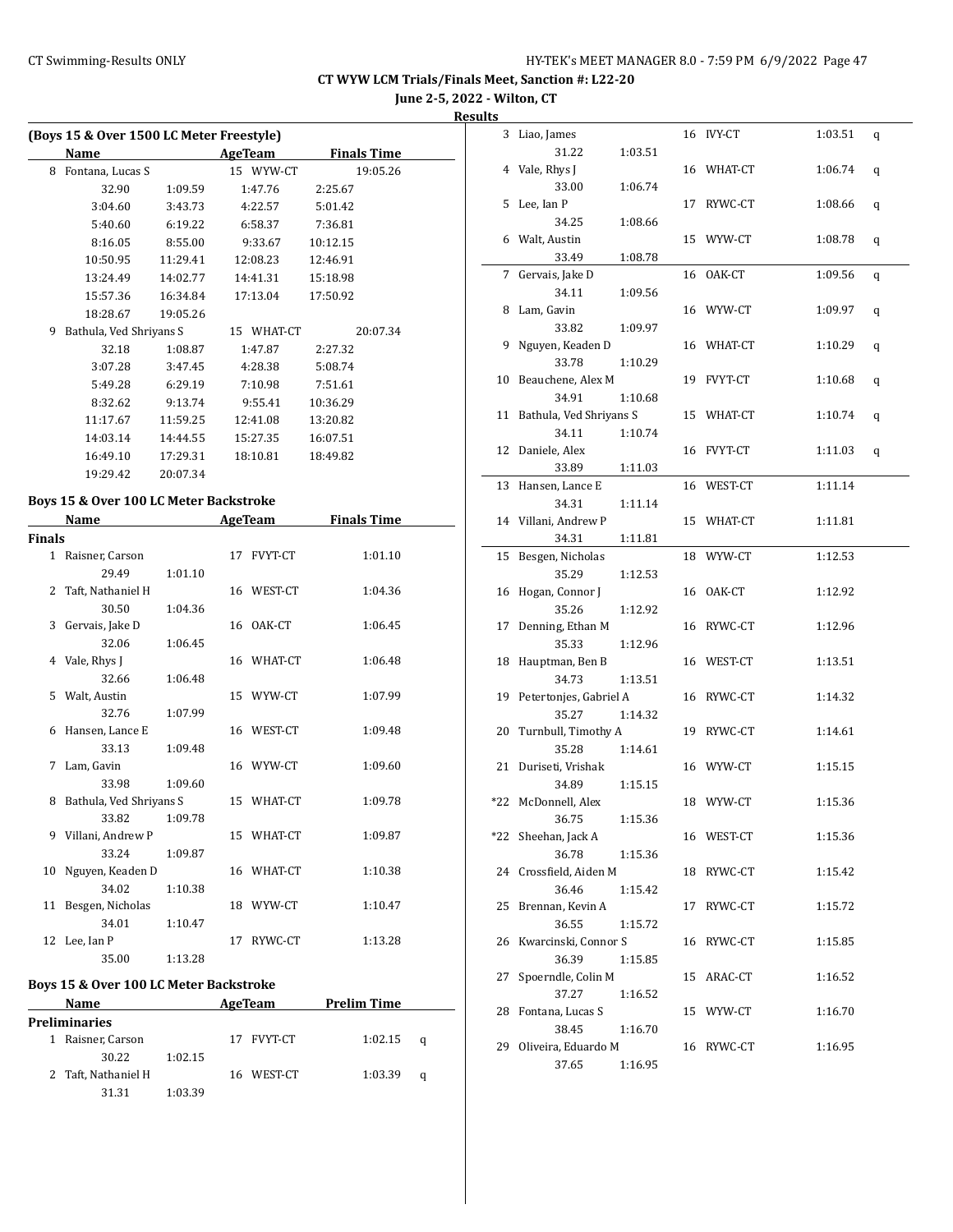**June 2-5, 2022 - Wilton, CT**

**Results**

|    | Preliminaries  (Boys 15 & Over 100 LC Meter Backstroke) |         |     |            |                    |  |  |  |
|----|---------------------------------------------------------|---------|-----|------------|--------------------|--|--|--|
|    | <b>Name</b>                                             |         |     | AgeTeam    | <b>Prelim Time</b> |  |  |  |
| 30 | Oliveira, Josh E                                        |         |     | 16 RYWC-CT | 1:17.87            |  |  |  |
|    | 38.34                                                   | 1:17.87 |     |            |                    |  |  |  |
| 31 | Zhang, Alvin                                            |         | 16. | WYW-CT     | 1:20.76            |  |  |  |
|    | 37.45                                                   | 1:20.76 |     |            |                    |  |  |  |
| 32 | Drew. Will W                                            |         | 16  | WYW-CT     | 1:23.96            |  |  |  |
|    | 40.45                                                   | 1:23.96 |     |            |                    |  |  |  |
| 33 | Zschack, Piper G                                        |         | 18. | ARAC-CT    | 1:29.69            |  |  |  |
|    | 43.11                                                   | 1:29.69 |     |            |                    |  |  |  |
| 34 | Jacheo, Wylan M                                         |         |     | 16 ARAC-CT | 1:35.59            |  |  |  |
|    | 45.15                                                   | 1:35.59 |     |            |                    |  |  |  |

#### **Boys 15 & Over 200 LC Meter Backstroke**

|                  | Name                   |         | <b>AgeTeam</b> | <b>Finals Time</b> |  |  |
|------------------|------------------------|---------|----------------|--------------------|--|--|
| A - Final        |                        |         |                |                    |  |  |
| $\mathbf{1}$     | Raisner, Carson        |         | 17 FVYT-CT     | 2:16.33            |  |  |
|                  | 31.28                  | 1:05.51 | 1:41.68        | 2:16.33            |  |  |
| 2                | Liao, James            |         | 16 IVY-CT      | 2:17.69            |  |  |
|                  | 32.39                  | 1:06.88 | 1:42.94        | 2:17.69            |  |  |
| 3                | Gervais, Jake D        |         | 16 OAK-CT      | 2:23.66            |  |  |
|                  | 34.09                  | 1:09.98 | 1:47.44        | 2:23.66            |  |  |
|                  | 4 Walt, Austin         |         | 15 WYW-CT      | 2:24.18            |  |  |
|                  | 33.83                  | 1:09.90 | 1:47.06        | 2:24.18            |  |  |
|                  | 5 Lam, Gavin           |         | 16 WYW-CT      | 2:28.36            |  |  |
|                  | 34.24                  | 1:11.71 | 1:50.65        | 2:28.36            |  |  |
| 6                | Hogan, Connor J        |         | 16 OAK-CT      | 2:30.91            |  |  |
|                  | 34.27                  | 1:12.43 | 1:51.64        | 2:30.91            |  |  |
| <b>B</b> - Final |                        |         |                |                    |  |  |
| 7                | Petertonjes, Gabriel A |         | 16 RYWC-CT     | 2:35.26            |  |  |
|                  | 35.39                  | 1:14.02 | 1:54.96        | 2:35.26            |  |  |
| 8                | Crossfield, Aiden M    |         | 18 RYWC-CT     | 2:35.90            |  |  |
|                  | 36.37                  | 1:15.62 | 1:56.54        | 2:35.90            |  |  |
| 9                | Fontana, Lucas S       |         | 15 WYW-CT      | 2:40.34            |  |  |
|                  | 38.56                  | 1:19.56 | 2:01.08        | 2:40.34            |  |  |
| 10               | Tovar, Joshua E        |         | 15 RYWC-CT     | 2:45.27            |  |  |
|                  | 38.08                  | 1:19.02 | 2:02.48        | 2:45.27            |  |  |
| 11               | Campanella, Michael    |         | 15 RYWC-CT     | 3:04.95            |  |  |
|                  | 44.51                  | 1:31.17 | 2:19.25        | 3:04.95            |  |  |

## **Boys 15 & Over 200 LC Meter Backstroke**

|   | Name                 |         | AgeTeam              | <b>Prelim Time</b> |   |  |
|---|----------------------|---------|----------------------|--------------------|---|--|
|   | <b>Preliminaries</b> |         |                      |                    |   |  |
| 1 | Raisner, Carson      |         | <b>FVYT-CT</b><br>17 | 2:16.23            | q |  |
|   | 30.88                | 1:05.14 | 1:41.35              | 2:16.23            |   |  |
| 2 | Regan, Timmy J       |         | RYWC-CT<br>18        | 2:18.69            | q |  |
|   | 33.34                | 1:08.58 | 1:44.41              | 2:18.69            |   |  |
| 3 | Liao, James          |         | 16 IVY-CT            | 2:19.46            | q |  |
|   | 33.27                | 1:08.06 | 1:44.45              | 2:19.46            |   |  |
| 4 | Watson, Jack W       |         | 16 IVY-CT            | 2:25.72            | q |  |
|   | 33.52                | 1:10.03 | 1:48.00              | 2:25.72            |   |  |
| 5 | Walt, Austin         |         | 15 WYW-CT            | 2:30.94            | q |  |
|   | 35.13                | 1:13.53 | 1:52.86              | 2:30.94            |   |  |
| 6 | Lam, Gavin           |         | 16 WYW-CT            | 2:31.16            | q |  |
|   | 34.20                | 1:11.55 | 1:52.25              | 2:31.16            |   |  |

|    | 7 McFall, Campbell H      |         | 16 IVY-CT  |         | 2:31.46 | q |
|----|---------------------------|---------|------------|---------|---------|---|
|    | 35.41                     | 1:12.79 | 1:52.78    | 2:31.46 |         |   |
| 8  | Gervais, Jake D           |         | 16 0AK-CT  |         | 2:33.24 | q |
|    | 35.70                     | 1:13.59 | 1:54.06    | 2:33.24 |         |   |
| 9  | Hogan, Connor J           |         | 16 OAK-CT  |         | 2:37.44 | q |
|    | 36.20                     | 1:15.87 | 1:57.32    | 2:37.44 |         |   |
|    | 10 Petertonjes, Gabriel A |         | 16 RYWC-CT |         | 2:38.41 | q |
|    | 37.47                     | 1:17.58 | 1:59.03    | 2:38.41 |         |   |
|    | 11 Crossfield, Aiden M    |         | 18 RYWC-CT |         | 2:39.38 | q |
|    | 36.90                     | 1:16.93 | 1:58.90    | 2:39.38 |         |   |
|    | 12 Metlitski, Max *       |         | 16 WHAT-CT |         | 2:42.87 | q |
|    | 33.68                     | 1:15.45 | 1:59.80    | 2:42.87 |         |   |
|    | 13 Fontana, Lucas S       |         | 15 WYW-CT  |         | 2:44.83 |   |
|    | 40.05                     | 1:21.72 | 2:03.93    | 2:44.83 |         |   |
|    | 14 Spoerndle, Colin M     |         | 15 ARAC-CT |         | 2:47.51 |   |
|    | 39.33                     | 1:21.14 | 2:04.19    | 2:47.51 |         |   |
| 15 | Bognon, Ben N             |         | 15 WEST-CT |         | 2:48.97 |   |
|    | 37.55                     | 1:19.60 | 2:04.23    | 2:48.97 |         |   |
| 16 | Tovar, Joshua E           |         | 15 RYWC-CT |         | 2:50.04 |   |
|    | 39.26                     | 1:22.67 | 2:06.26    | 2:50.04 |         |   |
| 17 | Campanella, Michael       |         | 15 RYWC-CT |         | 3:10.91 |   |
|    | 43.78                     | 1:33.76 | 2:22.28    | 3:10.91 |         |   |
|    |                           |         |            |         |         |   |

#### **Boys 15 & Over 100 LC Meter Breaststroke**

|                  | Name                   |         | <b>AgeTeam</b> | <b>Finals Time</b> |
|------------------|------------------------|---------|----------------|--------------------|
| A - Final        |                        |         |                |                    |
|                  | 1 Zhou, Andrew         |         | 15 WYW-CT      | 1:13.20            |
|                  | 35.17                  | 1:13.20 |                |                    |
| $\mathbf{2}$     | Oliveira, Eduardo M    |         | 16 RYWC-CT     | 1:14.27            |
|                  | 34.43                  | 1:14.27 |                |                    |
| 3                | Kim, Edward B          |         | 16 WEST-CT     | 1:15.09            |
|                  | 35.38                  | 1:15.09 |                |                    |
|                  | 4 Grubelich, Tyler A   |         | 17 FVYT-CT     | 1:16.30            |
|                  | 36.48                  | 1:16.30 |                |                    |
|                  | 5 Vesey, Gavin R       |         | 15 RYWC-CT     | 1:18.01            |
|                  | 36.12                  | 1:18.01 |                |                    |
|                  | 6 Sheehan, Jack A      |         | 16 WEST-CT     | 1:21.04            |
|                  | 37.40                  | 1:21.04 |                |                    |
| <b>B</b> - Final |                        |         |                |                    |
| 7                | Zhang, Alvin           |         | 16 WYW-CT      | 1:18.17            |
|                  | 37.04                  | 1:18.17 |                |                    |
| 8                | Bognon, Ben N          |         | 15 WEST-CT     | 1:18.18            |
|                  | 36.62                  | 1:18.18 |                |                    |
| 9                | Lam, Gavin             |         | 16 WYW-CT      | 1:21.45            |
|                  | 38.26                  | 1:21.45 |                |                    |
| 10               | Duriseti, Vrishak      |         | 16 WYW-CT      | 1:22.50            |
|                  | 39.03                  | 1:22.50 |                |                    |
|                  | 11 Tovar, Joshua E     |         | 15 RYWC-CT     | 1:26.37            |
|                  | 40.03                  | 1:26.37 |                |                    |
|                  | 12 Crossfield, Aiden M |         | 18 RYWC-CT     | 1:28.36            |
|                  | 40.91                  | 1:28.36 |                |                    |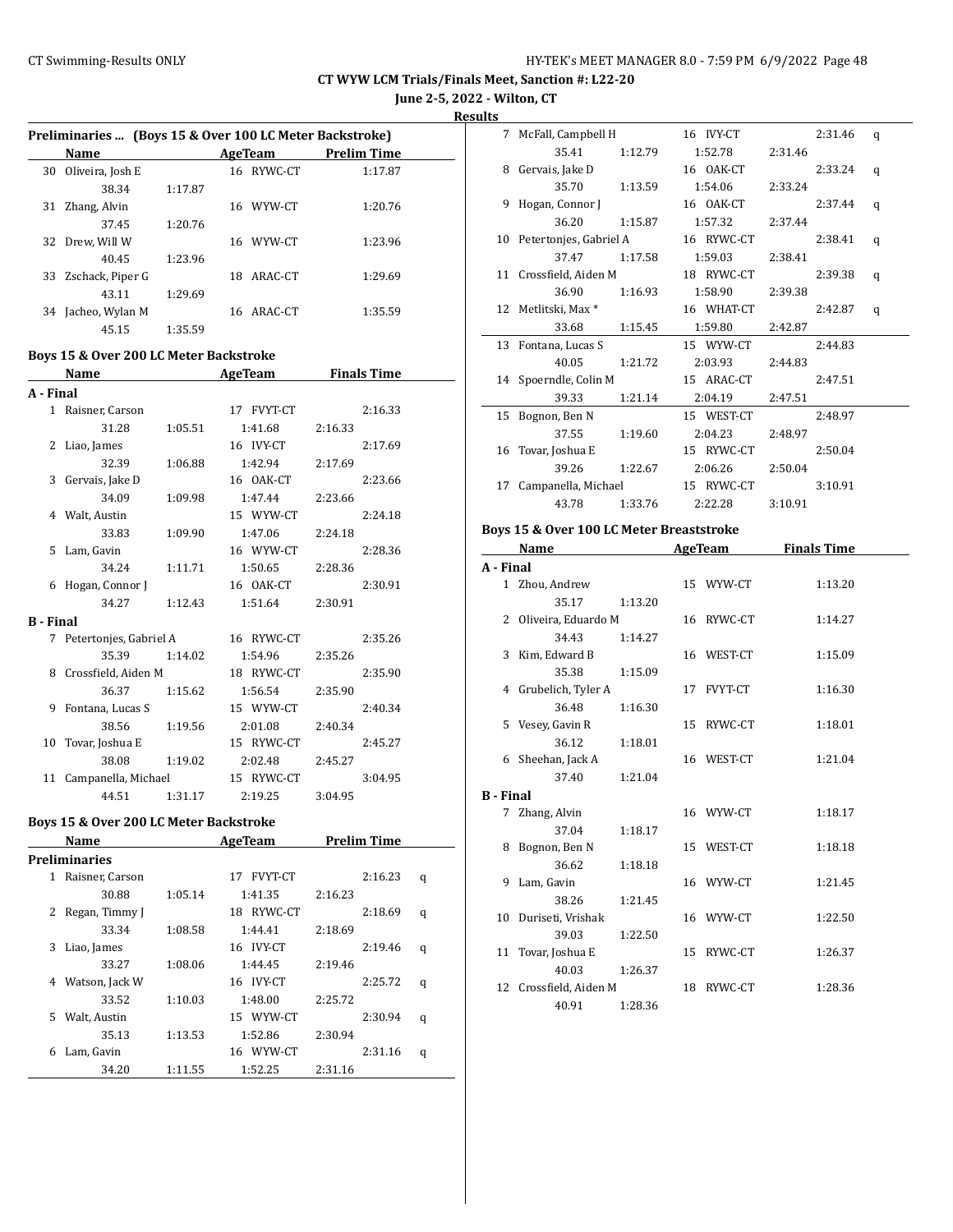**June 2-5, 2022 - Wilton, CT**

| ۰.<br>-<br>н |
|--------------|
|              |

|              | Boys 15 & Over 100 LC Meter Breaststroke |         |            |                    |   |
|--------------|------------------------------------------|---------|------------|--------------------|---|
|              | Name                                     |         | AgeTeam    | <b>Prelim Time</b> |   |
|              | Preliminaries                            |         |            |                    |   |
| $\mathbf{1}$ | Zhou, Andrew                             |         | 15 WYW-CT  | 1:15.33            | q |
|              | 36.39                                    | 1:15.33 |            |                    |   |
| 2            | Kim, Edward B                            |         | 16 WEST-CT | 1:15.46            | q |
|              | 35.52                                    | 1:15.46 |            |                    |   |
|              | 3 Oliveira, Eduardo M                    |         | 16 RYWC-CT | 1:16.95            | q |
|              | 36.74                                    | 1:16.95 |            |                    |   |
| 4            | Grubelich, Tyler A                       |         | 17 FVYT-CT | 1:17.02            | q |
|              | 37.06                                    | 1:17.02 |            |                    |   |
| 5            | Vesey, Gavin R                           |         | 15 RYWC-CT | 1:17.54            | q |
|              | 36.97                                    | 1:17.54 |            |                    |   |
| 6            | Sheehan, Jack A                          |         | 16 WEST-CT | 1:20.73            | q |
|              | 37.58                                    | 1:20.73 |            |                    |   |
| 7            | Bognon, Ben N                            |         | 15 WEST-CT | 1:21.48            | q |
|              | 37.46                                    | 1:21.48 |            |                    |   |
| 8            | Zhang, Alvin                             |         | 16 WYW-CT  | 1:23.45            | q |
|              | 38.54                                    | 1:23.45 |            |                    |   |
| 9            | Lam, Gavin                               |         | 16 WYW-CT  | 1:24.02            | q |
|              | 39.89                                    | 1:24.02 |            |                    |   |
| 10           | Crossfield, Aiden M                      |         | 18 RYWC-CT | 1:27.64            | q |
|              | 41.50                                    | 1:27.64 |            |                    |   |
| 11           | Drew, Will W                             |         | 16 WYW-CT  | 1:28.95            | q |
|              | 42.06                                    | 1:28.95 |            |                    |   |
| 12           | Tovar, Joshua E                          |         | 15 RYWC-CT | 1:30.25            | q |
|              | 42.62                                    | 1:30.25 |            |                    |   |
| 13           | Duriseti, Vrishak                        |         | 16 WYW-CT  | 1:31.39            |   |
|              | 42.52                                    | 1:31.39 |            |                    |   |
| 14           | Campanella, Michael                      |         | 15 RYWC-CT | 1:35.41            |   |
|              | 44.58                                    | 1:35.41 |            |                    |   |
|              | 15 Jacheo, Wylan M                       |         | 16 ARAC-CT | 1:35.96            |   |
|              | 43.71                                    | 1:35.96 |            |                    |   |
|              |                                          |         |            |                    |   |
|              | Boys 15 & Over 200 LC Meter Breaststroke |         |            |                    |   |
|              | <b>Name</b>                              |         | AgeTeam    | <b>Finals Time</b> |   |
| Finals       |                                          |         |            |                    |   |
|              | 1 Zhou, Andrew                           |         | 15 WYW-CT  | 2:43.78            |   |
|              | 37.32                                    | 1:18.91 | 2:01.09    | 2:43.78            |   |
| 2            | Leary, Sean P                            |         | 17 FVYT-CT | 2:44.01            |   |
|              | 35.74                                    | 1:17.12 | 1:59.97    | 2:44.01            |   |
| 3            | Rusnock, John S                          |         | 15 FVYT-CT | 2:44.04            |   |
|              | 37.51                                    | 1:20.31 | 2:03.30    | 2:44.04            |   |
|              | 4 Grubelich, Tyler A                     |         | 17 FVYT-CT | 2:44.19            |   |
|              | 38.01                                    | 1:20.01 | 2:03.16    | 2:44.19            |   |

5 Kim, Edward B 16 WEST-CT 2:46.38 37.14 1:18.93 2:02.90 2:46.38 6 Denning, Ethan M 16 RYWC-CT 2:46.94 37.72 1:20.38 2:03.24 2:46.94 7 Bognon, Ben N 15 WEST-CT 2:51.71 37.05 1:20.14 2:06.01 2:51.71 8 Sheehan, Jack A 16 WEST-CT 2:55.03 38.21 1:21.80 2:08.09 2:55.03 9 Crossfield, Aiden M 18 RYWC-CT 3:05.97 42.35 1:29.74 2:18.61 3:05.97

| 10           | Campanella, Michael                      |         | 15 RYWC-CT | 3:19.08            |   |
|--------------|------------------------------------------|---------|------------|--------------------|---|
|              | 44.46                                    | 1:35.84 | 2:28.10    | 3:19.08            |   |
|              |                                          |         |            |                    |   |
|              | Boys 15 & Over 200 LC Meter Breaststroke |         |            |                    |   |
|              | Name                                     |         | AgeTeam    | <b>Prelim Time</b> |   |
|              | <b>Preliminaries</b>                     |         |            |                    |   |
| $\mathbf{1}$ | Kim, Edward B                            |         | 16 WEST-CT | 2:45.39            | q |
| 2            | Rusnock, John S                          |         | 15 FVYT-CT | 2:45.69            | q |
|              | 3 Grubelich, Tyler A                     |         | 17 FVYT-CT | 2:45.77            | q |
|              | 4 Denning, Ethan M                       |         | 16 RYWC-CT | 2:47.07            | q |
|              | 39.71                                    | 1:20.61 | 2:04.62    | 2:47.07            |   |
|              | 5 Zhou, Andrew                           |         | 15 WYW-CT  | 2:50.76            | q |
|              | 38.85                                    | 1:21.27 | 2:06.15    | 2:50.76            |   |
| 6            | Leary, Sean P                            |         | 17 FVYT-CT | 2:51.74            | q |
|              | 36.89                                    | 1:19.92 | 2:05.62    | 2:51.74            |   |
| 7            | Sargent, Gregory O                       |         | 55 WYW-CT  | 2:54.21            | q |
|              | 40.29                                    | 1:24.83 | 2:09.80    | 2:54.21            |   |
| 8            | Bognon, Ben N                            |         | 15 WEST-CT | 2:57.07            | q |
|              | 38.06                                    | 1:22.69 | 2:09.17    | 2:57.07            |   |
| 9            | Sheehan, Jack A                          |         | 16 WEST-CT | 2:59.67            | q |
|              | 39.00                                    | 1:22.86 | 2:10.52    | 2:59.67            |   |
| 10           | Oliveira, Eduardo M                      |         | 16 RYWC-CT | 3:00.20            | q |
|              | 39.46                                    | 1:24.35 | 2:12.70    | 3:00.20            |   |
| 11           | Zhang, Alvin                             |         | 16 WYW-CT  | 3:03.41            | q |
| 12           | Crossfield, Aiden M                      |         | 18 RYWC-CT | 3:08.29            | q |
|              | 42.67                                    | 1:31.23 | 2:19.92    | 3:08.29            |   |
| 13           | Drew, Will W                             |         | 16 WYW-CT  | 3:11.66            |   |
|              | 14 Campanella, Michael                   |         | 15 RYWC-CT | 3:23.83            |   |
|              | 47.20                                    | 1:40.64 | 2:32.84    | 3:23.83            |   |
| 15           | Zschack, Piper G                         |         | 18 ARAC-CT | 3:24.34            |   |
|              | 44.15                                    | 1:36.28 | 2:29.95    | 3:24.34            |   |
|              |                                          |         |            |                    |   |

#### **Boys 15 & Over 100 LC Meter Butterfly**

|                  | <b>Name</b>           |         |    | AgeTeam        | <b>Finals Time</b> |  |
|------------------|-----------------------|---------|----|----------------|--------------------|--|
| A - Final        |                       |         |    |                |                    |  |
| 1                | Raisner, Carson       |         |    | 17 FVYT-CT     | 58.84              |  |
|                  | 27.91                 | 58.84   |    |                |                    |  |
|                  | 2 Grubelich, Tyler A  |         | 17 | <b>FVYT-CT</b> | 1:01.22            |  |
|                  | 28.62                 | 1:01.22 |    |                |                    |  |
|                  | 3 Taft, Nathaniel H   |         |    | 16 WEST-CT     | 1:02.33            |  |
|                  | 28.89                 | 1:02.33 |    |                |                    |  |
|                  | 4 Turnbull, Timothy A |         |    | 19 RYWC-CT     | 1:02.46            |  |
|                  | 29.22                 | 1:02.46 |    |                |                    |  |
| 5.               | Daniele, Alex         |         |    | 16 FVYT-CT     | 1:02.63            |  |
|                  | 28.80                 | 1:02.63 |    |                |                    |  |
|                  | 6 Vesey, Gavin R      |         | 15 | RYWC-CT        | 1:05.81            |  |
|                  | 30.26                 | 1:05.81 |    |                |                    |  |
| <b>B</b> - Final |                       |         |    |                |                    |  |
| 7                | Oliveira, Josh E      |         | 16 | RYWC-CT        | 1:02.55            |  |
|                  | 29.20                 | 1:02.55 |    |                |                    |  |
| 8                | Walt, Austin          |         |    | 15 WYW-CT      | 1:02.57            |  |
|                  | 29.58                 | 1:02.57 |    |                |                    |  |
|                  | 9 Villani, Andrew P   |         | 15 | WHAT-CT        | 1:03.88            |  |
|                  | 30.57                 | 1:03.88 |    |                |                    |  |
| 10               | Duriseti, Vrishak     |         |    | 16 WYW-CT      | 1:04.46            |  |
|                  | 30.43                 | 1:04.46 |    |                |                    |  |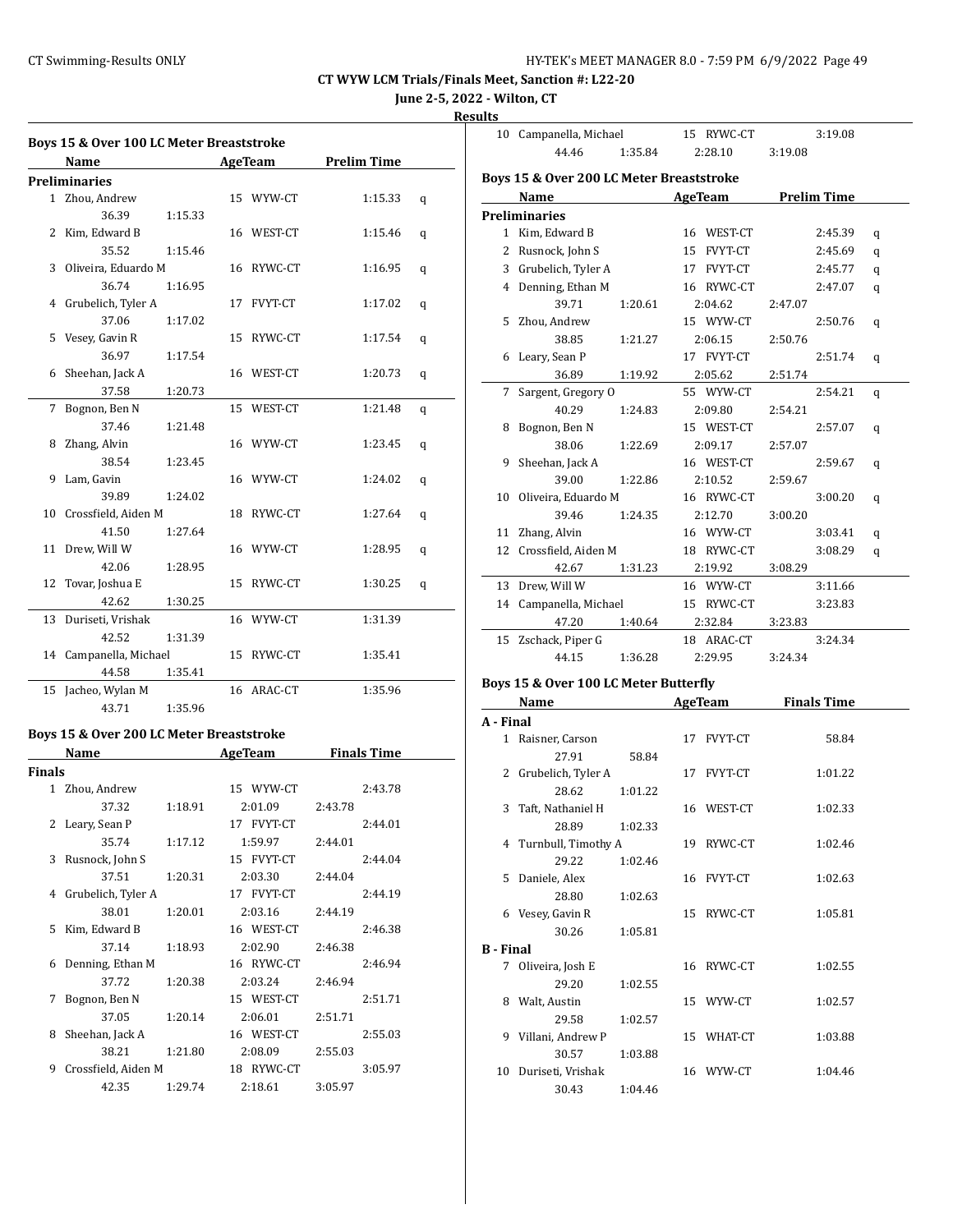**June 2-5, 2022 - Wilton, CT**

**Results**

|    | B - Final  (Boys 15 & Over 100 LC Meter Butterfly)<br><b>Example 2 AgeTeam</b> Finals Time |         |  |            |                     |   |  |
|----|--------------------------------------------------------------------------------------------|---------|--|------------|---------------------|---|--|
|    | Name                                                                                       |         |  |            |                     |   |  |
|    | 11 Trotman, William H                                                                      |         |  | 15 WYW-CT  | 1:04.87             |   |  |
|    | 30.70                                                                                      | 1:04.87 |  |            |                     |   |  |
|    | 12 Petertonjes, Gabriel A                                                                  |         |  | 16 RYWC-CT | 1:06.97             |   |  |
|    | 30.77                                                                                      | 1:06.97 |  |            |                     |   |  |
|    | Boys 15 & Over 100 LC Meter Butterfly                                                      |         |  |            |                     |   |  |
|    | Name                                                                                       |         |  |            | AgeTeam Prelim Time |   |  |
|    | Preliminaries                                                                              |         |  |            |                     |   |  |
|    | 1 Raisner, Carson                                                                          |         |  |            | 59.16               |   |  |
|    | 27.94                                                                                      |         |  | 17 FVYT-CT |                     | q |  |
|    |                                                                                            | 59.16   |  |            |                     |   |  |
|    | 2 Grubelich, Tyler A<br>29.04                                                              |         |  | 17 FVYT-CT | 1:01.98             | q |  |
|    |                                                                                            | 1:01.98 |  |            |                     |   |  |
| 3  | Turnbull, Timothy A                                                                        |         |  | 19 RYWC-CT | 1:02.22             | q |  |
|    | 29.47                                                                                      | 1:02.22 |  |            |                     |   |  |
| 4  | Taft, Nathaniel H                                                                          |         |  | 16 WEST-CT | 1:02.95             | q |  |
|    | 29.36                                                                                      | 1:02.95 |  |            |                     |   |  |
|    | 5 Daniele, Alex                                                                            |         |  | 16 FVYT-CT | 1:03.54             | q |  |
|    | 29.33                                                                                      | 1:03.54 |  |            |                     |   |  |
|    | 6 Vesey, Gavin R                                                                           |         |  | 15 RYWC-CT | 1:04.08             | q |  |
|    | 29.90                                                                                      | 1:04.08 |  |            |                     |   |  |
|    | 7 Villani, Andrew P                                                                        |         |  | 15 WHAT-CT | 1:04.19             | q |  |
|    | 29.94                                                                                      | 1:04.19 |  |            |                     |   |  |
|    | 8 Duriseti, Vrishak                                                                        |         |  | 16 WYW-CT  | 1:04.32             | q |  |
|    | 30.53                                                                                      | 1:04.32 |  |            |                     |   |  |
|    | 9 Walt, Austin                                                                             |         |  | 15 WYW-CT  | 1:04.81             | q |  |
|    | 30.56                                                                                      | 1:04.81 |  |            |                     |   |  |
| 10 | Trotman, William H                                                                         |         |  | 15 WYW-CT  | 1:04.91             | q |  |
|    | 30.59                                                                                      | 1:04.91 |  |            |                     |   |  |
|    | 11 Godino, Daniel F                                                                        |         |  | 17 RYWC-CT | 1:05.05             | q |  |
|    | 31.14                                                                                      | 1:05.05 |  |            |                     |   |  |
| 12 | Stabach, Oliver C                                                                          |         |  | 15 IVY-CT  | 1:05.29             | q |  |
|    | 29.63                                                                                      | 1:05.29 |  |            |                     |   |  |
| 13 | Oliveira, Josh E                                                                           |         |  | 16 RYWC-CT | 1:05.41             |   |  |
|    | 30.32                                                                                      | 1:05.41 |  |            |                     |   |  |
|    | 14 Petertonjes, Gabriel A                                                                  |         |  | 16 RYWC-CT | 1:05.48             |   |  |
|    | 30.13                                                                                      | 1:05.48 |  |            |                     |   |  |
|    | 15 McDonnell, Alex                                                                         |         |  | 18 WYW-CT  | 1:06.39             |   |  |
|    | 30.92                                                                                      | 1:06.39 |  |            |                     |   |  |
| 16 | Thompson, Collin P                                                                         |         |  | 16 RYWC-CT | 1:07.20             |   |  |
|    | 30.62                                                                                      | 1:07.20 |  |            |                     |   |  |
| 17 | Denning, Ethan M                                                                           |         |  | 16 RYWC-CT | 1:07.46             |   |  |
|    | 31.54                                                                                      | 1:07.46 |  |            |                     |   |  |
| 18 | Hauptman, Ben B                                                                            |         |  | 16 WEST-CT | 1:09.50             |   |  |
|    | 31.20                                                                                      | 1:09.50 |  |            |                     |   |  |
| 19 | Hansen, Lance E                                                                            |         |  | 16 WEST-CT | 1:09.90             |   |  |
|    | 30.37                                                                                      | 1:09.90 |  |            |                     |   |  |
| 20 | Fontana, Lucas S                                                                           |         |  | 15 WYW-CT  | 1:09.92             |   |  |
|    | 33.19                                                                                      | 1:09.92 |  |            |                     |   |  |
| 21 | Nguyen, Keaden D                                                                           |         |  | 16 WHAT-CT | 1:10.69             |   |  |
|    | 32.23                                                                                      | 1:10.69 |  |            |                     |   |  |
| 22 | Vale, Rhys J                                                                               |         |  | 16 WHAT-CT | 1:10.96             |   |  |
|    | 33.01                                                                                      | 1:10.96 |  |            |                     |   |  |
| 23 | Jacheo, Lelan F                                                                            |         |  | 15 ARAC-CT | 1:11.38             |   |  |
|    | 32.67                                                                                      | 1:11.38 |  |            |                     |   |  |

|    | 24 Oliveira, Eduardo M |         | 16 RYWC-CT | 1:11.53 |
|----|------------------------|---------|------------|---------|
|    | 32.99                  | 1:11.53 |            |         |
|    | 25 Adams, Michael      |         | 16 WYW-CT  | 1:12.66 |
|    | 34.37                  | 1:12.66 |            |         |
| 26 | Pagsanhan, Seth        |         | 16 IVY-CT  | 1:13.06 |
|    | 33.32                  | 1:13.06 |            |         |
| 27 | Kwarcinski, Connor S   |         | 16 RYWC-CT | 1:14.03 |
|    | 32.88                  | 1:14.03 |            |         |
| 28 | Zhang, Alvin           |         | 16 WYW-CT  | 1:17.60 |
|    | 34.22                  | 1:17.60 |            |         |
| 29 | Dias, Marco A          |         | 16 NMBS-CT | 1:17.74 |
|    | 34.63                  | 1:17.74 |            |         |
| 30 | Drew, Will W           |         | 16 WYW-CT  | 1:20.09 |
|    | 36.96                  | 1:20.09 |            |         |
| 31 | Jacheo, Wylan M        |         | 16 ARAC-CT | 1:23.52 |
|    | 36.78                  | 1:23.52 |            |         |
|    |                        |         |            |         |

#### **Boys 15 & Over 200 LC Meter Butterfly**

|        | Name                 |         | <b>AgeTeam</b> | <b>Finals Time</b> |
|--------|----------------------|---------|----------------|--------------------|
| Finals |                      |         |                |                    |
|        | 1 Lee, Ian P         |         | 17 RYWC-CT     | 2:15.14            |
|        | 30.67                | 1:04.93 | 1:39.89        | 2:15.14            |
| 2      | Oliveira, Josh E     |         | 16 RYWC-CT     | 2:20.55            |
|        | 29.79                | 1:04.36 | 1:42.00        | 2:20.55            |
|        | 3 Godino, Daniel F   |         | 17 RYWC-CT     | 2:20.62            |
|        | 31.43                | 1:06.78 | 1:44.15        | 2:20.62            |
|        | 4 Grubelich, Tyler A |         | 17 FVYT-CT     | 2:20.94            |
|        | 31.07                | 1:06.48 | 1:43.99        | 2:20.94            |
|        | 5 Walt, Austin       |         | 15 WYW-CT      | 2:22.01            |
|        | 30.70                | 1:07.05 | 1:43.68        | 2:22.01            |
| 6.     | Trotman, William H   |         | 15 WYW-CT      | 2:22.05            |
|        | 31.81                | 1:07.92 | 1:44.91        | 2:22.05            |
| 7      | Daniele, Alex        |         | 16 FVYT-CT     | 2:24.45            |
|        | 29.61                | 1:05.47 | 1:44.10        | 2:24.45            |
| 8      | Taft, Nathaniel H    |         | 16 WEST-CT     | 2:26.31            |
|        | 30.91                | 1:07.92 | 1:47.45        | 2:26.31            |
| 9      | Adams, Michael       |         | 16 WYW-CT      | 2:31.66            |
|        | 33.82                | 1:12.05 | 1:52.42        | 2:31.66            |

#### **Boys 15 & Over 200 LC Meter Butterfly**

|    | Name                 |         | <b>AgeTeam</b>       |         | <b>Prelim Time</b> |   |
|----|----------------------|---------|----------------------|---------|--------------------|---|
|    | <b>Preliminaries</b> |         |                      |         |                    |   |
| 1  | Grubelich, Tyler A   |         | <b>FVYT-CT</b><br>17 |         | 2:21.02            | q |
|    | 30.48                | 1:05.02 | 1:43.15              | 2:21.02 |                    |   |
| 2  | Lee, Ian P           |         | RYWC-CT<br>17        |         | 2:21.41            | q |
|    | 31.30                | 1:07.23 | 1:43.59              | 2:21.41 |                    |   |
| 3  | Daniele, Alex        |         | 16 FVYT-CT           |         | 2:26.17            | q |
|    | 31.48                | 1:08.39 | 1:47.89              | 2:26.17 |                    |   |
| 4  | Godino, Daniel F     |         | RYWC-CT<br>17        |         | 2:27.82            | q |
|    | 32.26                | 1:08.42 | 1:48.32              | 2:27.82 |                    |   |
| 5. | Trotman, William H   |         | 15 WYW-CT            |         | 2:28.82            | q |
|    | 33.10                | 1:10.93 | 1:50.44              | 2:28.82 |                    |   |
| 6  | Walt, Austin         |         | 15 WYW-CT            |         | 2:28.95            | q |
|    | 32.40                | 1:10.40 | 1:49.73              | 2:28.95 |                    |   |
| 7  | Oliveira, Josh E     |         | RYWC-CT<br>16        |         | 2:31.15            | q |
|    | 32.69                | 1:11.23 | 1:51.10              | 2:31.15 |                    |   |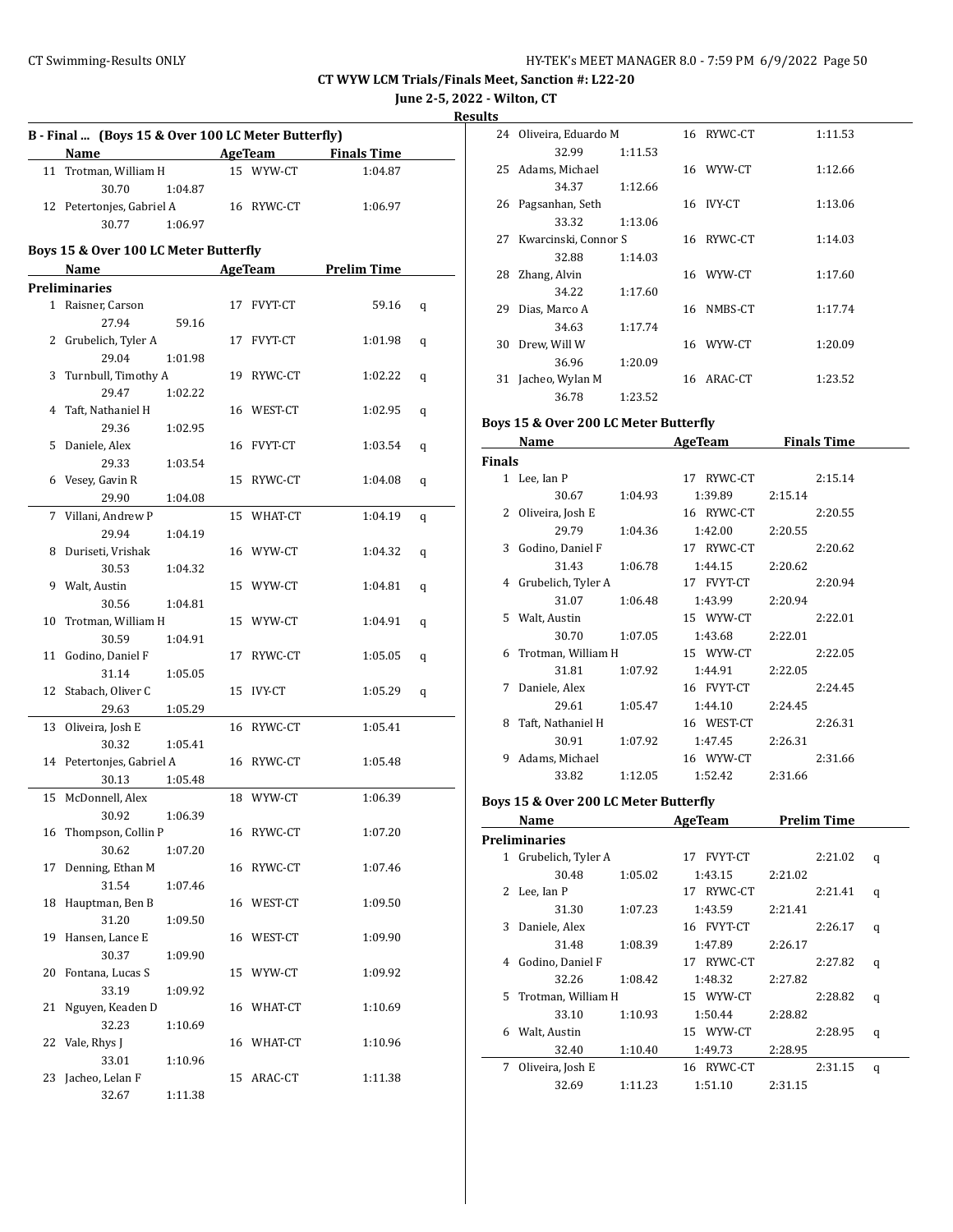**June 2-5, 2022 - Wilton, CT**

**Results**

| Preliminaries  (Boys 15 & Over 200 LC Meter Butterfly) |                   |         |            |             |   |  |  |  |
|--------------------------------------------------------|-------------------|---------|------------|-------------|---|--|--|--|
|                                                        | Name              |         | AgeTeam    | Prelim Time |   |  |  |  |
| 8                                                      | Taft, Nathaniel H |         | 16 WEST-CT | 2:33.98     | q |  |  |  |
|                                                        | 32.47             | 1:12.35 | 1:53.91    | 2:33.98     |   |  |  |  |
| 9                                                      | Leary, Sean P     |         | 17 FVYT-CT | 2:37.47     | q |  |  |  |
|                                                        | 32.64             | 1:10.72 | 1:51.86    | 2:37.47     |   |  |  |  |
| 10                                                     | Adams, Michael    |         | 16 WYW-CT  | 2:39.54     | q |  |  |  |
|                                                        | 34.66             | 1:13.90 | 1:56.28    | 2:39.54     |   |  |  |  |
| 11                                                     | Hauptman, Ben B   |         | 16 WEST-CT | 2:44.66     | q |  |  |  |
|                                                        | 33.94             | 1:15.38 | 2:00.07    | 2:44.66     |   |  |  |  |
| 12                                                     | Cetinich, Tyler   |         | 17 WYW-CT  | 2:52.30     | q |  |  |  |
|                                                        | 33.69             | 1:13.39 | 1:58.35    | 2:52.30     |   |  |  |  |
|                                                        | Jacheo, Wylan M   |         | 16 ARAC-CT | DQ          |   |  |  |  |
|                                                        | 41.12             | 1:32.76 | 2:29.75    | DO          |   |  |  |  |
|                                                        | Zhou, Andrew      |         | 15 WYW-CT  | DO.         |   |  |  |  |
|                                                        | 34.80             | 1:15.00 | 2:00.27    | DO          |   |  |  |  |

#### **Boys 15 & Over 400 LC Meter IM**

|    | <b>Name</b>          |         | <b>AgeTeam</b> | <b>Finals Time</b> |
|----|----------------------|---------|----------------|--------------------|
|    | 1 Regan, Timmy J     |         | 18 RYWC-CT     | 4:53.42            |
|    | 31.77                | 1:07.87 | 1:47.19        | 2:24.94            |
|    | 3:07.65              | 3:50.33 | 4:22.74        | 4:53.42            |
|    | 2 Kim, Edward B      |         | 16 WEST-CT     | 4:55.97            |
|    | 31.00                | 1:05.86 | 1:45.04        | 2:22.56            |
|    | 3:05.95              | 3:49.79 | 4:23.27        | 4:55.97            |
| 3  | Taft, Nathaniel H    |         | 16 WEST-CT     | 5:07.89            |
|    | 30.67                | 1:08.72 | 1:48.98        | 2:27.40            |
|    | 3:13.60              | 3:59.69 | 4:34.63        | 5:07.89            |
|    | 4 Trotman, William H |         | 15 WYW-CT      | 5:11.05            |
|    | 32.06                | 1:09.25 | 1:52.48        | 2:32.28            |
|    | 3:19.14              | 4:03.54 | 4:38.25        | 5:11.05            |
|    | 5 Palaj, Mikel       |         | 17 WHAT-CT     | 5:11.83            |
|    | 30.58                | 1:06.55 | 1:48.42        | 2:28.54            |
|    | 3:13.36              | 3:59.14 | 4:36.76        | 5:11.83            |
|    | 6 Vesey, Gavin R     |         | 15 RYWC-CT     | 5:14.19            |
|    | 31.71                | 1:09.49 | 1:48.94        | 2:28.54            |
|    | 3:15.09              | 4:02.03 | 4:38.49        | 5:14.19            |
| 7  | Walt, Austin         |         | 15 WYW-CT      | 5:20.57            |
|    | 32.28                | 1:10.31 | 1:51.74        | 2:32.70            |
|    | 3:19.82              | 4:06.69 | 4:44.17        | 5:20.57            |
| 8  | Duriseti, Vrishak    |         | 16 WYW-CT      | 5:26.12            |
|    | 32.04                | 1:08.39 | 1:53.40        | 2:34.85            |
|    | 3:24.11              | 4:11.41 | 4:49.64        | 5:26.12            |
| 9  | Zhou, Andrew         |         | 15 WYW-CT      | 5:28.71            |
|    | 33.95                | 1:12.66 | 1:57.48        | 2:39.81            |
|    | 3:24.68              | 4:09.88 | 4:50.55        | 5:28.71            |
| 10 | Cetinich, Tyler      |         | 17 WYW-CT      | 5:30.15            |
|    | 33.95                | 1:12.22 | 1:57.14        | 2:39.70            |
|    | 3:26.52              | 4:12.42 | 4:52.80        | 5:30.15            |
| 11 | Hogan, Connor J      |         | 16 OAK-CT      | 5:32.80            |
|    | 33.05                | 1:13.28 | 1:56.95        | 2:38.43            |
|    | 3:28.67              | 4:18.51 | 4:56.18        | 5:32.80            |
|    | 12 Hansen, Lance E   |         | 16 WEST-CT     | 5:34.23            |
|    | 30.85                | 1:11.93 | 1:54.86        | 2:36.63            |
|    | 3:25.73              | 4:15.58 | 5:01.54        | 5:34.23            |
|    |                      |         |                |                    |

| 13. | Brennan, Kevin A |         | RYWC-CT<br>17 | 5:37.31 |
|-----|------------------|---------|---------------|---------|
|     | 34.46            | 1:14.06 | 1:58.12       | 2:41.10 |
|     | 3:29.75          | 4:19.81 | 4:58.97       | 5:37.31 |
|     | 14 Bognon, Ben N |         | 15 WEST-CT    | 5:46.90 |
|     | 34.68            | 1:17.64 | 2:04.37       | 2:50.98 |
|     | 3:37.52          | 4:26.16 | 5:07.16       | 5:46.90 |

## **Boys 13 & Over 400 LC Meter Freestyle**

| <b>Name</b>            |         | AgeTeam               | <b>Finals Time</b> |  |
|------------------------|---------|-----------------------|--------------------|--|
| 1 Godino, Daniel F     |         | 17 RYWC-CT            | 4:18.73            |  |
| 29.70                  | 1:02.10 | 1:35.53               | 2:08.46            |  |
| 2:41.55                | 3:14.14 | 3:47.06               | 4:18.73            |  |
| 2 Kim, Edward B        |         | 16 WEST-CT            | 4:22.43            |  |
| 29.65                  | 1:02.23 | 1:36.09               | 2:09.63            |  |
| 2:42.88                | 3:16.74 | 3:50.56               | 4:22.43            |  |
| 3 Gervais, Jake D      |         | 16 OAK-CT             | 4:22.72            |  |
| 29.55                  | 1:01.83 | 1:35.15               | 2:08.76            |  |
| 2:42.42                | 3:16.55 | 3:50.52               | 4:22.72            |  |
| 4 Vale, Rhys J         |         | 16 WHAT-CT            | 4:25.49            |  |
| 30.47                  | 1:03.43 | 1:36.96               | 2:10.78            |  |
| 2:44.86                | 3:18.57 | 3:52.62               | 4:25.49            |  |
| 5 Liao, James          |         | 16 IVY-CT             | 4:28.39            |  |
| 30.64                  | 1:04.37 | 1:38.79               | 2:13.41            |  |
| 2:48.02                | 3:22.63 | 3:56.16               | 4:28.39            |  |
| 6 Wool, Blake          |         | 14 FVYT-CT            | 4:29.09            |  |
| 29.85                  | 1:02.78 | 1:36.75               | 2:11.49            |  |
| 2:46.82                | 3:21.42 | 3:56.03               | 4:29.09            |  |
| 7 Palaj, Aidan         |         | 14 WHAT-CT            | 4:30.04            |  |
| 30.48                  | 1:03.74 | 1:38.51               | 2:12.94            |  |
| 2:48.07                | 3:22.69 | 3:57.47               | 4:30.04            |  |
| 8 Trotman, William H   |         | 15 WYW-CT             | 4:30.19            |  |
| 30.51                  | 1:04.51 | 1:38.90               | 2:13.30            |  |
| 2:47.84                | 3:22.25 | 3:56.81               | 4:30.19            |  |
| 9 Vale, Owen T         |         | 14 WHAT-CT            | 4:31.37            |  |
| 31.12                  | 1:05.11 | 1:39.29               | 2:14.02            |  |
| 2:48.53                | 3:23.58 | 3:58.35               | 4:31.37            |  |
| 10 Taft, Nathaniel H   |         | 16 WEST-CT            | 4:31.42            |  |
| 11 McFall, Campbell H  |         | 16 IVY-CT             | 4:32.99            |  |
| 30.41                  | 1:04.58 | 1:38.95               | 2:14.56            |  |
| 2:49.09                | 3:24.82 | 3:59.81               | 4:32.99            |  |
| 12 Adams, Michael      |         | 16 WYW-CT             | 4:38.70            |  |
| 31.35                  | 1:05.87 | 1:40.57               | 2:16.22            |  |
| 2:51.69                | 3:27.74 | 4:03.45               | 4:38.70            |  |
| 13 Beauchene, Alex M   |         | 19 FVYT-CT            | 4:39.03            |  |
| 30.81                  | 1:05.15 | 1:40.83               | 2:16.33            |  |
| 2:52.56                | 3:28.68 | 4:05.23               | 4:39.03            |  |
| 14 Haddad, Benjamin P  |         | 14 RYWC-CT            | 4:41.28            |  |
|                        |         | 32.10 1:07.23 1:44.10 | 2:20.24            |  |
| 2:56.59                | 3:32.48 | 4:08.59               | 4:41.28            |  |
| 15 Xu, Cyrus           |         | 14 FVYT-CT            | 4:42.01            |  |
| 31.59                  | 1:07.01 | 1:43.80               | 2:19.80            |  |
| 2:55.24                | 3:31.03 | 4:07.78               | 4:42.01            |  |
| 16 Michitti, Matthew * |         | 14 WHAT-CT            | 4:43.00            |  |
| 31.02                  | 1:06.82 | 1:43.60               | 2:20.32            |  |
| 2:57.54                | 3:32.27 | 4:08.48               | 4:43.00            |  |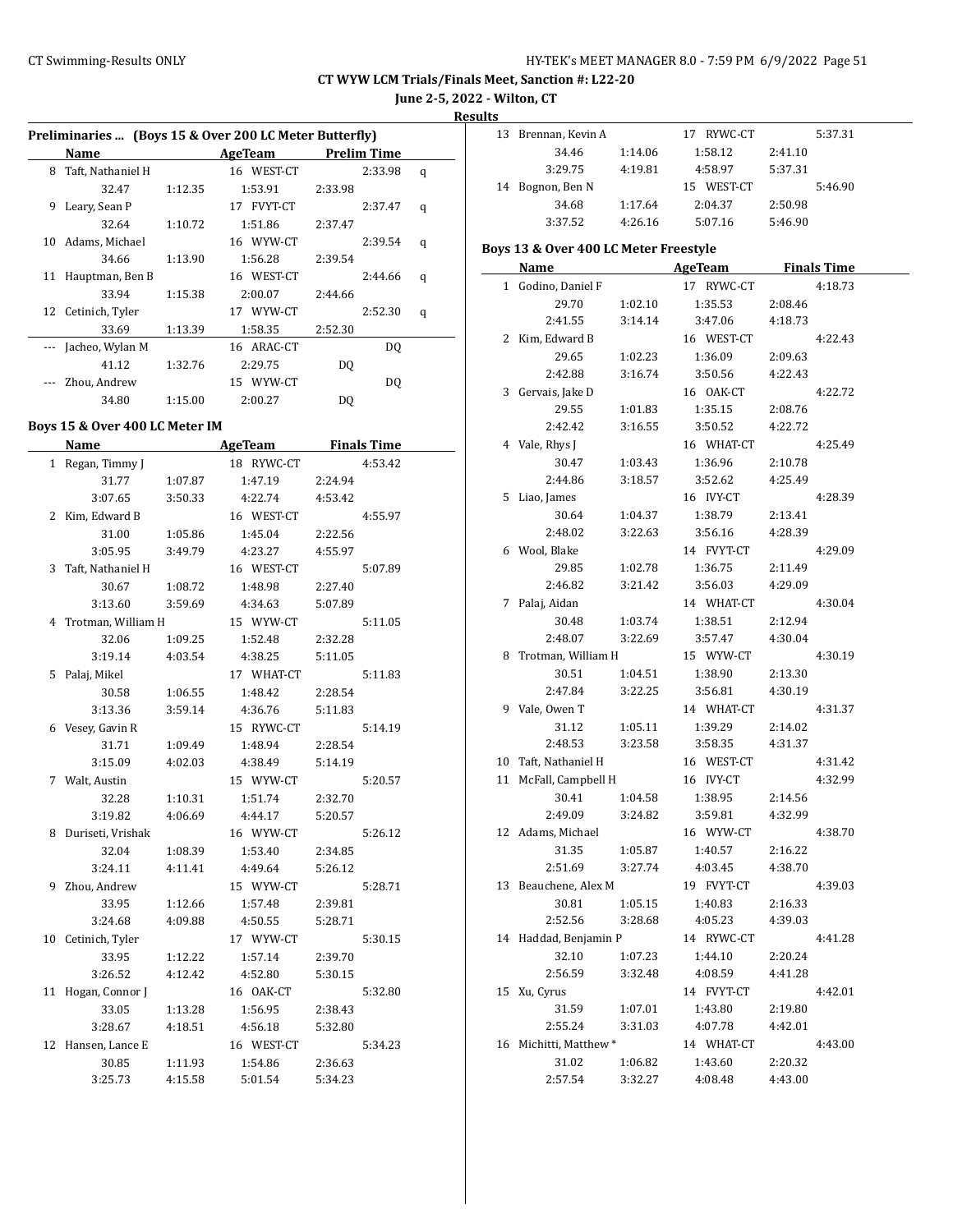**June 2-5, 2022 - Wilton, CT**

**Results**

|    | (Boys 13 & Over 400 LC Meter Freestyle)<br><b>Name</b> |         | <b>Example 2 AgeTeam</b> |         | <b>Finals Time</b> |
|----|--------------------------------------------------------|---------|--------------------------|---------|--------------------|
| 17 | Leary, Sean P                                          |         | 17 FVYT-CT               |         | 4:46.51            |
|    | 31.48                                                  | 1:06.65 | 1:42.25                  | 2:18.19 |                    |
|    | 2:54.67                                                | 3:32.08 | 4:09.10                  | 4:46.51 |                    |
|    | 18 Lussier, Tommy Q                                    |         | 13 WYW-CT                |         | 4:48.82            |
|    | 32.71                                                  | 1:08.50 | 1:45.30                  | 2:22.28 |                    |
|    | 2:58.90                                                | 3:35.71 | 4:13.18                  | 4:48.82 |                    |
|    | 19 Brennan, Kevin A                                    |         | 17 RYWC-CT               |         | 4:50.03            |
|    | 32.52                                                  | 1:07.88 | 1:43.98                  | 2:21.02 |                    |
|    | 2:57.66                                                | 3:35.83 | 4:13.32                  | 4:50.03 |                    |
|    | 20 Fontana, Lucas S                                    |         | 15 WYW-CT                |         | 4:51.89            |
|    | 33.57                                                  | 1:10.86 | 1:48.20                  | 2:26.17 |                    |
|    | 3:04.01                                                | 3:41.39 | 4:18.21                  | 4:51.89 |                    |
|    | 21 Keane, Brennan T                                    |         | 14 RYWC-CT               |         | 4:52.34            |
|    | 34.15                                                  | 1:11.60 | 1:48.59                  | 2:26.33 |                    |
|    | 3:04.26                                                | 3:41.73 | 4:18.25                  | 4:52.34 |                    |
| 22 | Petertonjes, Gabriel A                                 |         | 16 RYWC-CT               |         | 4:55.81            |
|    | 31.81                                                  | 1:07.66 | 1:44.83                  | 2:22.68 |                    |
|    | 3:01.05                                                | 3:40.05 | 4:18.86                  | 4:55.81 |                    |
| 23 | Nguyen, Keaden D                                       |         | 16 WHAT-CT               |         | 4:57.09            |
|    | 33.53                                                  | 1:09.68 | 1:47.95                  | 2:25.65 |                    |
|    | 3:03.19                                                | 3:41.09 | 4:20.03                  | 4:57.09 |                    |
|    | 24 Garcia Reyes, Anthony                               |         | 14 WEST-CT               |         | 4:57.22            |
|    | 33.48                                                  | 1:10.15 | 1:49.23                  | 2:27.67 |                    |
|    | 3:06.12                                                | 3:44.73 | 4:21.88                  | 4:57.22 |                    |
| 25 | Bognon, Ben N                                          |         | 15 WEST-CT               |         | 4:57.45            |
|    | 34.26                                                  | 1:11.76 | 1:51.21                  | 2:29.34 |                    |
|    | 3:07.98                                                | 3:45.99 | 4:23.00                  | 4:57.45 |                    |
|    | 26 Silverman, Sander W                                 |         | 15 IVY-CT                |         | 4:58.60            |
|    | 33.30                                                  | 1:09.85 | 1:48.23                  | 2:26.58 |                    |
|    | 3:05.07                                                | 3:44.26 | 4:20.81                  | 4:58.60 |                    |
|    | 27 Larock, Will M                                      |         | 14 WHAT-CT               |         | 5:00.09            |
|    | 33.37                                                  | 1:10.46 | 1:49.30                  | 2:27.33 |                    |
|    | 3:06.13                                                | 3:44.76 | 4:23.39                  | 5:00.09 |                    |
| 28 | Ding, Eric                                             |         | 14 WYW-CT                |         | 5:01.78            |
|    | 33.49                                                  | 1:11.46 | 1:49.39                  | 2:28.63 |                    |
|    | 3:07.25                                                | 3:47.30 | 4:25.68                  | 5:01.78 |                    |
|    | 29 Zhu, Connor J                                       |         | 14 WYW-CT                |         | 5:02.23            |
|    | 33.91                                                  | 1:11.62 | 1:50.19                  | 2:28.95 |                    |
|    | 3:08.03                                                | 3:47.56 | 4:26.61                  | 5:02.23 |                    |
| 30 | Hadden, Hayes W                                        |         | 14 IVY-CT                |         | 5:04.15            |
|    | 33.27                                                  | 1:10.25 | 1:49.05                  | 2:27.47 |                    |
|    | 3:06.75                                                | 3:46.06 | 4:26.10                  | 5:04.15 |                    |
| 31 | Hogan, Connor J                                        |         | 16 OAK-CT                |         | 5:05.68            |
|    | 33.84                                                  | 1:11.81 | 1:50.20                  | 2:28.60 |                    |
|    | 3:07.74                                                | 3:46.96 | 4:26.46                  | 5:05.68 |                    |
| 32 | Jacheo, Lelan F                                        |         | 15 ARAC-CT               |         | 5:10.23            |
|    | 33.18                                                  | 1:11.67 | 1:51.78                  | 2:32.08 |                    |
|    | 3:12.63                                                | 3:53.62 | 4:33.48                  | 5:10.23 |                    |
| 33 | Silverman, Sidney                                      |         | 13 IVY-CT                |         | 5:10.40            |
|    | 34.03                                                  | 1:12.56 | 1:53.43                  | 2:34.09 |                    |
|    | 3:14.26                                                | 3:55.04 | 4:34.31                  | 5:10.40 |                    |
| 34 | Lam, Ethan                                             |         | 13 WYW-CT                |         | 5:10.81            |
|    | 34.96                                                  | 1:13.57 | 1:53.24                  | 2:33.22 |                    |
|    | 3:13.58                                                | 3:53.00 | 4:33.25                  | 5:10.81 |                    |

| 35 | Andrews, Ozzy J     |         | 14 WYW-CT  |         | 5:10.97 |
|----|---------------------|---------|------------|---------|---------|
|    | 35.27               | 1:14.59 | 1:54.82    | 2:34.79 |         |
|    | 3:14.83             | 3:54.31 | 4:33.32    | 5:10.97 |         |
| 36 | Tollis, Brady J     |         | 13 WHAT-CT |         | 5:11.71 |
|    | 34.38               | 1:13.99 | 1:55.12    | 2:35.46 |         |
|    | 3:15.30             | 3:56.27 | 4:35.56    | 5:11.71 |         |
| 37 | Guglielmo, Rocco J  |         | 13 OAK-CT  |         | 5:12.85 |
|    | 35.96               | 1:14.95 | 1:55.63    | 2:35.66 |         |
|    | 3:16.89             | 3:55.69 | 4:35.63    | 5:12.85 |         |
| 38 | Mashkov, David A    |         | 13 WHAT-CT |         | 5:17.77 |
|    | 35.47               | 1:14.90 | 1:55.85    | 2:36.61 |         |
|    | 3:18.15             | 3:59.09 | 4:39.56    | 5:17.77 |         |
| 39 | Kelly, Neil M       |         | 13 WYW-CT  |         | 5:17.97 |
|    | 35.16               | 1:14.16 | 1:54.38    | 2:35.74 |         |
|    | 3:17.70             | 3:59.35 | 4:39.12    | 5:17.97 |         |
| 40 | Garcia, Matt F      |         | 14 WEST-CT |         | 5:21.47 |
|    | 34.39               | 1:13.59 | 1:54.70    | 2:35.92 |         |
|    | 3:18.16             | 4:00.06 | 4:42.21    | 5:21.47 |         |
| 41 | Spoerndle, Colin M  |         | 15 ARAC-CT |         | 5:22.28 |
|    | 33.79               | 1:12.13 | 1:53.95    | 2:35.07 |         |
|    | 3:18.19             | 4:00.29 | 4:43.40    | 5:22.28 |         |
| 42 | Grigorian, Daniel   |         | 13 WHAT-CT |         | 5:25.59 |
|    | 34.99               | 1:14.53 | 1:56.58    | 2:38.50 |         |
|    | 3:21.06             | 4:03.58 | 4:45.86    | 5:25.59 |         |
| 43 | Virgil, Julian D    |         | 13 ARAC-CT |         | 5:30.01 |
|    | 35.02               | 1:14.34 | 1:56.20    | 2:39.65 |         |
|    | 3:22.48             | 4:05.68 | 4:48.30    | 5:30.01 |         |
| 44 | Denning, Liam J     |         | 13 RYWC-CT |         | 5:40.80 |
|    | 38.05               | 1:21.14 | 2:04.79    | 2:48.17 |         |
|    | 3:31.61             | 4:15.20 | 4:59.31    | 5:40.80 |         |
| 45 | Wennerholm, Brady L |         | 13 RYWC-CT |         | 5:45.60 |
|    | 40.62               | 1:24.32 | 2:10.03    | 2:54.65 |         |
|    | 3:45.79             | 4:23.51 | 5:01.79    | 5:45.60 |         |
| 46 | Eriksen, Alex       |         | 13 WYW-CT  |         | 6:19.74 |
|    | 42.13               | 1:29.18 | 2:20.39    | 3:10.15 |         |
|    | 3:58.23             | 4:46.67 | 5:34.54    | 6:19.74 |         |
| 47 | Damle, Shreyas S    |         | 14 WYW-CT  |         | 6:28.07 |
|    |                     |         | 5:44.00    | 6:28.07 |         |
|    |                     |         |            |         |         |

#### **Boys 13 & Over 200 LC Meter IM**

|    | Name                 |         | AgeTeam    | <b>Finals Time</b> |
|----|----------------------|---------|------------|--------------------|
| 1  | Godino, Daniel F     |         | 17 RYWC-CT | 2:20.21            |
|    | 30.12                | 1:07.64 | 1:50.29    | 2:20.21            |
|    | 2 Thompson, Collin P |         | 16 RYWC-CT | 2:21.60            |
|    | 29.66                | 1:06.91 | 1:49.64    | 2:21.60            |
| 3  | Regan, Bobby C       |         | 14 RYWC-CT | 2:23.21            |
|    | 31.95                | 1:09.71 | 1:50.86    | 2:23.21            |
| 4  | Vale, Owen T         |         | 14 WHAT-CT | 2:23.34            |
|    | 31.64                | 1:09.47 | 1:50.81    | 2:23.34            |
| 5. | Gervais, Jake D      |         | 16 OAK-CT  | 2:24.76            |
|    | 31.06                | 1:07.99 | 1:53.02    | 2:24.76            |
| 6  | Liao, James          |         | 16 IVY-CT  | 2:25.76            |
|    | 31.31                | 1:07.50 | 1:53.63    | 2:25.76            |
| 7  | Vale, Rhys J         |         | 16 WHAT-CT | 2:25.78            |
|    | 32.50                | 1:08.52 | 1:53.24    | 2:25.78            |